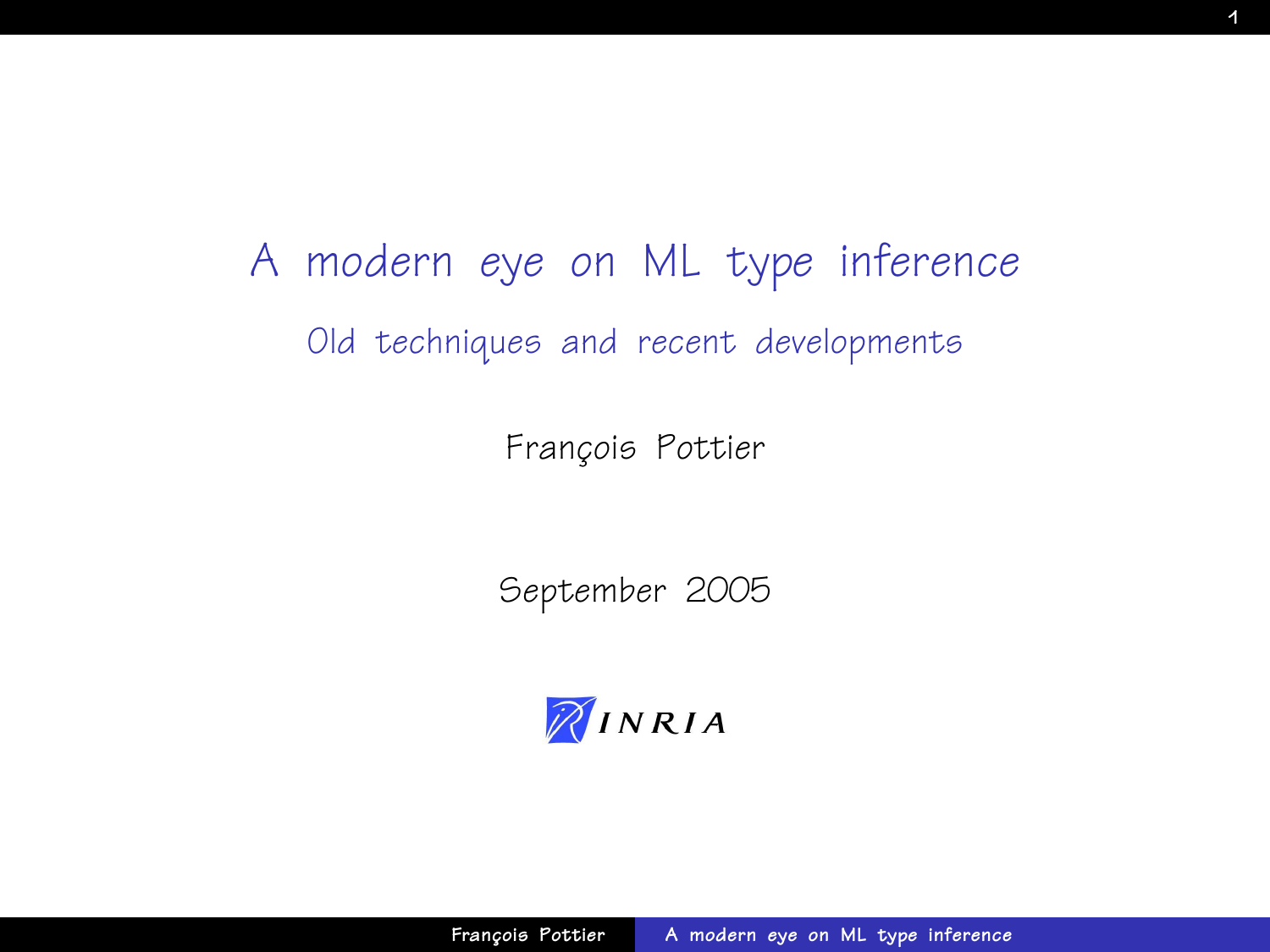A type is a concise description of the behavior of a program fragment.

Typechecking provides safety or security guarantees.

It also encourages modularity and abstraction.

These aspects are not the topic of these lectures.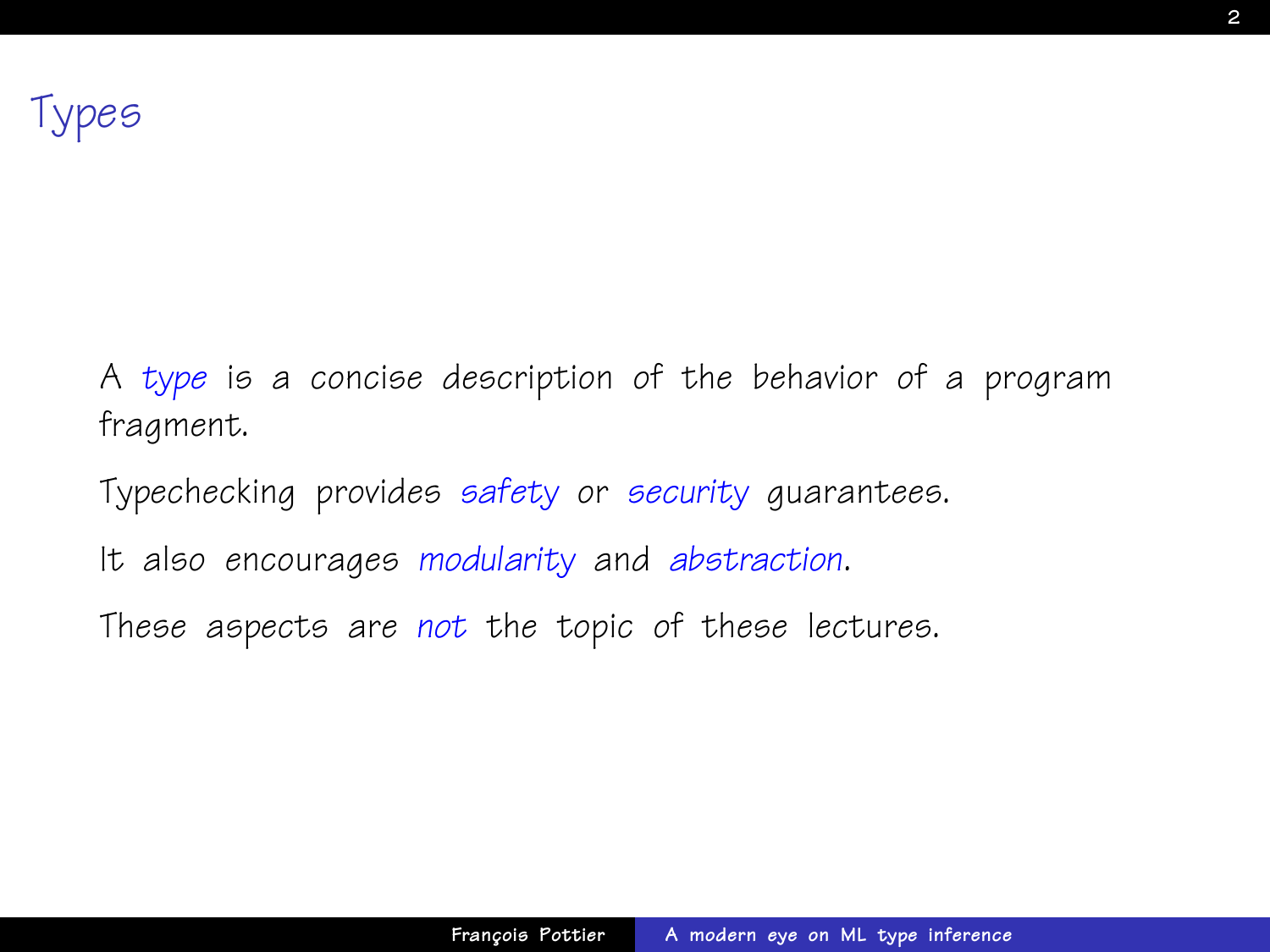

Types can be extremely cumbersome when they have to be explicitly and repeatedly provided.

This leads to type inference...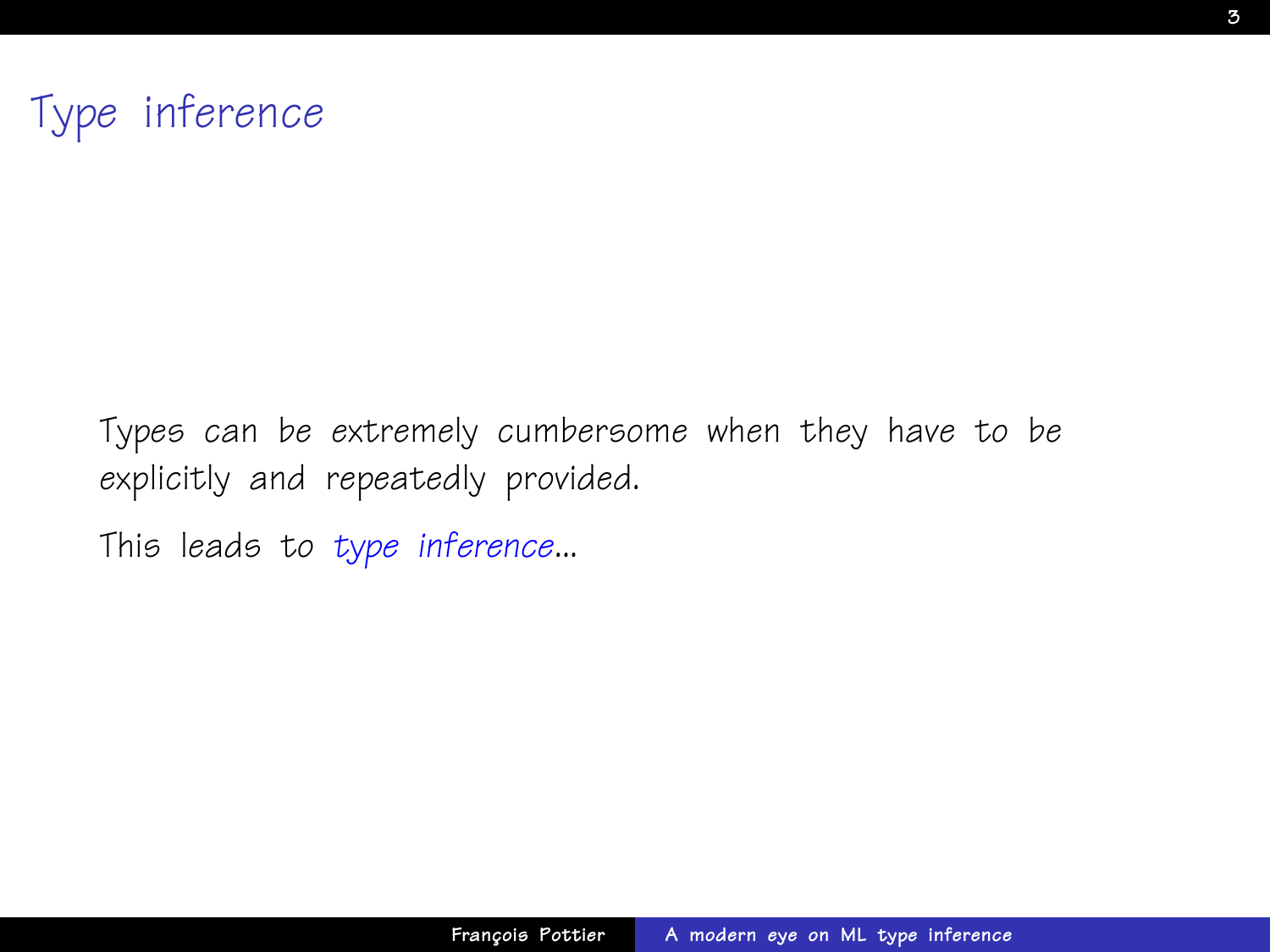## **Constraints**

A program fragment is well-typed iff each of its own sub-fragments is itself well-typed and if their types are consistent with respect to one another.

Thus, a type inference problem is naturally expressed as a constraint made up of predicates about types, conjunction, and existential quantification.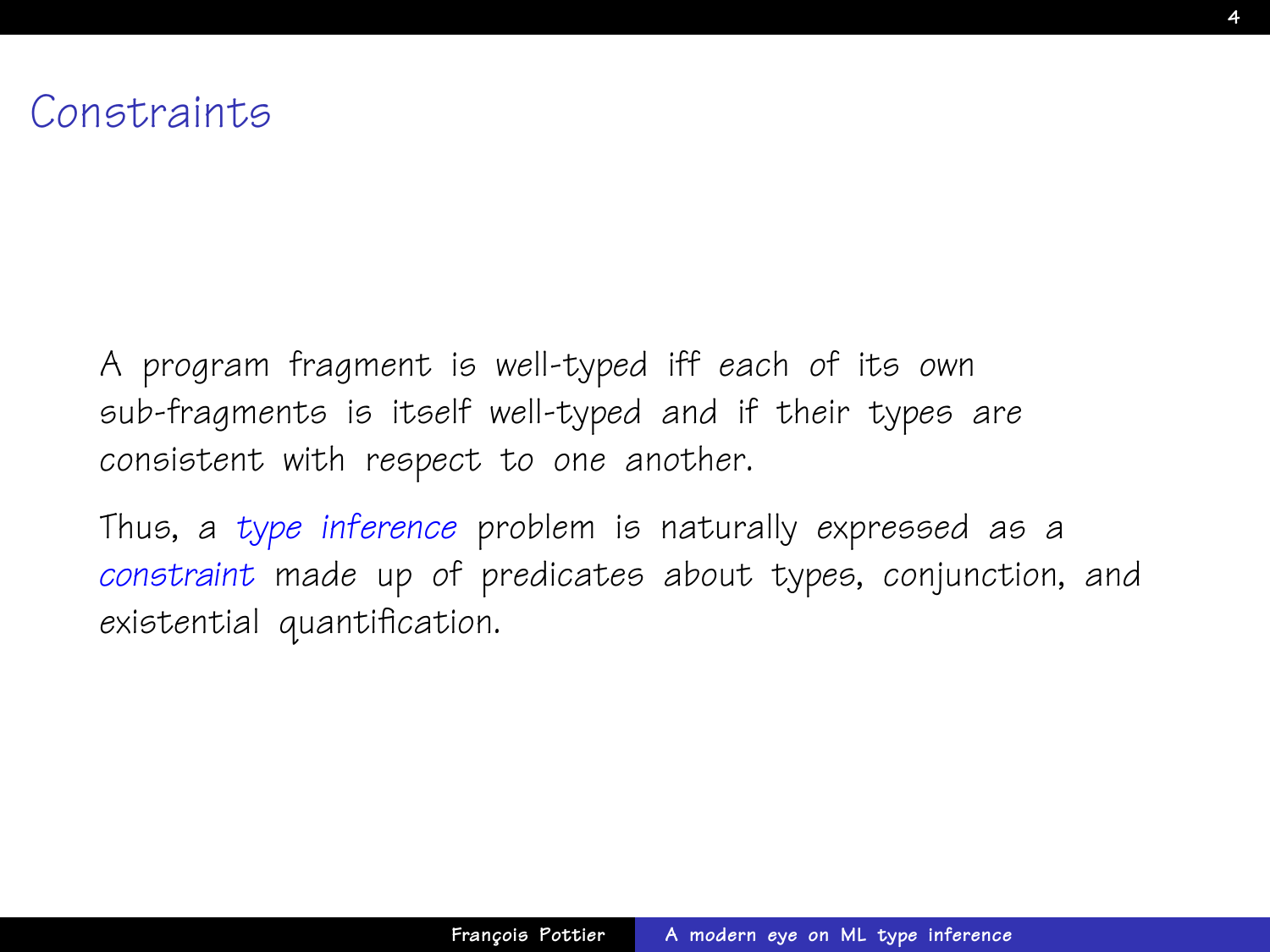# Type annotations and propagation

Constraint solving is intractable or undecidable for some (interesting) type systems.

In that case, mandatory type annotations can help. Full type inference is abandoned.

If desired, type annotations can be locally propagated in ad hoc ways to reduce the number of required annotations.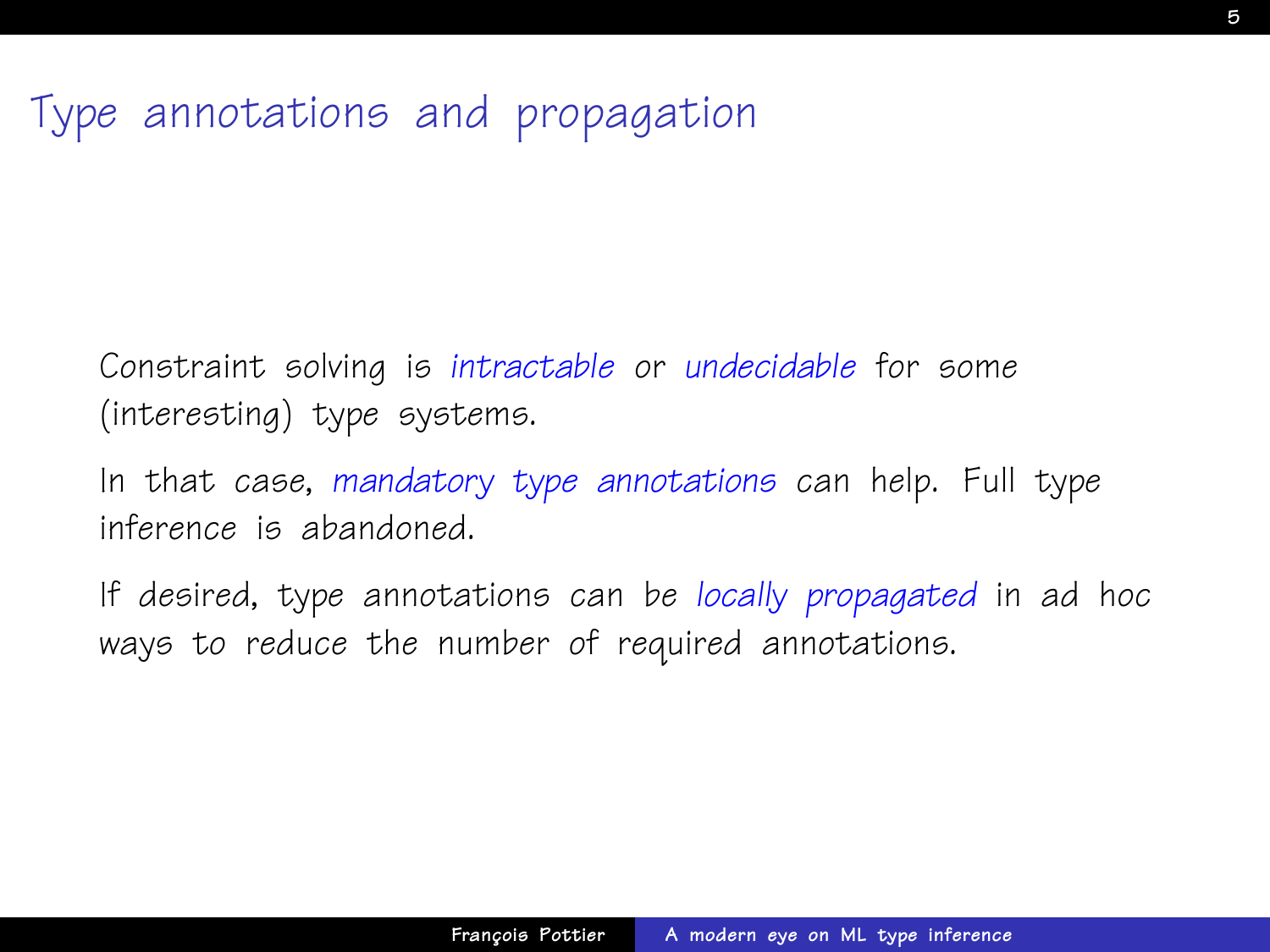The lectures are organized as follows:

- 1. Type inference for ML (now)
- 2. Arbitrary-rank polymorphism (this afternoon)
- 3. Generalized algebraic data types (tomorrow morning)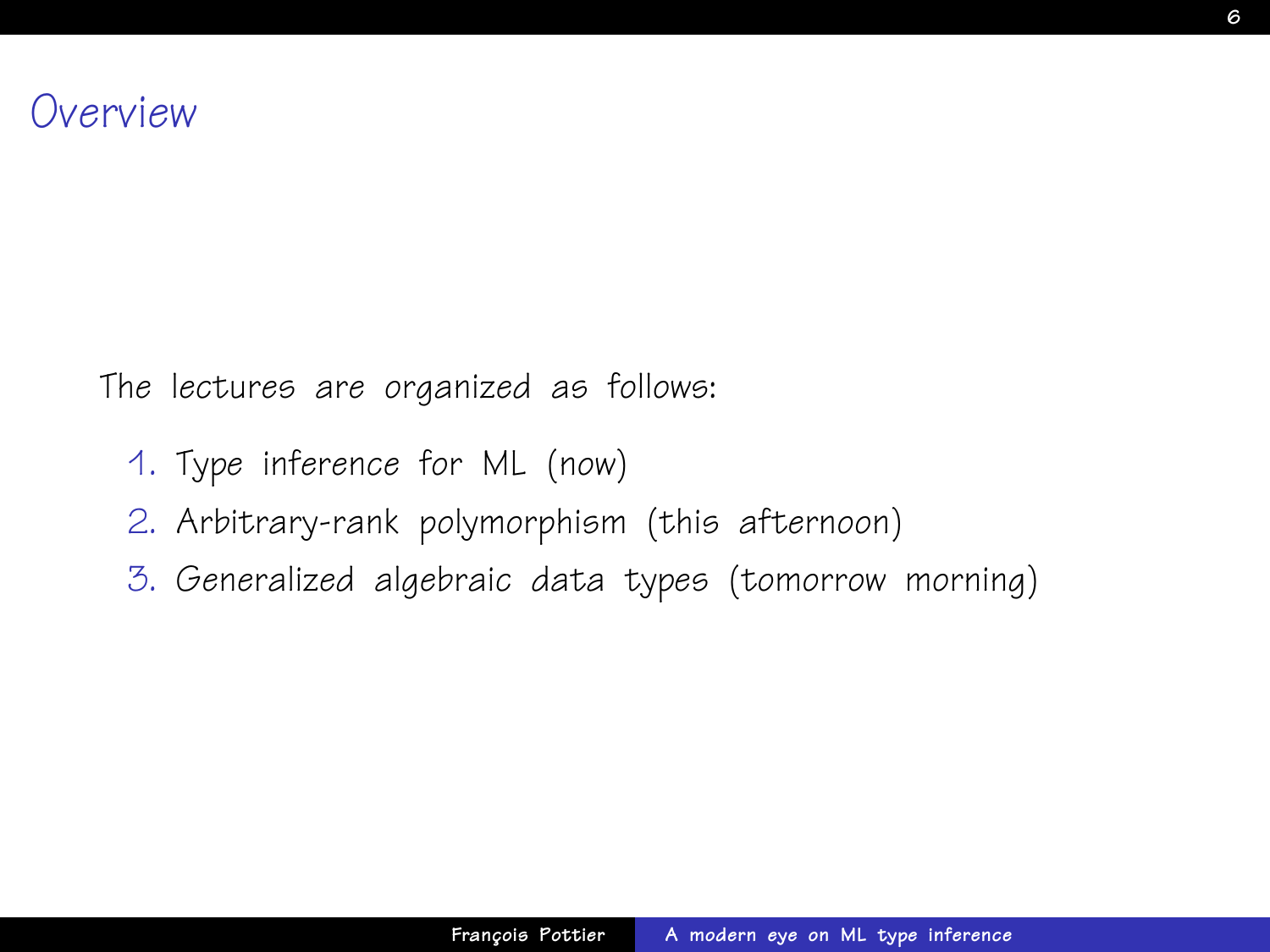## <span id="page-6-0"></span>Part I

# [Type inference for ML](#page-6-0)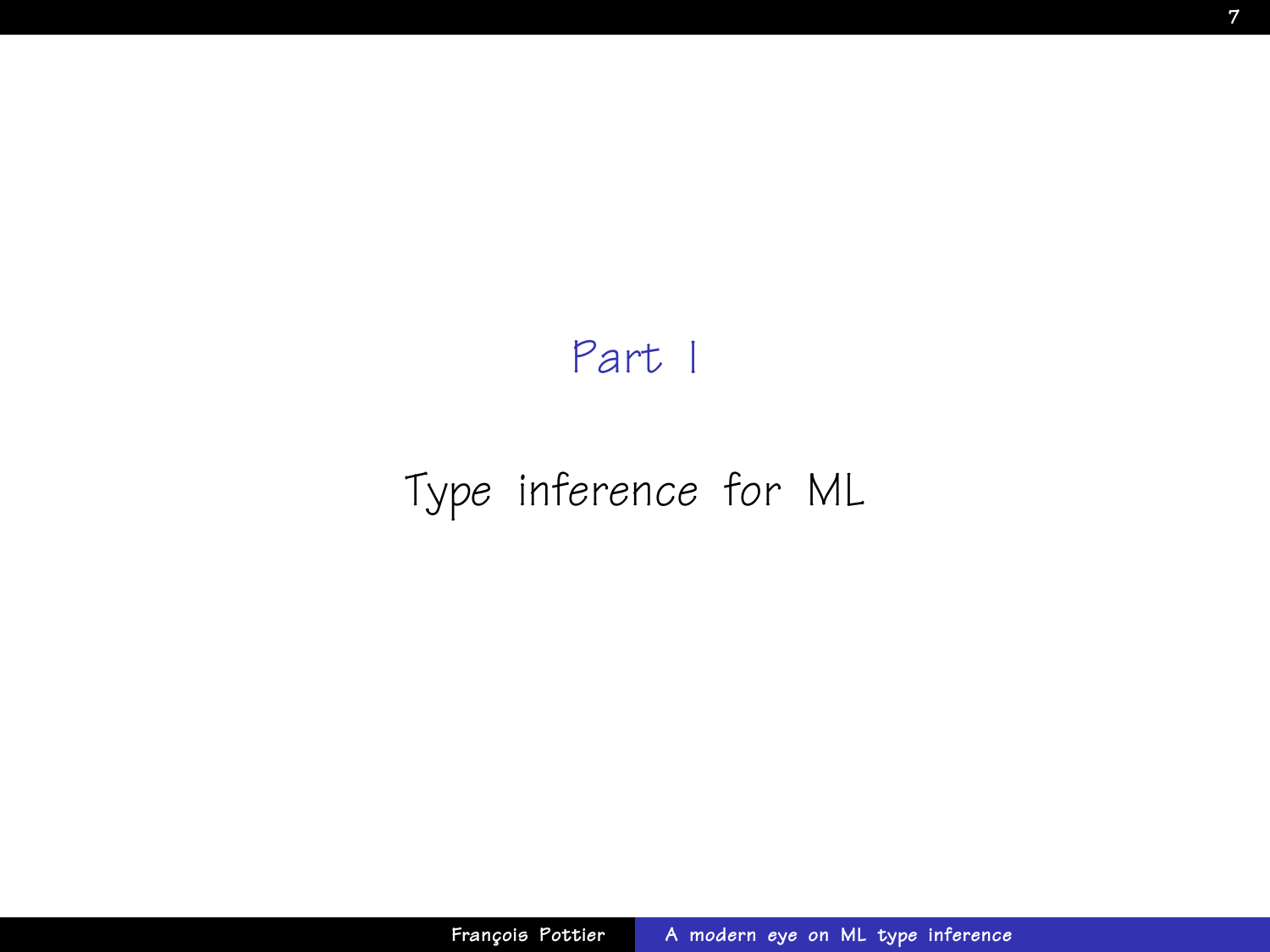#### [The simply-typed](#page-8-0) λ-calculus

[Hindley and Milner's type system, with Algorithm](#page-19-0)  $J$ 

[Hindley and Milner's type system, with constraints](#page-31-0)

[Constraint solving by example](#page-40-0)

[Data structures](#page-54-0)

[Recursion](#page-67-0)

[Optional type annotations](#page-76-0)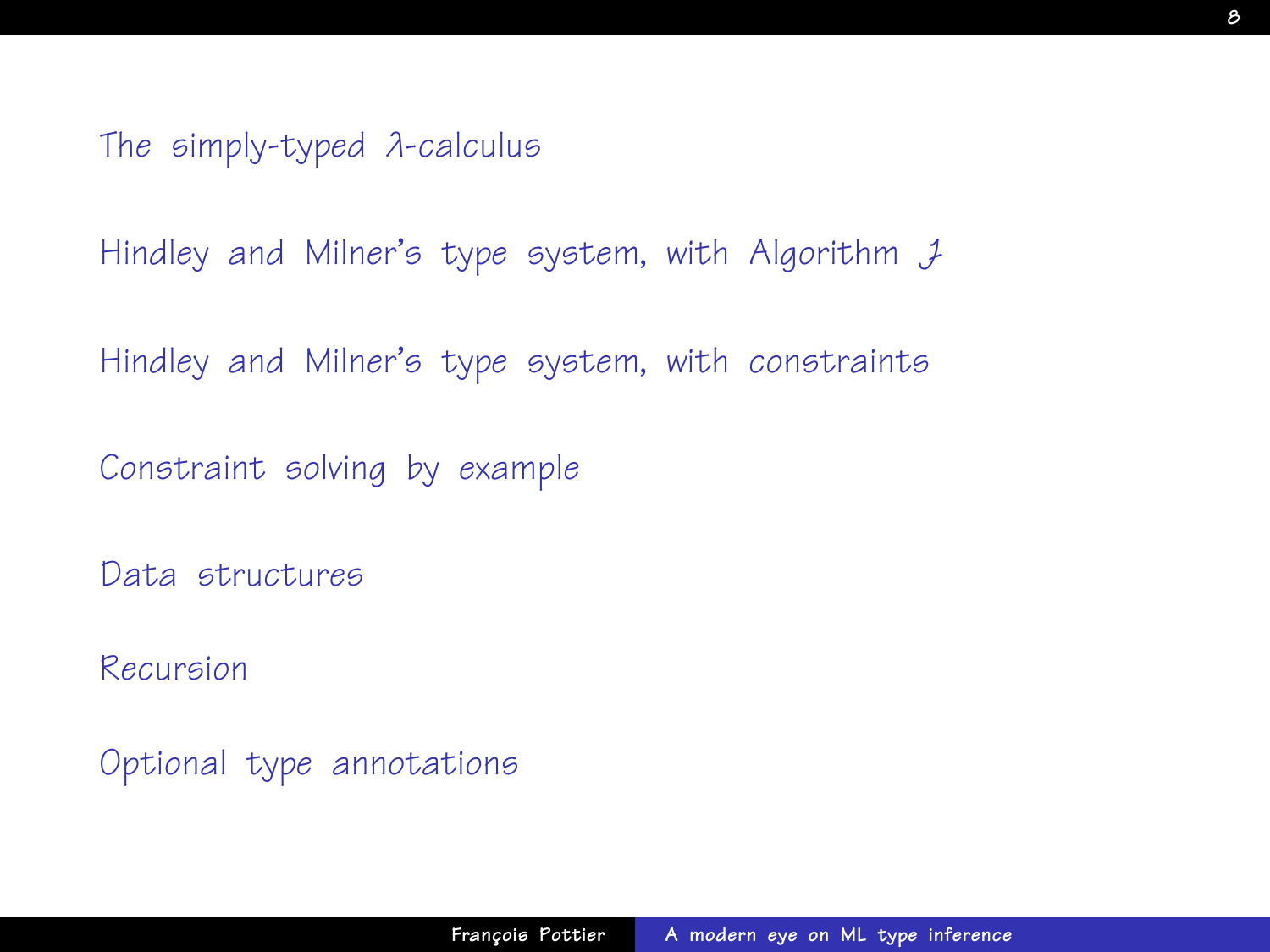#### [The simply-typed](#page-8-0) λ-calculus

[Hindley and Milner's type system, with Algorithm](#page-19-0)  $J$ 

[Hindley and Milner's type system, with constraints](#page-31-0)

[Constraint solving by example](#page-40-0)

[Data structures](#page-54-0)

[Recursion](#page-67-0)

<span id="page-8-0"></span>[Optional type annotations](#page-76-0)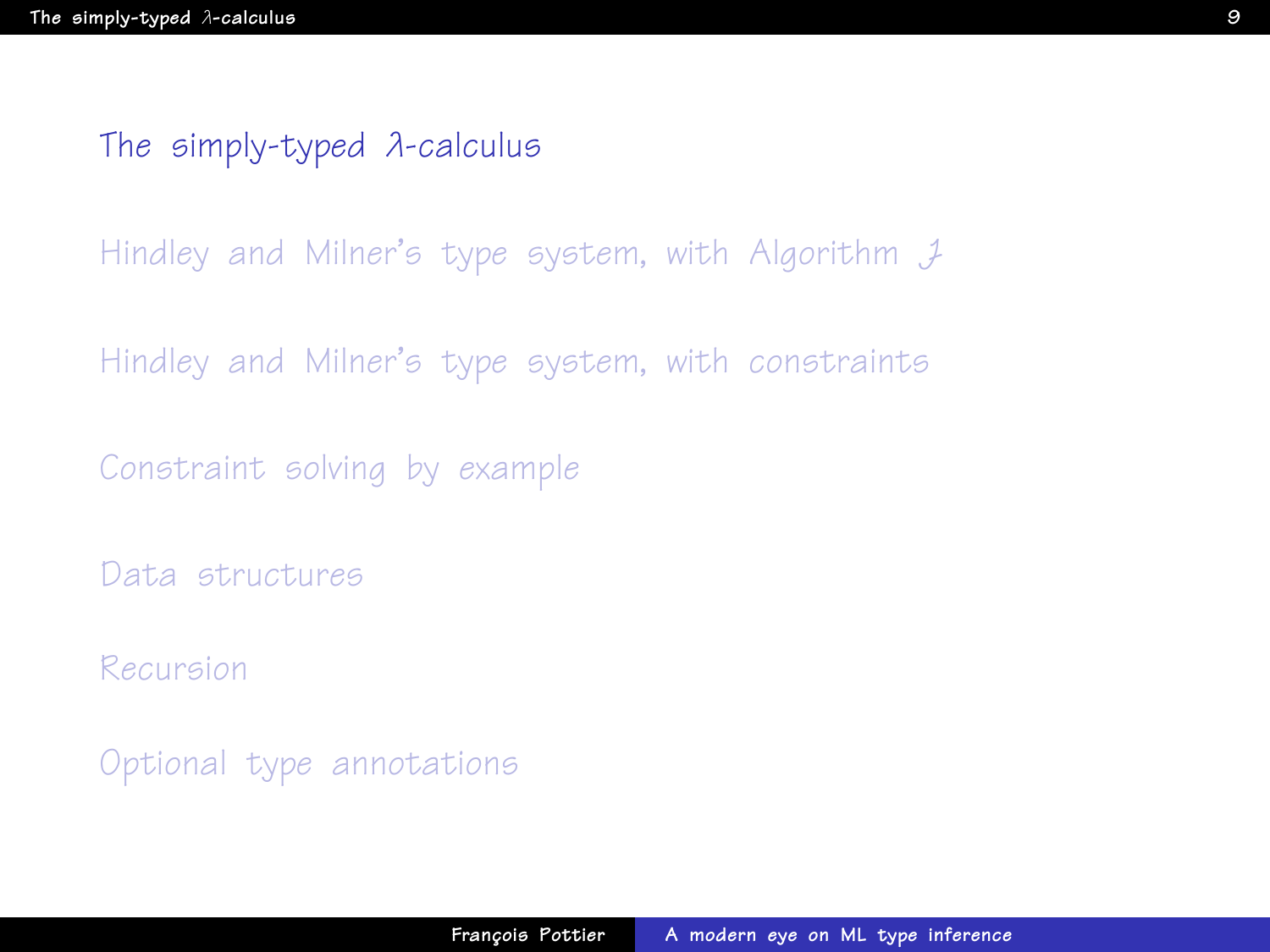**Syntax** 

Expressions are given by

$$
e ::= x \mid \lambda x.e \mid e \ e
$$

where x denotes a variable. Types are given by

$$
\tau ::= a \mid \tau \to \tau
$$

where a denotes a type variable.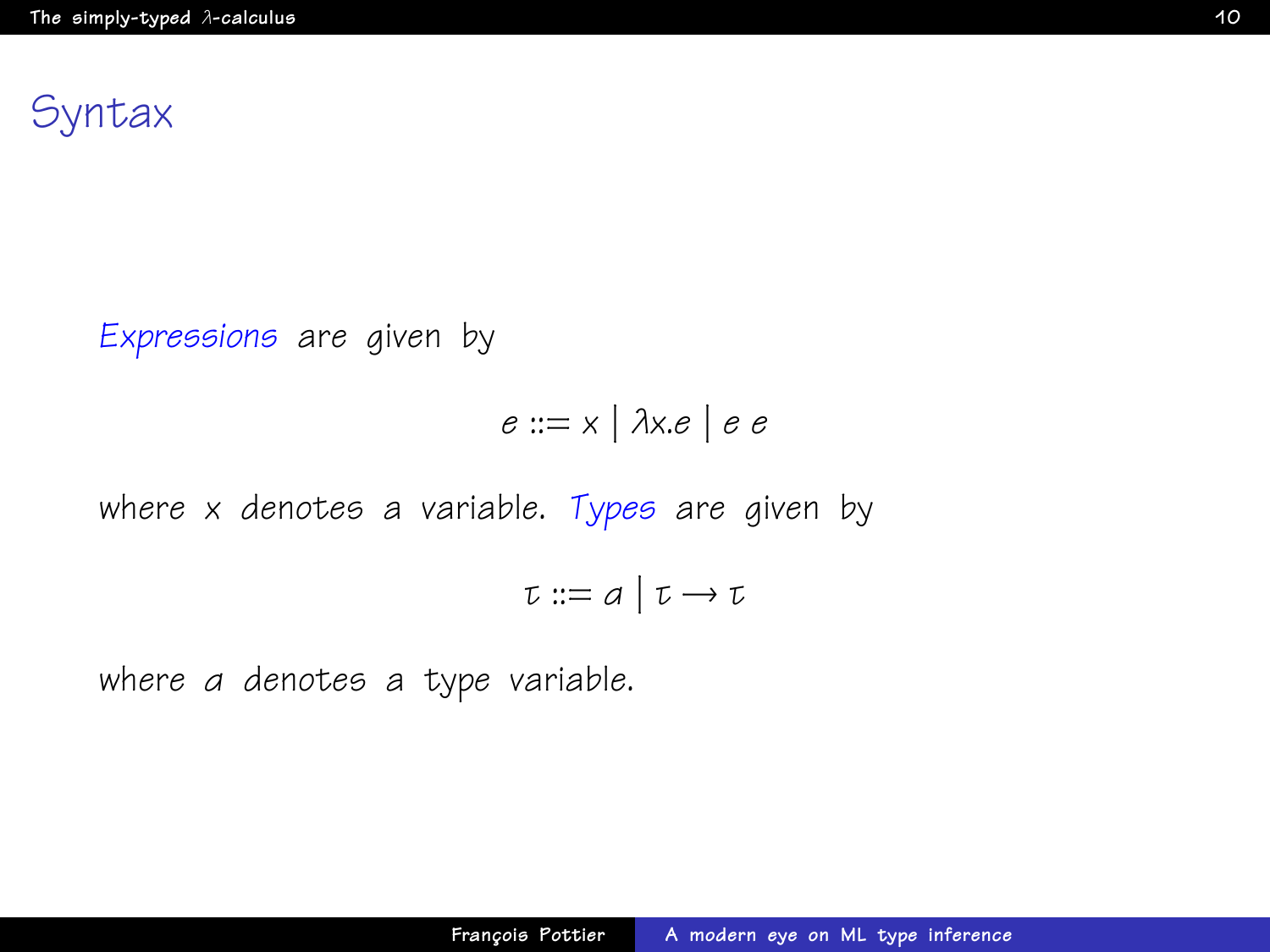**Specification** 

The simply-typed λ-calculus is specified using a set of rules that allow deriving judgements:



$$
\begin{array}{ccc}\n\text{App} & & \text{F} \vdash e_1 : \tau_1 \rightarrow \tau_2 & & \text{F} \vdash e_2 : \tau_1 \\
 & & \text{F} \vdash e_1 e_2 : \tau_2\n\end{array}
$$

The specification is syntax-directed.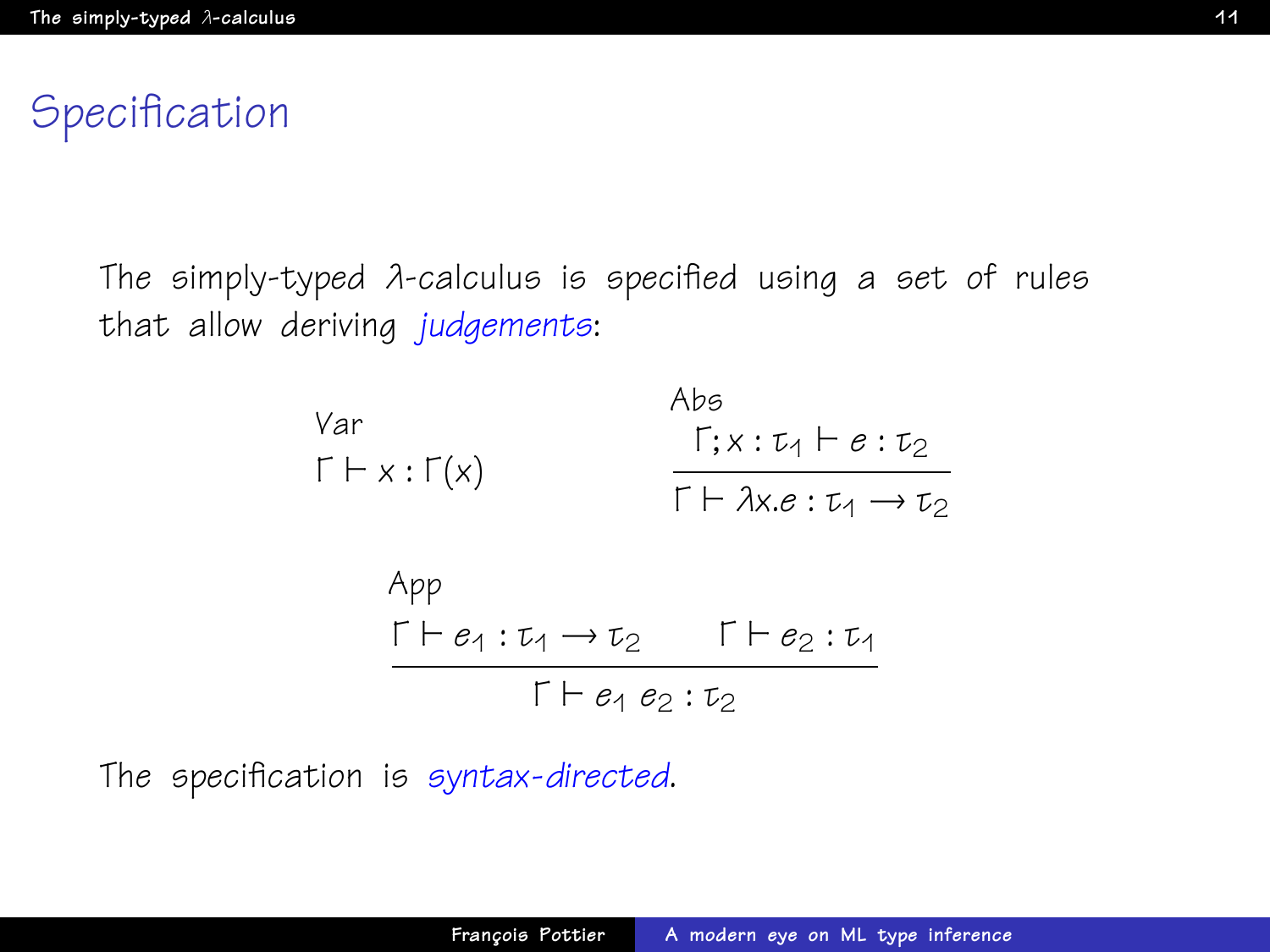#### **Congtraints**

In order to reduce type inference to constraint solving, we introduce a constraint language:

$$
C ::= \tau = \tau \mid C \wedge C \mid \exists a.C
$$

Constraints are interpreted by defining when a valuation  $\phi$ satisfies a constraint C.

A valuation is a (total) mapping of the type variables to ground types. Ground types form a Herbrand universe, that is, they are finite trees.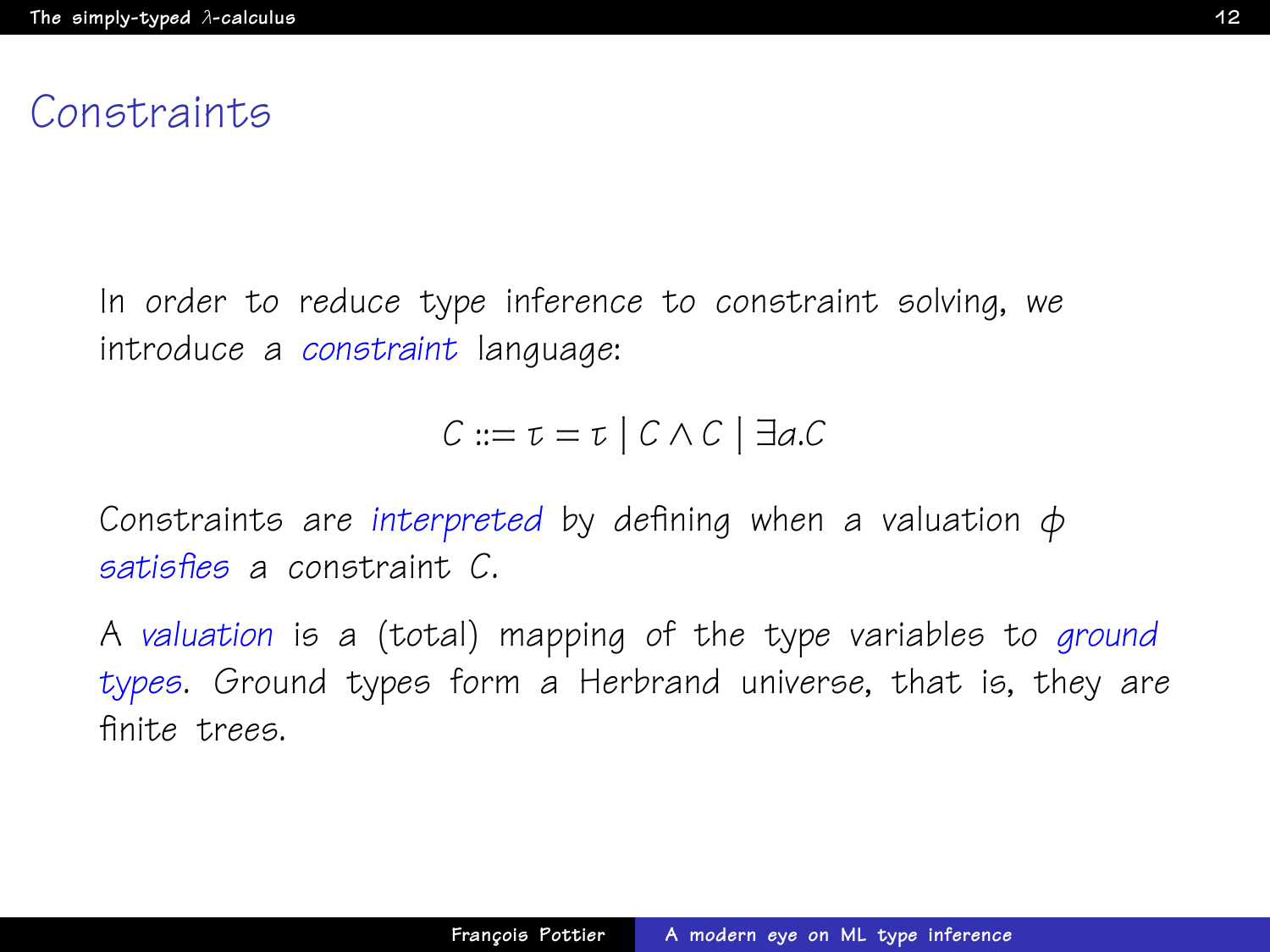#### Constraint generation

Type inference is reduced to constraint solving by defining a mapping of pre-judgements to constraints.

$$
\begin{array}{rcl}\n\left[\Gamma \vdash x : \tau\right] & = & \Gamma(x) = \tau \\
\left[\Gamma \vdash \lambda x . e : \tau\right] & = & \exists a_1 a_2 . (\left[\Gamma; x : a_1 \vdash e : a_2\right] \land a_1 \to a_2 = \tau) \\
\left[\Gamma \vdash e_1 \ e_2 : \tau\right] & = & \exists a . (\left[\Gamma \vdash e_1 : a \to \tau\right] \land \left[\Gamma \vdash e_2 : a\right])\n\end{array}
$$

The freshness conditions are local, but left implicit for brevity.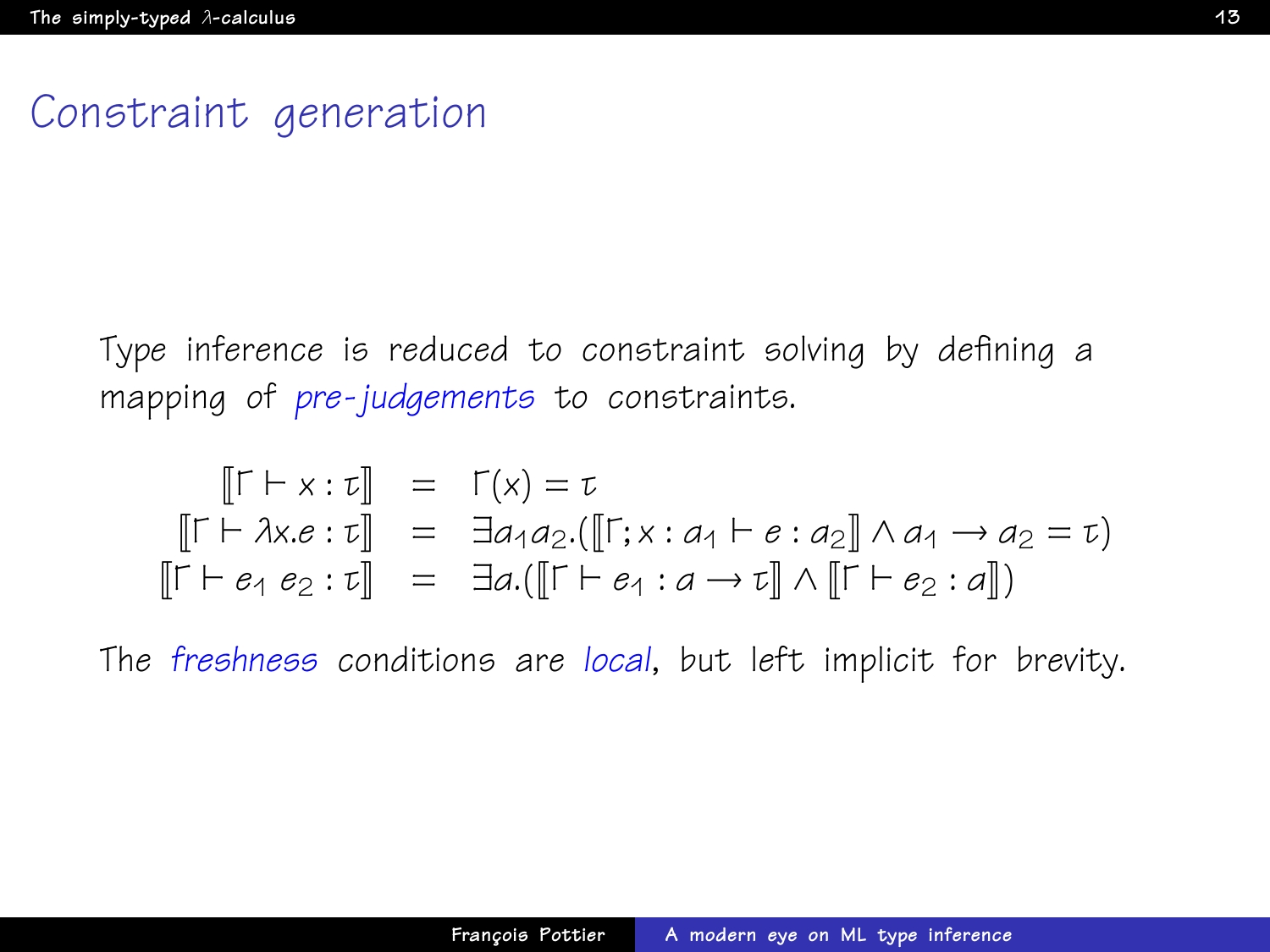## Constraint generation, continued

#### $(\Gamma, \tau)$  is a typing of e iff  $\Gamma \vdash e : \tau$  holds.

# Theorem (Soundness and completeness)  $\phi$  is a solution of  $\mathbb{I} \vdash e : \tau \mathbb{I}$  iff  $(\phi \upharpoonright, \phi \tau)$  is a typing of e.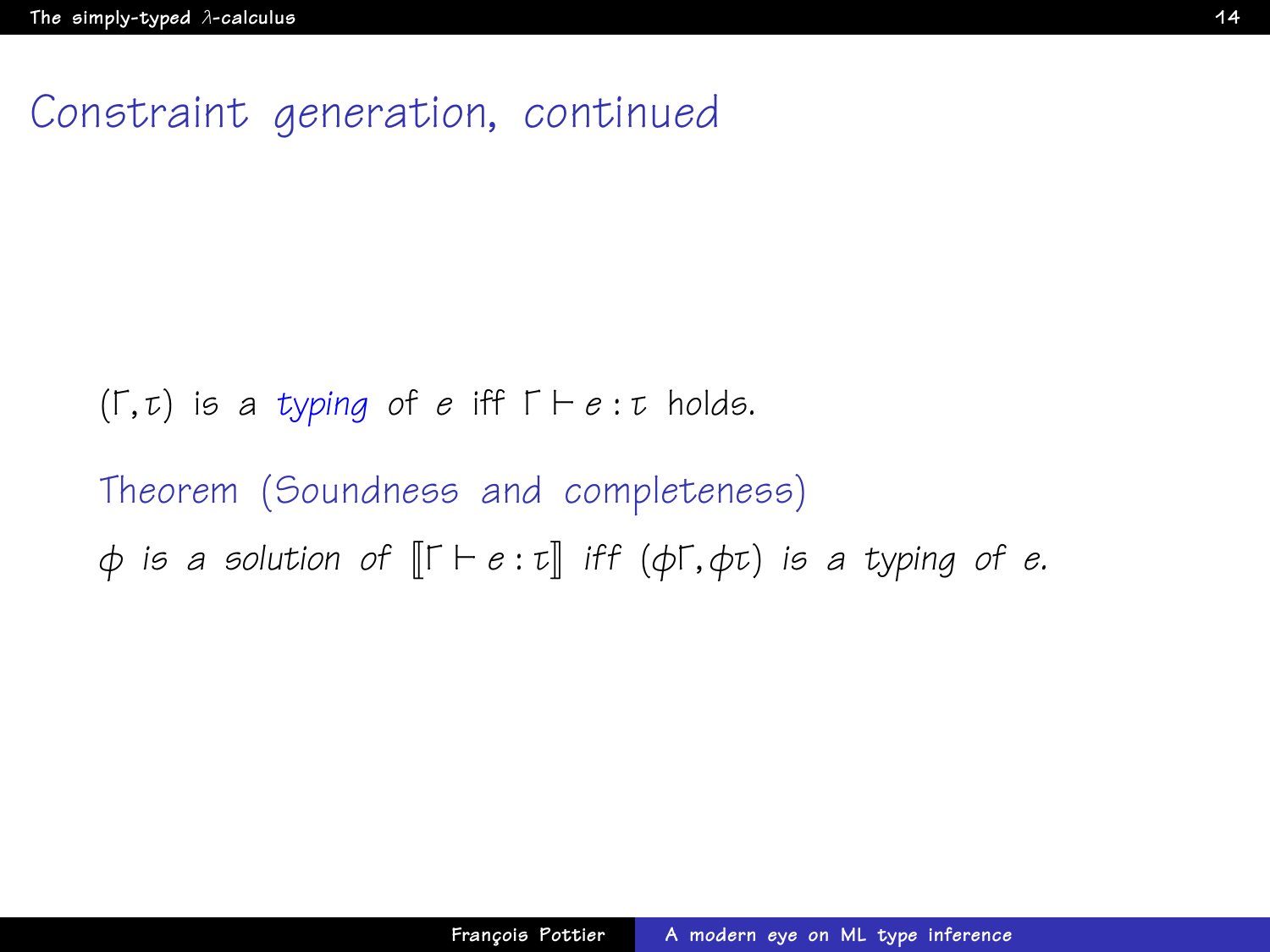# Principal typings

#### Corollary (Reduction)

Let  $(\Gamma, a)$  be composed of pairwise distinct type variables. Let the domain of Γ coincide with the free variables of e.

Then, e is typable iff  $\lbrack \lbrack \lbrack \rbrack + e : a \rbrack$  is satisfiable.

Furthermore, if  $\phi$  is a principal solution of  $\|\Gamma \vdash e : a\|$ , then  $(\phi \Gamma, \phi a)$  is a principal typing of e.

Corollary (Principal typings)

If e is typable, then e admits a principal typing.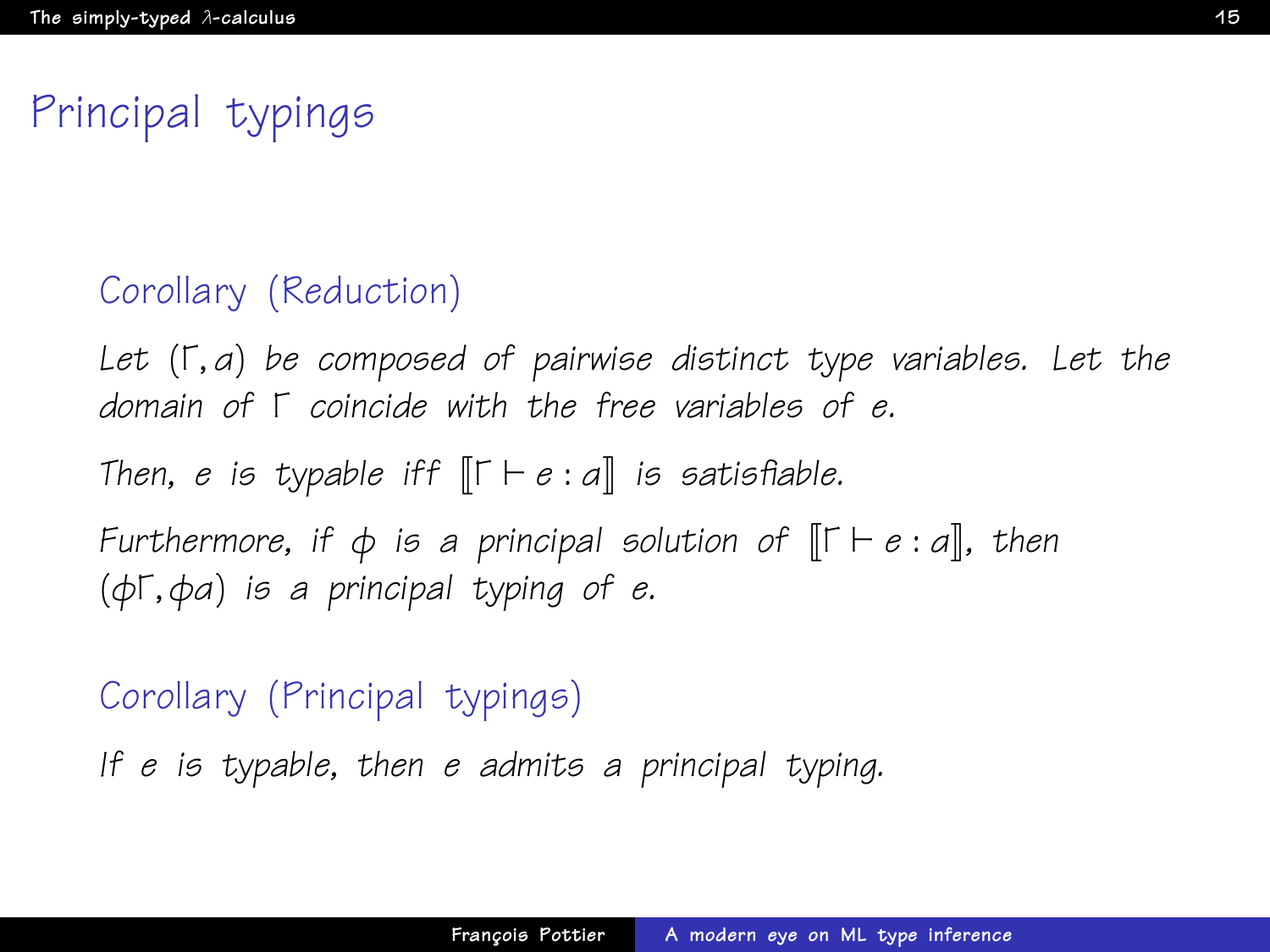## A variation on constraints

How about letting the constraint solver, instead of the constraint generator, deal with environment access and lookup? Let's enrich the syntax of constraints:

$$
C ::= \dots | x = \tau | \text{def } x : \tau \text{ in } C
$$

The idea is to interpret constraints in such a way as to validate the equivalence law

$$
def x : \tau in C \equiv [\tau/x]C
$$

The def form is an explicit substitution form.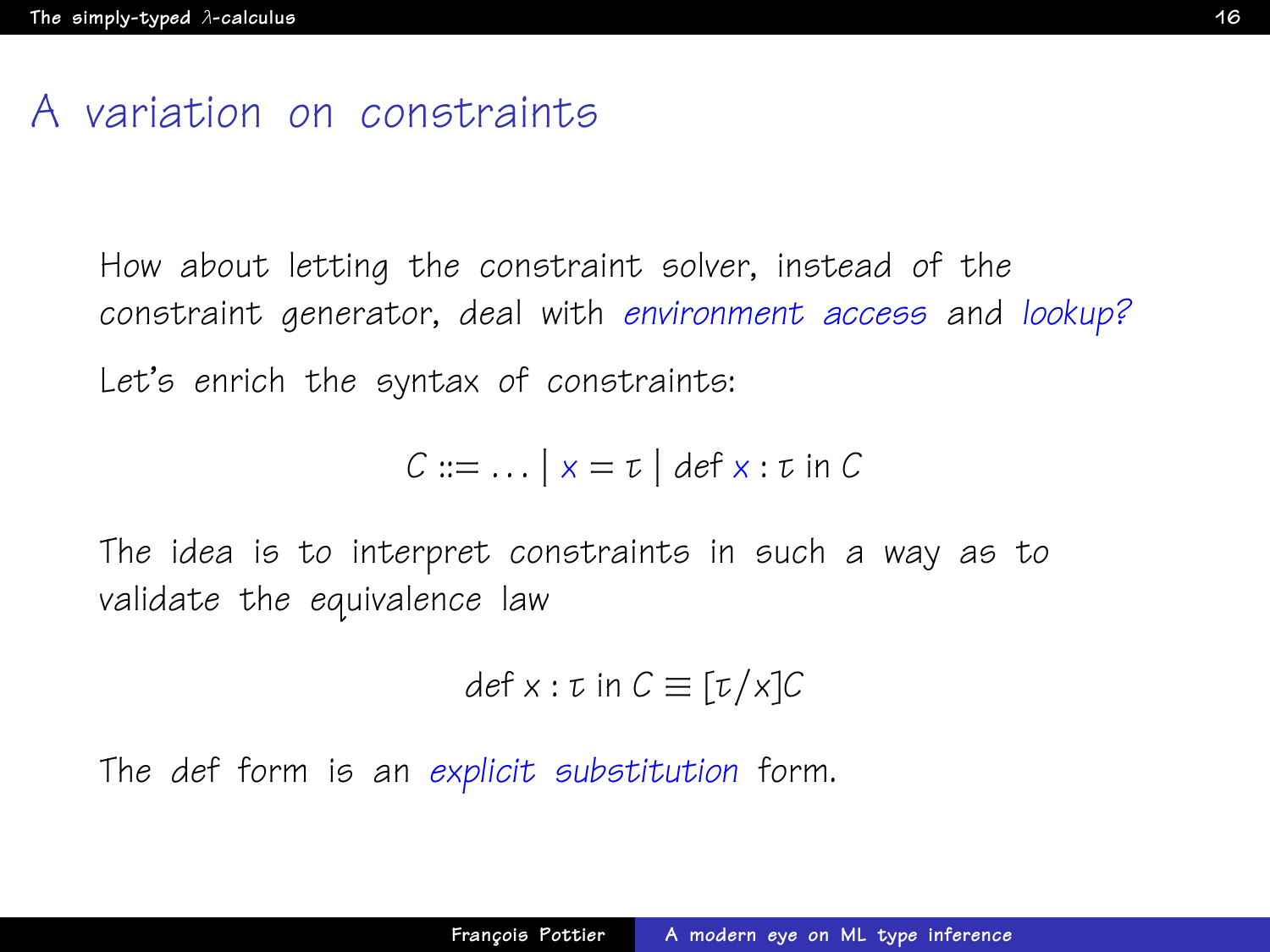## Logical interpretation

As before, a valuation  $\phi$  maps type variables a to ground types. In addition, a valuation  $\psi$  maps variables x to ground types. φ and  $\psi$  satisfy  $x = \tau$  iff  $\psi x = \phi \tau$  holds.  $\phi$  and  $\psi$  satisfy def x: t in C iff  $\phi$  and  $\psi[x \mapsto \phi\tau]$  satisfy C.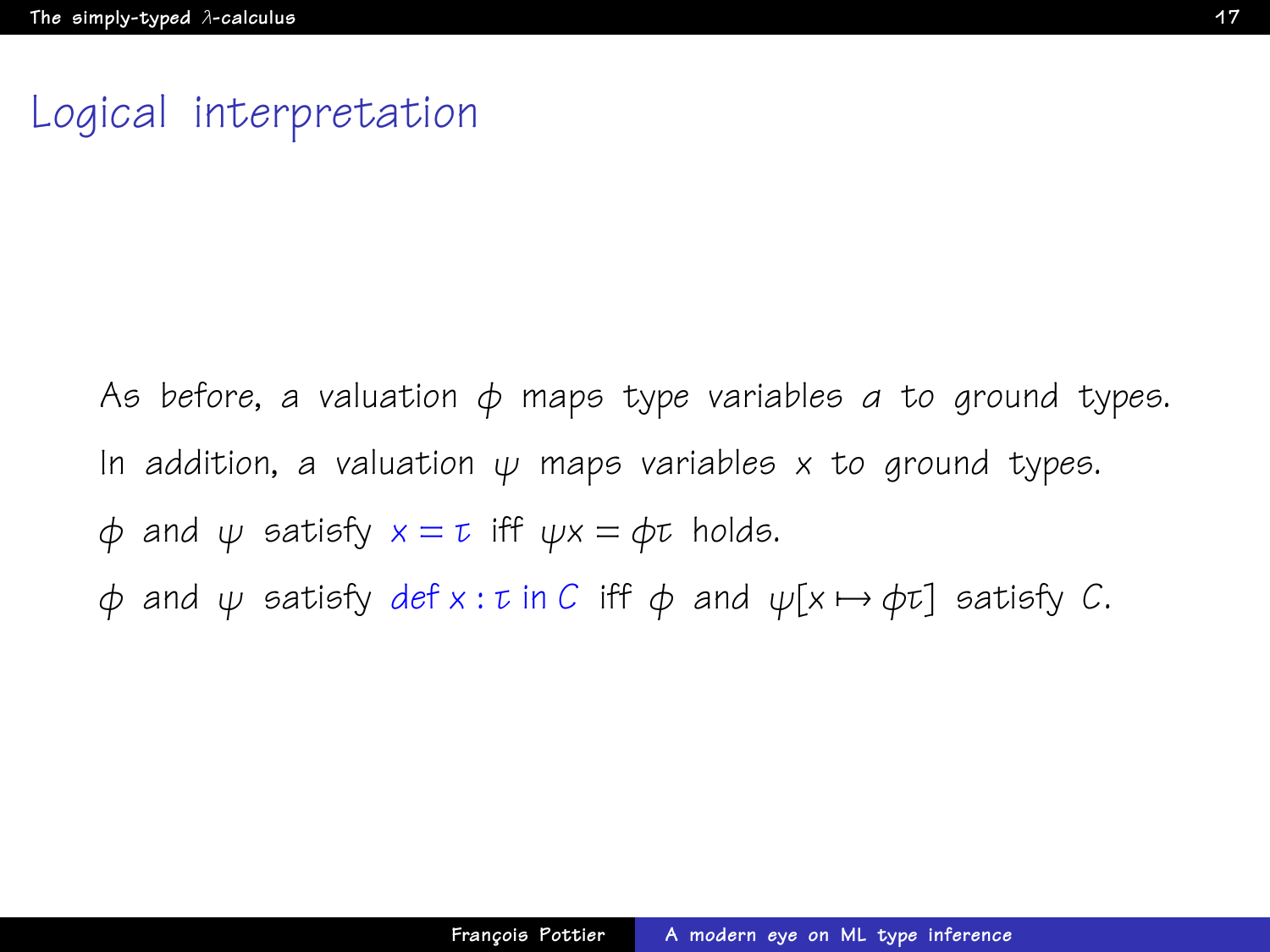## Constraint generation revisited

Constraint generation is now a mapping of an expression e and a type  $\tau$  to a constraint  $\llbracket e : \tau \rrbracket$ .

$$
\begin{aligned}\n\llbracket x : \tau \rrbracket &= x = \tau \\
\llbracket \lambda x . e : \tau \rrbracket &= \exists a_1 a_2. \left( \begin{array}{c} \det x : a_1 \text{ in } \llbracket e : a_2 \rrbracket \\
a_1 \rightarrow a_2 = \tau \\
\llbracket e_1 e_2 : \tau \rrbracket &= \exists a. (\llbracket e_1 : a \rightarrow \tau \rrbracket \land \llbracket e_2 : a \rrbracket)\n\end{array} \right)\n\end{aligned}
$$

Look ma, no environments!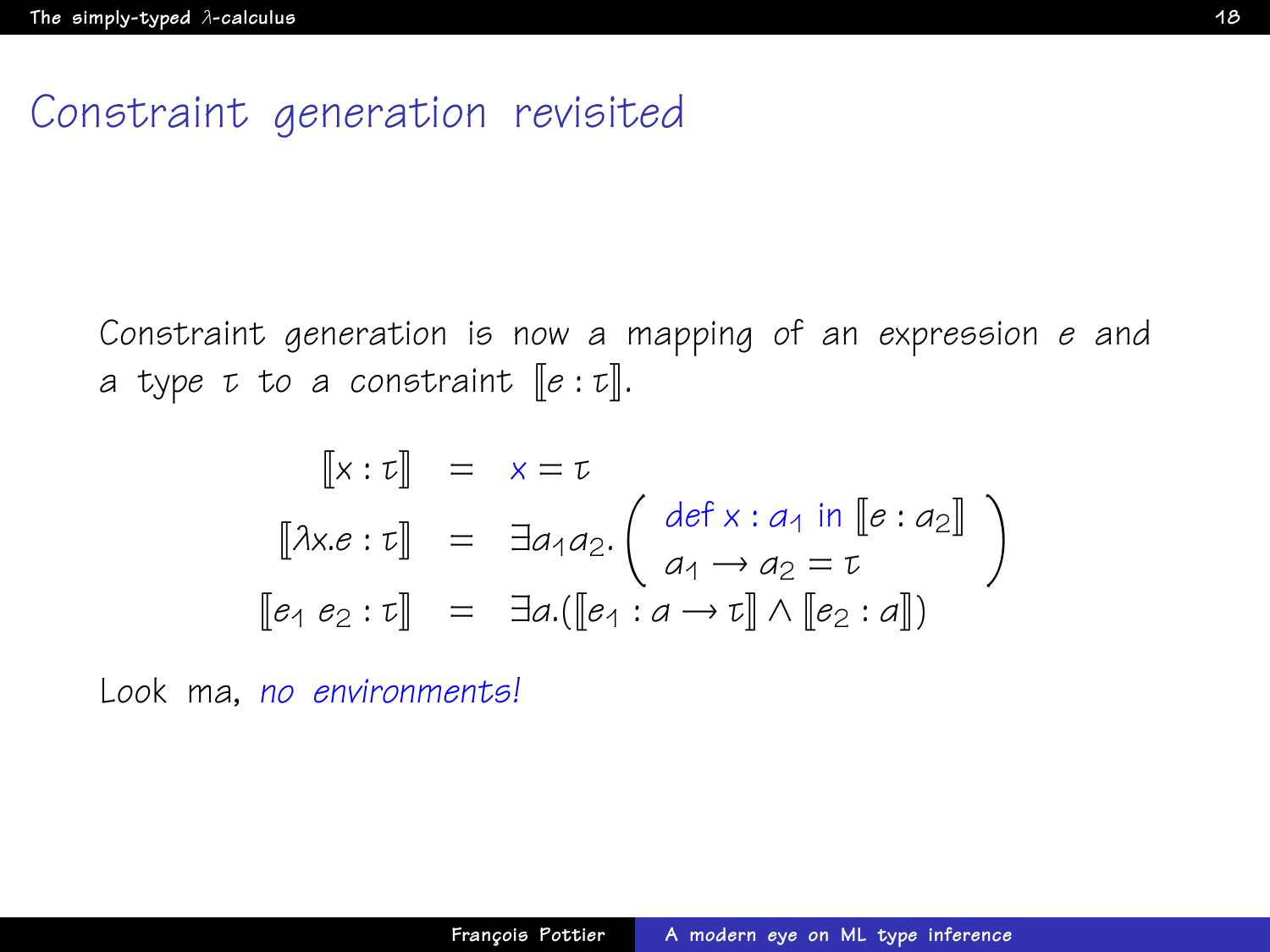## Constraint generation revisited, continued

#### Theorem (Reduction)

e is typable iff  $[e : a]$  is satisfiable.

This statement is marginally simpler than its earlier analogue. But the true point of introducing the def form becomes apparent only in Hindley and Milner's type system...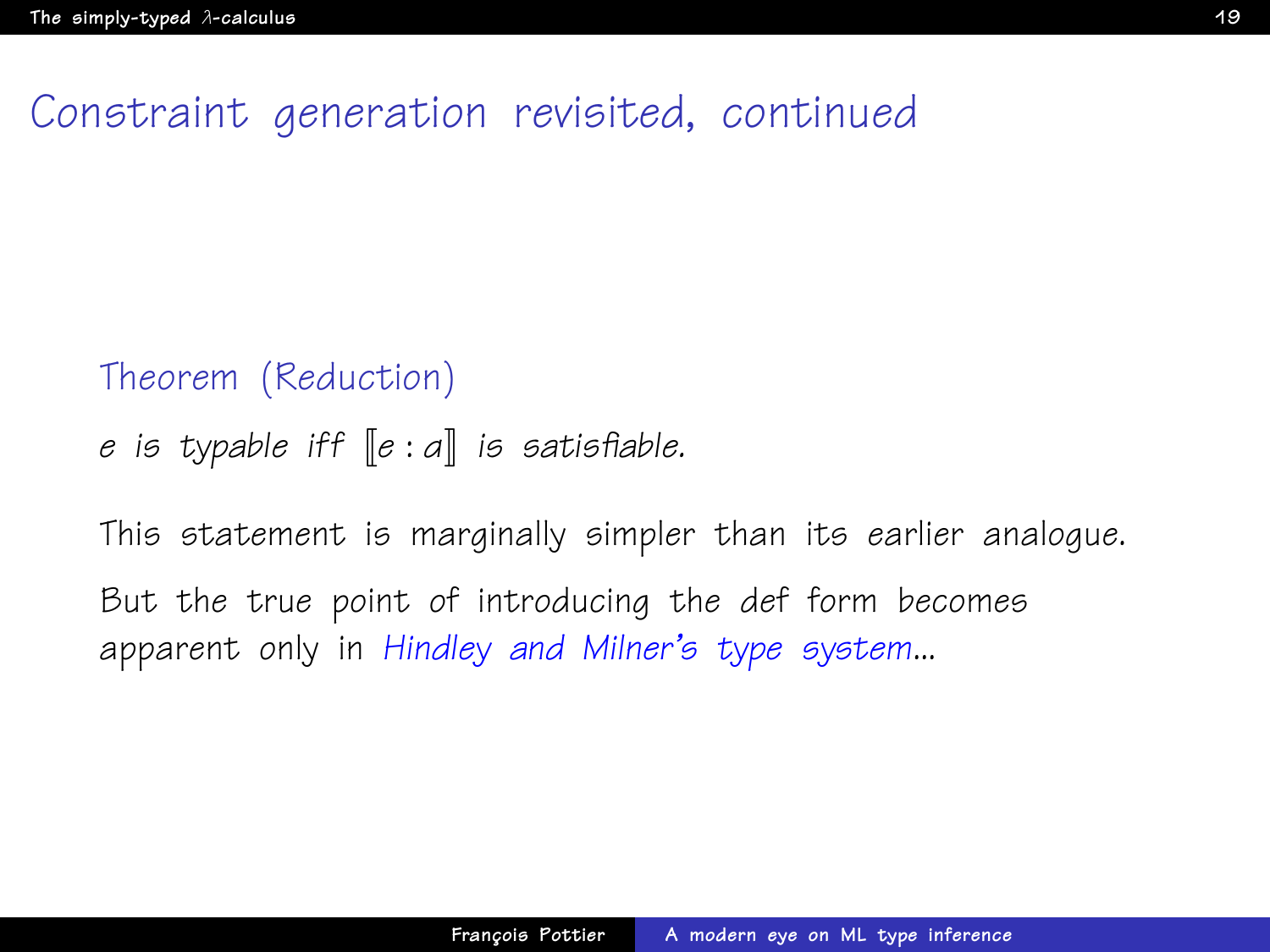#### [The simply-typed](#page-8-0) λ-calculus

#### [Hindley and Milner's type system, with Algorithm](#page-19-0)  $J$

[Hindley and Milner's type system, with constraints](#page-31-0)

[Constraint solving by example](#page-40-0)

[Data structures](#page-54-0)

[Recursion](#page-67-0)

<span id="page-19-0"></span>[Optional type annotations](#page-76-0)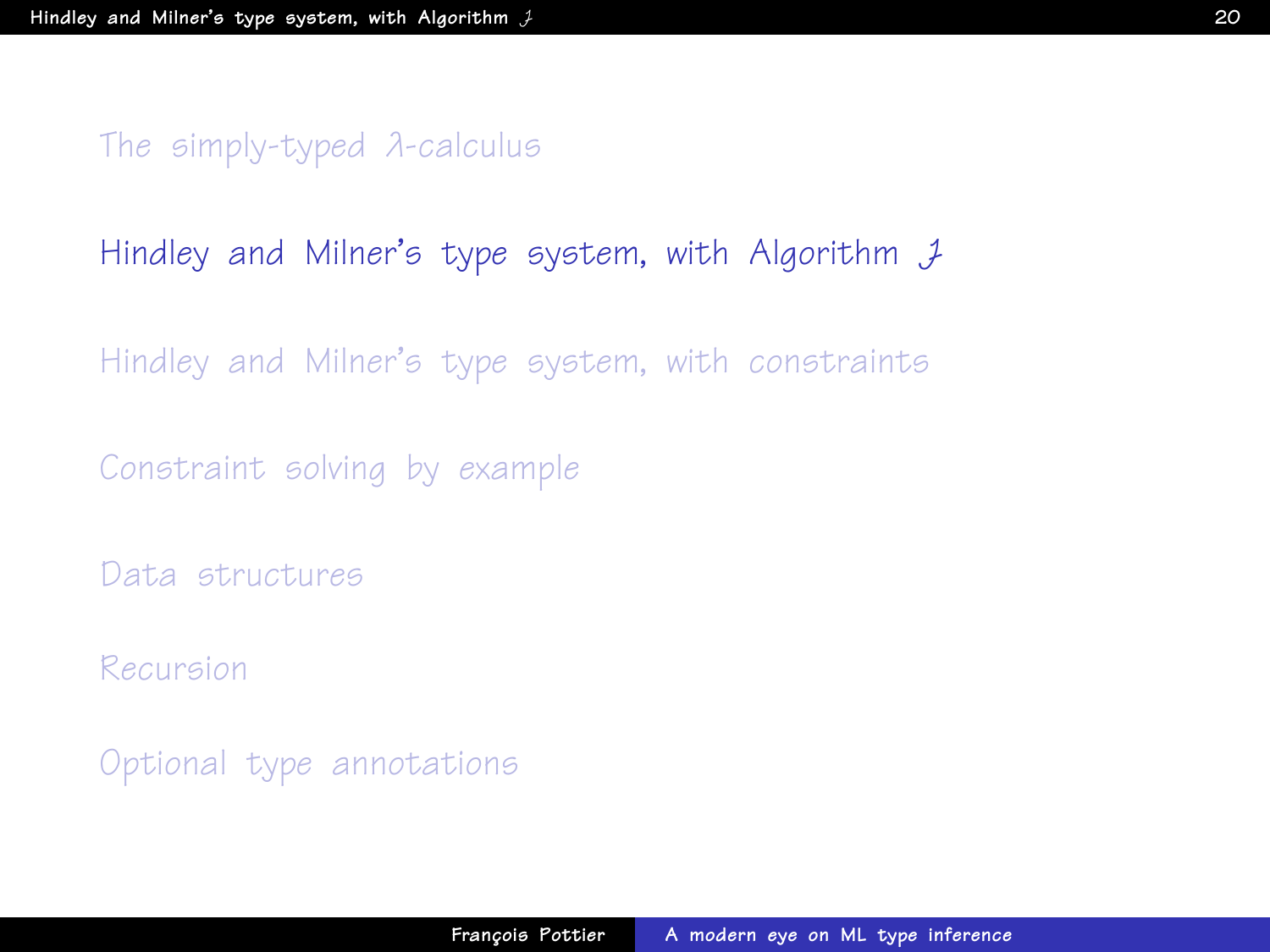**Syntax** 

ML extends the  $\lambda$ -calculus with a new let form:

$$
e ::= \dots | \text{ let } x = e \text{ in } e
$$

A type scheme is a type where zero or more type variables are universally quantified:

$$
\sigma ::= \forall \bar{a}.\tau
$$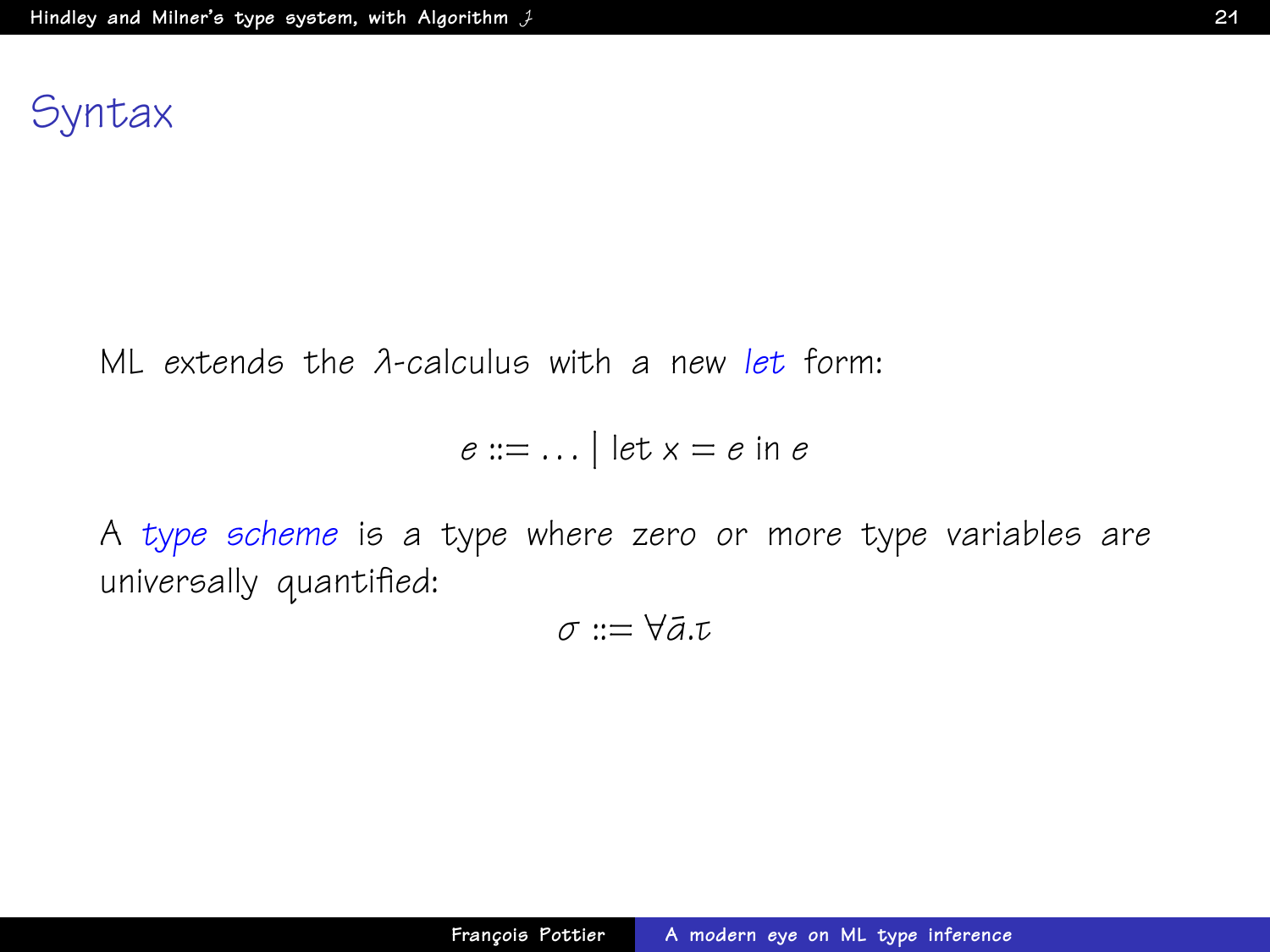**Specification** 

Three new typing rules are introduced in addition to those of the simply-typed λ-calculus:



Let  
\n
$$
\frac{\Gamma \vdash e_1 : \sigma \qquad \Gamma; x : \sigma \vdash e_2 : \tau}{\Gamma \vdash \text{let } x = e_1 \text{ in } e_2 : \tau}
$$

Type schemes now occur in environments and judgements.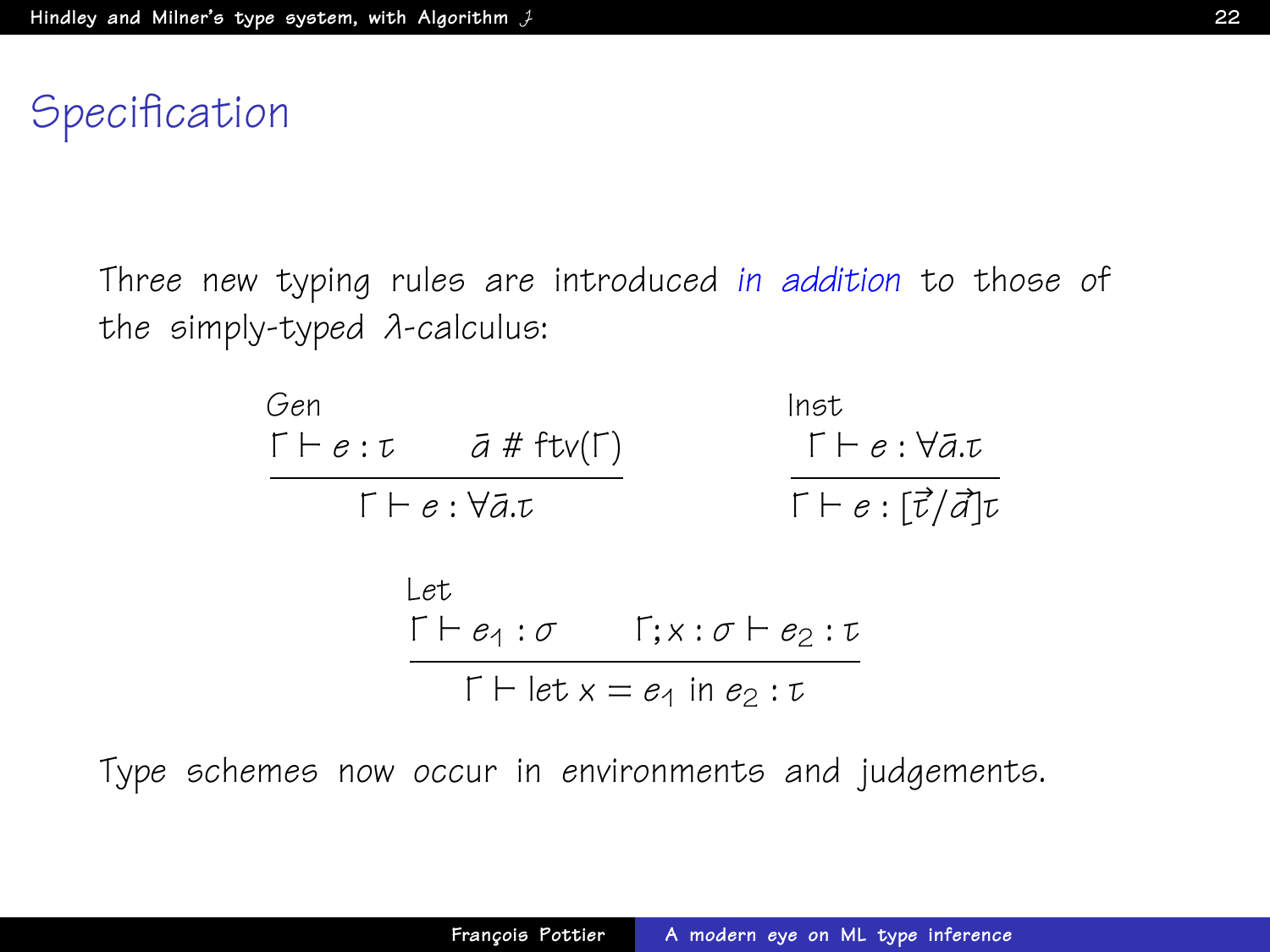## Milner's Algorithm J

This type inference algorithm expects a pre-judgement  $\Gamma \vdash e$ , produces a type  $\tau$ , and uses two global variables, V and  $\phi$ . V is an (infinite) fresh name supply:

$$
\begin{array}{rcl}\n\text{fresh} & = & \text{do } a \in V \\
& \text{do } V \leftarrow V \setminus \{a\} \\
& \text{return } a\n\end{array}
$$

 $\phi$  is a substitution (of types for type variables), initially the identity.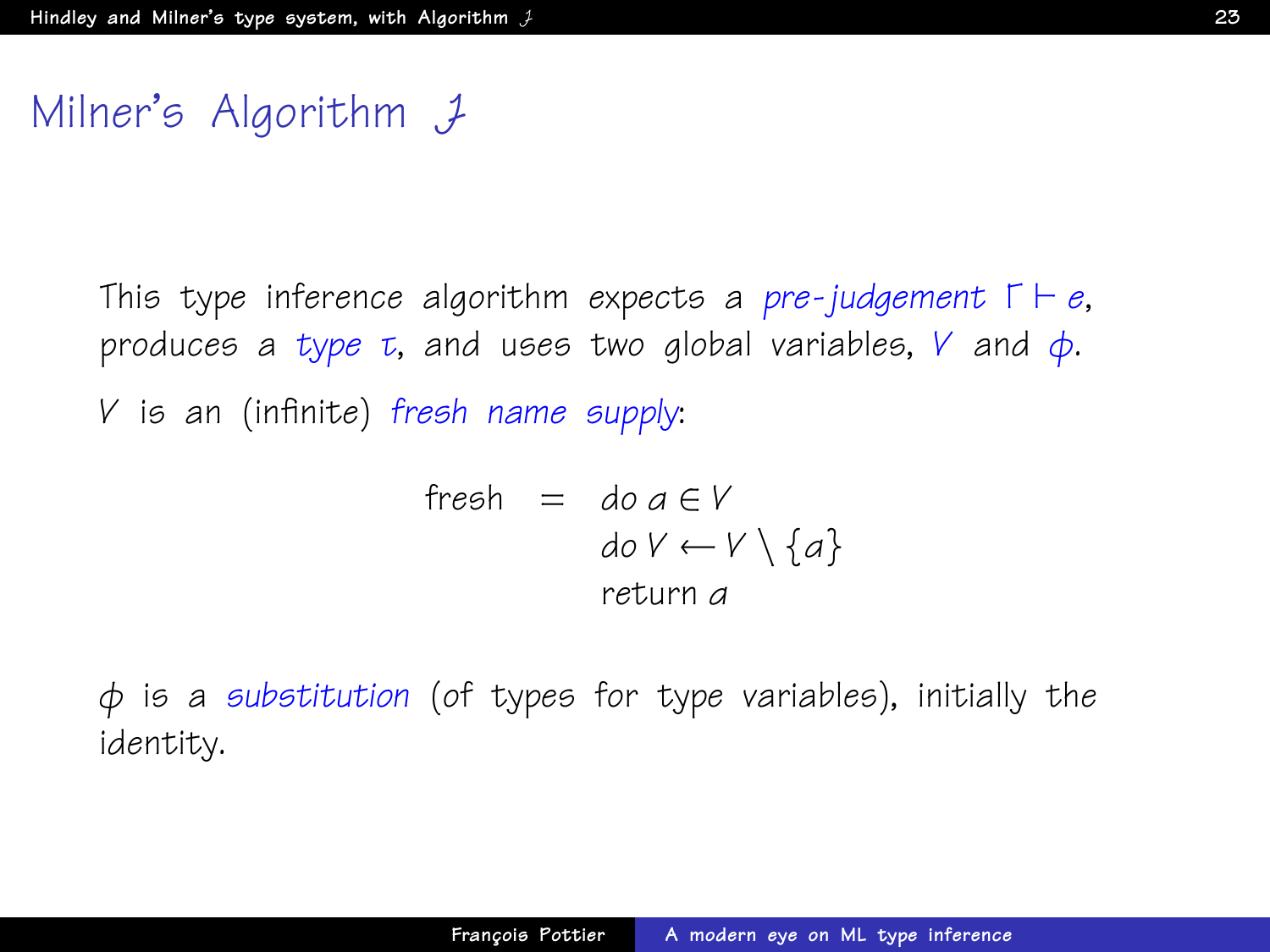## Milner's Algorithm *J*, continued

Here is the algorithm in monadic style:

$$
\mathcal{J}(\Gamma \vdash x) = \text{let } \forall a_1 ... a_n \in \Gamma(x)
$$
\n
$$
\text{do } a'_1, ..., a'_n = \text{fresh}, ..., \text{fresh}
$$
\n
$$
\mathcal{J}(\Gamma \vdash \lambda x.e_1) = \text{do } a = \text{fresh}
$$
\n
$$
\text{do } a_1 = \text{fresh}
$$
\n
$$
\text{do } a = \text{fresh}
$$
\n
$$
\text{do } \tau_1 = \mathcal{J}(\Gamma; x : a \vdash e_1)
$$
\n
$$
\text{return } a \rightarrow \tau_1 - \text{form} \text{ an arrow type}
$$
\n
$$
\dots
$$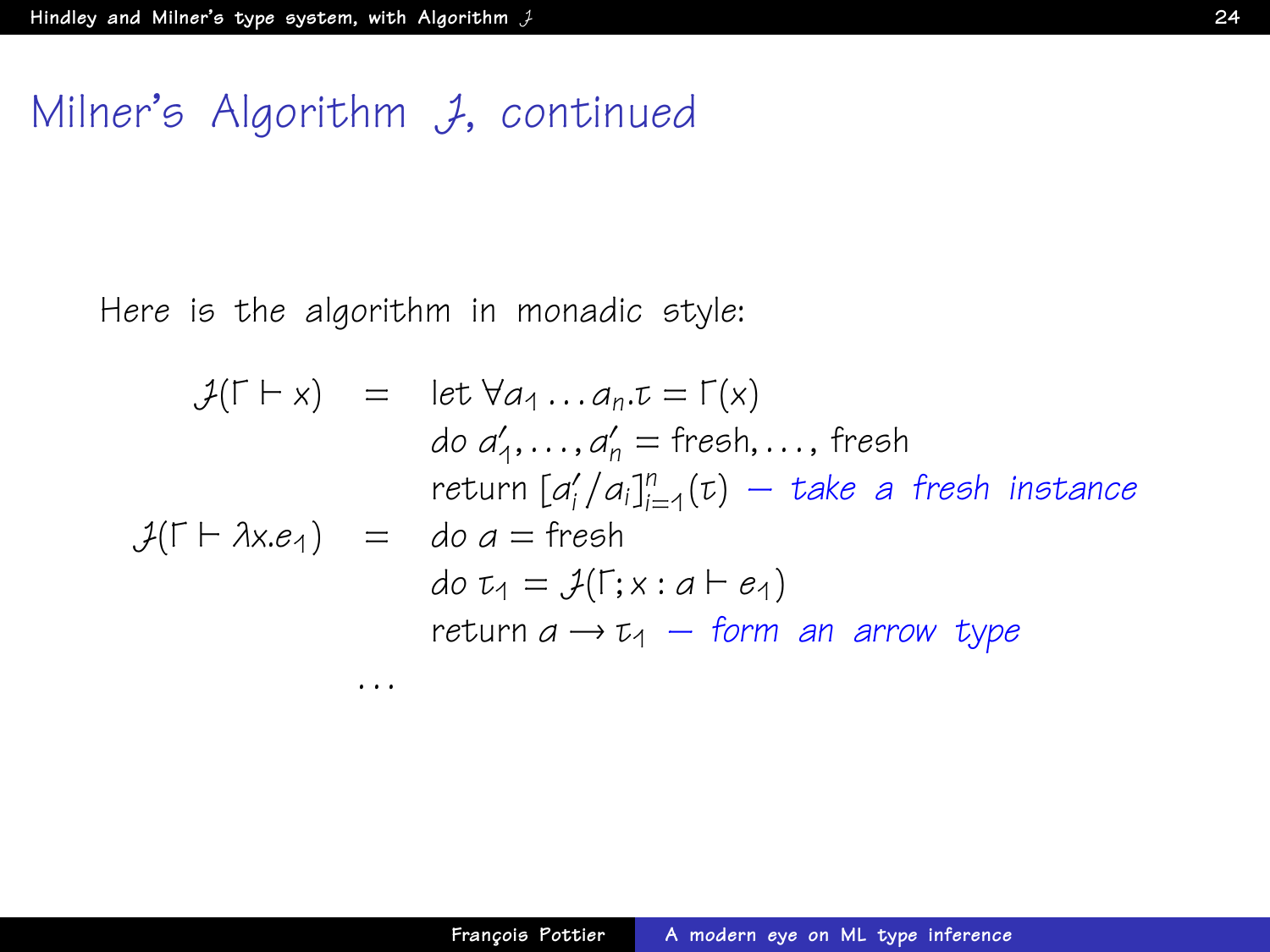## Milner's Algorithm J, continued

$$
\mathcal{J}(\Gamma \vdash e_1 e_2) = do \tau_1 = \mathcal{J}(\Gamma \vdash e_1)
$$
\n
$$
do \tau_2 = \mathcal{J}(\Gamma \vdash e_2)
$$
\n
$$
do \sigma = \text{free}
$$
\n
$$
do \phi \leftarrow \text{mgu}(\phi(\tau_1) = \phi(\tau_2 \rightarrow a)) \circ \phi
$$
\n
$$
\mathcal{J}(\Gamma \vdash \text{let } x = e_1 \text{ in } e_2) = do \tau_1 = \mathcal{J}(\Gamma \vdash e_1)
$$
\n
$$
\text{let } \sigma = \overline{\forall} \text{ftv}(\phi(\Gamma)).\phi(\tau_1) - \text{generalize}
$$
\n
$$
\text{return } \mathcal{J}(\Gamma; x : \sigma \vdash e_2)
$$

Generation and solving of equations are intermixed.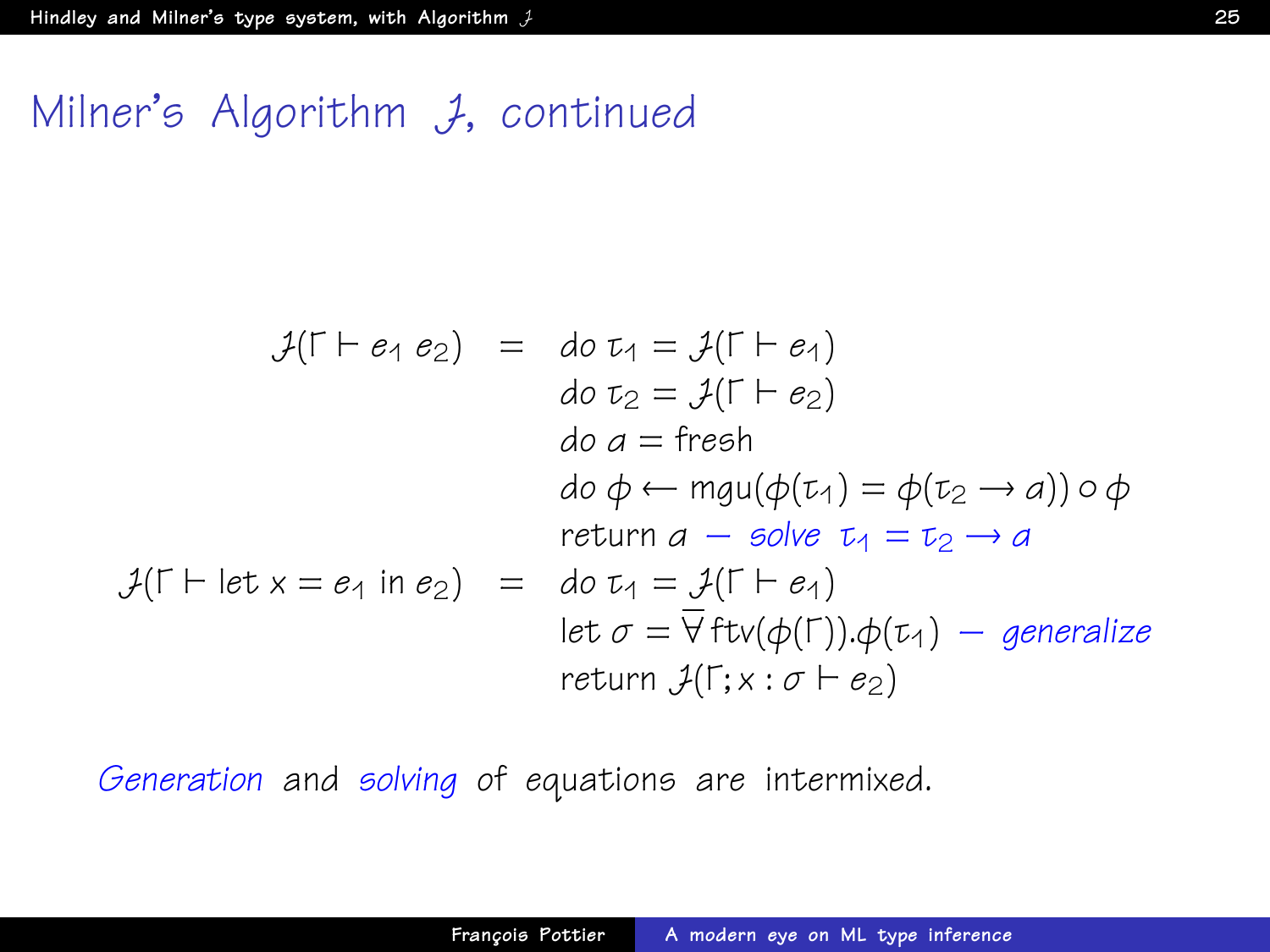## Correctness of algorithm J

#### Theorem (Correctness)

If  $J(\Gamma \vdash e)$  terminates in state  $(\phi, V)$  and returns  $\tau$ , then  $\phi(\Gamma) \vdash e : \phi(\tau)$  is a judgement.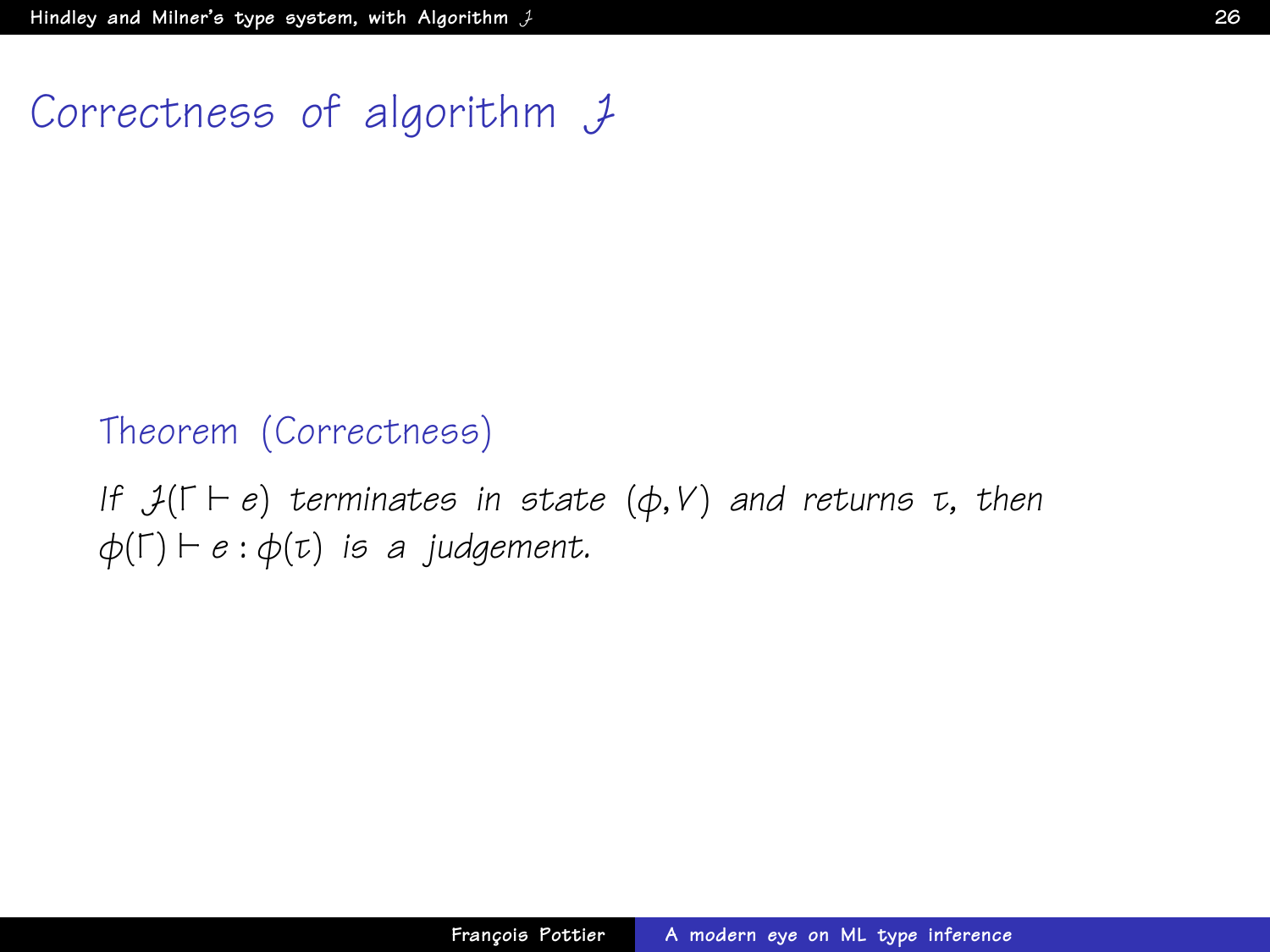## Completeness of algorithm J

#### Theorem (Completeness)

Let  $\Gamma$  be an environment. Let  $(\phi_0, V_0)$  be a state that satisfies the algorithm's invariant. Let  $\theta_0$  and  $\tau_0$  be such that  $\theta_0 \phi_0(\Gamma) \vdash e : \tau_0$  is a judgement. Then, the execution of  $\mathcal{J}(\Gamma \vdash e)$ out of the initial state  $(\phi_0, V_0)$  succeeds. Let  $(\phi_1, V_1)$  be its final state and  $t_1$  be its result. Then, there exists a substitution  $\theta_1$  such that  $\theta_0\phi_0$  and  $\theta_1\phi_1$  coincide outside  $V_0$  and such that τ<sub>0</sub> equals  $θ_1φ_1(t_1)$ .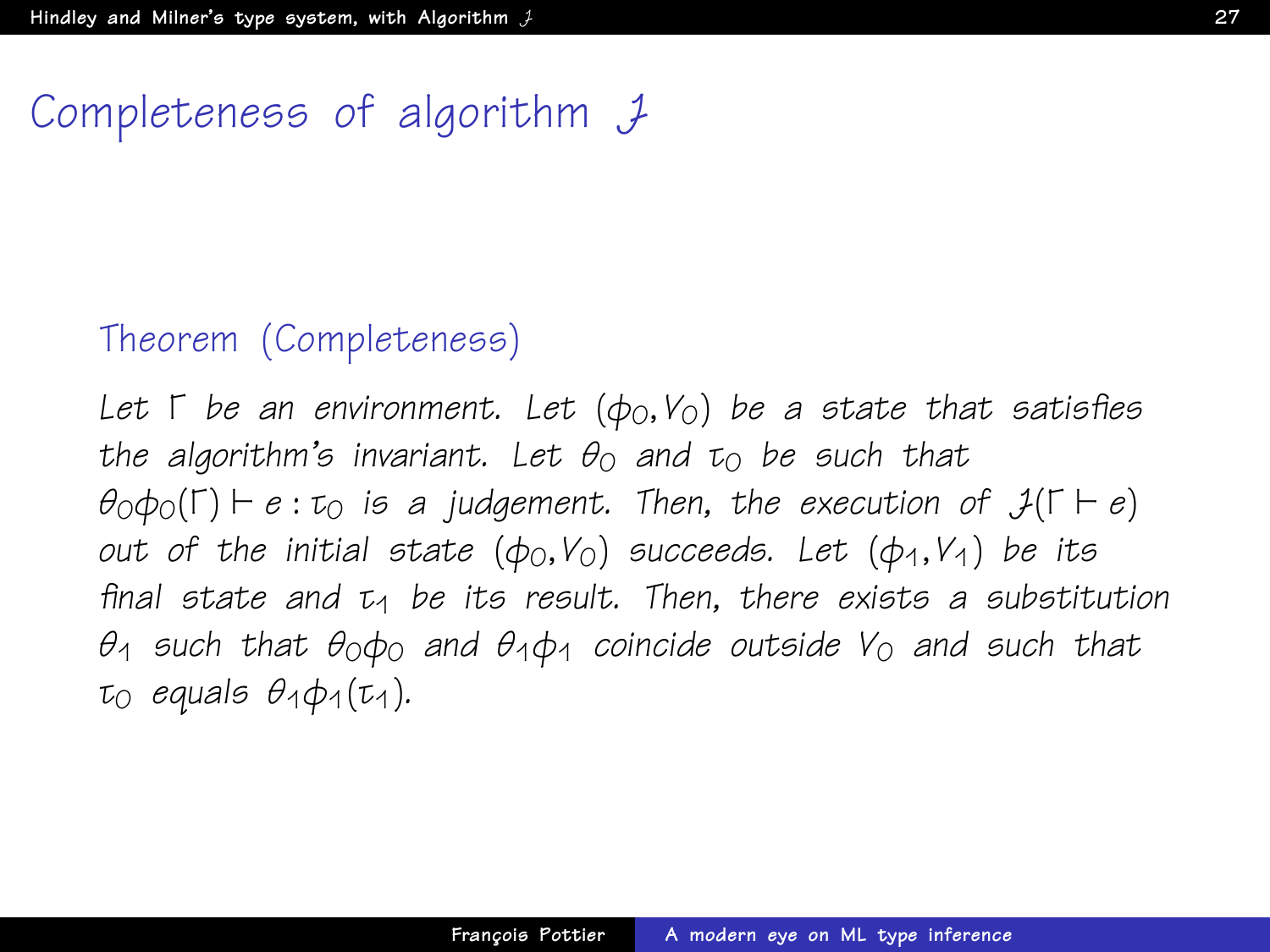# Completeness of algorithm  $\mathcal{I}$  (excerpt of proof)

[...] We have

$$
\theta_1\phi_1(\gamma)=\theta_1\psi\phi_2'(\gamma)=\theta_2''\phi_2'(\gamma).
$$

Since a is fresh for  $\gamma$  and  $\phi'_2$ , we can pursue with  $θ''<sub>2</sub>φ'<sub>2</sub>(γ) = θ'<sub>2</sub>φ'<sub>2</sub>(γ) = θ'<sub>1</sub>φ'<sub>1</sub>(γ) = θ<sub>0</sub>φ<sub>0</sub>(γ).$ 

Thus,  $\theta_1\phi_1$  and  $\theta_0\phi_0$  coincide outside  $V_0$  [...]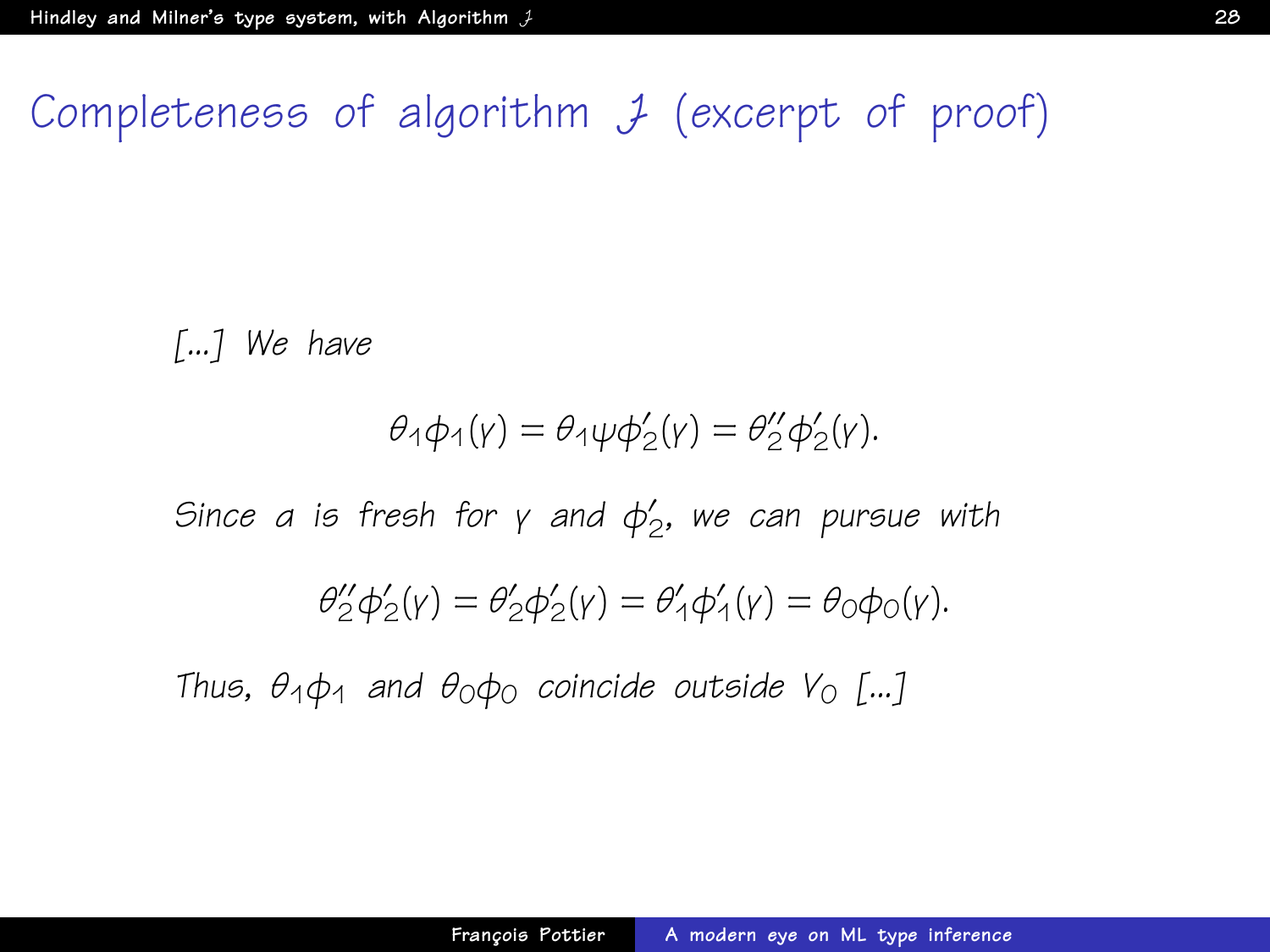#### Substitutions versus constraints

Reasoning in terms of substitutions means working with most general unifiers, composition, and restriction.

Reasoning in terms of constraints means working with equations, conjunction, and existential quantification.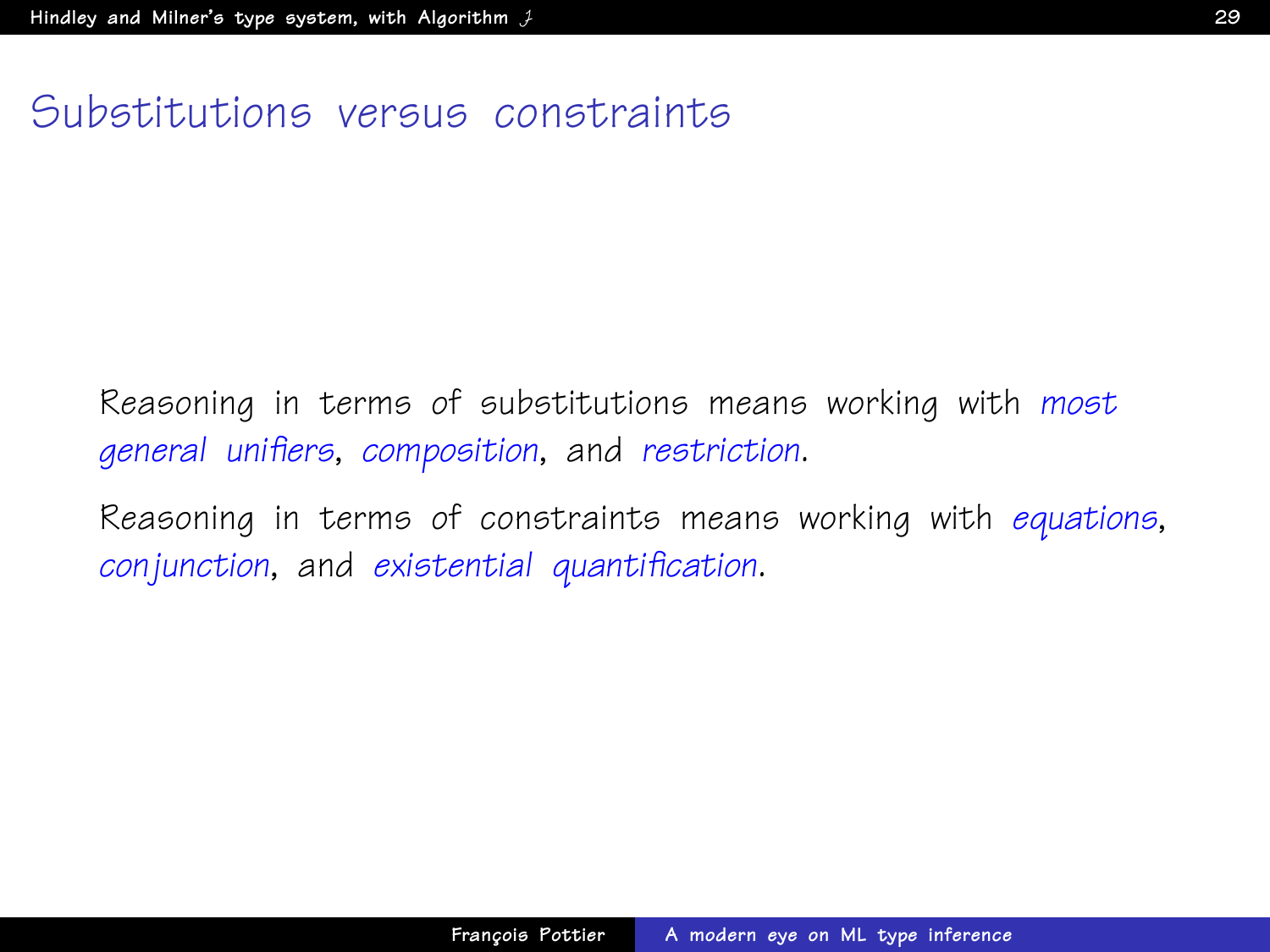## Relative typings (terminology)

A typing (Γ',τ) is relative to Γ iff its first component Γ' is an instance of Γ.

A typing of e is principal relative to Γ iff it is relative to Γ and every typing of e relative to Γ is an instance of it.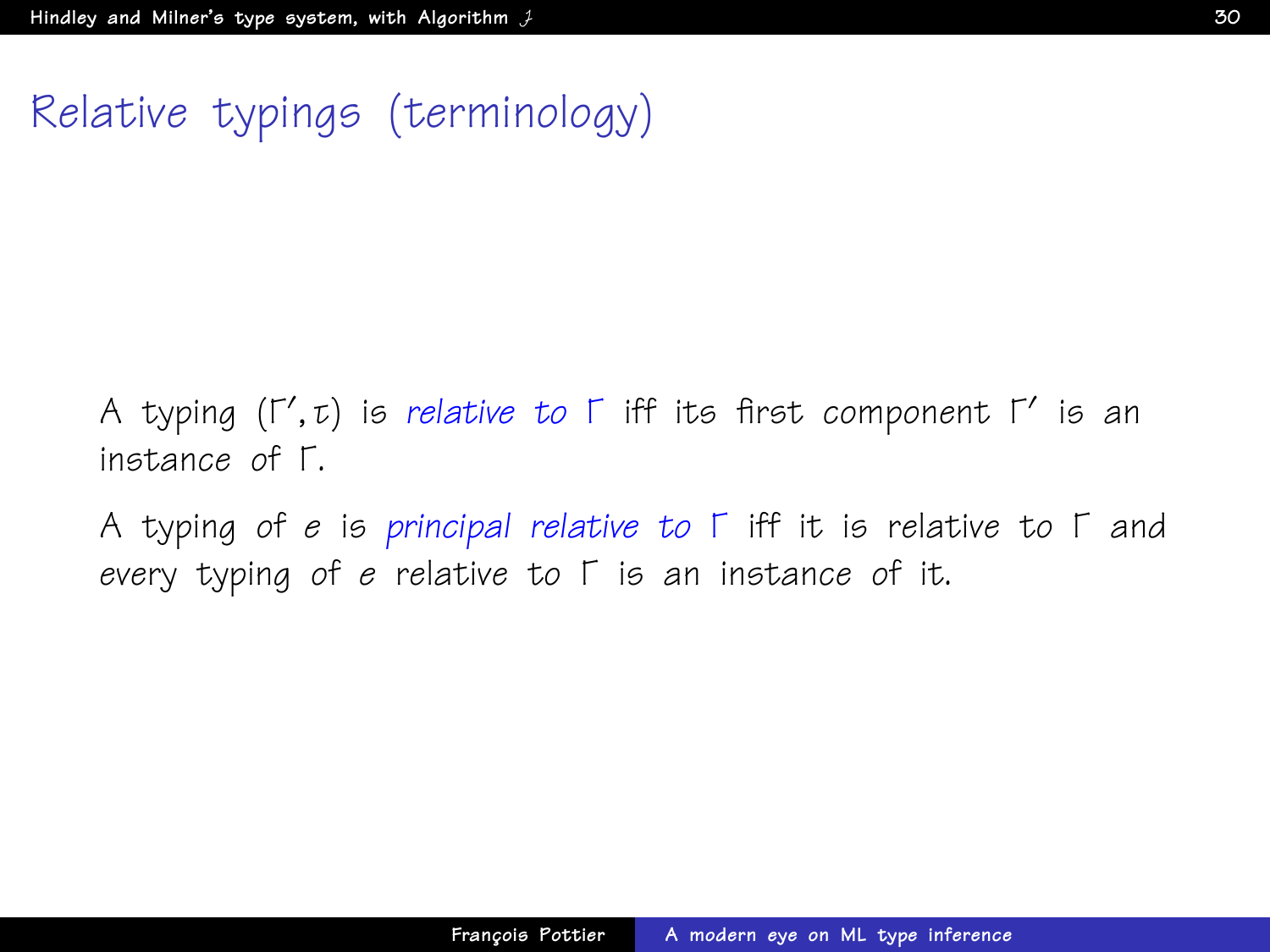# Relative principal typings

#### Corollary (Relative principal typings)

The execution of  $J(\Gamma \vdash e)$  succeeds iff e admits a typing relative to Γ.

Furthermore, if  $\phi_1$  and  $\tau_1$  are the algorithm's results, then  $(\phi_1(\Gamma), \phi_1(\tau_1))$  is a typing of e and is principal relative to  $\Gamma$ .

This is also known as the principal types property.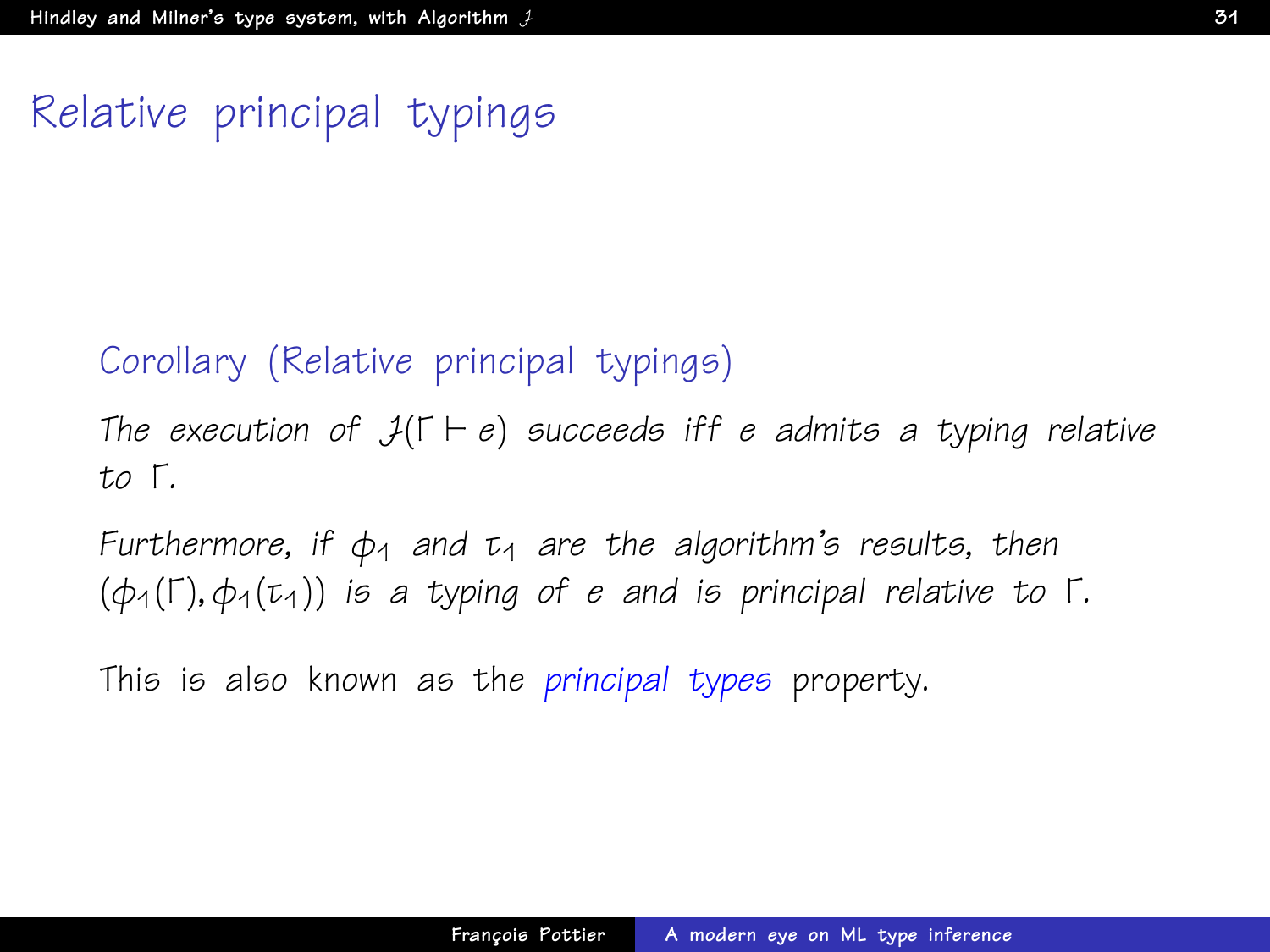#### [The simply-typed](#page-8-0) λ-calculus

[Hindley and Milner's type system, with Algorithm](#page-19-0)  $J$ 

[Hindley and Milner's type system, with constraints](#page-31-0)

[Constraint solving by example](#page-40-0)

[Data structures](#page-54-0)

[Recursion](#page-67-0)

<span id="page-31-0"></span>[Optional type annotations](#page-76-0)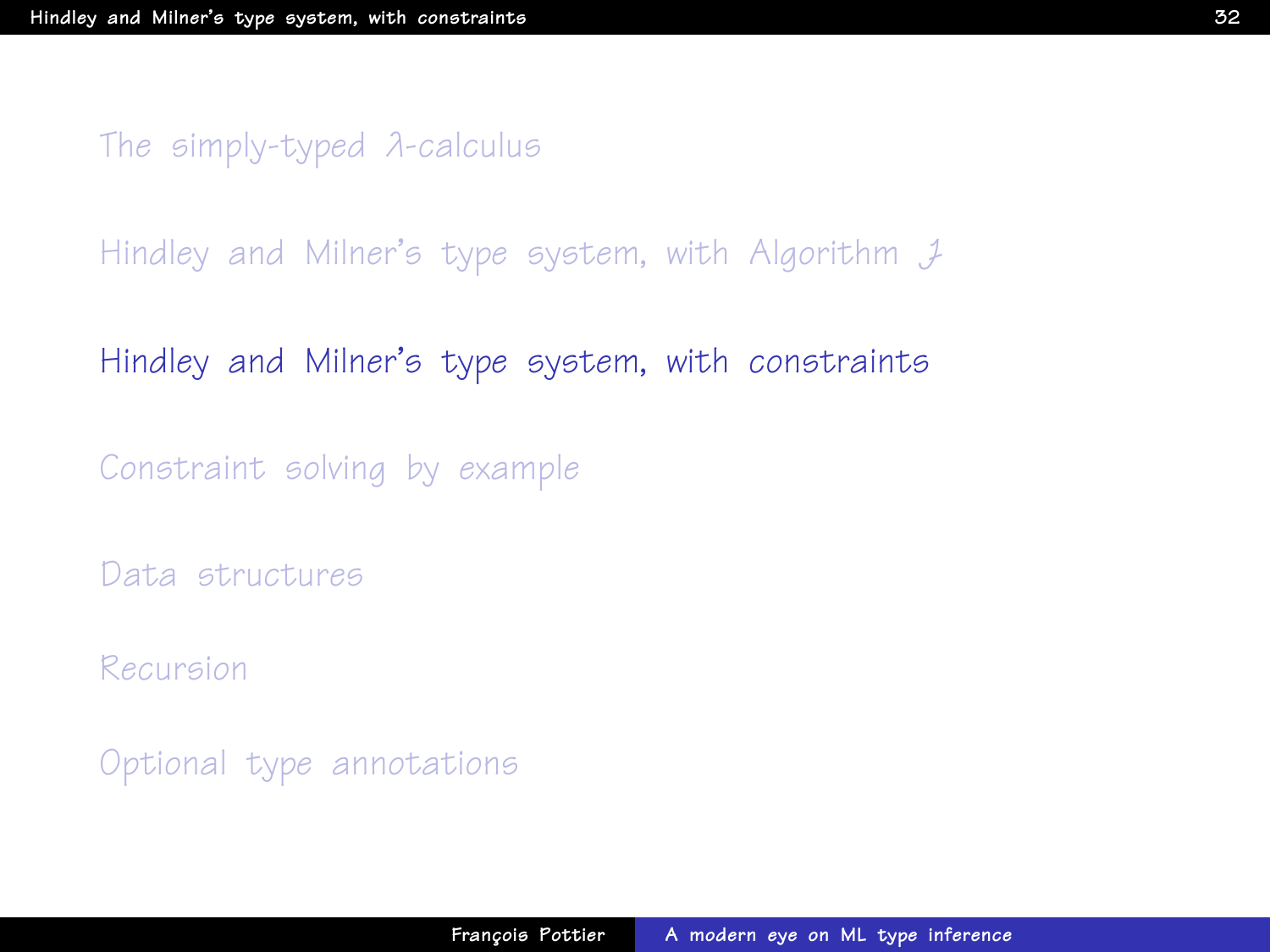#### **Constraints**

We must extend the syntax of constraints so that a variable x can stand for a type scheme.

To avoid mingling constraint generation and constraint solving, we must allow type schemes to incorporate constraints.

The syntax of constraints and of constrained type schemes is:

$$
C ::= \tau = \tau \mid C \wedge C \mid \exists a.C \mid x \leq \tau \mid \text{def } x : \varsigma \text{ in } C
$$
  

$$
\varsigma ::= \forall \bar{a}[C].\tau
$$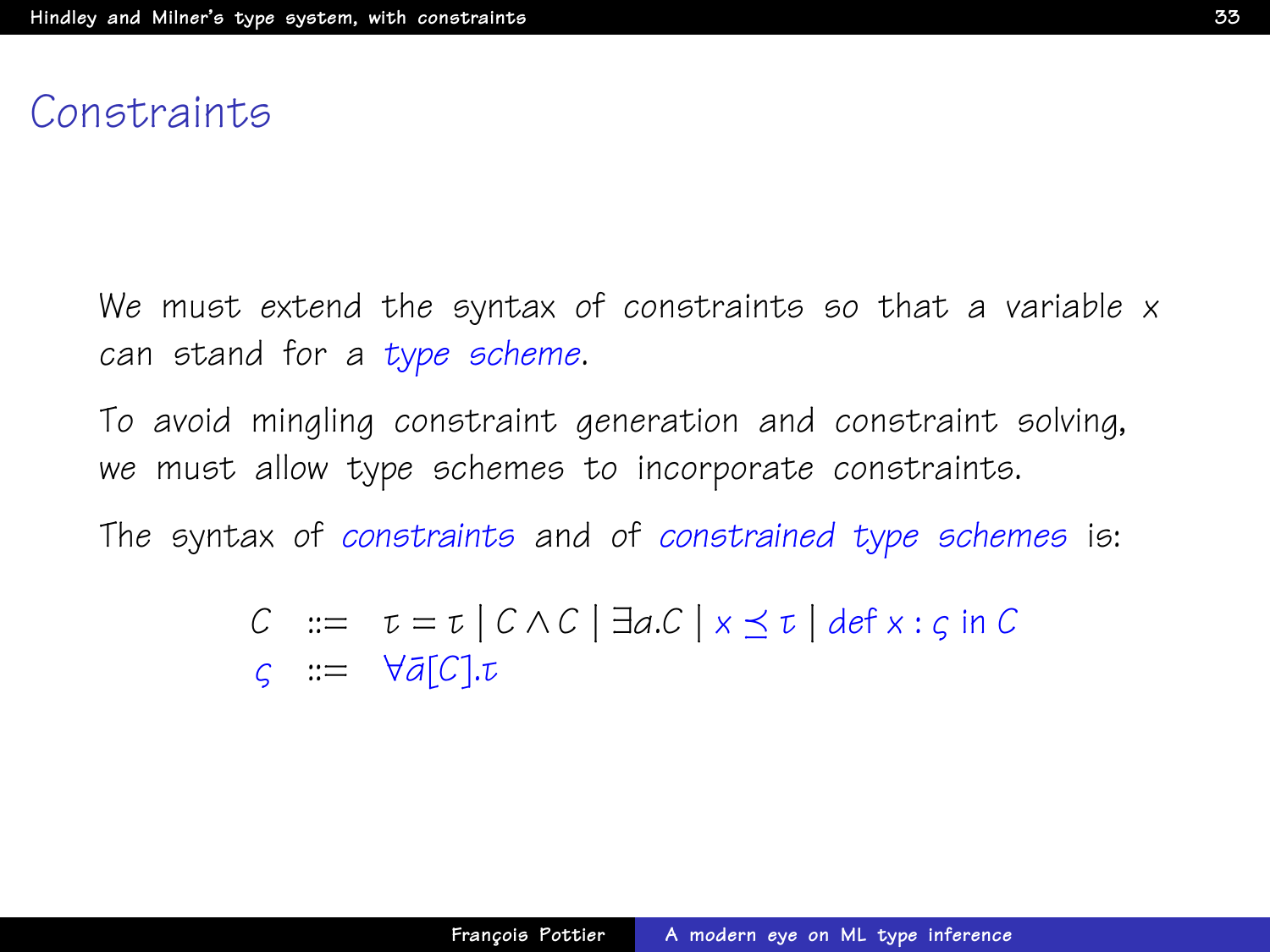#### Constraints, continued

The idea is to interpret constraints in such a way as to validate the equivalence laws

$$
def x : \varsigma in C \equiv [\varsigma/x]C
$$

$$
(\forall \bar{a}[C].\tau) \preceq \tau' \equiv \exists \bar{a}.(C \land \tau = \tau')
$$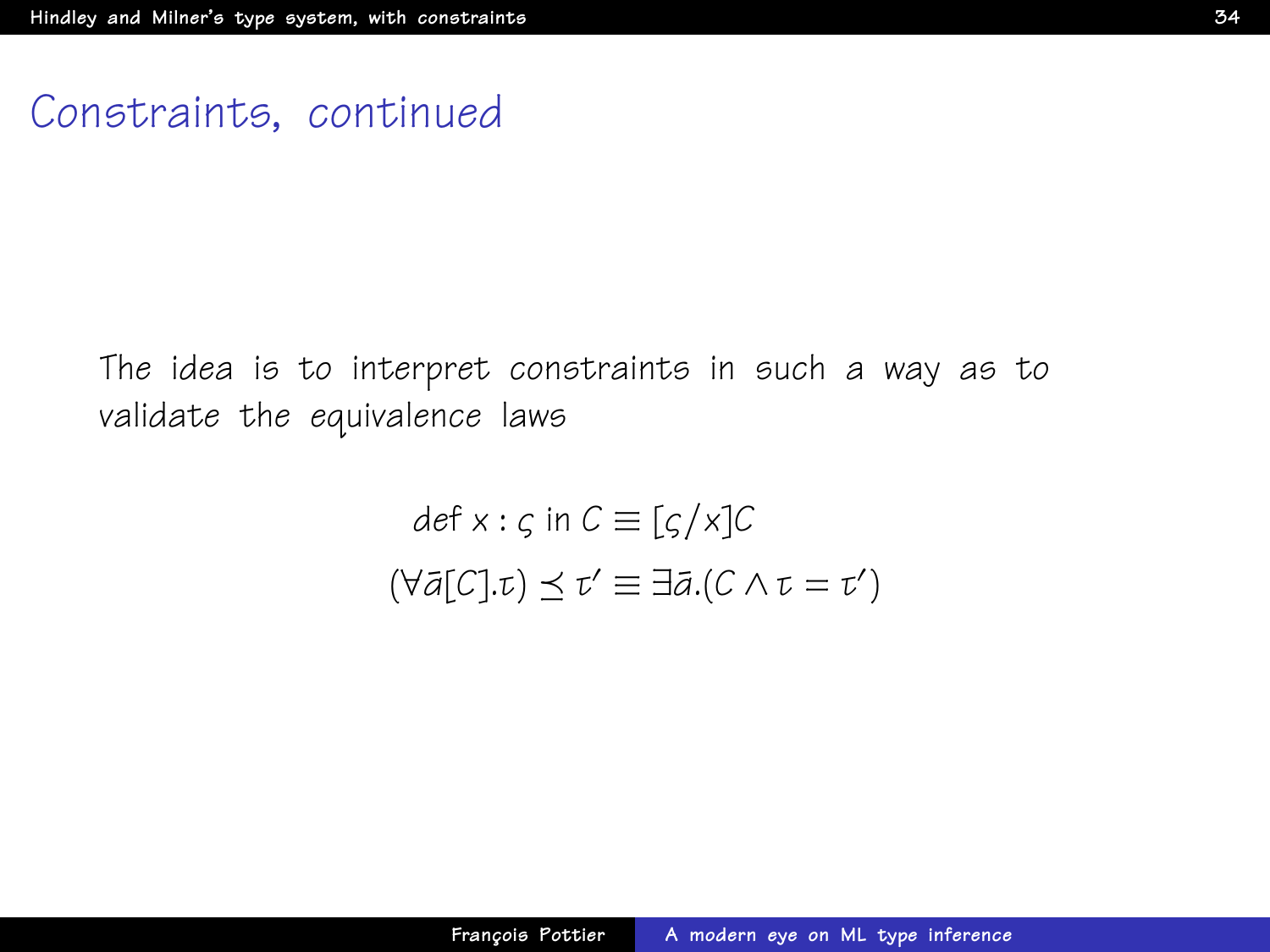#### Interpreting constraints

A type variable α still denotes a ground type. A variable x now denotes a set of ground types. φ and  $\psi$  satisfy  $x \leq \tau$  iff  $\psi x \ni \phi \tau$  holds.  $\phi$  and  $\psi$  satisfy def x:  $\varsigma$  in C iff  $\phi$  and  $\psi$  [x  $\mapsto$   $^{\psi}_{\phi}$  $_\phi^\varphi(\varsigma)]$  satisfy  ${\mathcal C}.$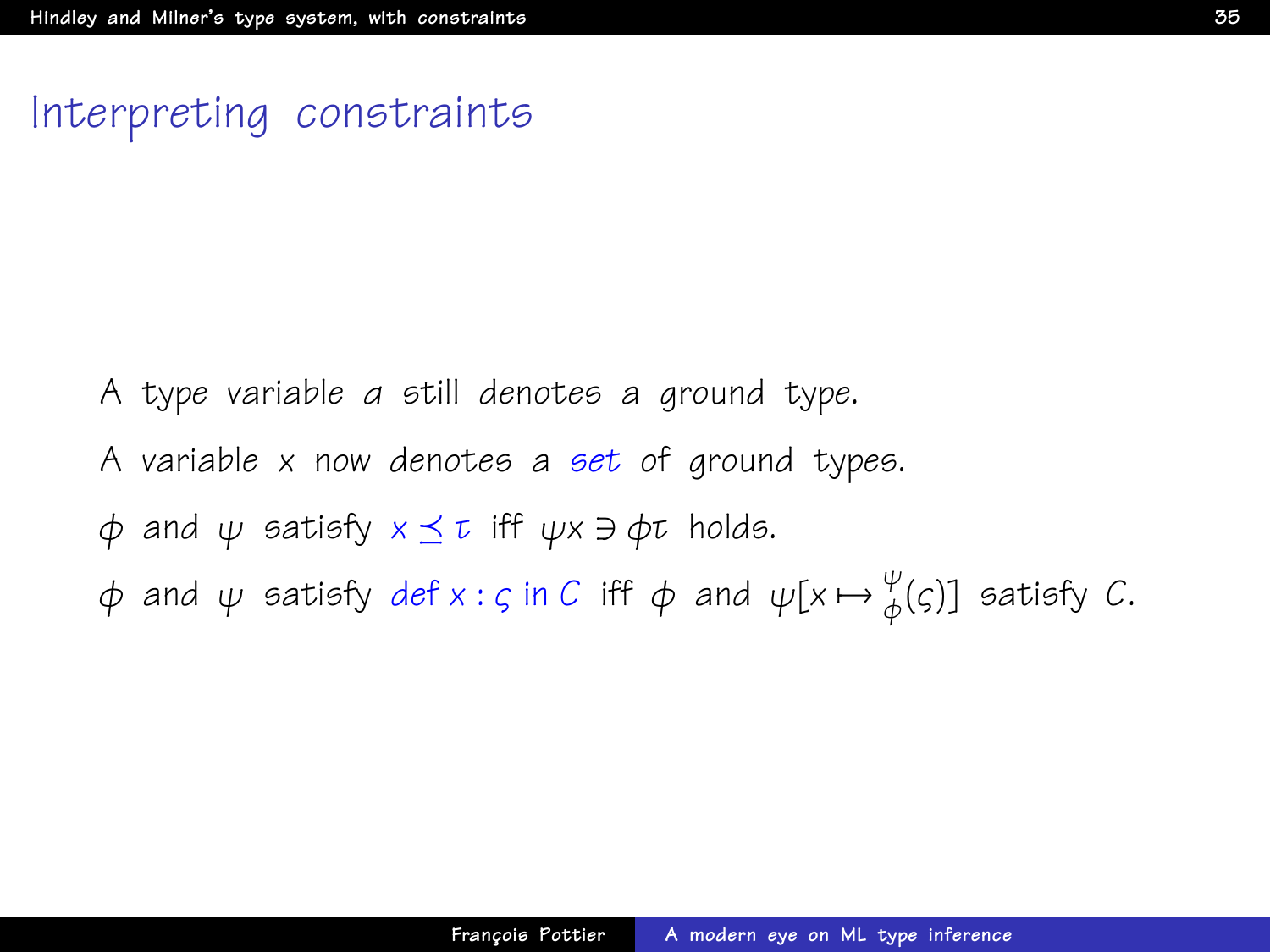#### Interpreting type schemes

The interpretation of  $\forall \bar{a}[\mathcal{C}].\tau$  under  $\phi$  and  $\psi$  is the set of all φ'τ, where  $\phi$  and  $\phi'$  coincide outside  $\bar{a}$  and where  $\phi'$  and  $\psi$ satisfy C.

For instance, the interpretation of  $\forall a$ [ $\exists \beta.a = \beta \rightarrow \gamma$ ]. $a \rightarrow a$  under  $\phi$  and  $\psi$  is the set of all ground types of the form  $(t \rightarrow \phi\gamma) \rightarrow (t \rightarrow \phi\gamma)$ , where t ranges over ground types.

This is also the interpretation of  $\forall \beta.(\beta \rightarrow \gamma) \rightarrow (\beta \rightarrow \gamma)$ . Every constrained type scheme is equivalent to a standard type scheme.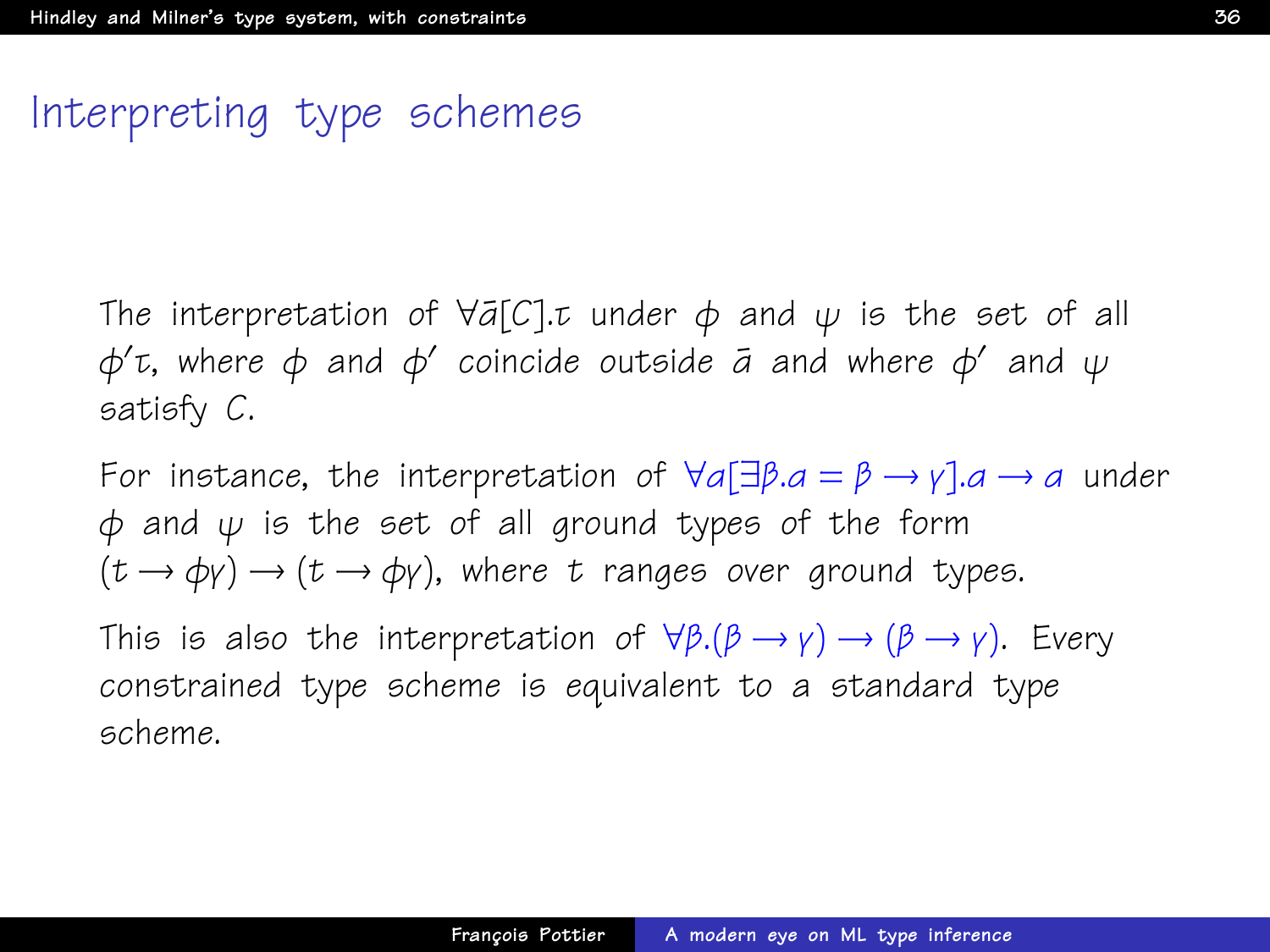#### Constraint generation, first attempt

Constraint generation is modified as follows:

$$
\begin{bmatrix} x : \tau \end{bmatrix} = x \leq \tau
$$
  
\n
$$
\begin{bmatrix} \text{let } x = e_1 \text{ in } e_2 : \tau \end{bmatrix} = \text{def } x : \forall a \text{[[} e_1 : a \text{]]}.a \text{ in } \text{[[} e_2 : \tau \text{]]}
$$

 $\forall a[[e_1: a]]$ . can be thought of as a principal constrained type scheme for  $e_1$ .

This definition is correct under a call-by-name semantics.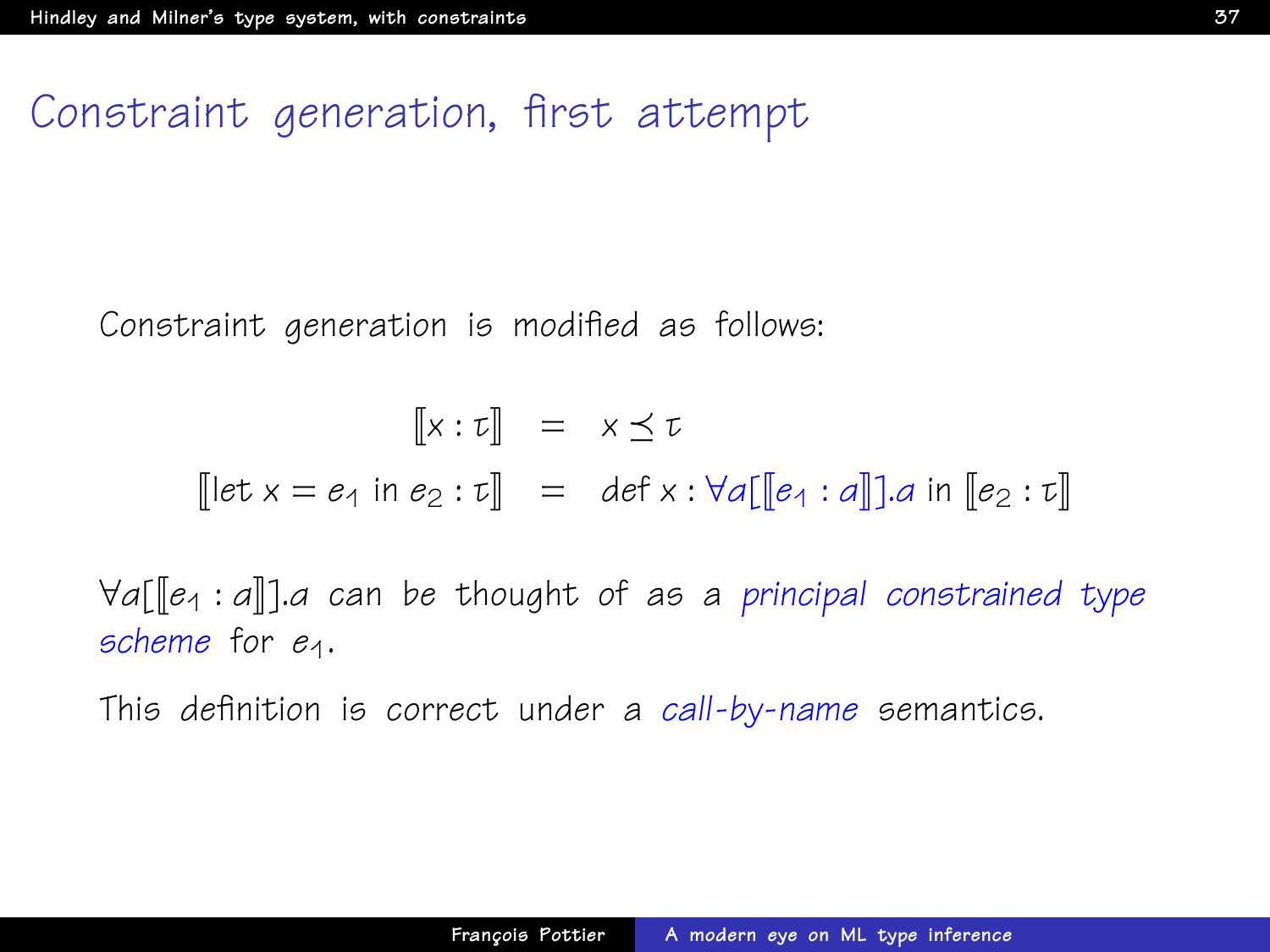#### Constraint generation, correct attempt

Constraint generation is defined by

$$
\begin{bmatrix} [x : \tau] & = & x \preceq \tau \\ \text{[let } x = e_1 \text{ in } e_2 : \tau] & = & \text{let } x : \forall a [\llbracket e_1 : a \rrbracket].a \text{ in } \llbracket e_2 : \tau \rrbracket \end{bmatrix}
$$

where, by definition,

$$
let x : \varsigma in C \equiv def x : \varsigma in (\exists a.x \preceq a \land C)
$$

 $\lbrack \lbrack \rbrack$ et x = e<sub>1</sub> in e<sub>2</sub> : τ $\rbrack \rbrack$  now implies  $\exists a.\lbrack \lbrack e_{1} : a \rbrack$ , which guarantees that  $e_1$  is well-typed. This definition is correct under a call-by-value semantics.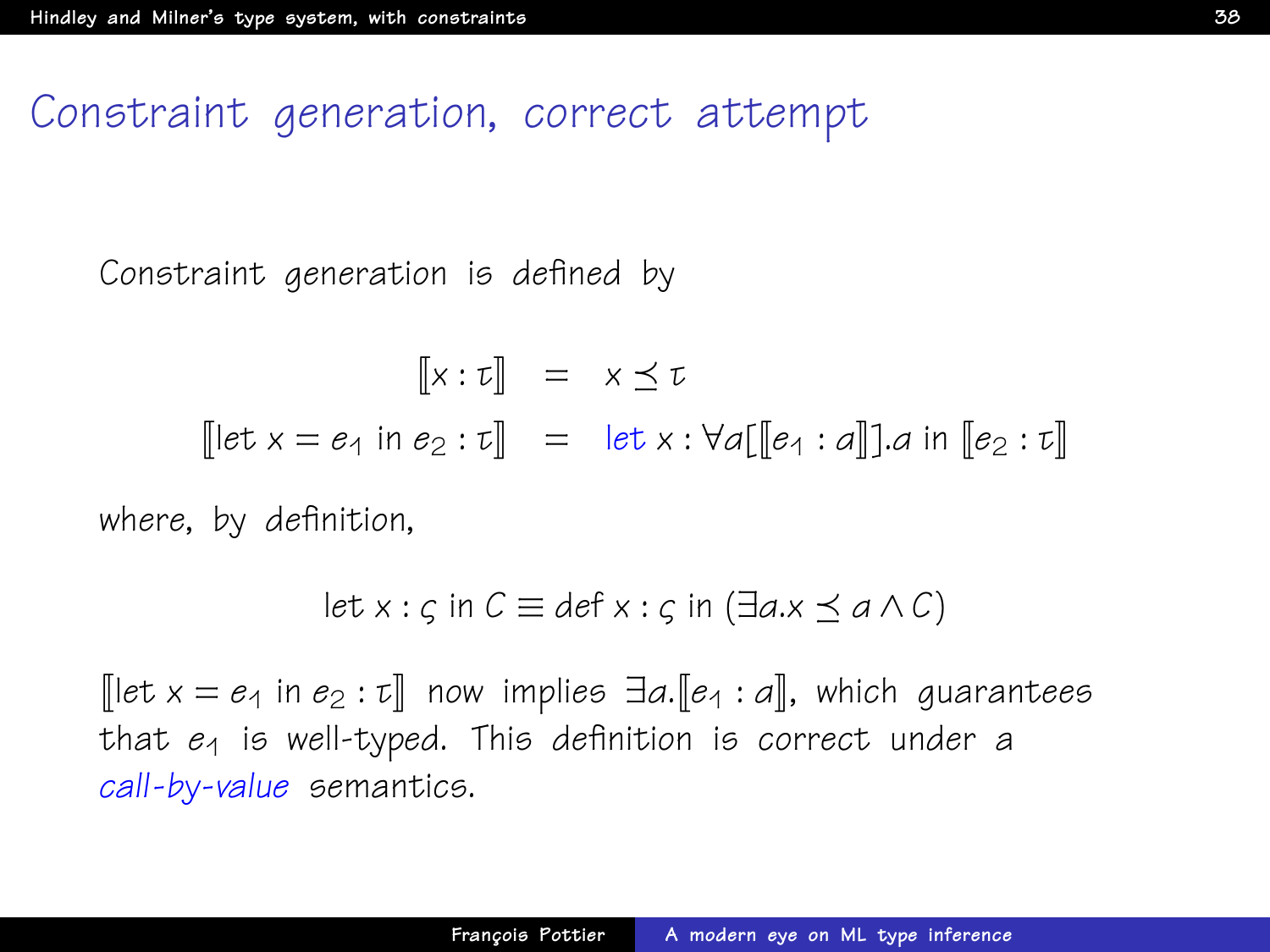#### Constraint generation, continued

#### Theorem (Soundness and completeness)

Let  $\Gamma$  be an environment whose domain is  $f\nu(e)$ . The expression e is well-typed relative to  $\Gamma$  iff def  $\Gamma$  in  $\exists a.\llbracket e:a\rrbracket$  is satisfiable.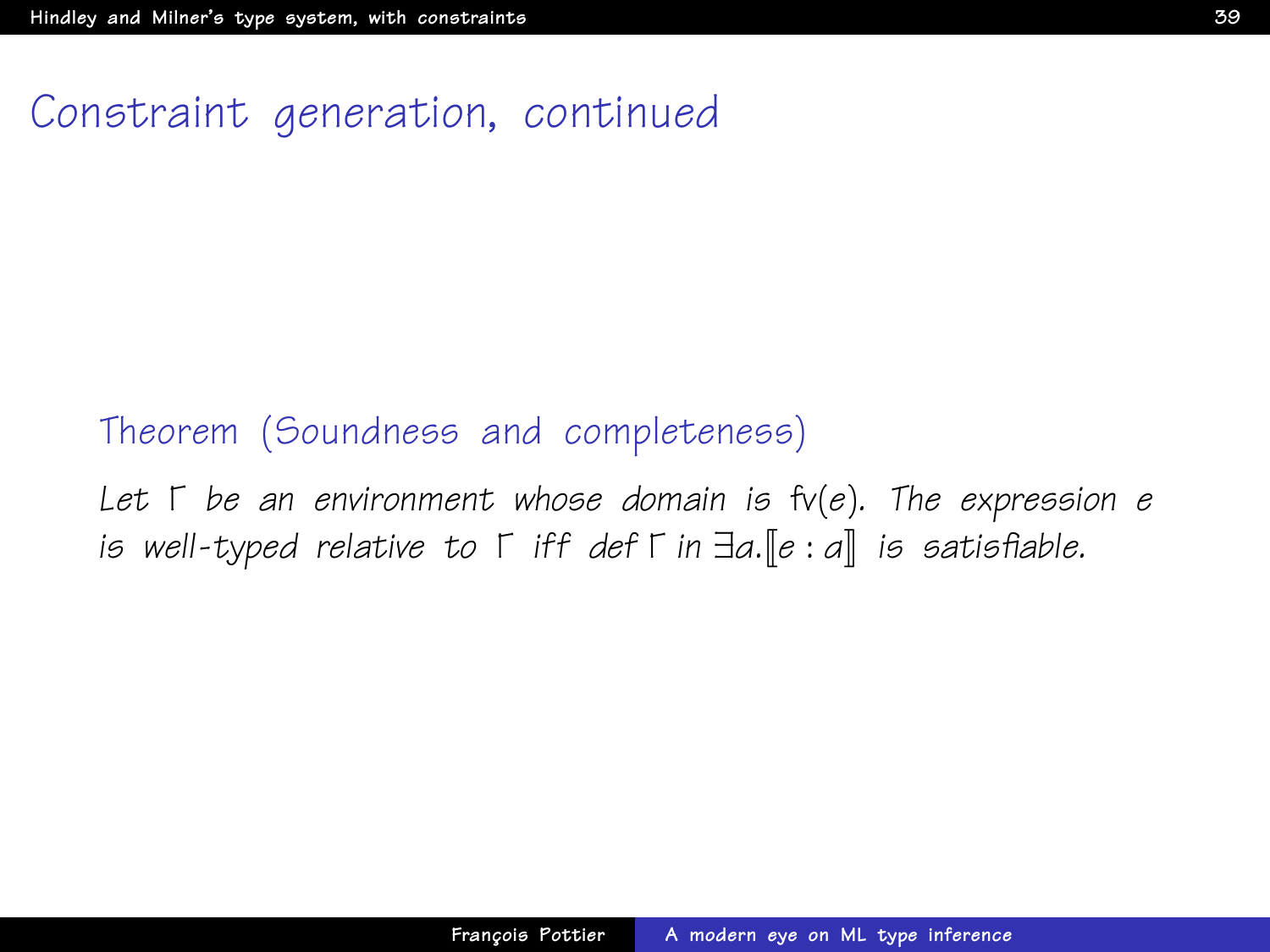## Taking constraints seriously

Note that

- $\triangleright$  constraint generation has linear complexity;
- $\triangleright$  constraint generation and constraint solving are separate.

This makes constraints suitable for use in an efficient and modular implementation.

The constraint language will remain simple as the programming language grows.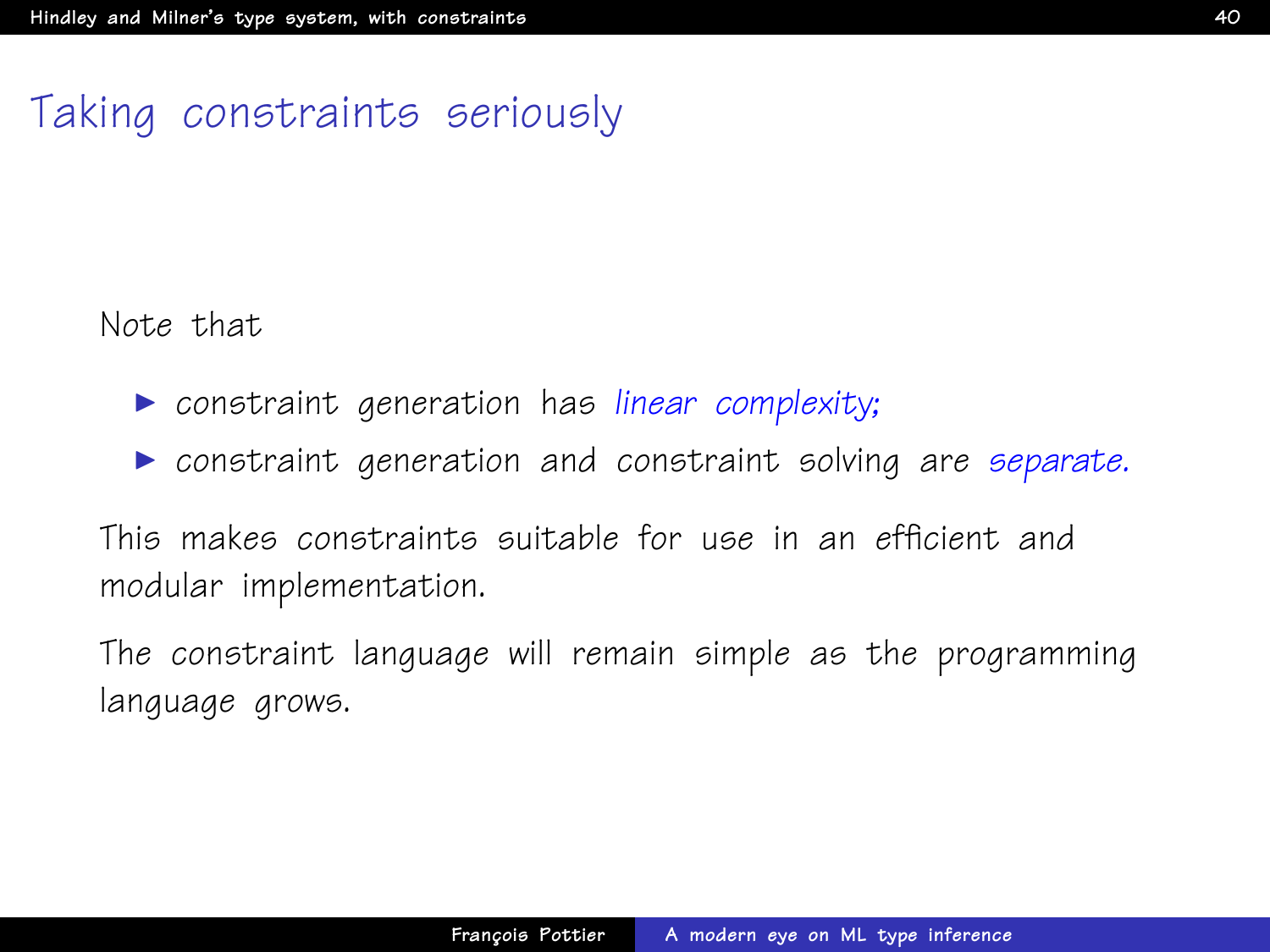#### [The simply-typed](#page-8-0) λ-calculus

[Hindley and Milner's type system, with Algorithm](#page-19-0)  $J$ 

[Hindley and Milner's type system, with constraints](#page-31-0)

[Constraint solving by example](#page-40-0)

[Data structures](#page-54-0)

[Recursion](#page-67-0)

<span id="page-40-0"></span>[Optional type annotations](#page-76-0)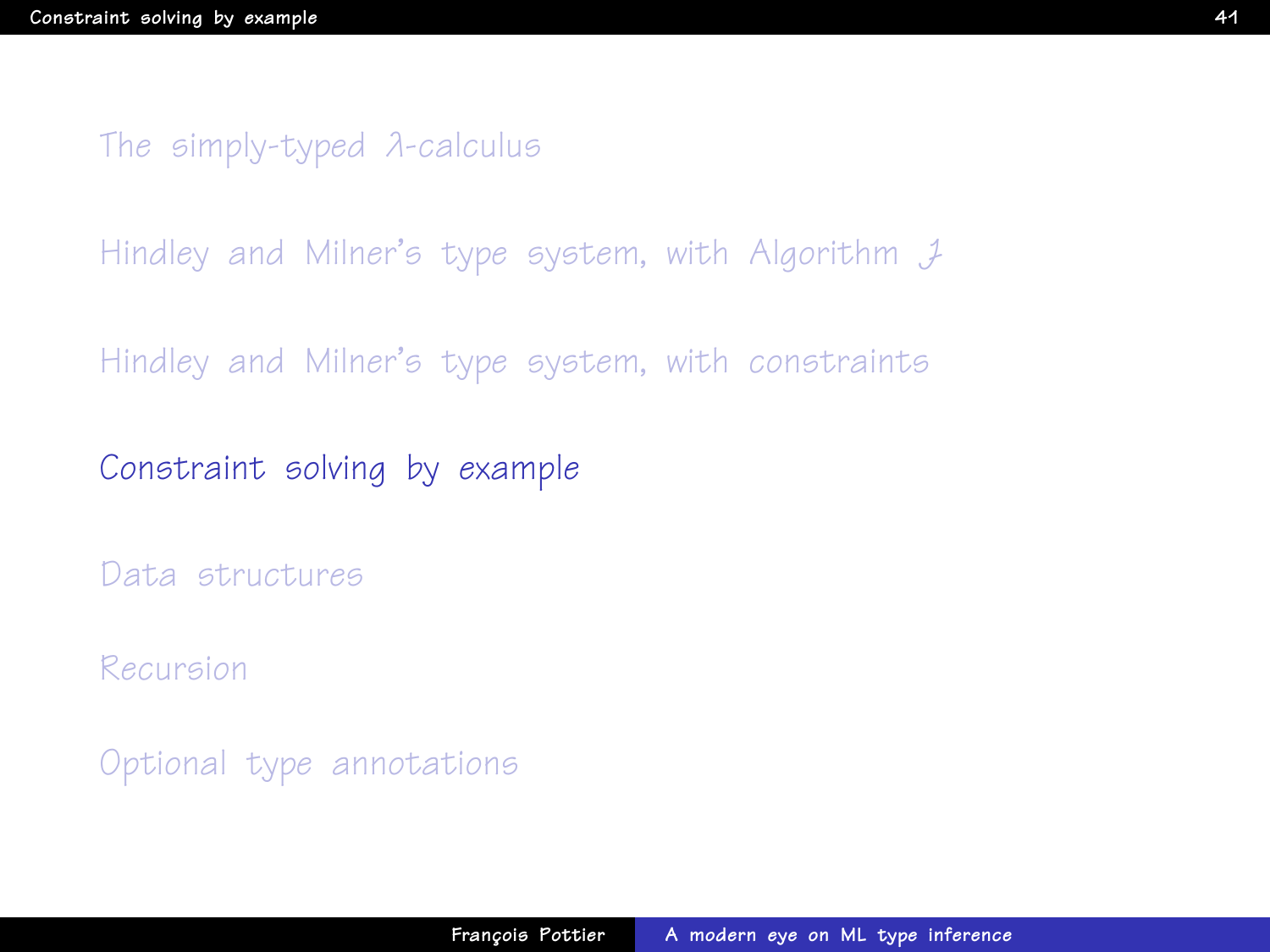#### An initial environment

Let  $\Gamma_0$  stand for assoc:  $\forall a \beta$ . $a \rightarrow$  list  $(a \times \beta) \rightarrow \beta$ .

We take  $\Gamma_0$  to be the initial environment, so that the constraints considered next are implicitly wrapped within the context def  $\Gamma_0$  in  $\Gamma$ .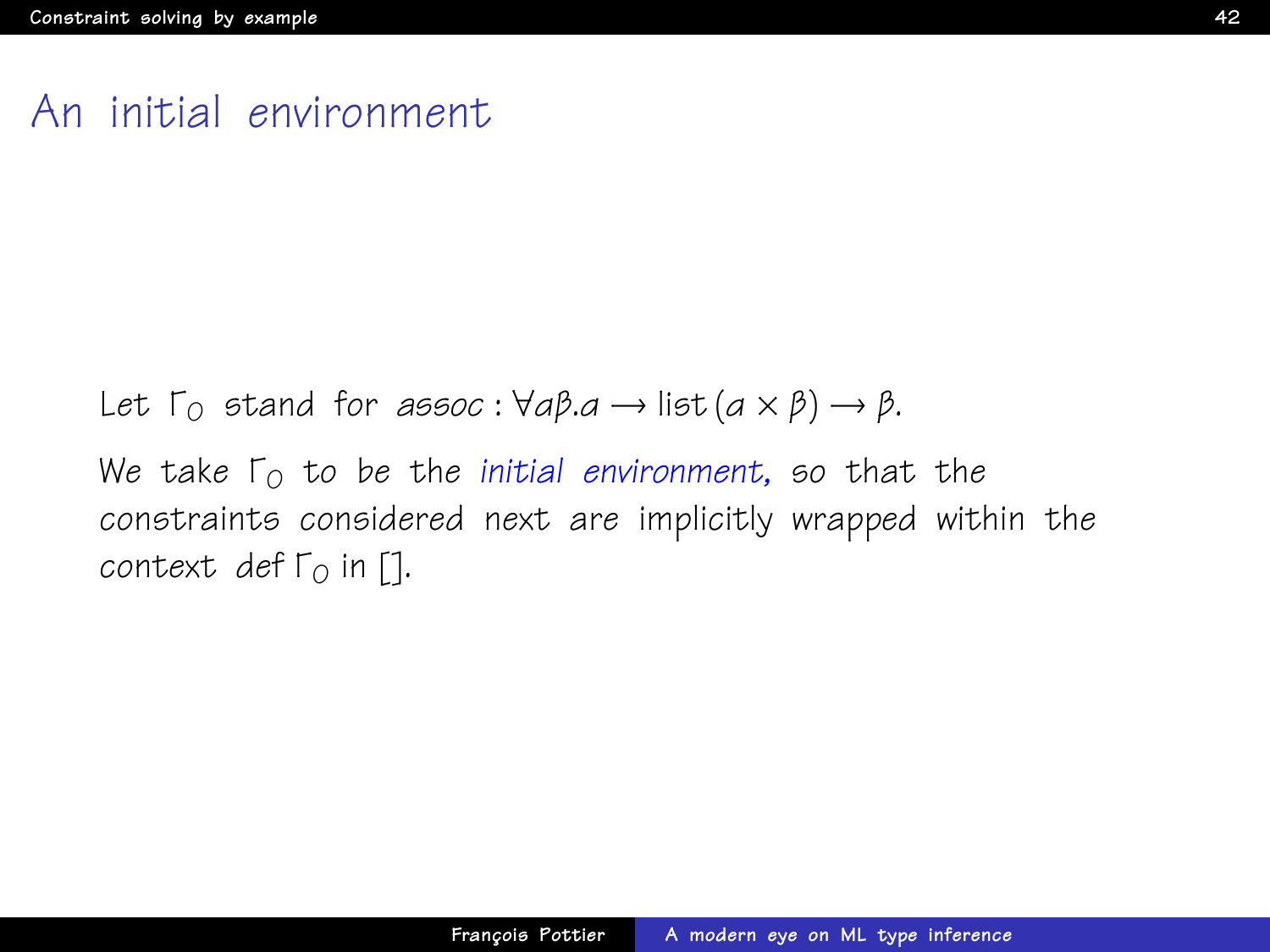# A code fragment

Let *e* stand for the expression

 $\lambda x.\lambda l_1.\lambda l_2.$  $let$  assocx  $=$  assoc x in  $(a\text{550CX } l_1, a\text{550CX } l_2)$ 

One anticipates that assocx receives a polymorphic type scheme, which is instantiated twice at different types...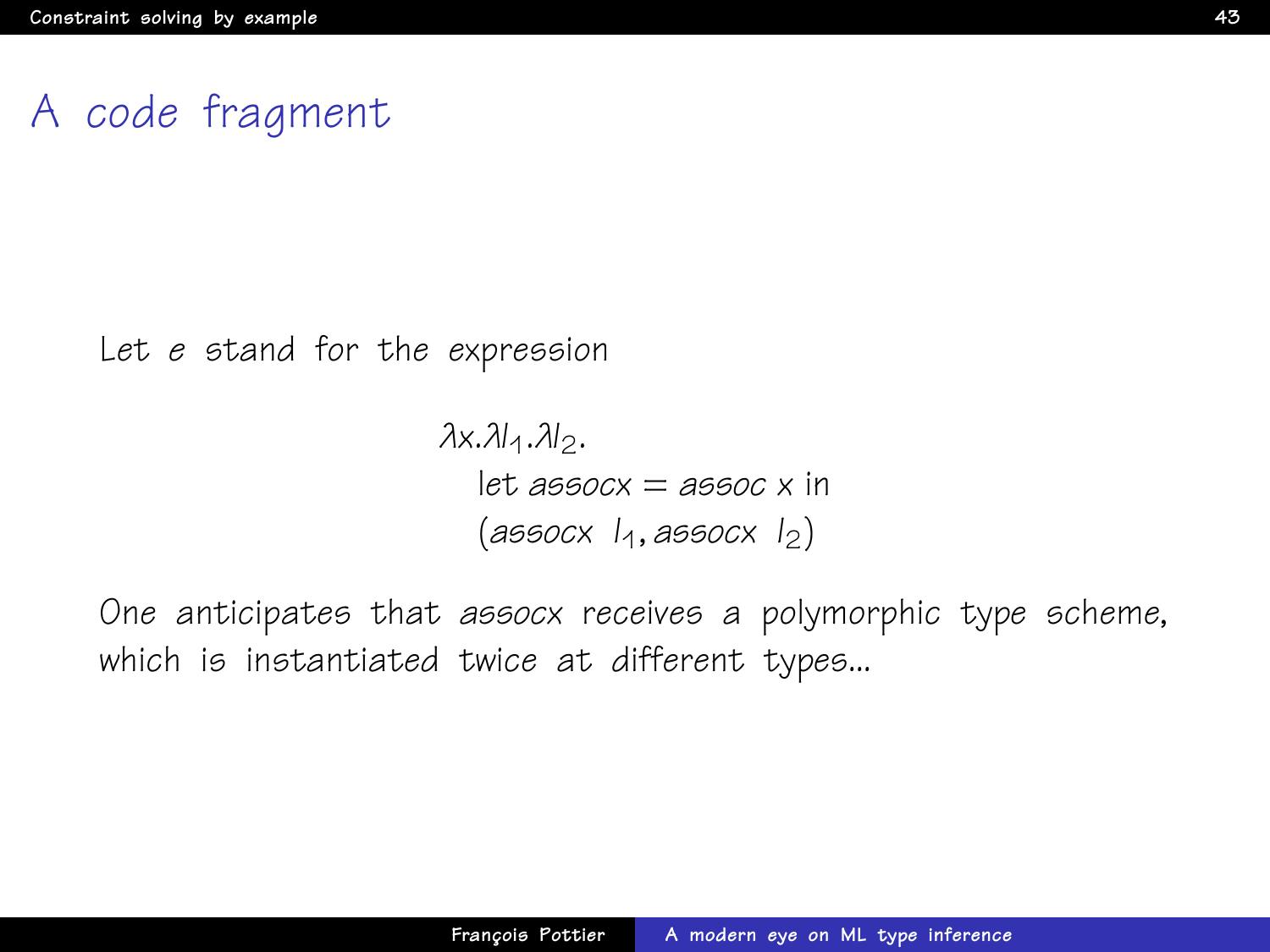#### The generated constraint

Let  $\Gamma$  stand for  $x : a; l_1 : a_1; l_2 : a_2$ . Then, the constraint  $\llbracket e : e \rrbracket$  is (with a few minor simplifications)

$$
\exists aa_{1}a_{2}\beta.\begin{pmatrix} \varepsilon = a \rightarrow a_{1} \rightarrow a_{2} \rightarrow \beta \\ \det \Gamma \text{ in} \\ \det assocx: \forall \gamma [\exists \delta. \begin{pmatrix} assoc \leq \delta \rightarrow \gamma \\ x \leq \delta \end{pmatrix}]\gamma \text{ in} \\ \exists \beta_{1}\beta_{2}. \begin{pmatrix} \beta = \beta_{1} \times \beta_{2} \\ \forall i \end{pmatrix} \exists \delta. (as socx \leq \delta \rightarrow \beta_{i} \land I_{i} \leq \delta) \end{pmatrix}
$$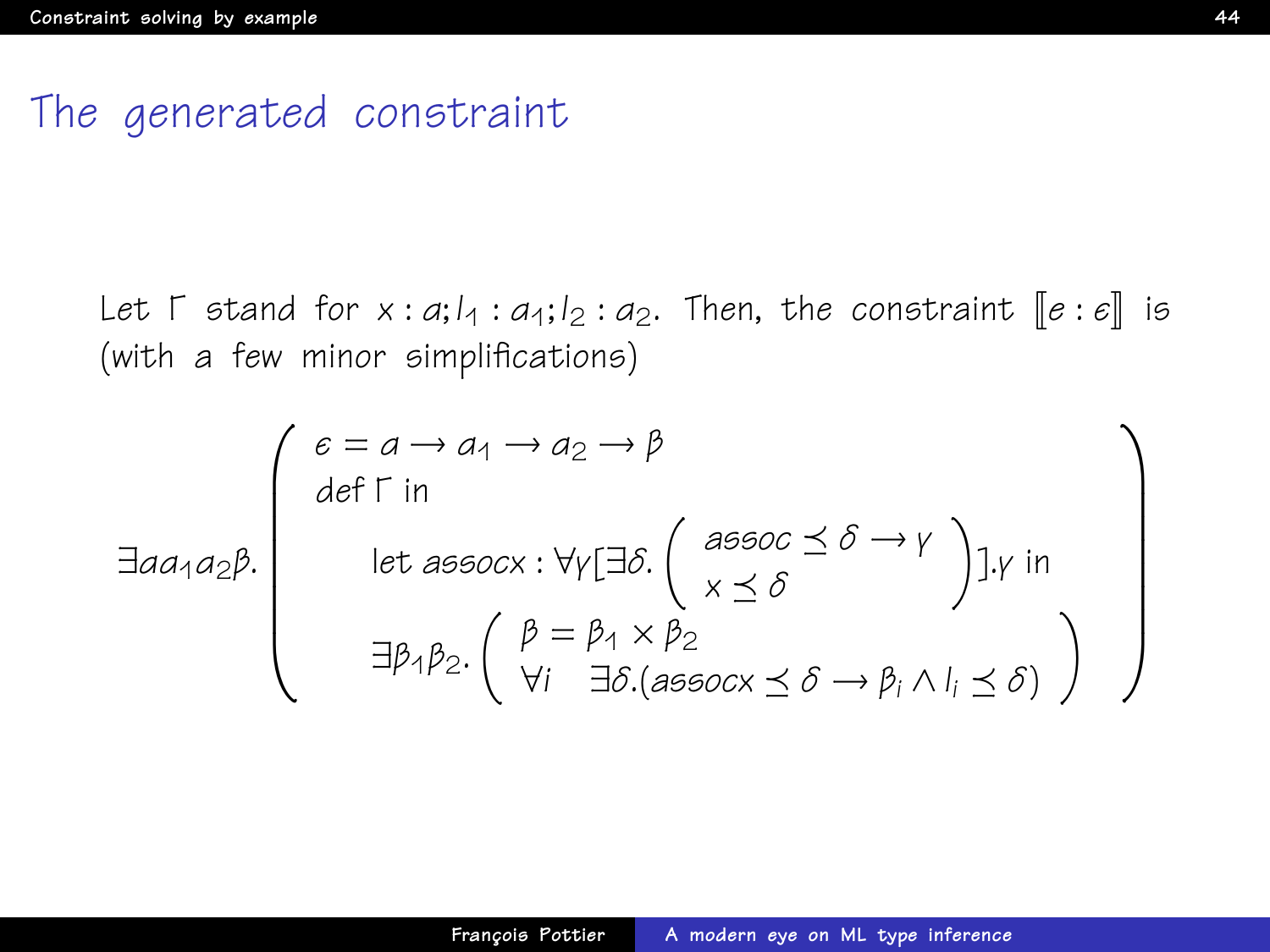## **Simplification**

Constraint solving can be viewed as a rewriting process that exploits equivalence laws. Because equivalence is, by construction, a congruence, rewriting is permitted within an arbitrary context. For instance, environment access is allowed by the law

$$
let x : \varsigma in C[x \leq \tau] \equiv let x : \varsigma in C[\varsigma \leq \tau]
$$

where C is an arbitrary context.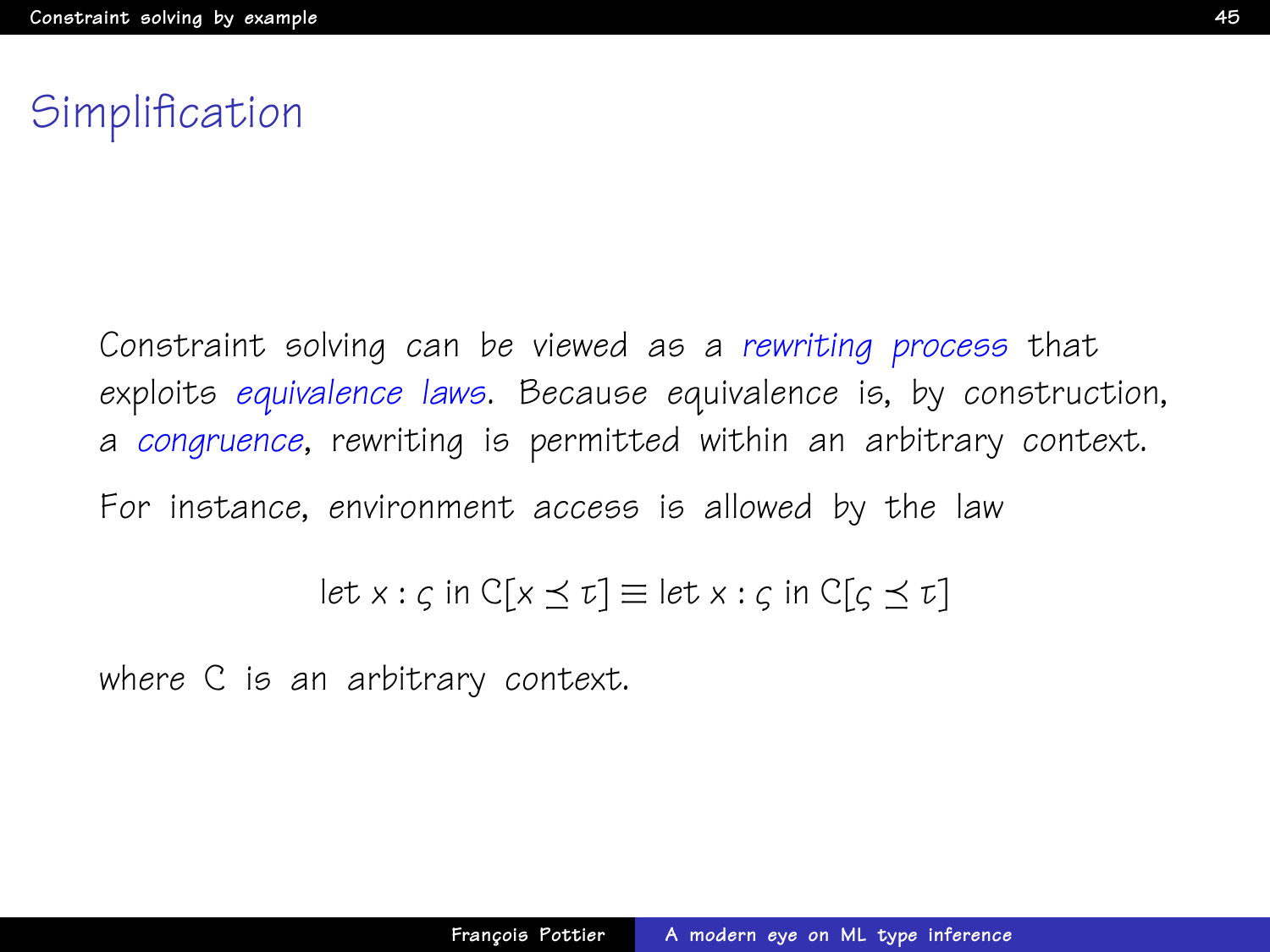Thus, within the context def  $\Gamma_0$ ;  $\Gamma$  in [],

$$
assoc \preceq \delta \rightarrow \gamma \land x \preceq \delta
$$

can be rewritten

$$
\exists a \beta. (a \rightarrow \text{list} (a \times \beta) \rightarrow \beta = \delta \rightarrow \gamma) \land a = \delta
$$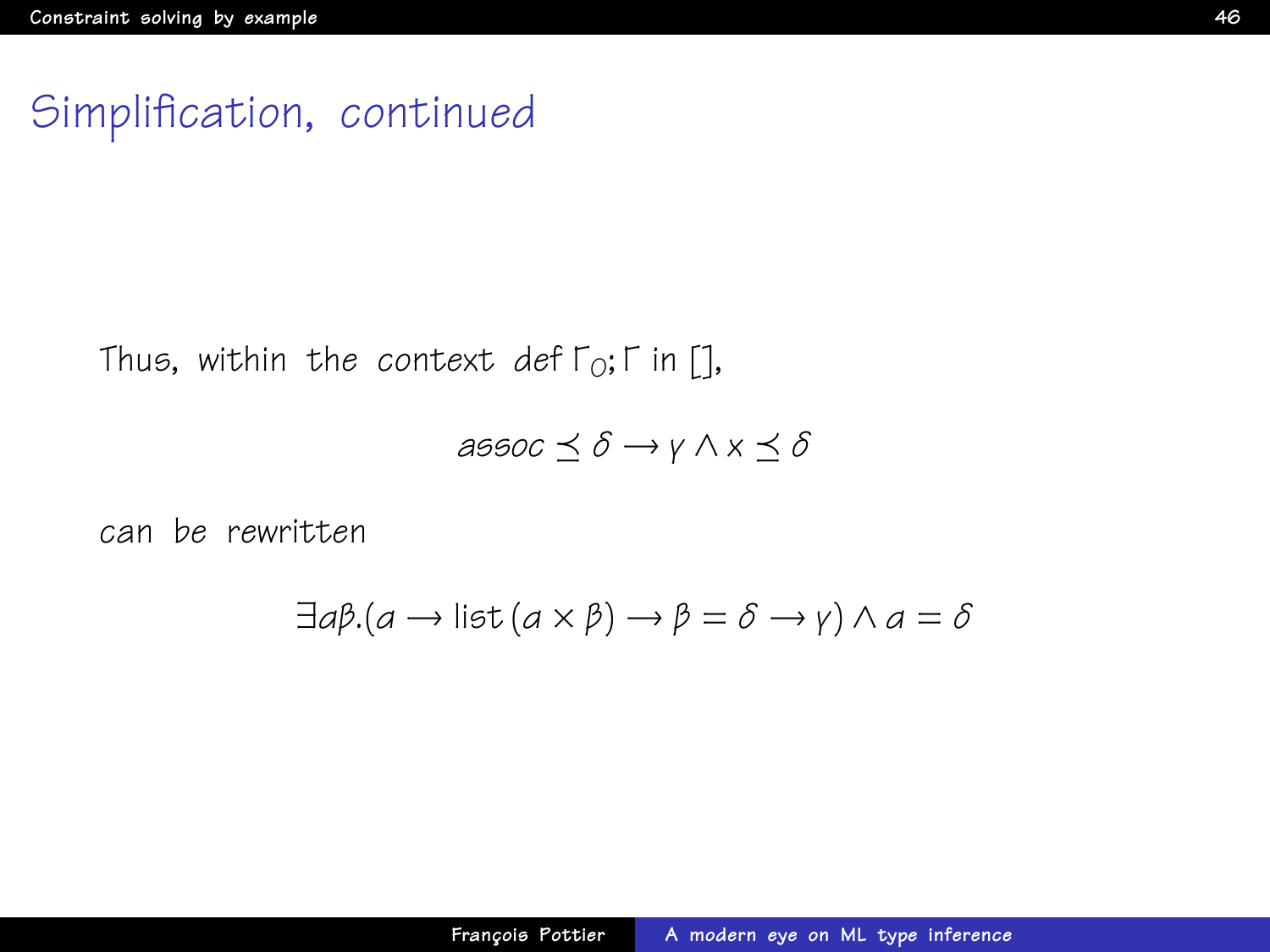$$
\exists \delta. (\exists a \beta. (a \rightarrow \text{list } (a \times \beta) \rightarrow \beta = \delta \rightarrow \gamma) \land a = \delta)
$$

simplifies down to

$$
\exists \delta.(\exists a \beta. (a = \delta \land \text{list } (a \times \beta) \rightarrow \beta = \gamma) \land a = \delta)
$$
  

$$
\exists \delta.(\exists \beta. (\text{list } (\delta \times \beta) \rightarrow \beta = \gamma) \land a = \delta)
$$
  

$$
\exists \beta. (\text{list } (a \times \beta) \rightarrow \beta = \gamma)
$$

This is first-order unification.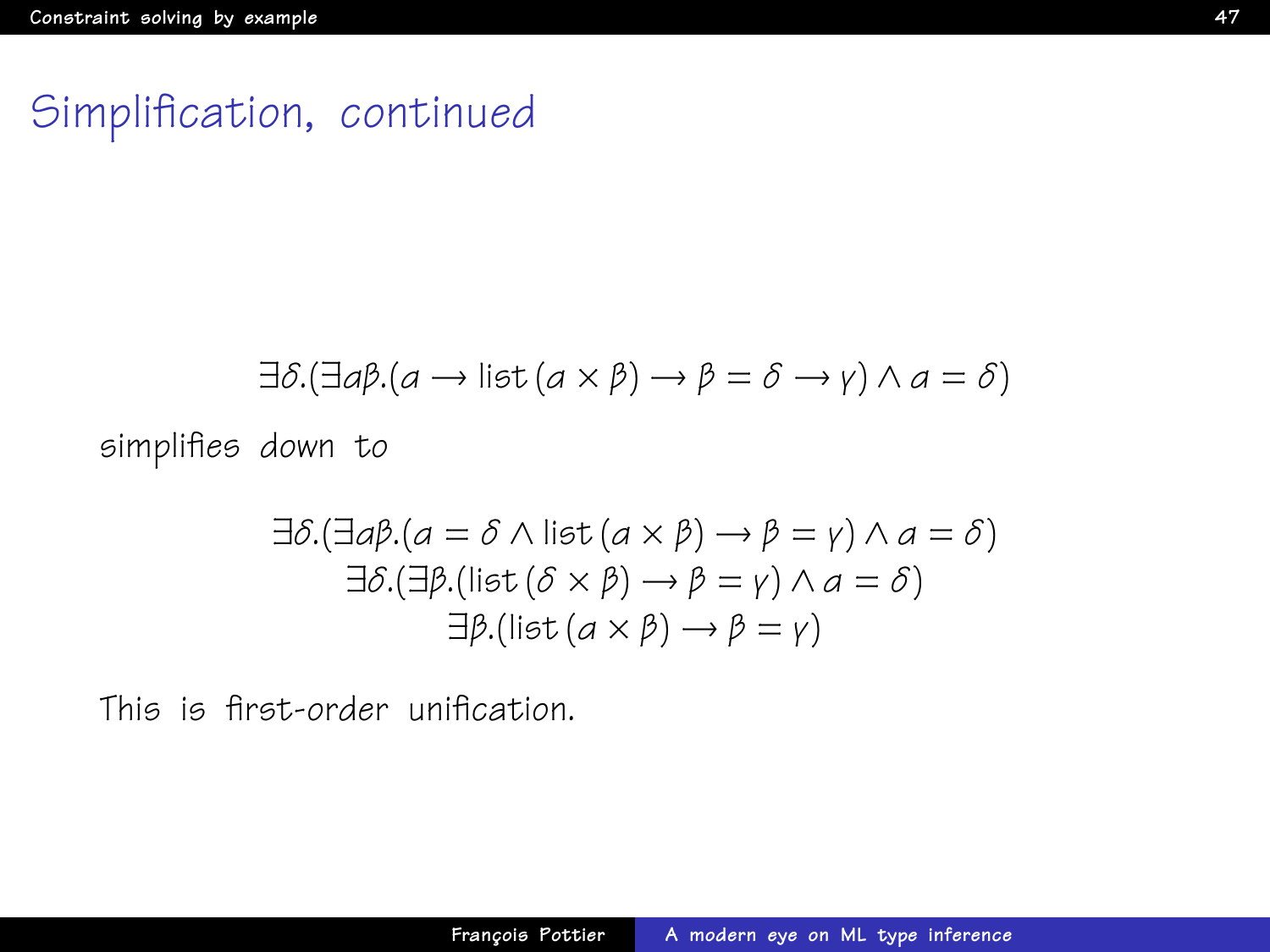The constrained type scheme

$$
\forall \gamma [\exists \delta. (assoc \le \delta \rightarrow \gamma \land x \le \delta)]. \gamma
$$

is thus equivalent to

$$
\forall \gamma [\exists \beta. (\text{list } (a \times \beta) \rightarrow \beta = \gamma)]. \gamma
$$

which can also be written

$$
\forall \gamma \beta [\text{list } (a \times \beta) \rightarrow \beta = \gamma].\gamma
$$
  

$$
\forall \beta \text{.list } (a \times \beta) \rightarrow \beta
$$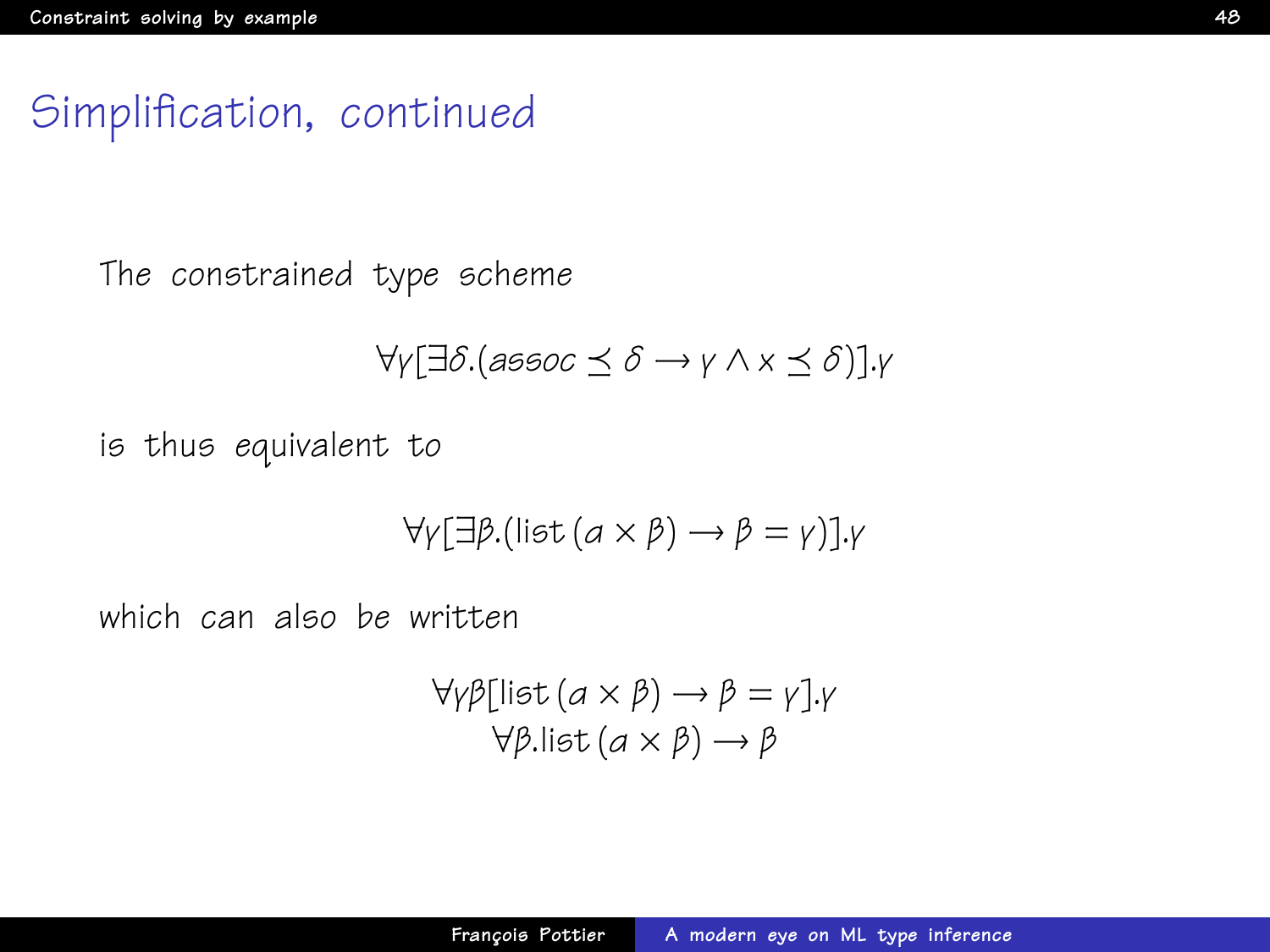The initial constraint has now been simplified down to

$$
\exists aa_{1}a_{2}\beta.\begin{pmatrix} \varepsilon = a \rightarrow a_{1} \rightarrow a_{2} \rightarrow \beta \\ \text{def } \Gamma \text{ in} \\ \text{let } assocx : \forall \beta.\text{list } (a \times \beta) \rightarrow \beta \text{ in} \\ \exists \beta_{1}\beta_{2}.\begin{pmatrix} \beta = \beta_{1} \times \beta_{2} \\ \forall i \end{pmatrix} \\ \exists \beta. (assocx \preceq \delta \rightarrow \beta_{i} \land I_{i} \preceq \delta) \end{pmatrix}
$$

The simplification work spent on assocx's type scheme was well worth the trouble, because we are now going to duplicate the simplified type scheme.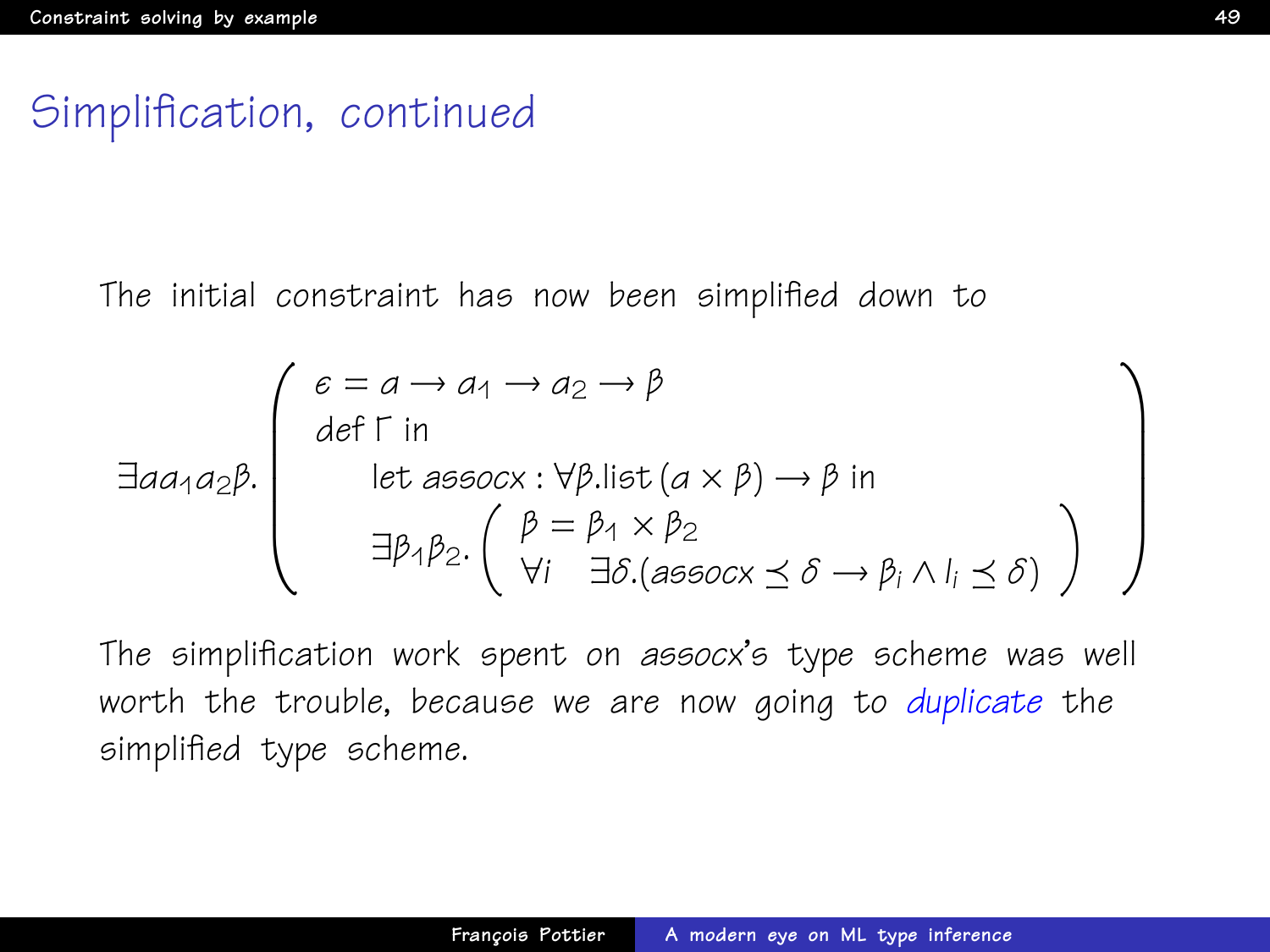The sub-constraint

$$
\exists \delta. (assocx \preceq \delta \rightarrow \beta_i \land l_i \preceq \delta)
$$

is rewritten

$$
\exists \delta.(\exists \beta. (\text{list } (\{ \times \beta \}) \to \beta = \delta \to \beta_i) \land a_i = \delta)
$$
  

$$
\exists \beta. (\text{list } (\{ \times \beta \}) \to \beta = a_i \to \beta_i)
$$
  

$$
\exists \beta. (\text{list } (\{ \times \beta \}) = a_i \land \beta = \beta_i)
$$
  

$$
\text{list } (\{ \times \beta_i \}) = a_i
$$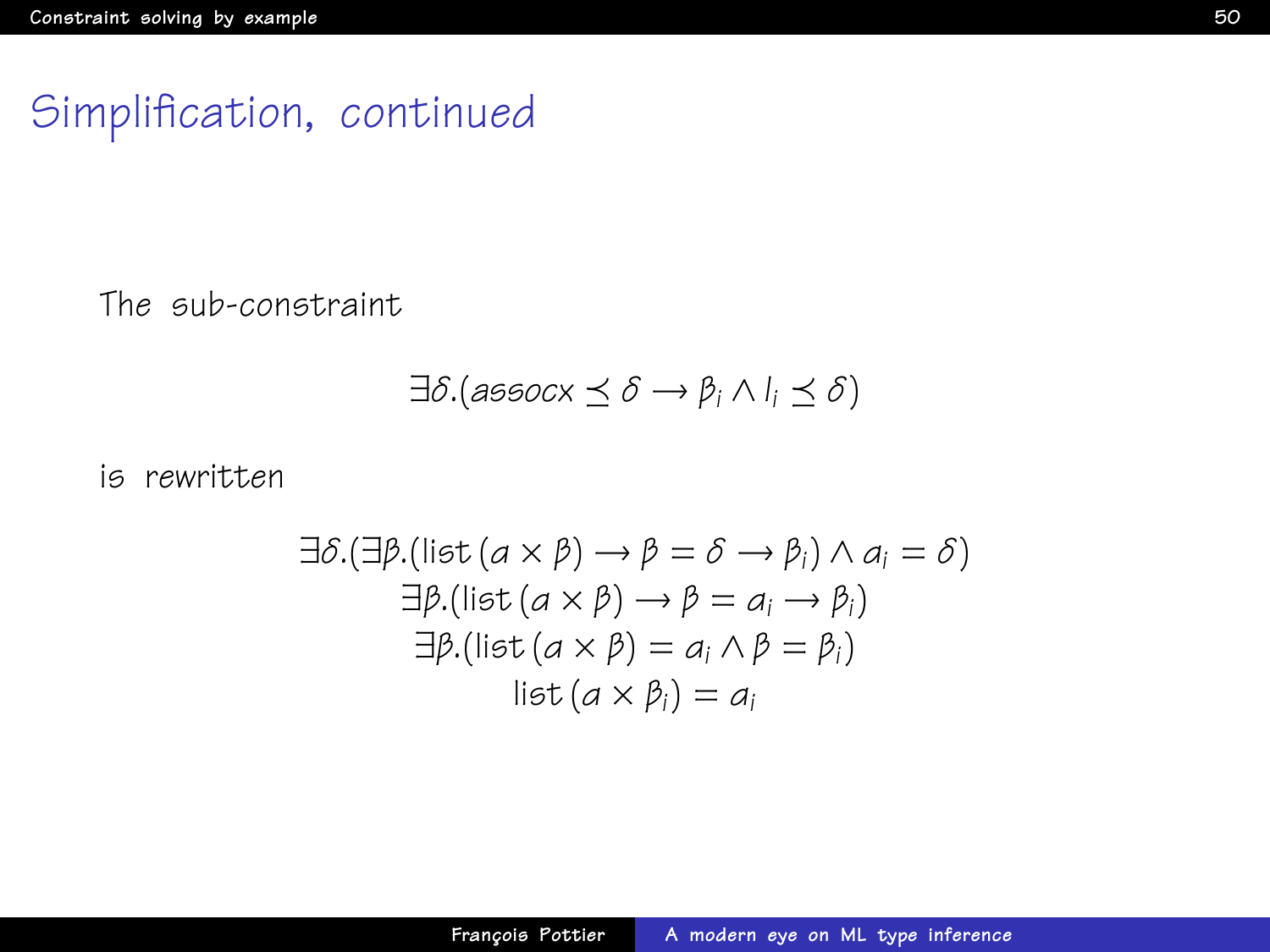The initial constraint has now been simplified down to

$$
\exists aa_1a_2\beta.\begin{pmatrix} \varepsilon = a \rightarrow a_1 \rightarrow a_2 \rightarrow \beta \\ \text{def } \Gamma \text{ in} \\ \text{let } assocx : \forall \beta \text{.list } (a \times \beta) \rightarrow \beta \text{ in} \\ \exists \beta_1 \beta_2. \begin{pmatrix} \beta = \beta_1 \times \beta_2 \\ \forall i \quad \text{list } (a \times \beta_i) = a_i \end{pmatrix} \end{pmatrix}
$$

Now, the context def  $\Gamma$  in let assocx :... in  $\left[\right]$  can be dropped, because the constraint that it applies to contains no occurrences of assoc,  $x, l_1$ , or  $l_2$ .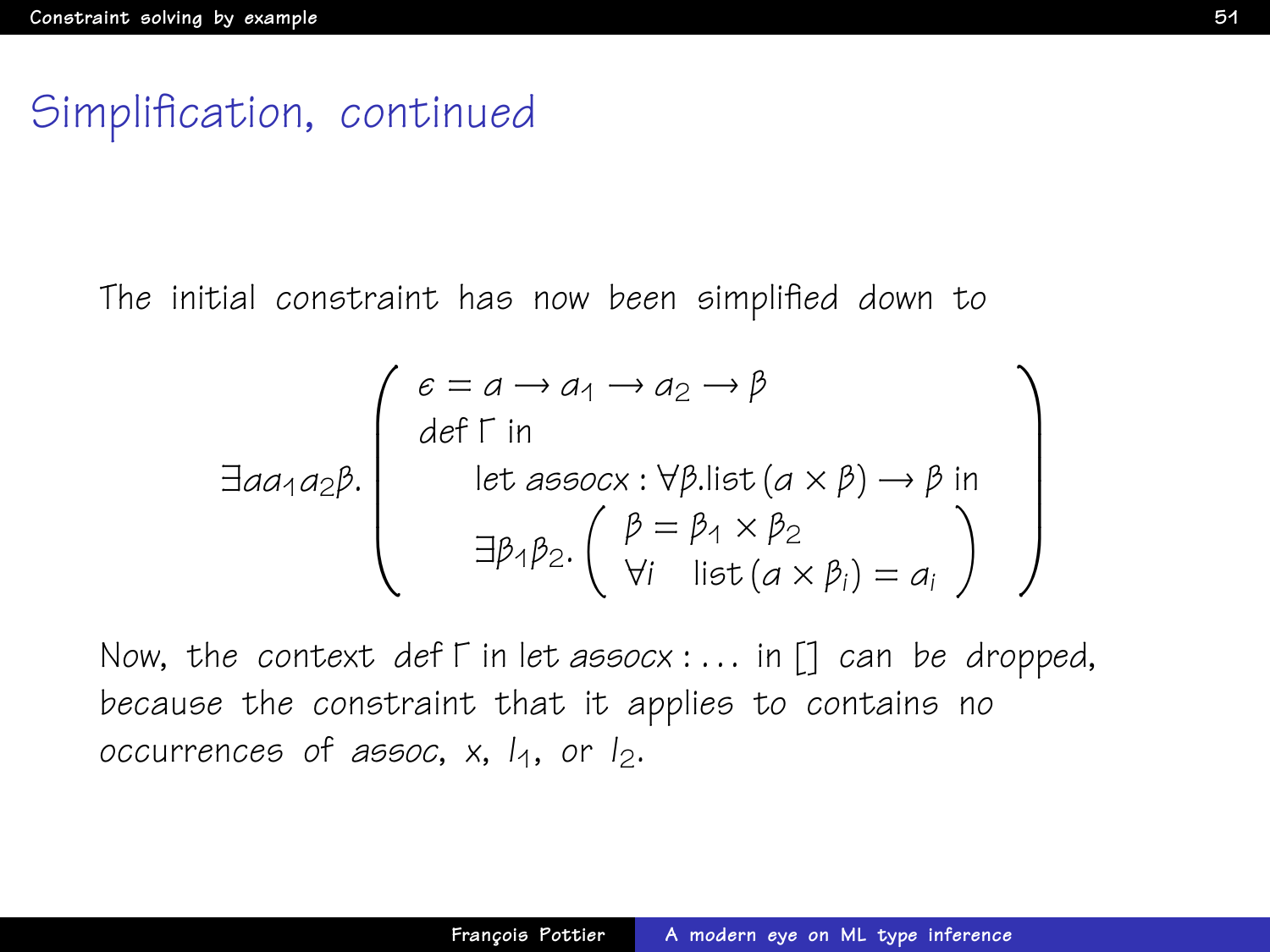The constraint becomes

$$
\exists aa_1a_2\beta. \left( \begin{array}{c} \epsilon = a \rightarrow a_1 \rightarrow a_2 \rightarrow \beta \\ \exists \beta_1 \beta_2. \left( \begin{array}{c} \beta = \beta_1 \times \beta_2 \\ \forall i \quad \text{list} \ (a \times \beta_i) = a_i \end{array} \right) \end{array} \right)
$$

that is,

$$
\exists aa_1a_2 \beta \beta_1 \beta_2. \begin{pmatrix} \varepsilon = a \rightarrow a_1 \rightarrow a_2 \rightarrow \beta \\ \beta = \beta_1 \times \beta_2 \\ \forall i \quad \text{list } (a \times \beta_i) = a_i \end{pmatrix}
$$

This is a solved form...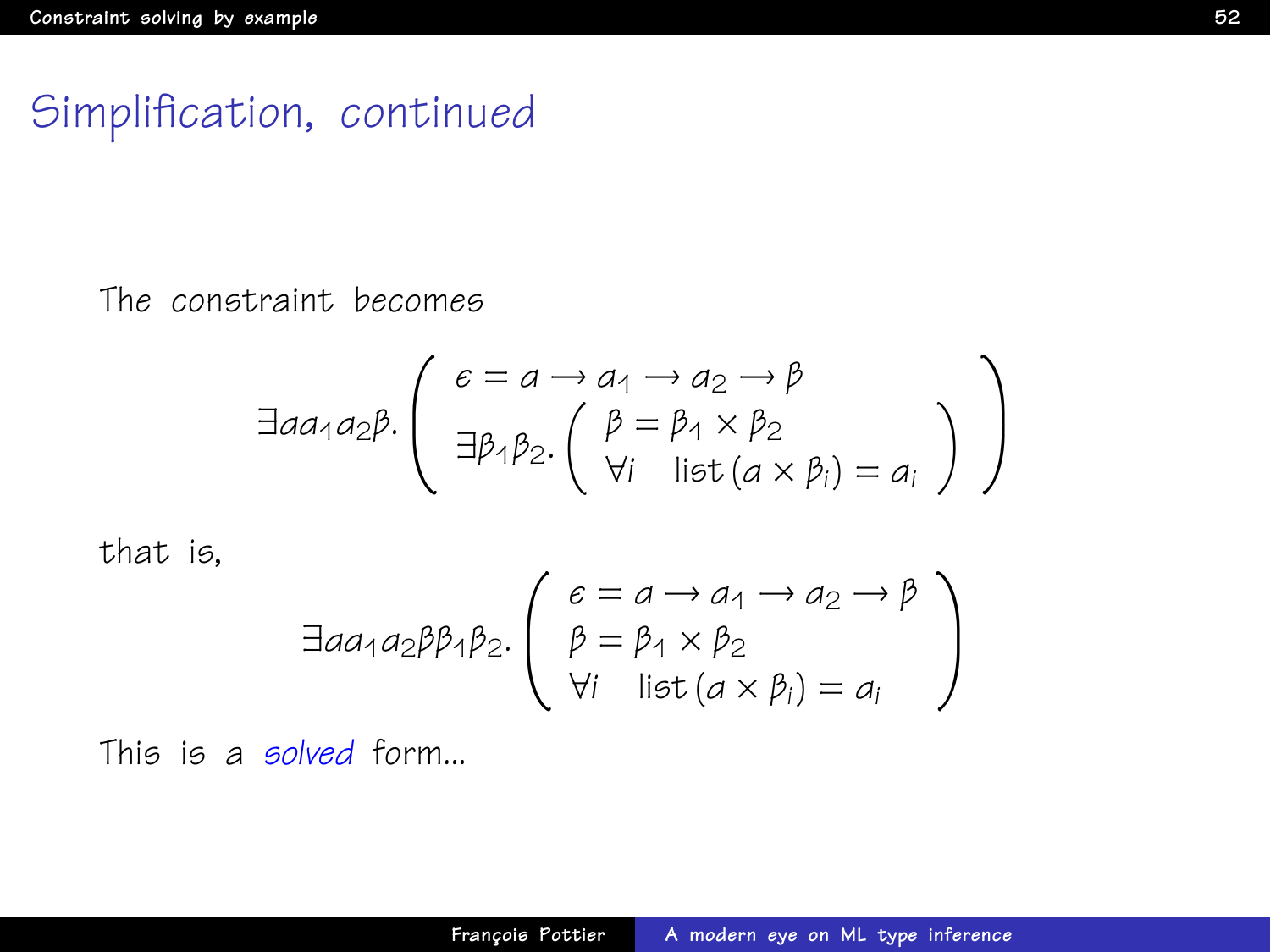#### Simplification, the end

... and can be written, for better readability,

 $\exists a \beta_1 \beta_2. (\epsilon = a \rightarrow \text{list}(a \times \beta_1) \rightarrow \text{list}(a \times \beta_2) \rightarrow \beta_1 \times \beta_2)$ 

This constraint is equivalent to  $\llbracket e : \epsilon \rrbracket$  under the context  $def \Gamma_0$  in  $\Gamma$ .

In other words, the principal type scheme of e relative to  $\Gamma_0$  is

 $\forall a \beta_1 \beta_2 \ldots \rightarrow \text{list}(a \times \beta_1) \rightarrow \text{list}(a \times \beta_2) \rightarrow \beta_1 \times \beta_2$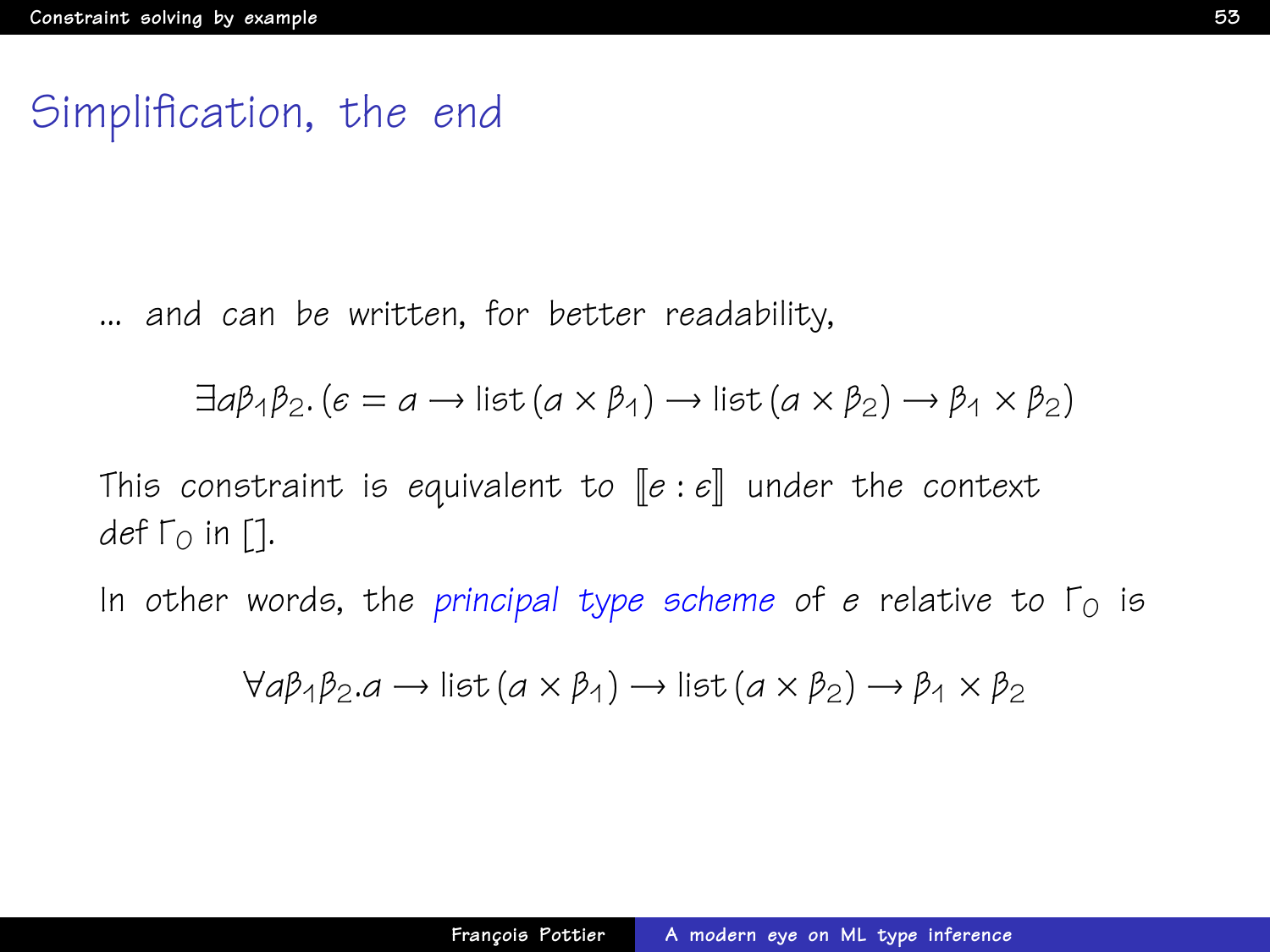### Rewriting strategies

Explaining constraint solving in terms of a small-step rewrite system makes its correctness and completeness proof easier—it suffices to check that every step is justified by a constraint equivalence law.

Different constraint solving strategies lead to different behaviors in terms of complexity, error explanation, etc.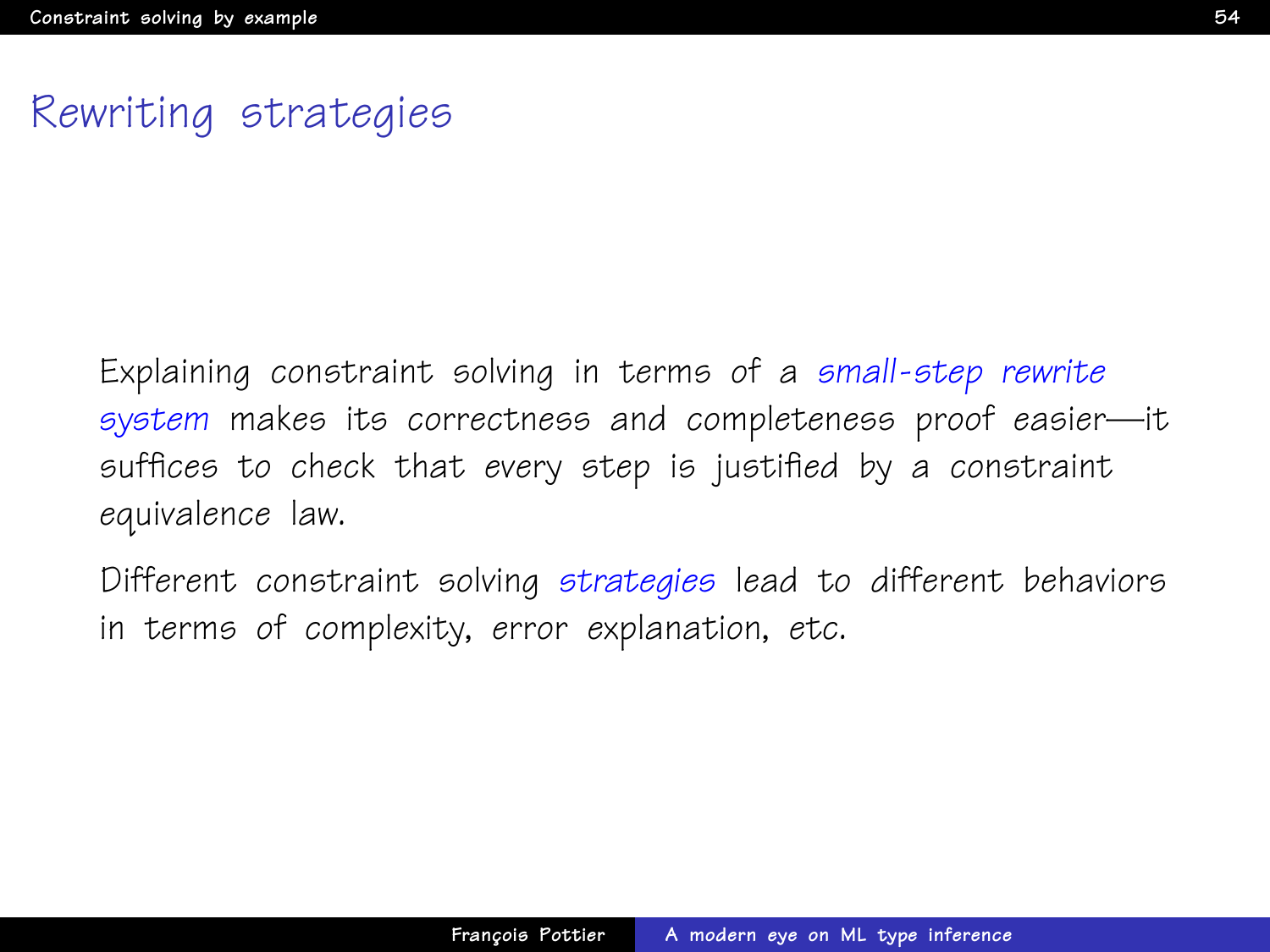#### [The simply-typed](#page-8-0) λ-calculus

[Hindley and Milner's type system, with Algorithm](#page-19-0)  $J$ 

[Hindley and Milner's type system, with constraints](#page-31-0)

[Constraint solving by example](#page-40-0)

[Data structures](#page-54-0)

[Recursion](#page-67-0)

<span id="page-54-0"></span>[Optional type annotations](#page-76-0)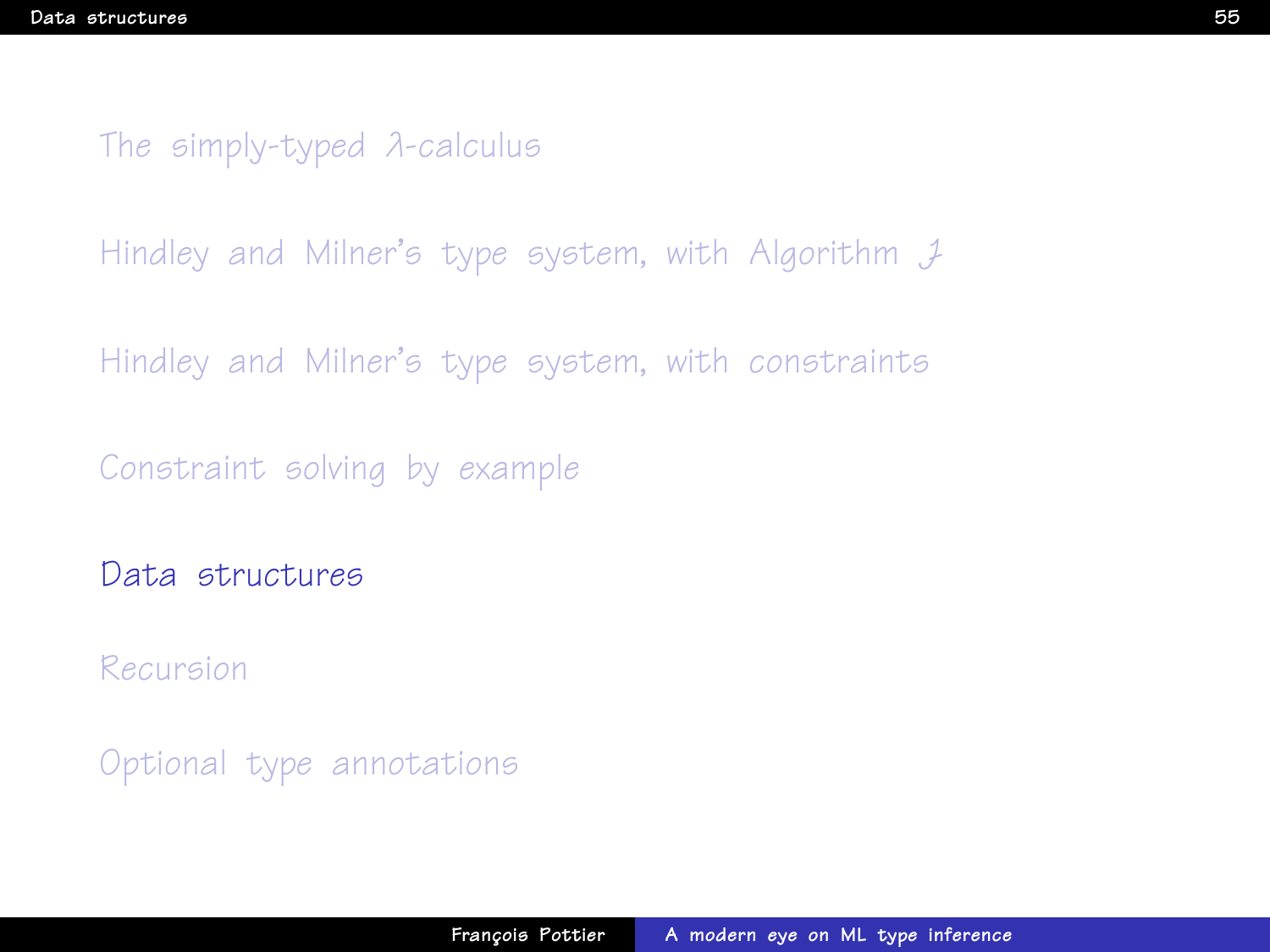#### Products and sums

New type constructors:

$$
\tau ::= \dots | \tau \times \tau | \tau + \tau
$$

New term constants:

$$
(\cdot, \cdot) : \forall a_1 a_2 \ldots a_1 \rightarrow a_2 \rightarrow a_1 \times a_2
$$
  
\n
$$
\pi_i : \forall a_1 a_2 \ldots a_1 \times a_2 \rightarrow a_i
$$
  
\n
$$
\text{inj}_i : \forall a_1 a_2 \ldots a_1 \rightarrow a_1 + a_2
$$
  
\n
$$
\text{case} : \forall a_1 a_2 a \ldots a_1 + a_2 \rightarrow (a_1 \rightarrow a) \rightarrow (a_2 \rightarrow a) \rightarrow a
$$

Constraint generation is unaffected.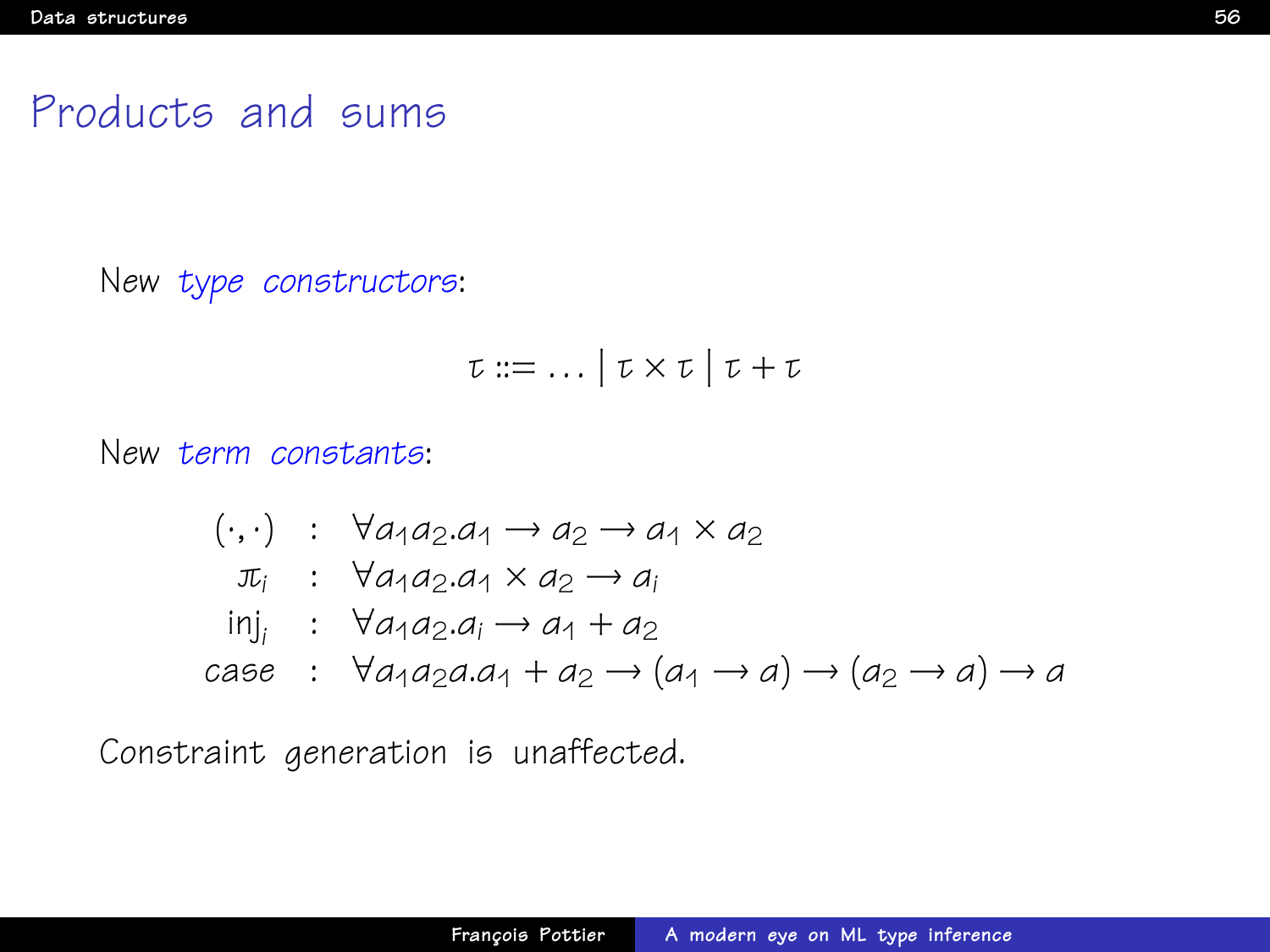## Recursive types

Products and sums alone do not allow describing data strutures of unbounded size, such as lists and trees.

Recursive types are required. Two standard approaches: equi-recursive and iso-recursive types.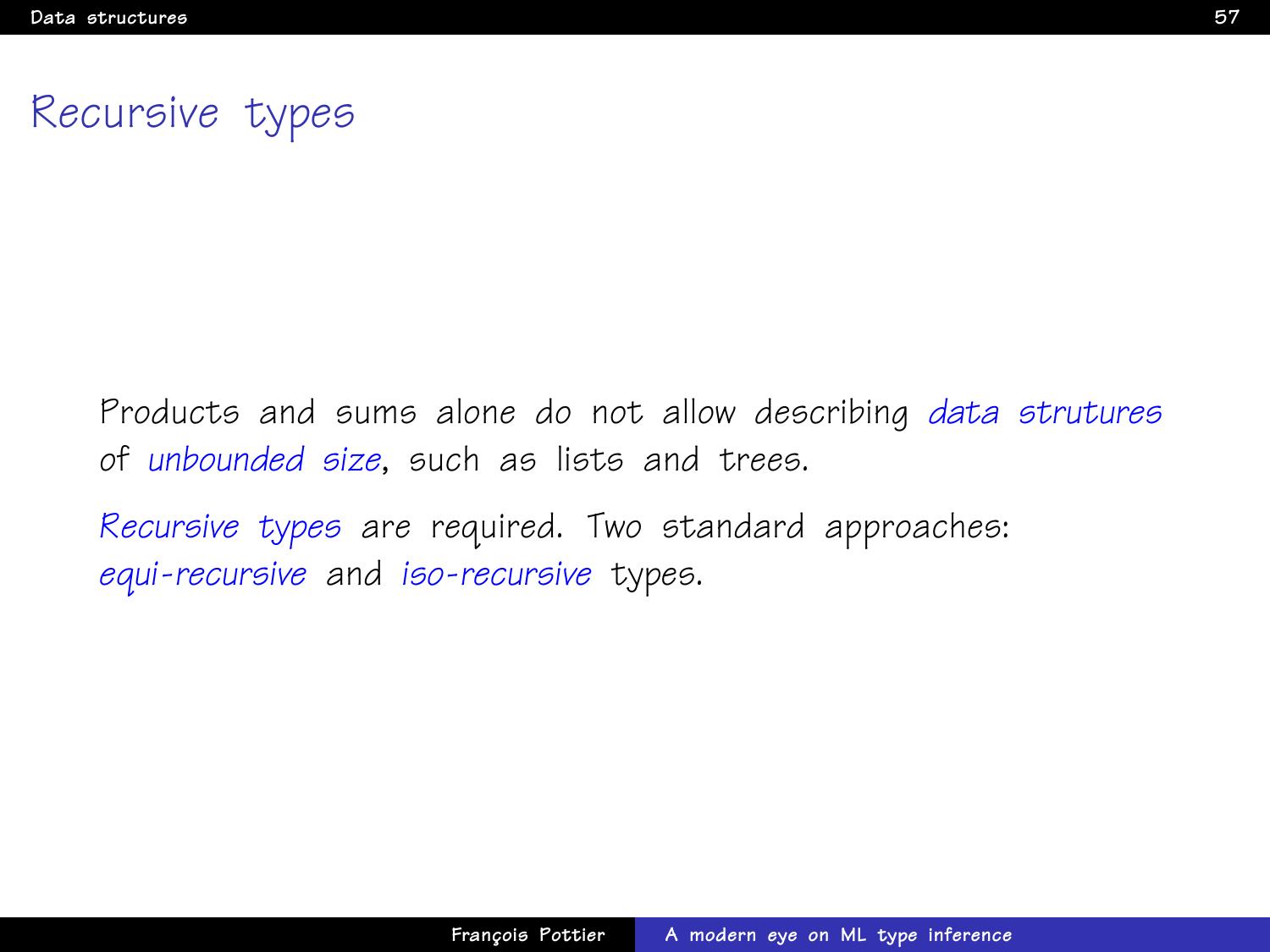## Equi-recursive types

New syntax for recursive types:

 $\tau ::= \ldots \mid \mu a.\tau$ 

Well-formedness conditions rule out bad quys such as  $\mu a.a$ , whose infinite unfolding isn't well-defined.

We write  $\tau_1 = U_2$  if the infinite unfoldings of  $\tau_1$  and  $\tau_2$  coincide.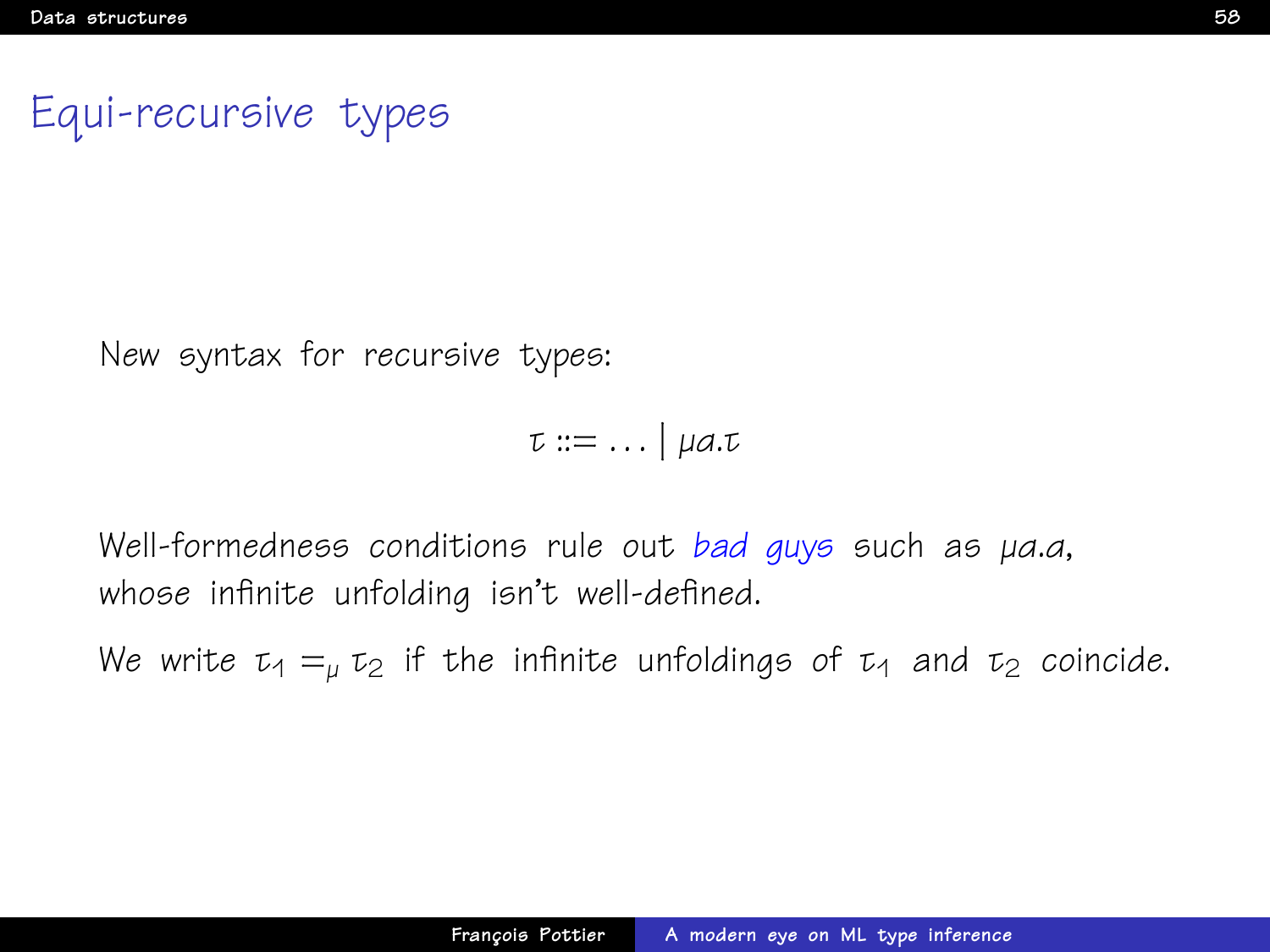### Equi-recursive types, continued

The type system is modified by adding just one conversion rule:

$$
\frac{\Gamma \vdash e : \tau_1 \qquad \tau_1 =_\mu \tau_2}{\Gamma \vdash e : \tau_2}
$$

The constraint generation rules are unchanged, but constraints are now interpreted in a universe of regular terms, requiring a simple change to the solver: the "occur-check" is removed.

This approach is simple and powerful, but tends to accept some pieces of code that are really broken, that is, do not work as intended...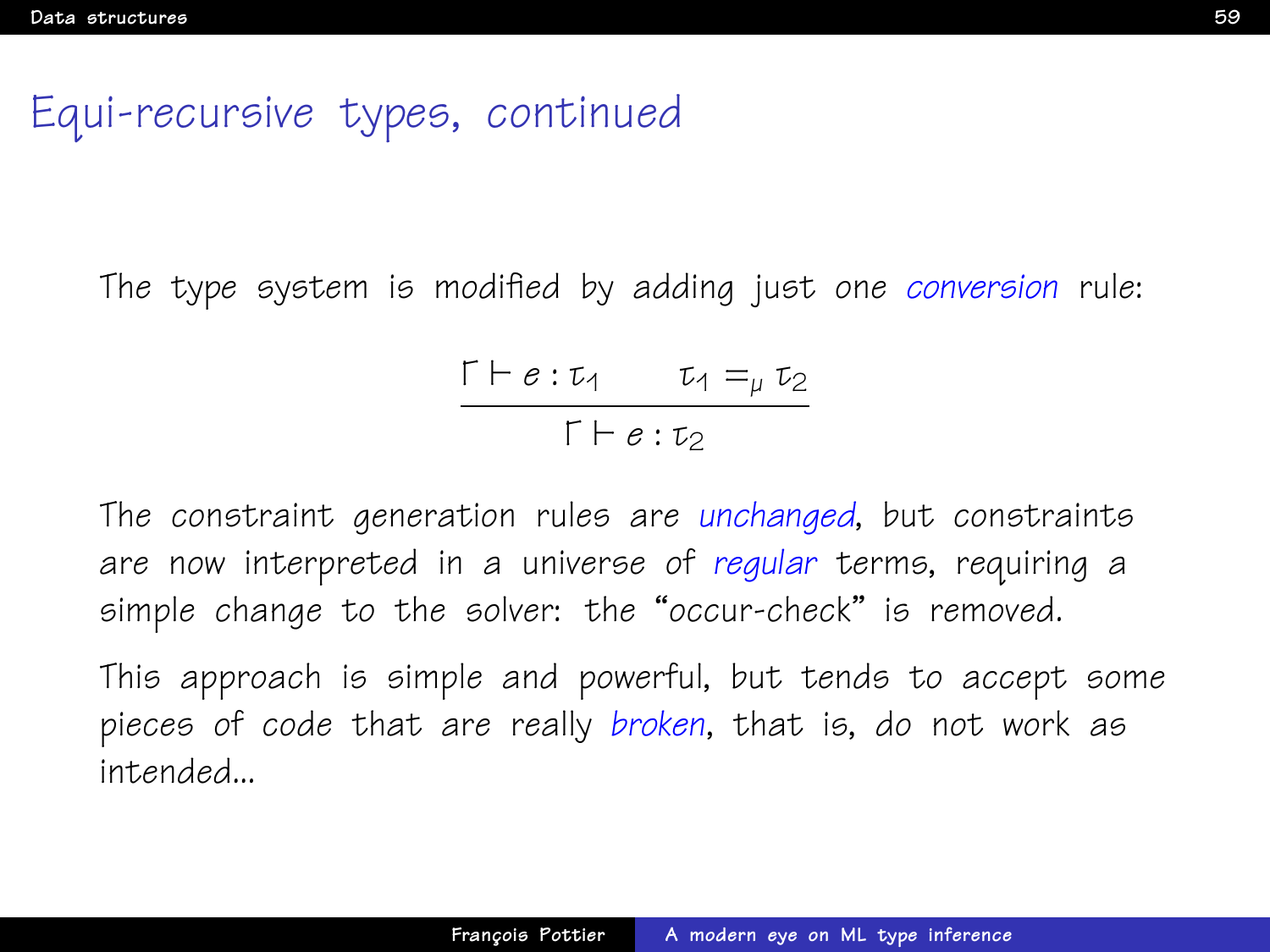#### Iso-recursive types

The user is allowed to introduce new type constructors T via (possibly recursive, or even mutually recursive) declarations:

 $T \vec{d} \approx \tau$ 

Each such declaration adds two new term constants:

$$
\begin{array}{rcl} \n\text{fold}_T & : & \forall \bar{a}.\tau \to \tau \, \vec{a} \\ \n\text{unfold}_T & : & \forall \bar{a}.\tau \, \vec{a} \to \tau \n\end{array}
$$

Constraint generation and constraint solving are unaffected.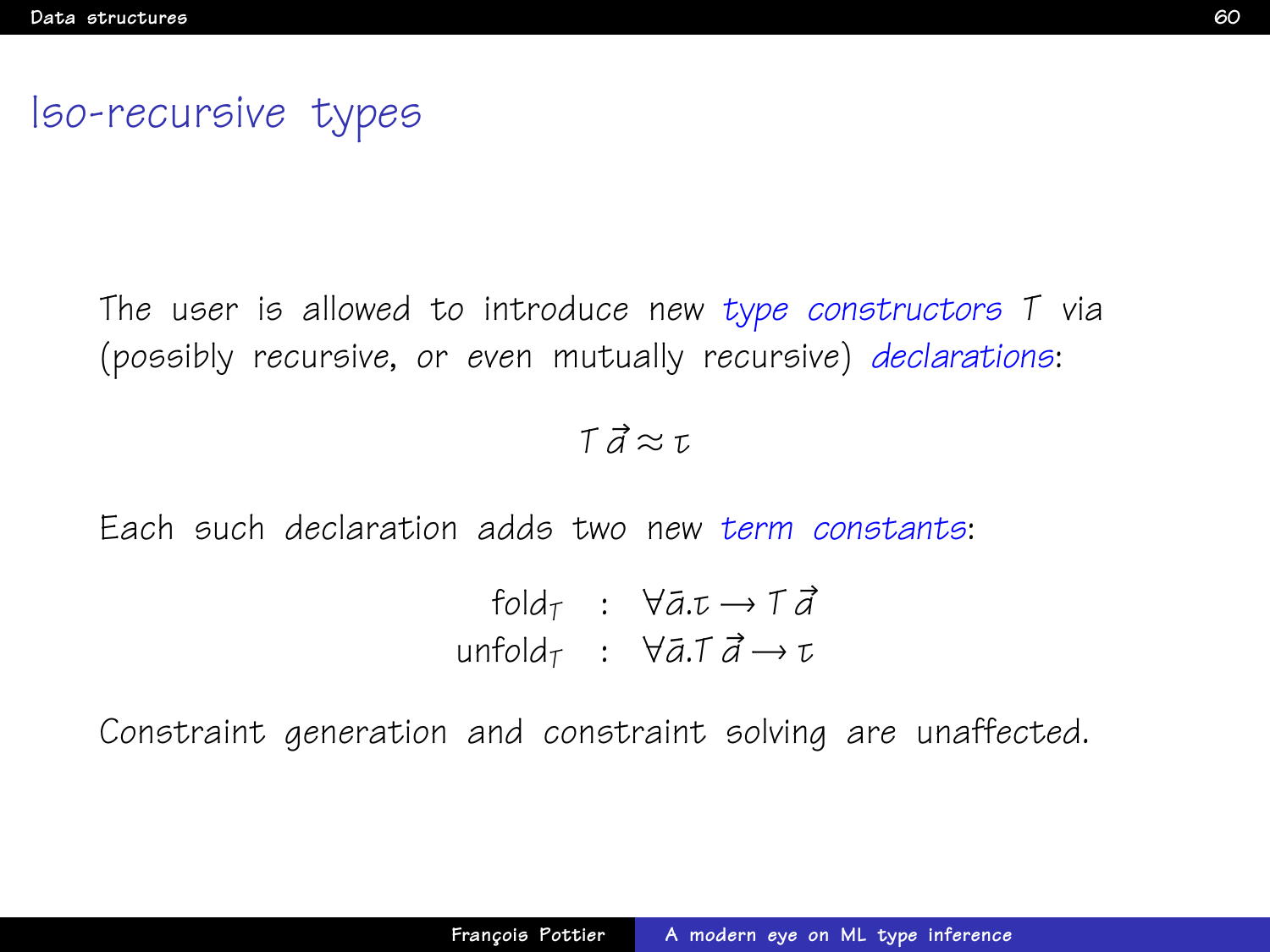# Iso-recursive types (example)

Combining structural products and sums with iso-recursive types, one can declare

```
list a \approx unit + a \times list a
```
Then, the empty list is written

fold<sub>list</sub> (inj<sub>1</sub> ())

A list I of type list a is deconstructed by

case (unfold<sub>list</sub> I) ( $\lambda$ n....) ( $\lambda$ c.let  $hd = \pi_1 c$  in let  $tl = \pi_2 c$  in ...)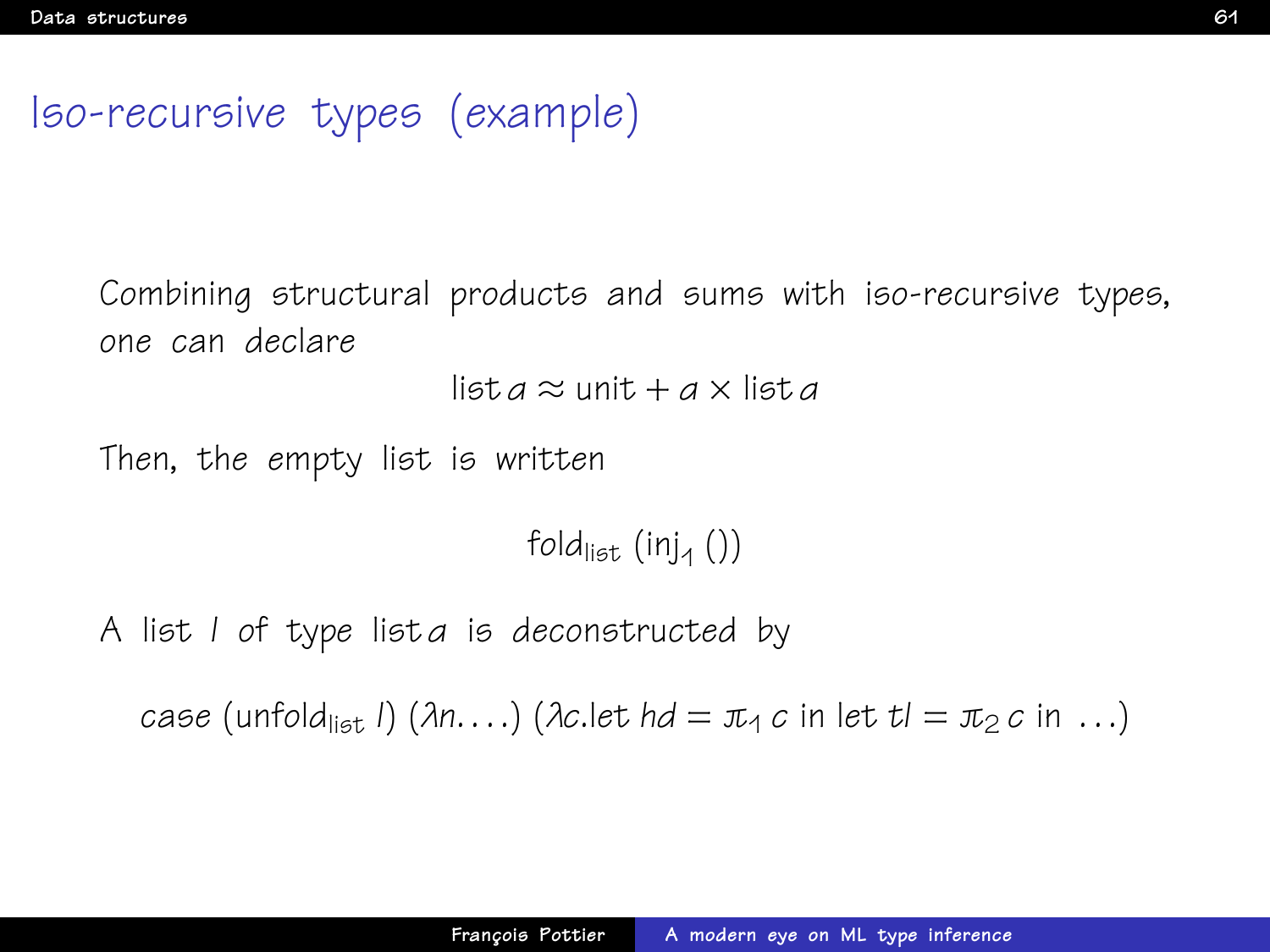#### Algebraic data types

In ML, structural products and sums are fused with iso-recursive types, yielding so-called algebraic data types. The idea is to avoid requiring both a (type) name and a (field or tag) number, as in

fold<sub>list</sub> (inj<sub>1</sub> ())

Indeed, this is verbose and fragile. Instead, it would be desirable to mention a single name, as in

 $Nil()$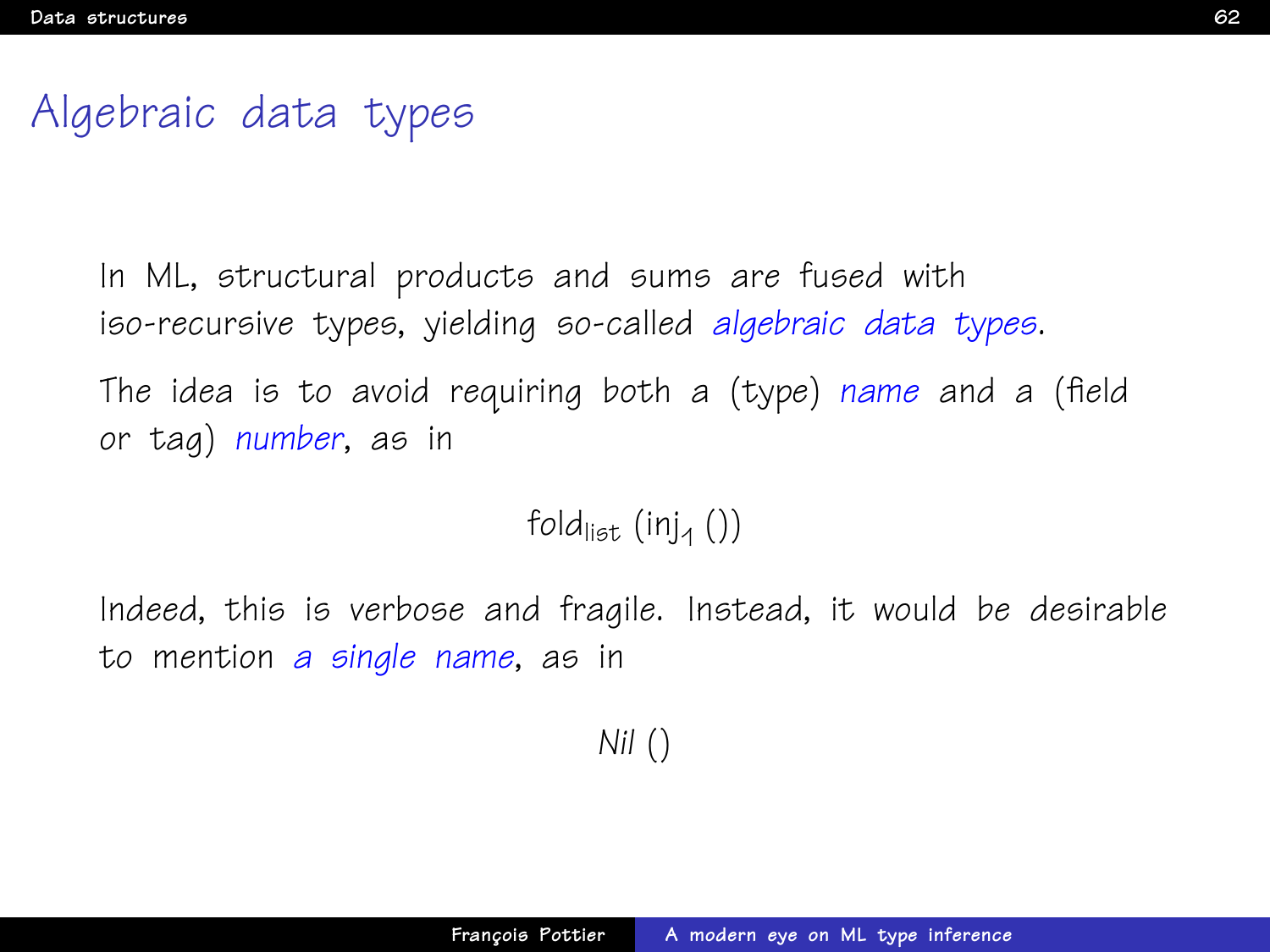### Declaring an algebraic data type

An algebraic data type constructor T is introduced via a record type or variant type definition:

$$
T\vec{a} \approx \sum_{i=1}^{k} \ell_i : \tau_i \quad \text{or} \quad T\vec{a} \approx \prod_{i=1}^{k} \ell_i : \tau_i
$$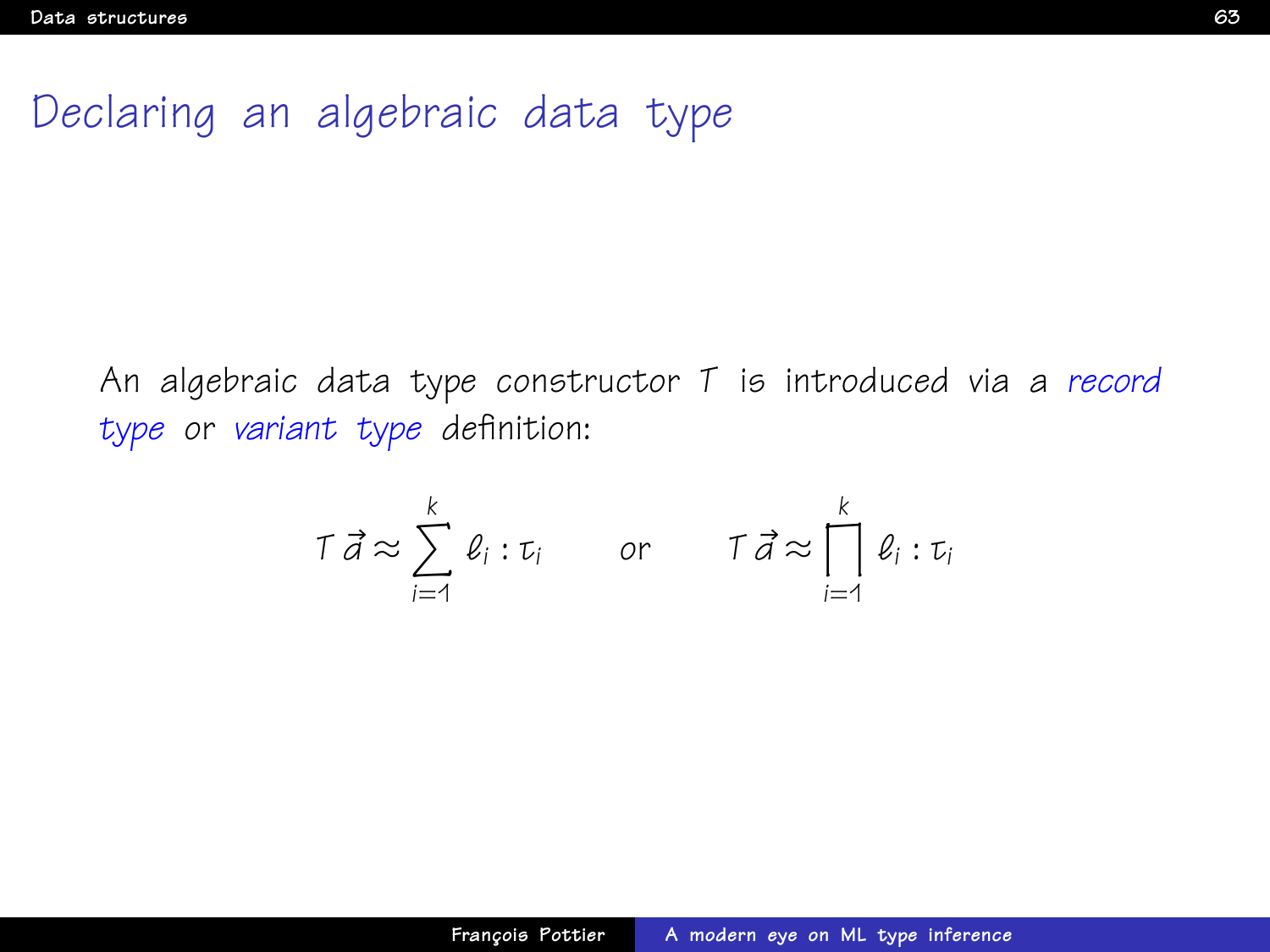# Effects of a record type declaration

The definition  $T \vec{a} \approx \prod^k$ i=1 introduces the term constants

> $\ell_i$  :  $\forall \bar{a} \in \mathcal{A} \rightarrow \tau_i$   $i \in \{1, ..., k\}$ maker :  $\forall \bar{a}. \tau_1 \rightarrow \ldots \rightarrow \tau_k \rightarrow \tau \vec{a}$

 $\ell_i$  :  $\tau_i$ 

In concrete syntax, we write e.l for  $(\ell e)$ . When  $k > 0$ , we write  $\{\ell_i = e_i\}_{i=1}^k$  for (make<sub>T</sub>  $e_1$  ...  $e_k$ ).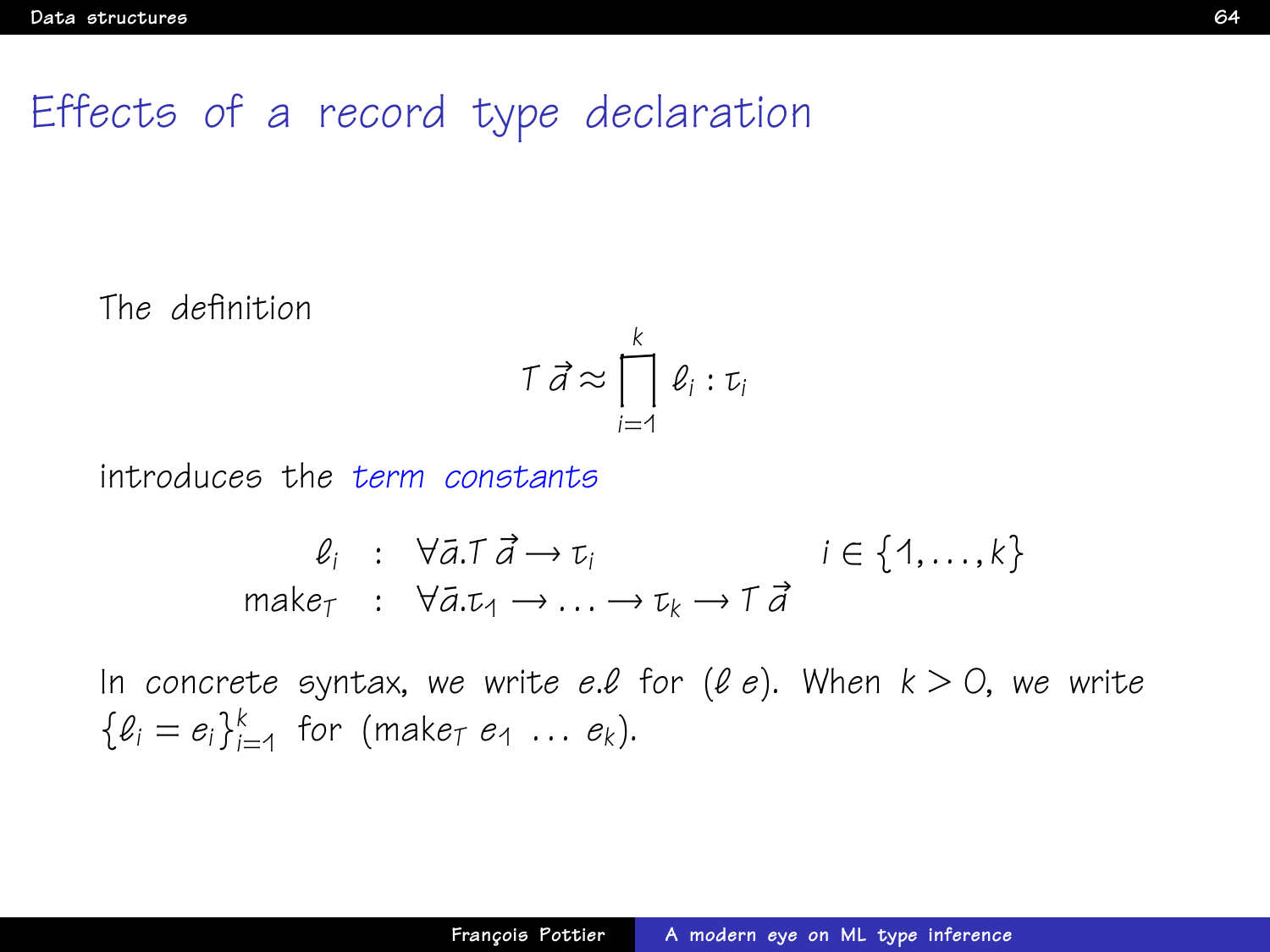## Effects of a variant type declaration

The definition

$$
\mathsf{T}\vec{a}\approx\sum_{i=1}^k\ell_i:\tau_i
$$

introduces the term constants

$$
\begin{array}{ll}\n\ell_i & \colon \forall \bar{a}.\tau_i \to \tau \, \vec{a} \\
\text{case}_{\tau} & \colon \forall \bar{a} \gamma \tau \, \vec{a} \to (\tau_1 \to \gamma) \to \dots (\tau_k \to \gamma) \to \gamma \\
\end{array}
$$
\n $i \in \{1, \dots, k\}$ 

In concrete syntax, we write case  $e \ [\ell_i : e_i]_{i=1}^k$  for (case<sub>T</sub> e e<sub>1</sub> ...  $e_n$ ) when  $k > 0$ .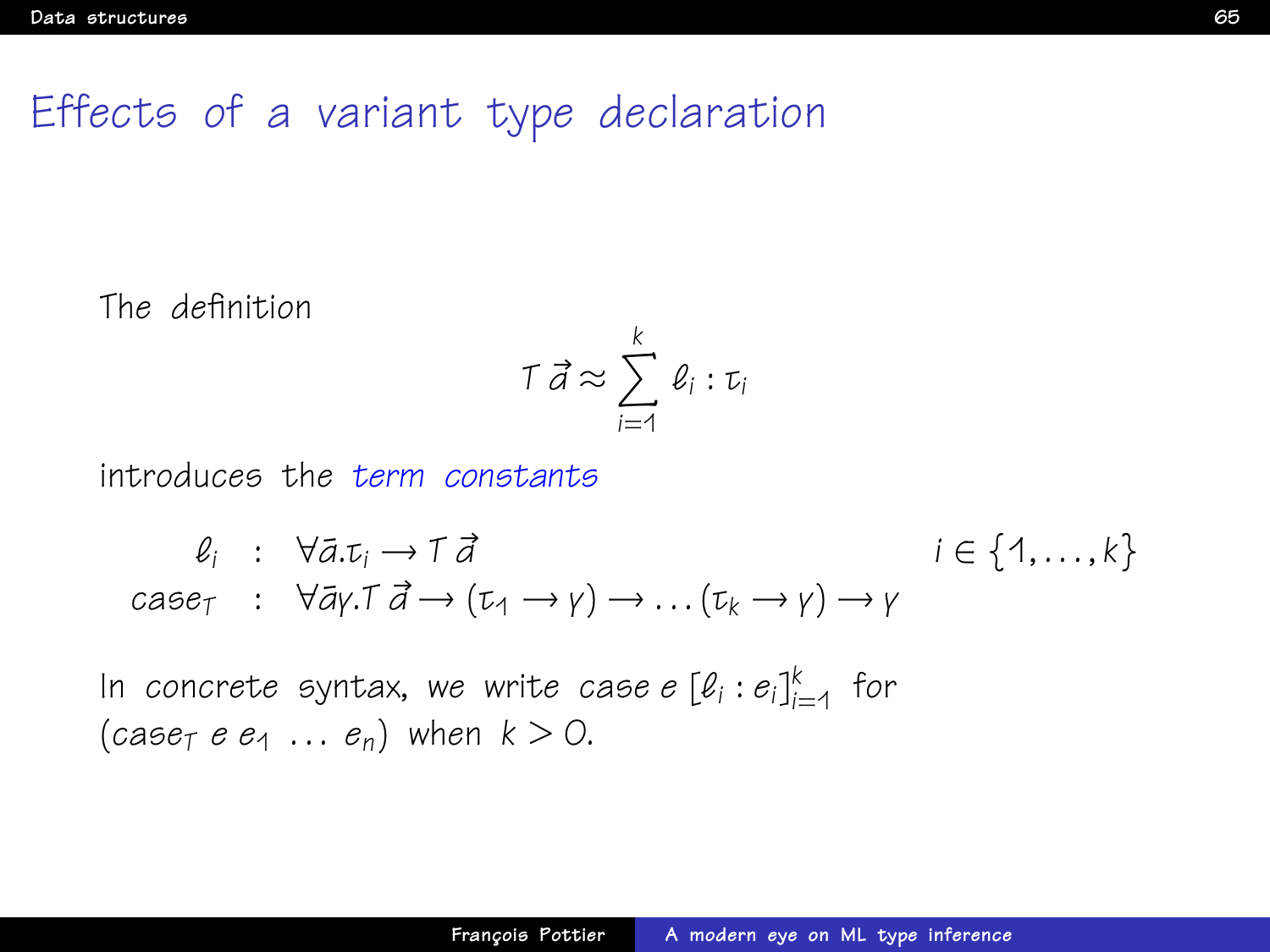# Algebraic data types (example)

One can now declare

```
list a \approx Nil \cdot unit + Cons \cdot a \times list a
```
This gives rise to

Nil :  $\forall$ a.unit  $\rightarrow$  list a Cons :  $\forall a.a \times \text{list } a \rightarrow \text{list } a$ case<sub>list</sub> :  $\forall a \gamma$ .list  $a \rightarrow (unit \rightarrow \gamma) \rightarrow (a \times list a \rightarrow \gamma) \rightarrow \gamma$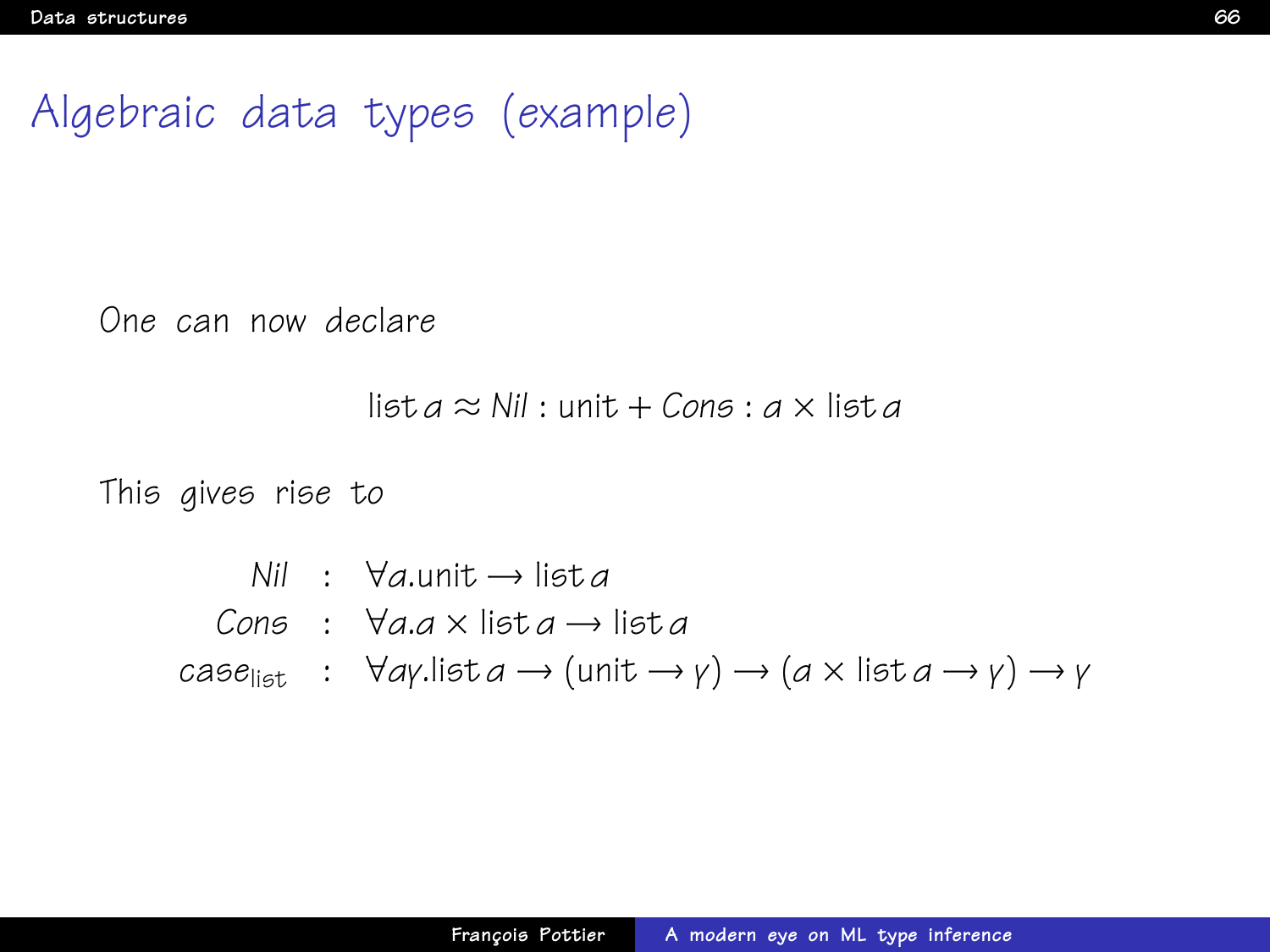# Algebraic data types (example, continued)

Then, the empty list is written

Nil ()

A list I of type list a is deconstructed by

```
case l [
     Nil : \lambda n...
   | Cons : \lambda c.let hd = \pi_1 c in let tl = \pi_2 c in ...
]
```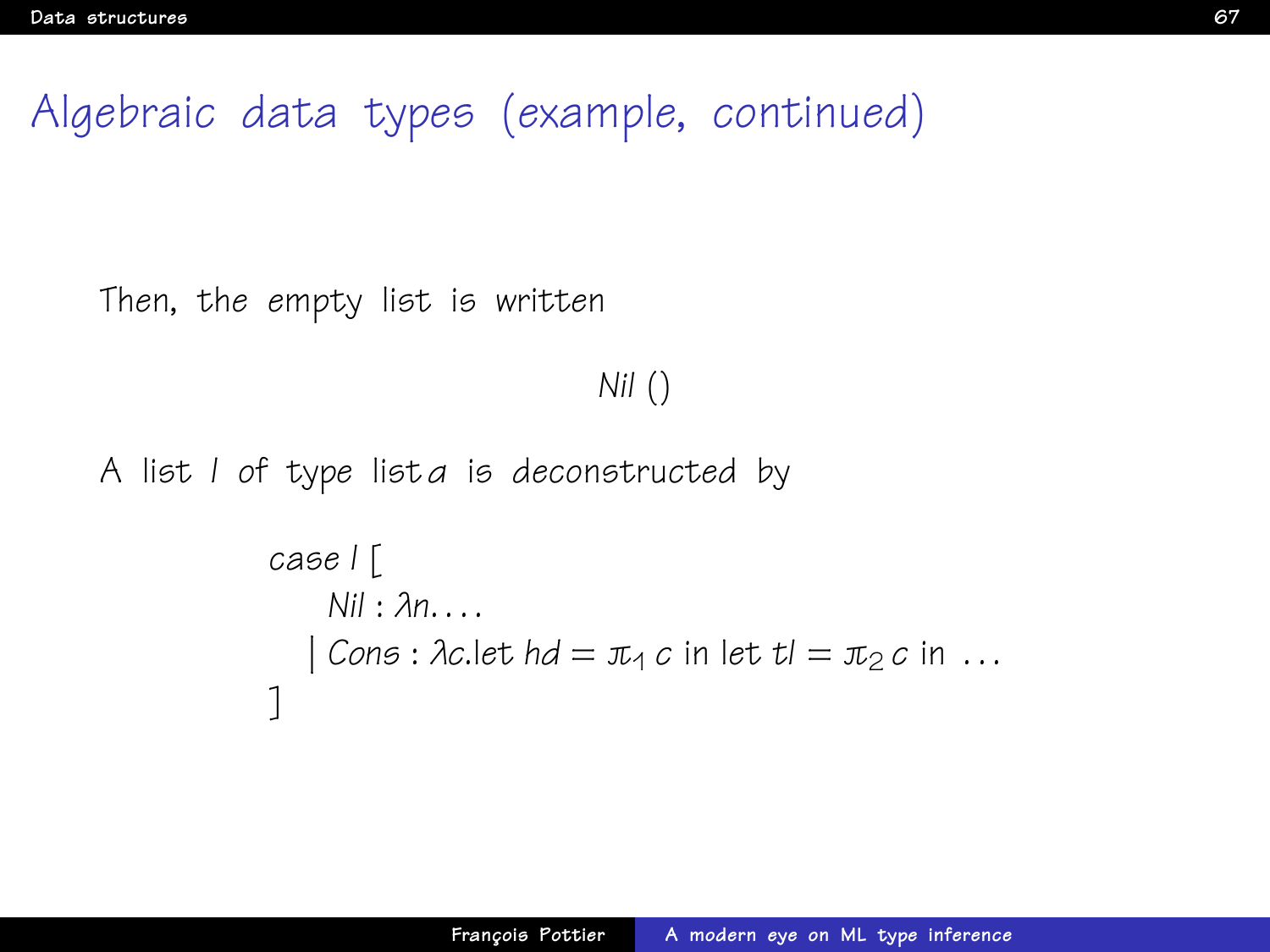#### [The simply-typed](#page-8-0) λ-calculus

[Hindley and Milner's type system, with Algorithm](#page-19-0)  $J$ 

[Hindley and Milner's type system, with constraints](#page-31-0)

[Constraint solving by example](#page-40-0)

[Data structures](#page-54-0)

[Recursion](#page-67-0)

<span id="page-67-0"></span>[Optional type annotations](#page-76-0)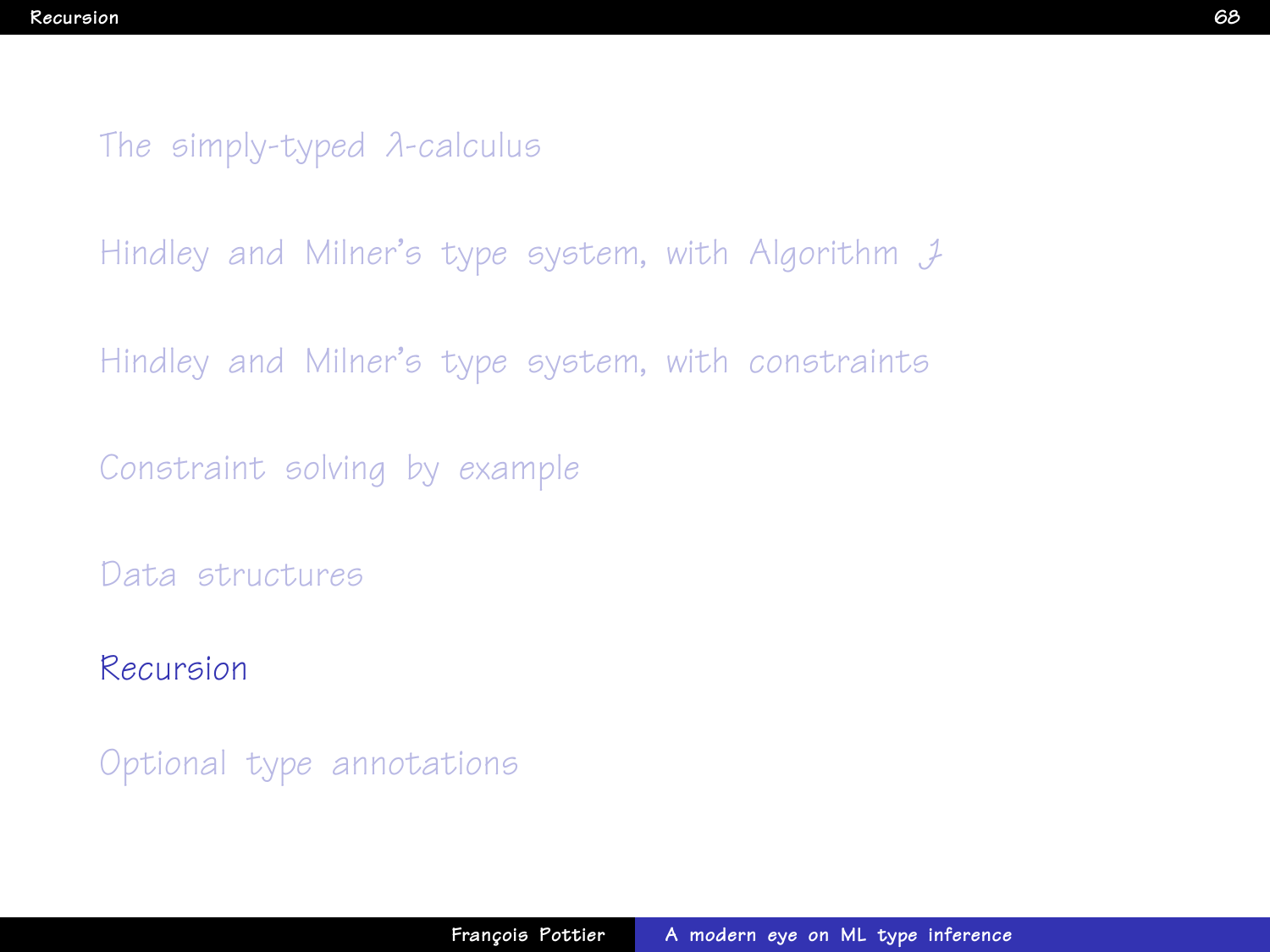Recursion can be introduced via the term constant

$$
fix: \forall a\beta.((a \rightarrow \beta) \rightarrow (a \rightarrow \beta)) \rightarrow a \rightarrow \beta
$$

This allows defining

letrec  $f = \lambda x.e_1$  in  $e_2$ 

as syntactic sugar for

let  $f = f$ ix ( $\lambda f \cdot \lambda x \cdot e_1$ ) in  $e_2$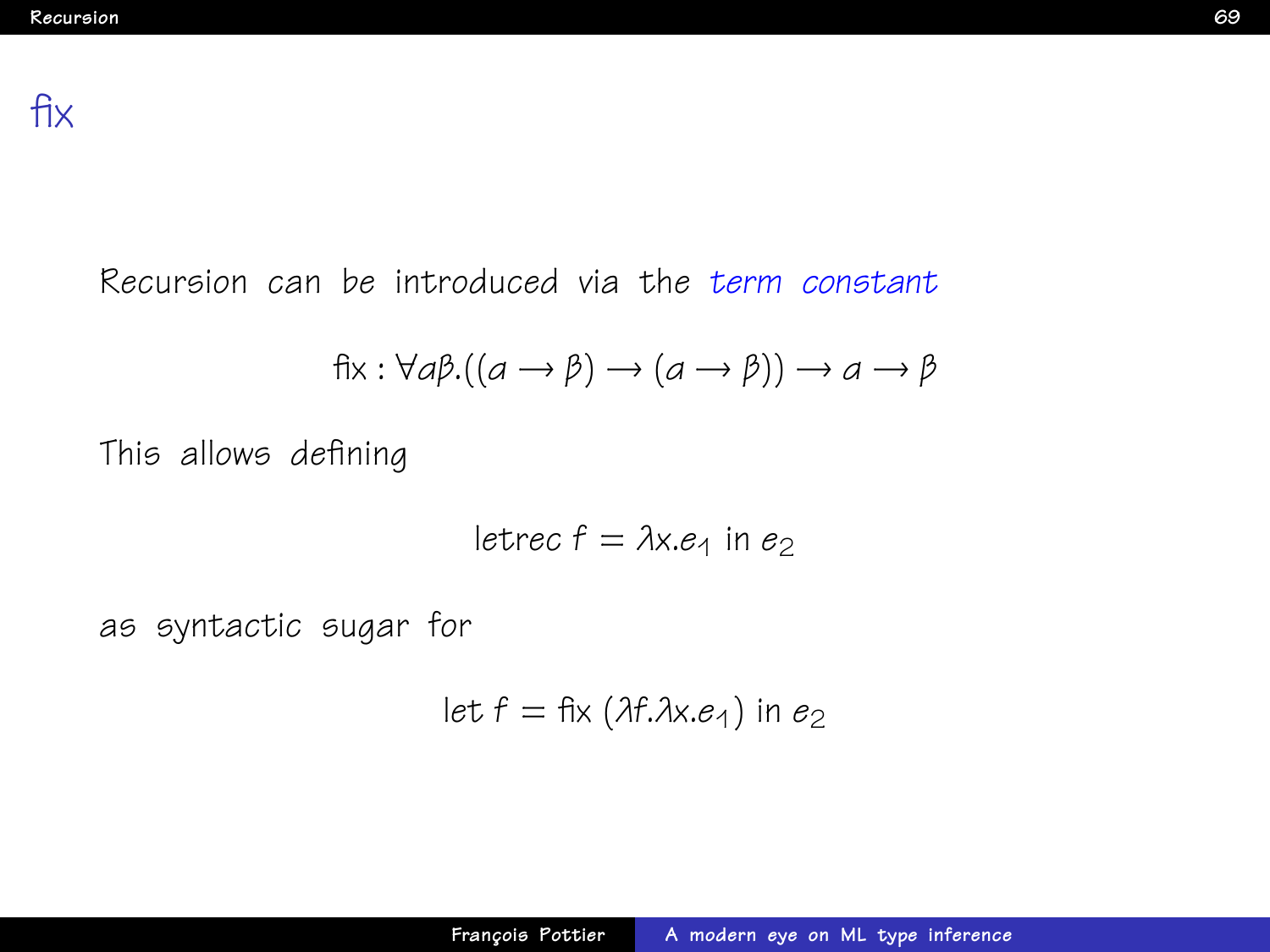## Monomorphic recursion

As a result of these definitions, the constraint

 $\lbrack\lbrack$ letrec  $f = \lambda x.e_1$  in  $e_2 : \tau \rbrack$ 

is equivalent to

$$
\text{let } f: \forall a \beta [\text{let } f: a \rightarrow \beta; x: a \text{ in } [[e_1 : \beta]]]. a \rightarrow \beta \text{ in } [[e_2 : \tau]]
$$

The variable f is considered monomorphic while typechecking  $e_1$ . It receives a polymorphic type scheme only while typechecking  $e_2$ .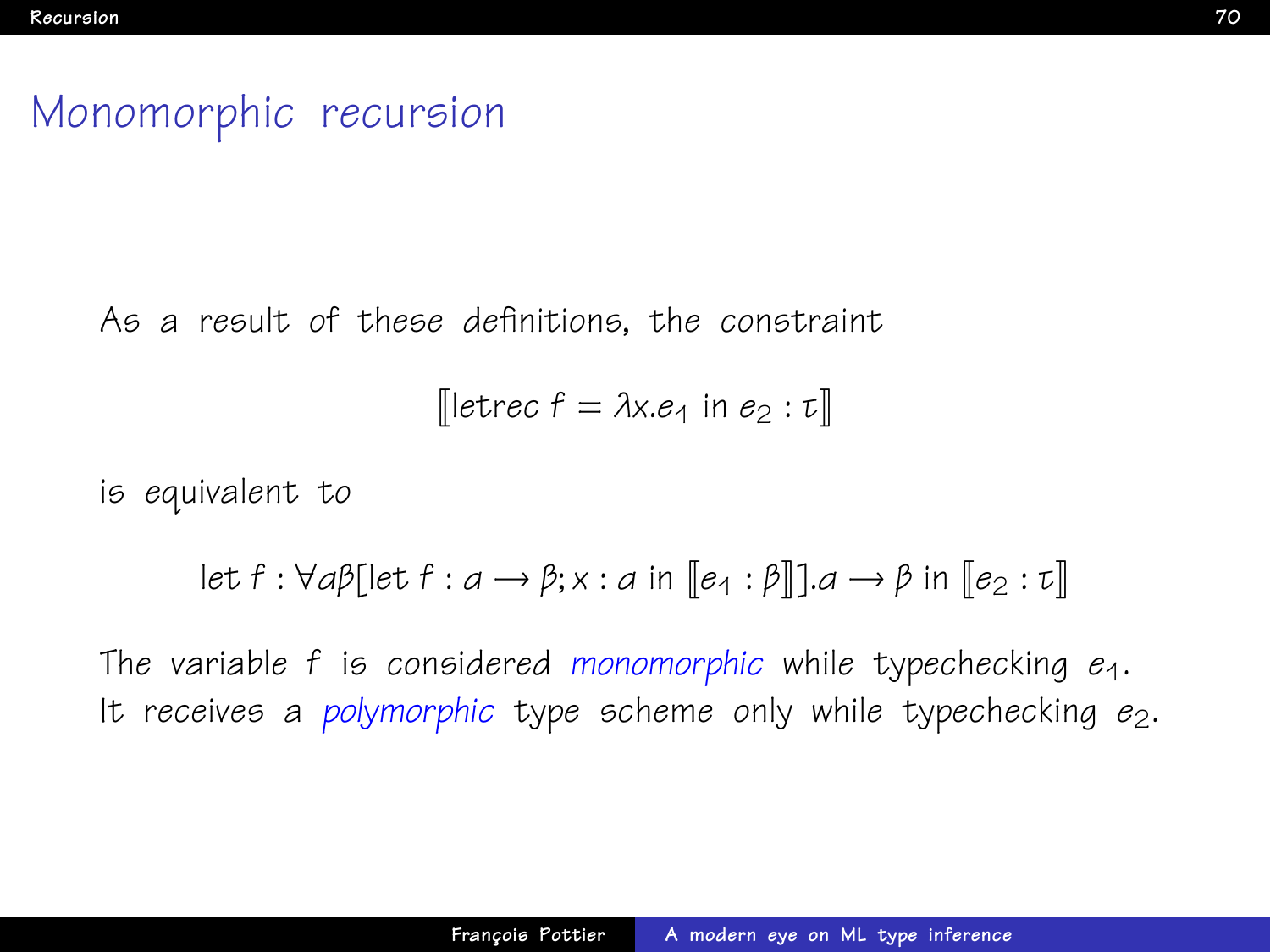## Polymorphic recursion

Mycroft suggested extending Hindley and Milner's type system with the rule

$$
\frac{\Gamma; f: \sigma \vdash \lambda x.e_1 : \sigma \qquad \Gamma; f: \sigma \vdash e_2 : \tau}{\Gamma \vdash \text{letrec } f = \lambda x.e_1 \text{ in } e_2 : \tau}
$$

where  $\sigma$  is an arbitrary type scheme.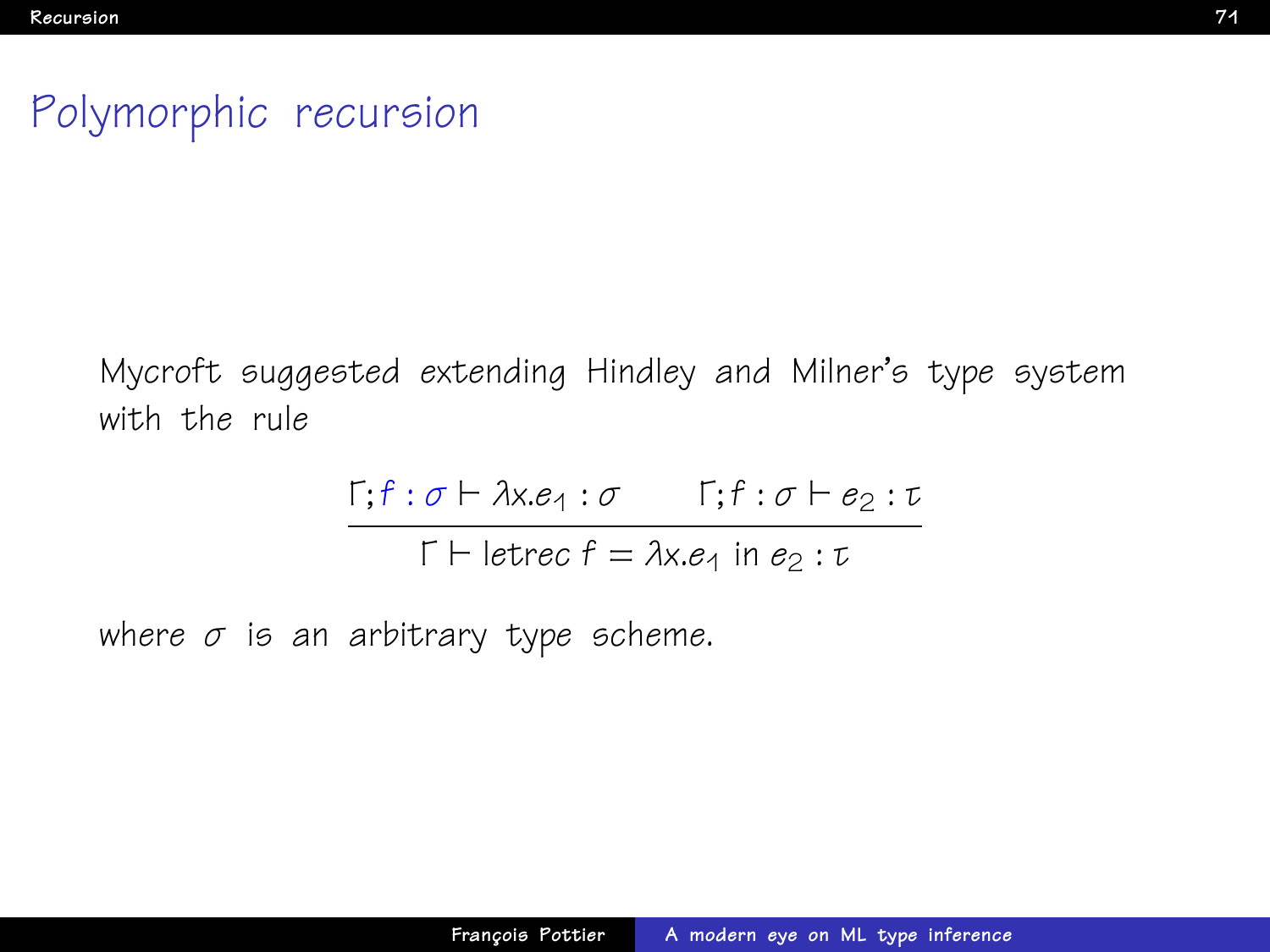# Polymorphic recursion, continued

Type inference in the presence of polymorphic recursion appears to require quessing a type scheme, which first-order unification cannot do.

In fact, the problem is inter-reducible with semi-unification, an undecidable problem.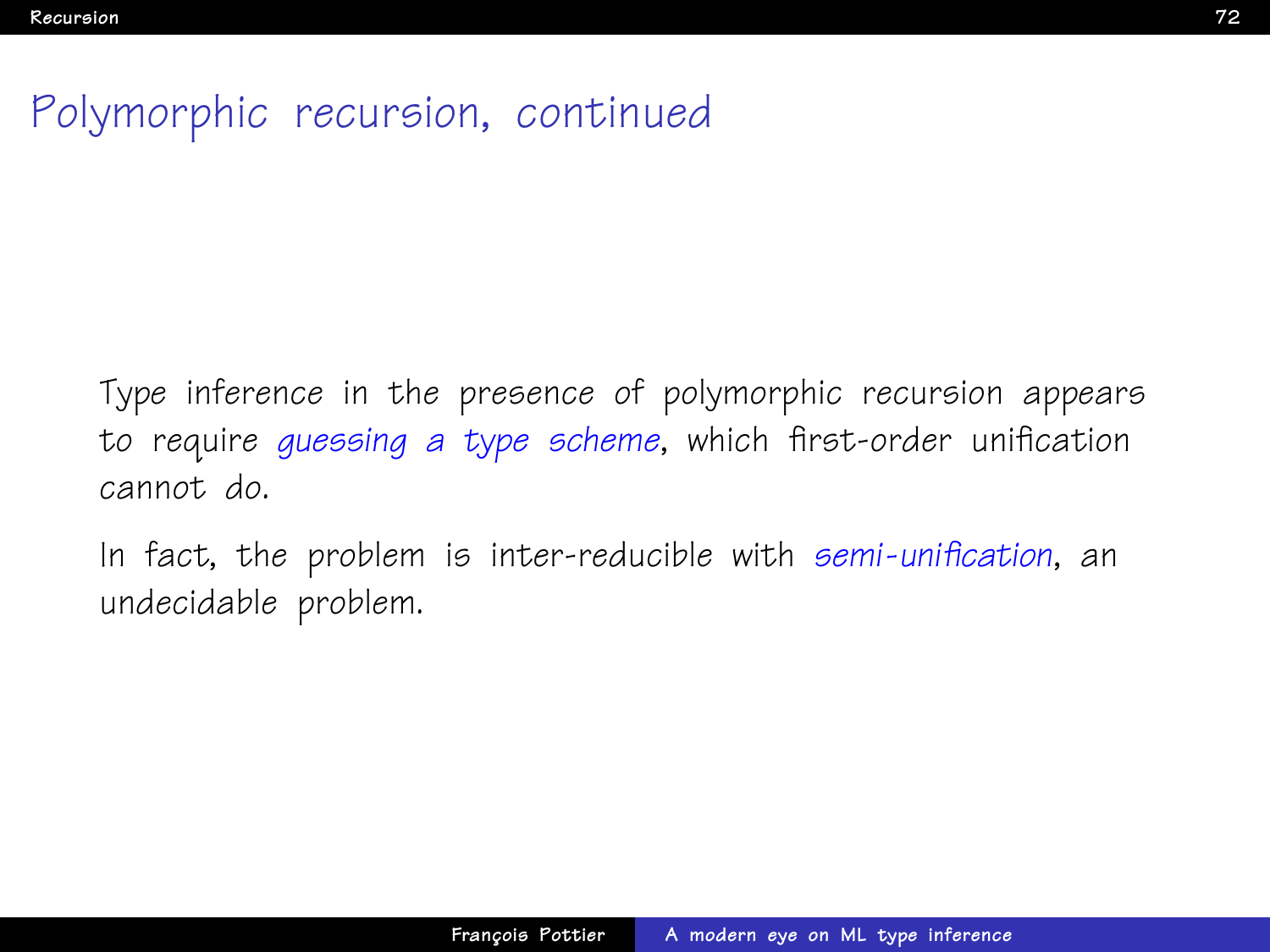## Polymorphic recursion, continued

Yet, type inference in the presence of polymorphic recursion is easy if one is willing to rely on a mandatory type annotation. Let's modify the type system's specification:

$$
\frac{\Gamma; f : \sigma \vdash \lambda x.e_1 : \sigma \qquad \Gamma; f : \sigma \vdash e_2 : \tau}{\Gamma \vdash \text{letrec } f : \sigma = \lambda x.e_1 \text{ in } e_2 : \tau}
$$

so that  $\sigma$  is no longuer guessed.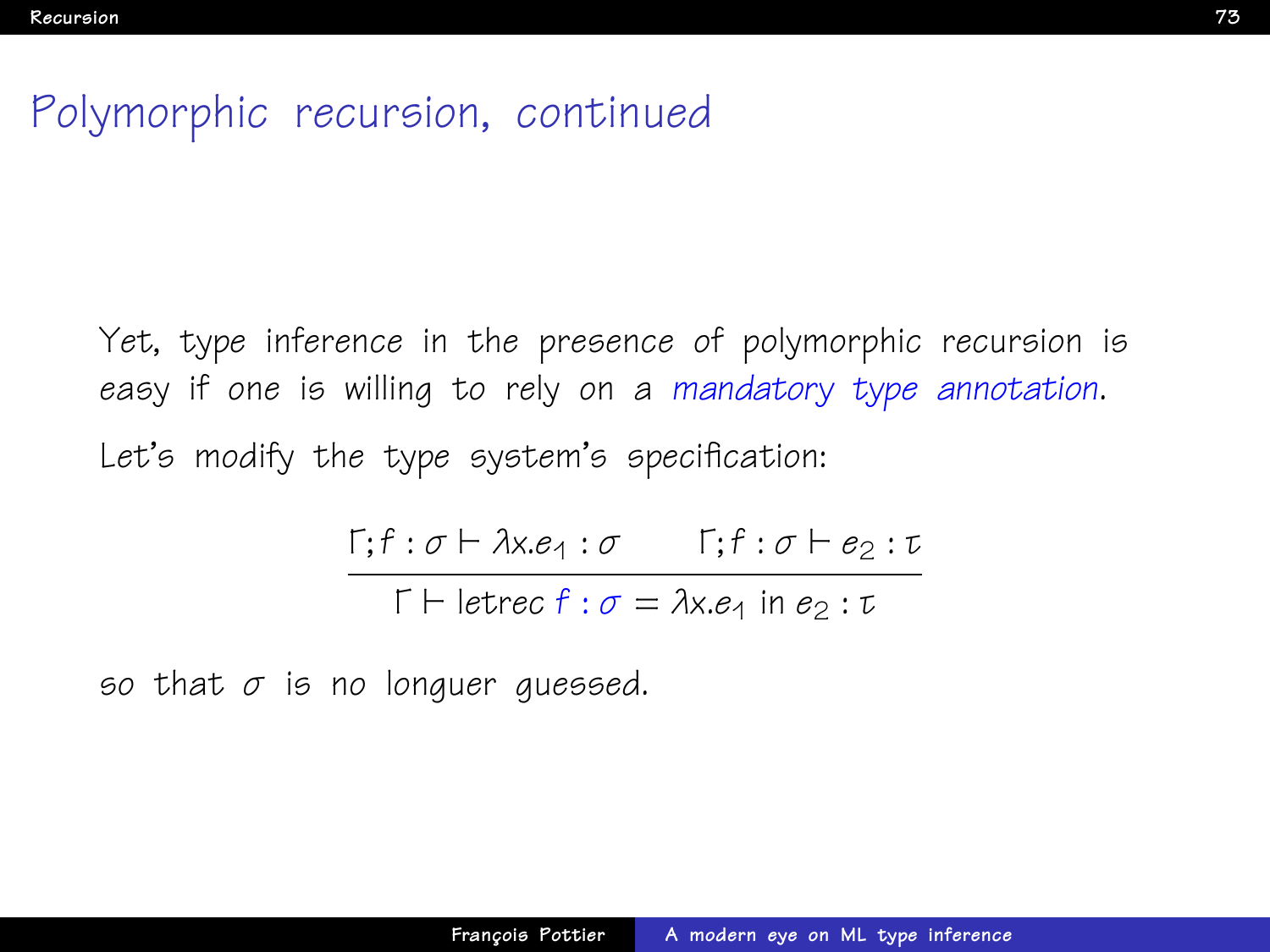## Polymorphic recursion, continued

Then, define

[letrec 
$$
f : \sigma = \lambda x.e_1
$$
 in  $e_2 : \tau$ ]

as

$$
\mathsf{let}\;f:\sigma\;\mathsf{in}\;([\![\lambda x.e_1:\sigma]\!]\wedge[\![e_2:\tau]\!])
$$

It is clear that f is assigned type scheme  $\sigma$  inside and outside of the recursive definition.

There remains to define the new notation  $\llbracket e : \sigma \rrbracket$ ...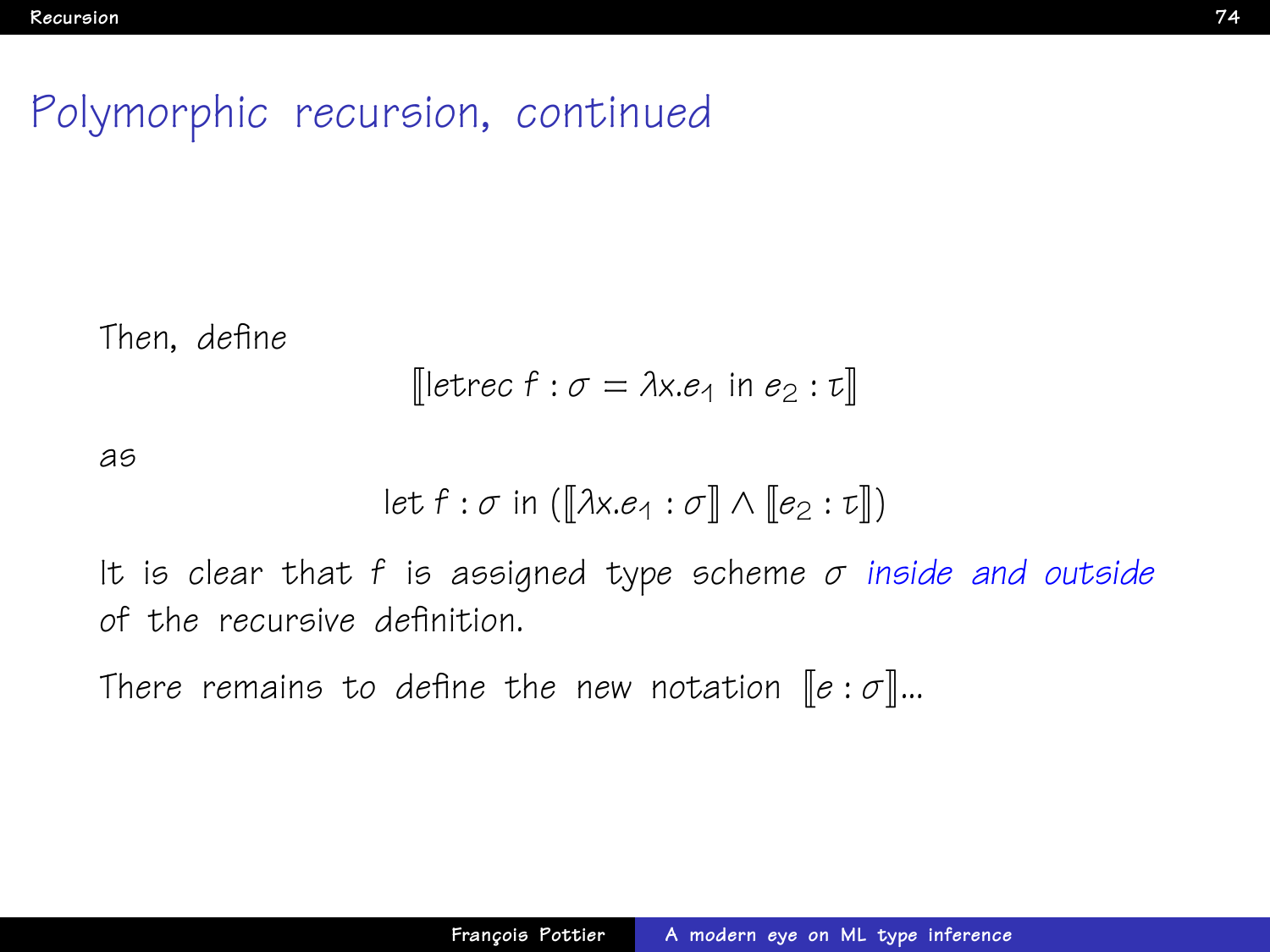## Universal quantification

It should be intuitively clear that  $e$  admits the type scheme  $\forall a.a \rightarrow a$  iff e has type  $a \rightarrow a$  for every possible instance of a, or, equivalently, for an abstract α.

To express this in the constraint language, one introduces universal quantification:

 $C ::= \ldots \mid \forall a.C$ 

Its interpretation is standard.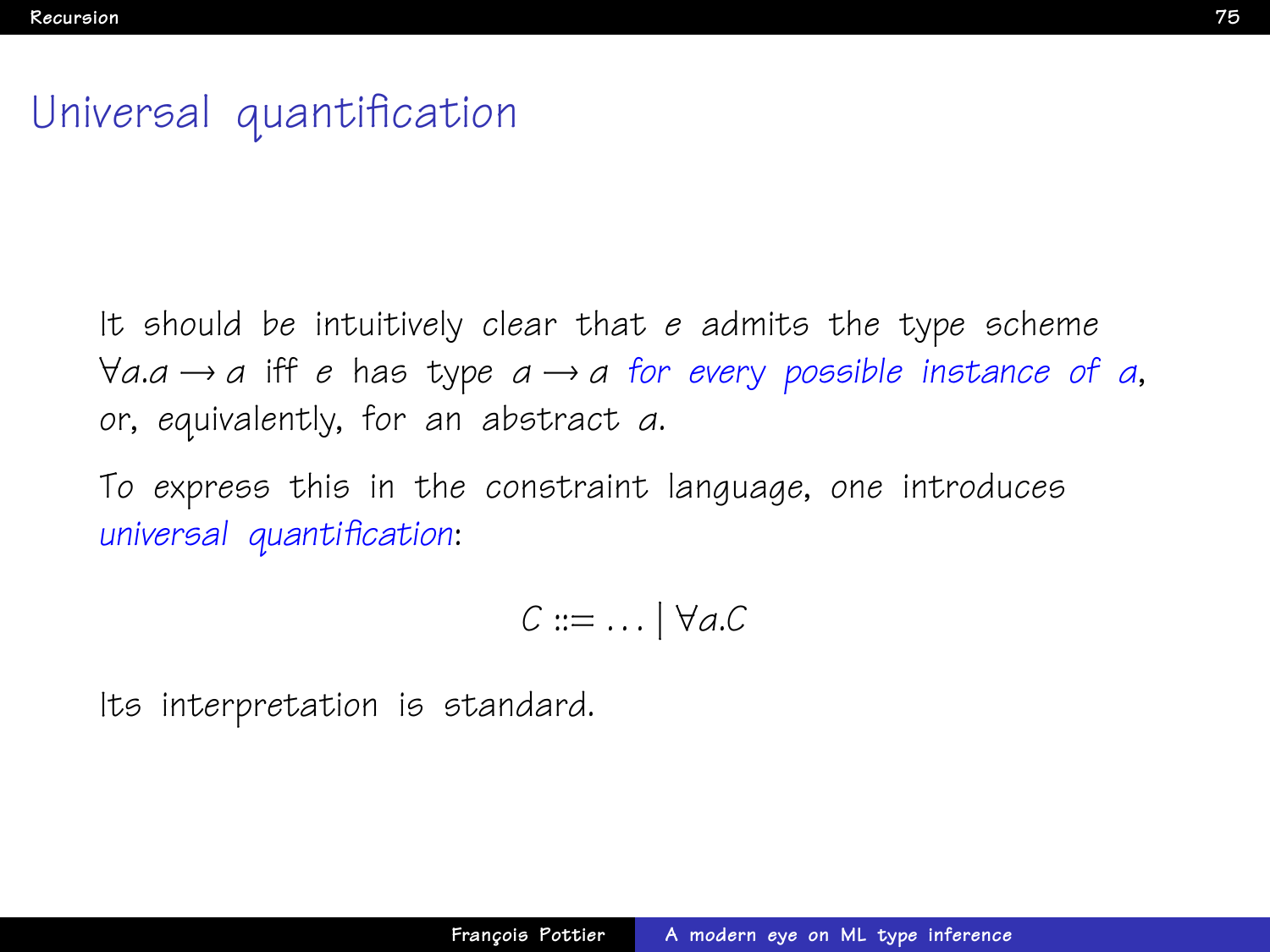# Universal quantification, continued

One can then define

$$
[\![e:\forall\bar{a}.\tau]\!]
$$

as syntactic sugar for

 $\forall \bar{a}.$   $\llbracket e : \tau \rrbracket$ 

The need for universal quantification arises when polymorphism is asserted by the programmer—as opposed to inferred by the system.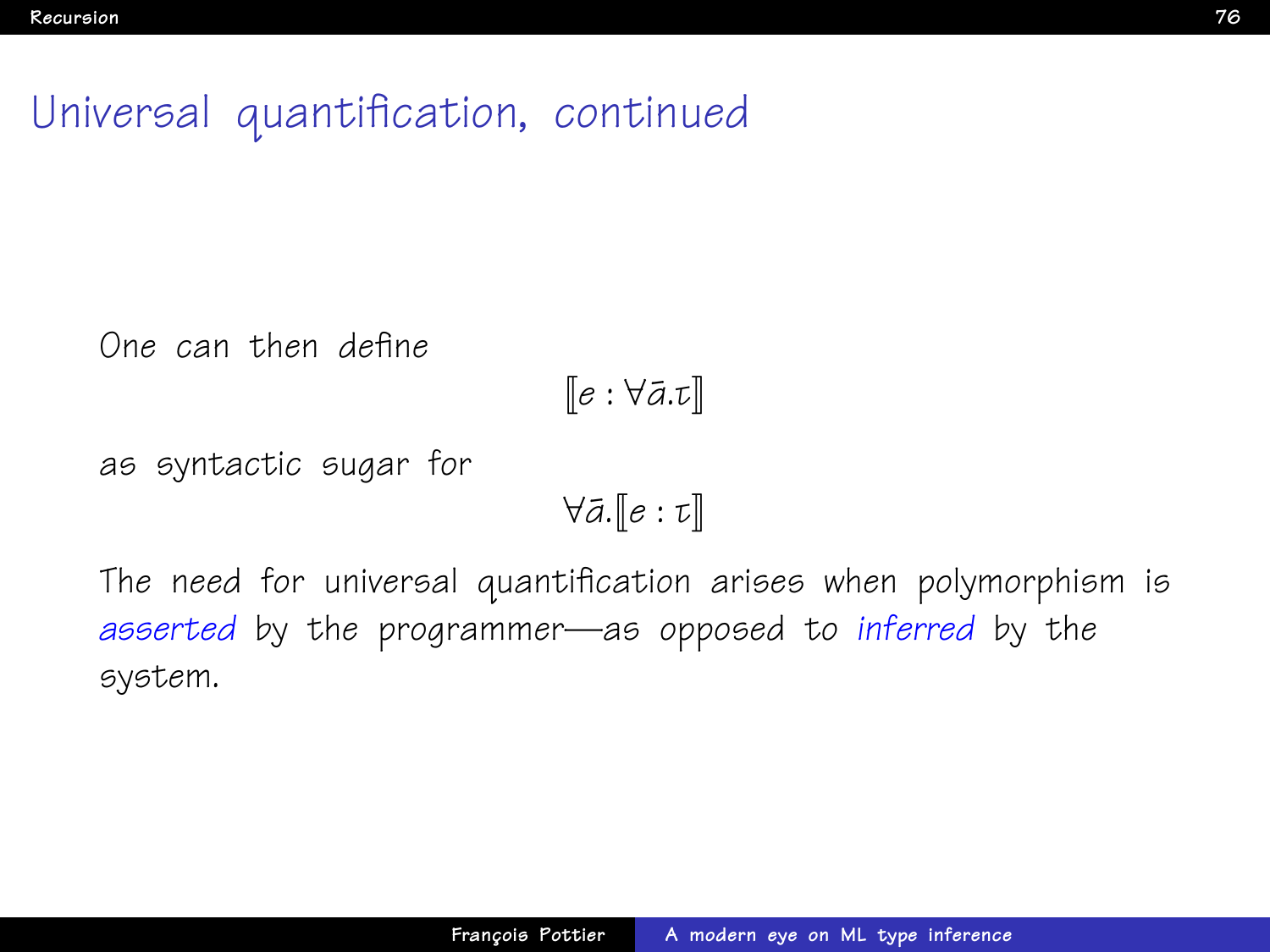#### [The simply-typed](#page-8-0) λ-calculus

[Hindley and Milner's type system, with Algorithm](#page-19-0)  $J$ 

[Hindley and Milner's type system, with constraints](#page-31-0)

[Constraint solving by example](#page-40-0)

[Data structures](#page-54-0)

[Recursion](#page-67-0)

<span id="page-76-0"></span>[Optional type annotations](#page-76-0)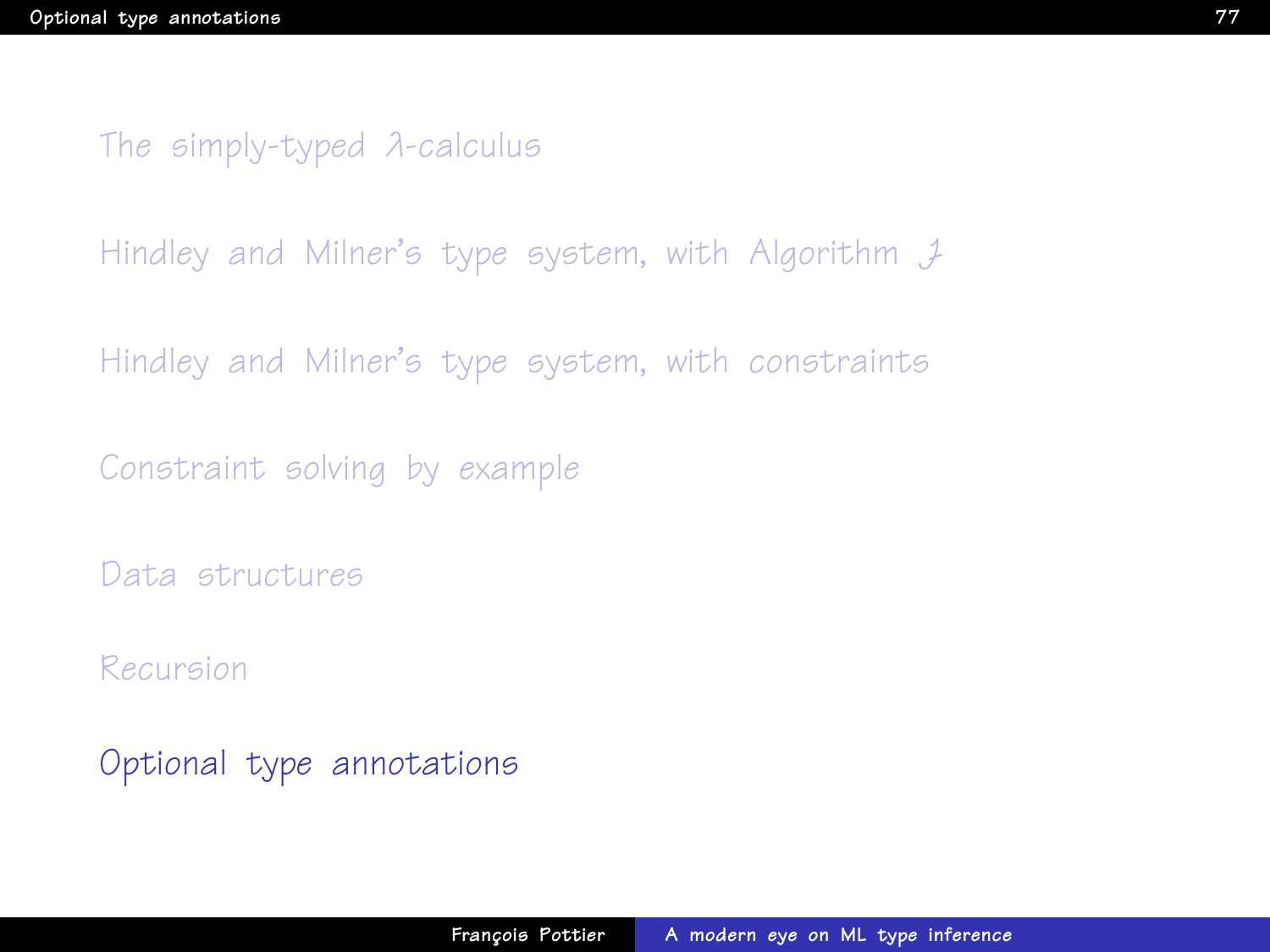## Optional type annotations

Optional type annotations are useful as a means of documenting programs.

Because ML has full type inference, optional type annotations do not help accept more programs. Erasing all optional annotations in a well-typed program yields another well-typed program, possibly with a more general type!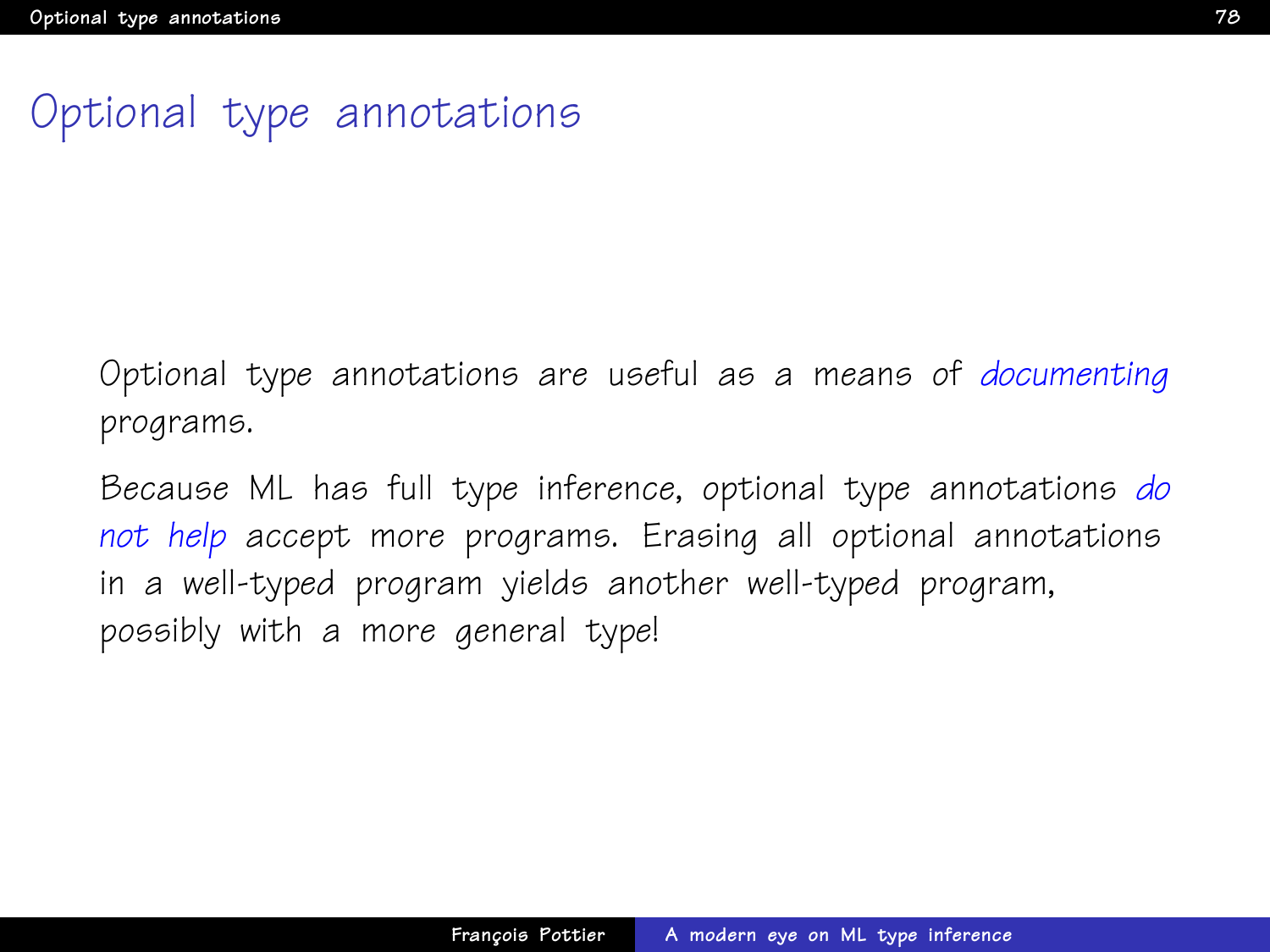# **Specification**

Optional type annotations are introduced by the rule

 $\Gamma \vdash e : \tau$  $\Gamma \vdash (e : \tau) : \tau$ 

Here,  $\tau$  must be a ground type, because we have not (yet) introduced any means of binding type variables in expressions.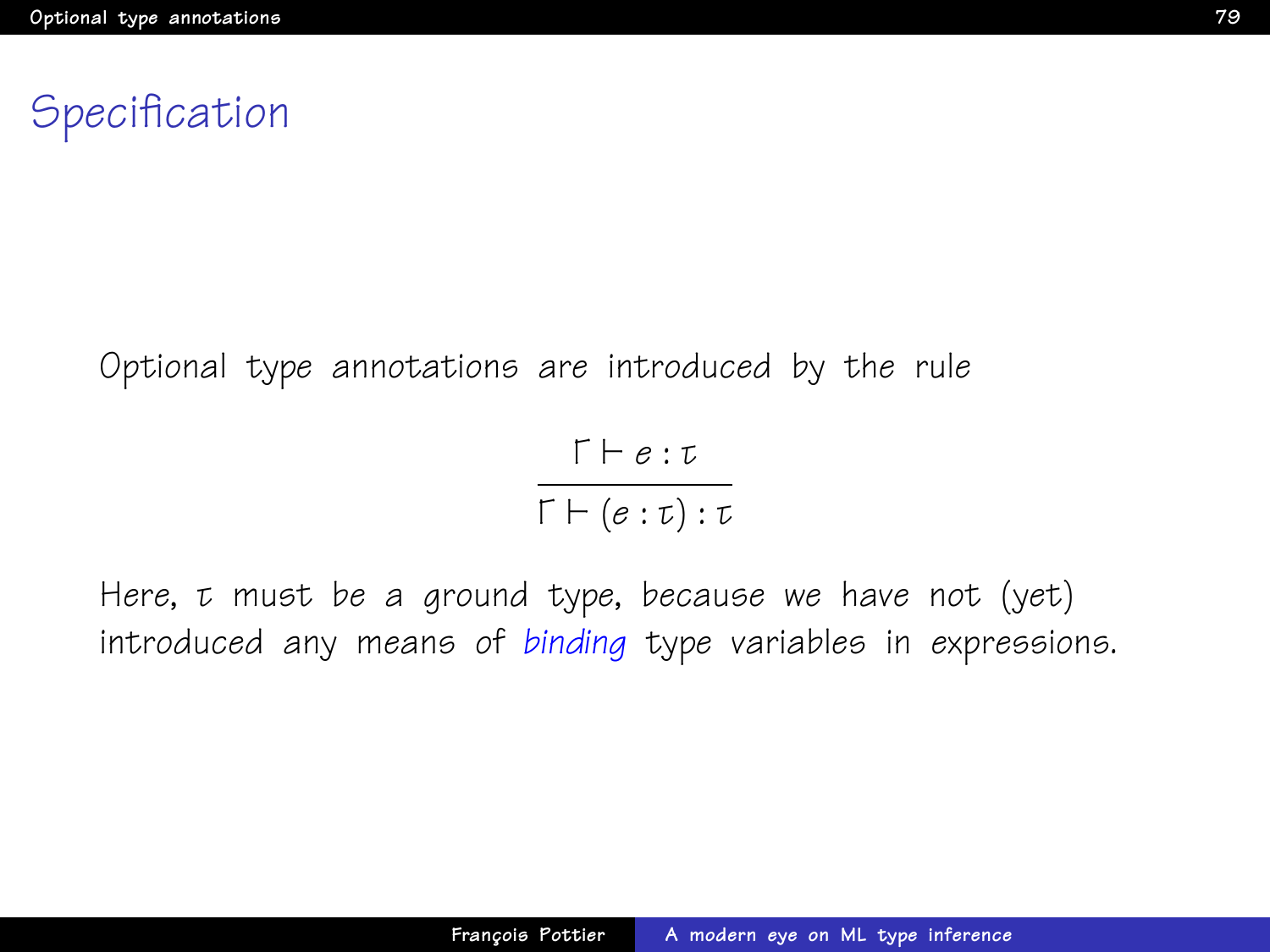### Constraint generation

It is easy for constraint generation to take optional annotations into account:

$$
[[e:\tau):\tau'] = [e:\tau] \wedge \tau = \tau'
$$

It is not difficult to check that this constraint entails

 $[e:\tau']$ l<br>I

which means that the annotation makes the constraint more specific.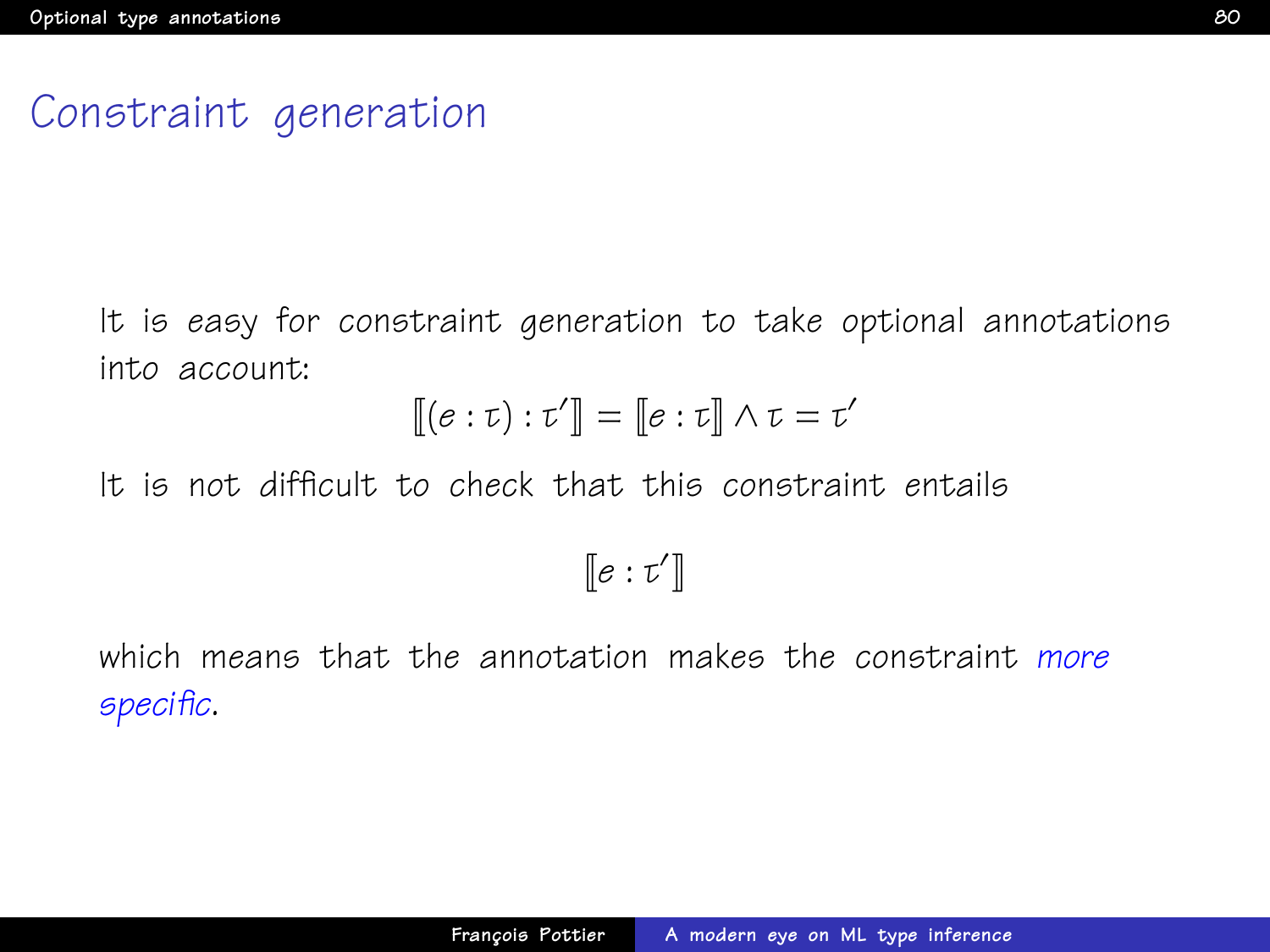## Introducing type variables

What about non-ground type annotations? These make perfect sense, provided the programmer is allowed to bind type variables.

A type variable represents an unknown type. But does the programmer mean that the program should be well-typed for some or for all instances of this variable?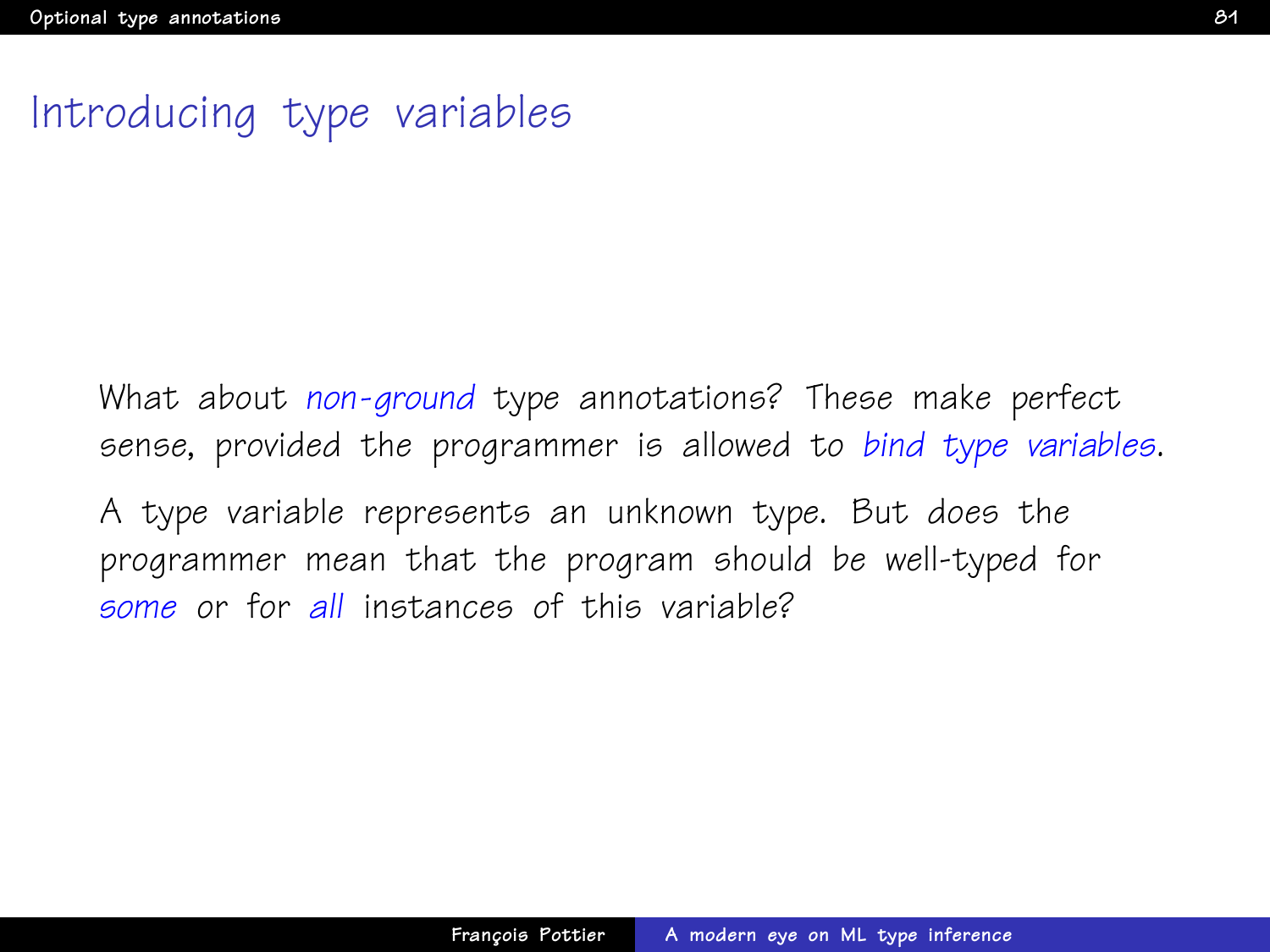## **Specification**

Two new expression forms allow binding type variables existentially or universally:

$$
\frac{\Gamma \vdash [\tau/a]e : \sigma}{\Gamma \vdash \exists a.e. \sigma} \qquad \frac{\Gamma \vdash e : \sigma \qquad a \notin \text{ftv}(\Gamma)}{\Gamma \vdash \forall a.e. \forall a.\sigma}
$$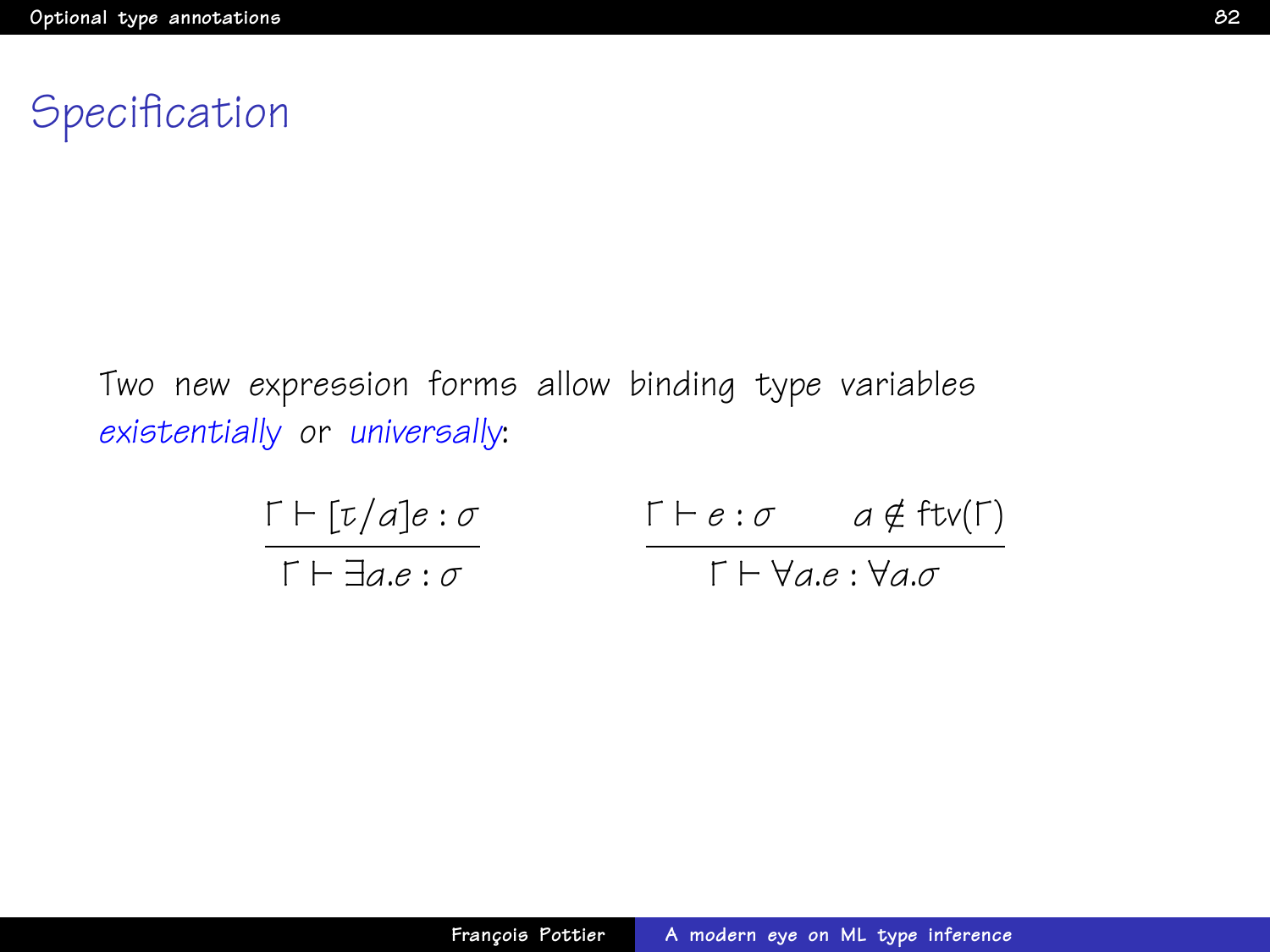### Constraint generation

Constraint generation for the first form is straightforward:

$$
[\exists a.e : \tau] = \exists a. [e : \tau]
$$

The type annotations inside e can now contain free occurrences of a. Thus, the constraint  $\llbracket e : \tau \rrbracket$  itself can contain such occurrences. They are given meaning by the existential quantifier.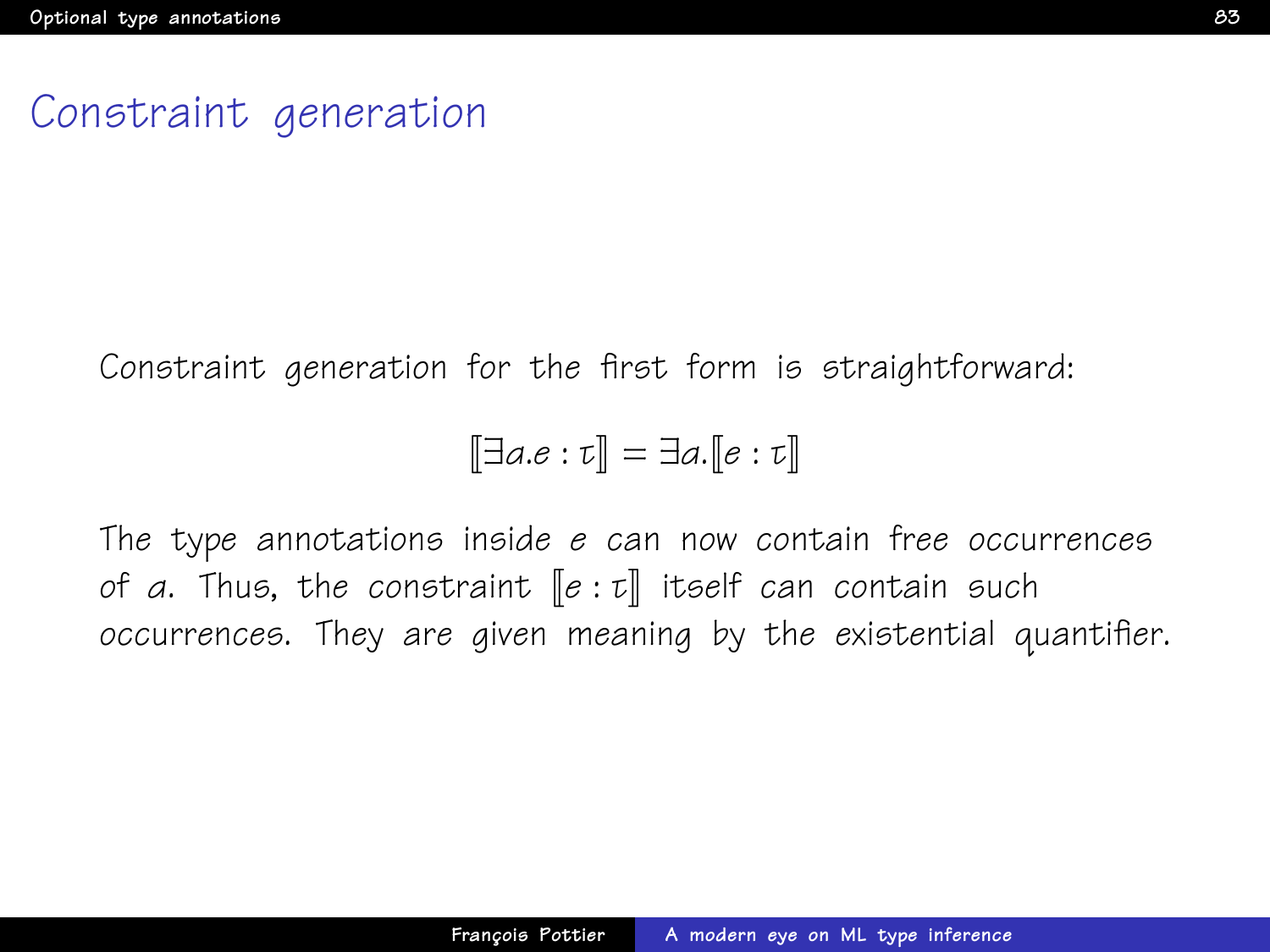## Constraint generation (example)

For instance, the expression

$$
\lambda x_1.\lambda x_2.\exists a.((x_1:a),(x_2:a))
$$

has principal type scheme

$$
\forall a.a \rightarrow a \rightarrow a \times a
$$

Indeed, the generated constraint contains the pattern

$$
\exists a.([\![x_1:a]\!]\wedge [\![x_2:a]\!]\wedge \ldots)
$$

which requires  $x_1$  and  $x_2$  to share a common (unspecified) type.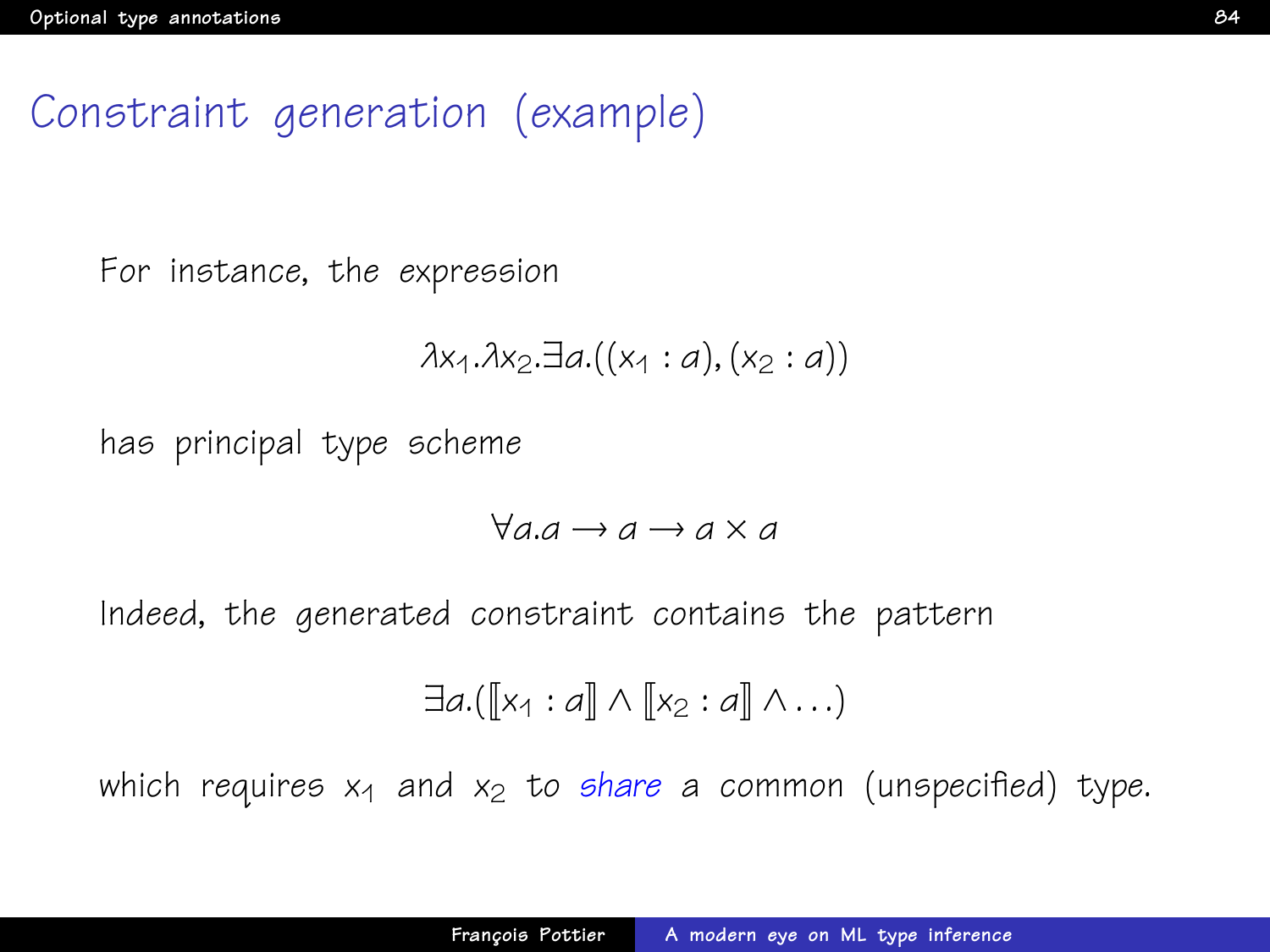## Constraint generation, continued

Constraint generation for the second form is somewhat more subtle. A naïve definition fails:

$$
[\![\forall \bar{a}.e:\tau]\!] = \forall \bar{a}.\llbracket e:\tau \rrbracket
$$

This requires  $\tau$  to be simultaneously equal to all of the types that e assumes when  $\bar{a}$  varies.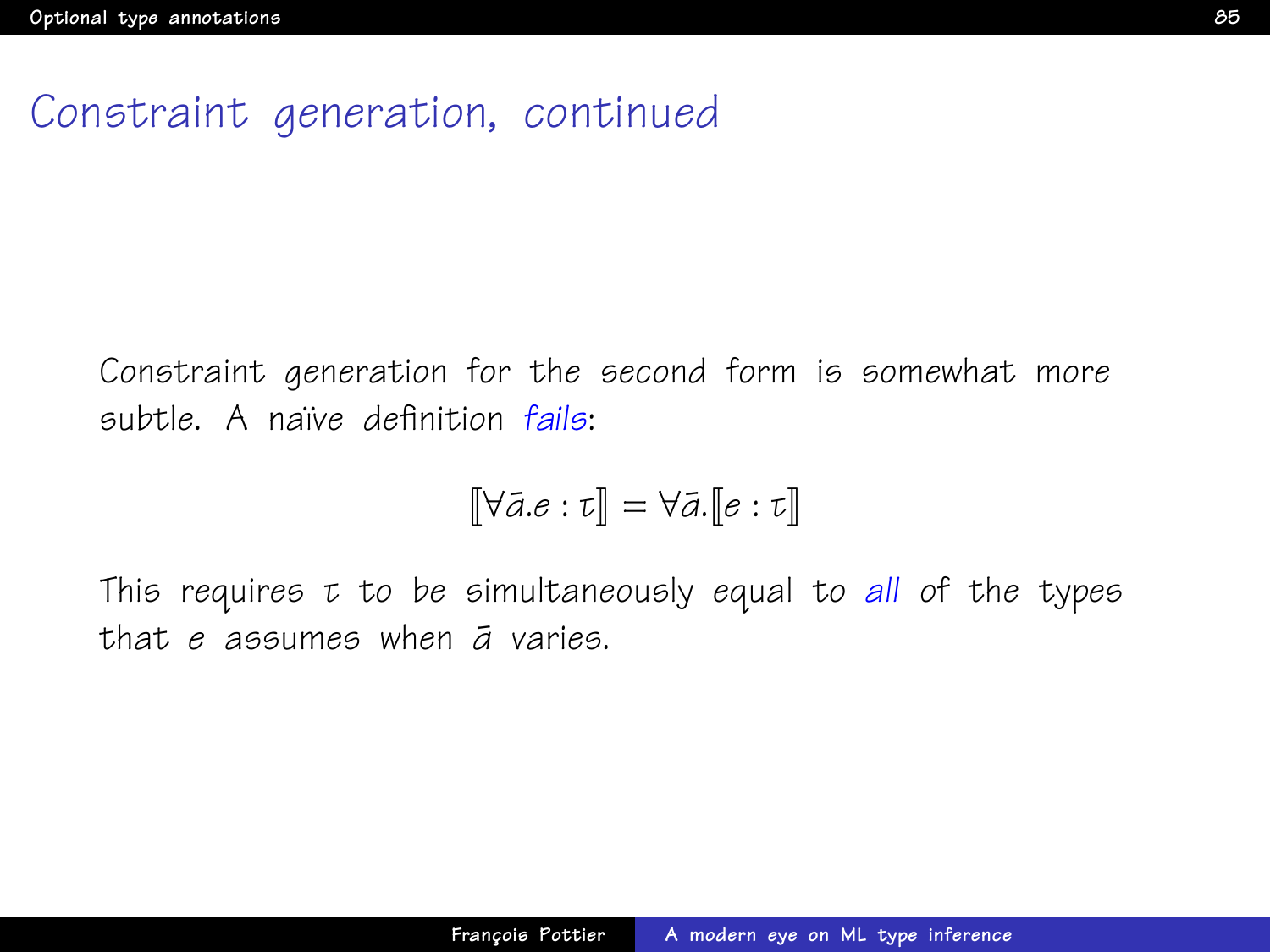## Constraint generation, continued

One can instead define

$$
\llbracket \forall \bar{a}.e : \tau \rrbracket = \forall \bar{a}.\exists \gamma. \llbracket e : \gamma \rrbracket \land \exists \bar{a}. \llbracket e : \tau \rrbracket
$$

This requires  $e$  to be well-typed for all instances of  $\bar{a}$  and requires  $\tau$  to be a valid type for e under some instance of  $\bar{a}$ . The trouble with this definition is that  $e$  is duplicated... but this can be avoided with a slight extension of the constraint language (exercise!).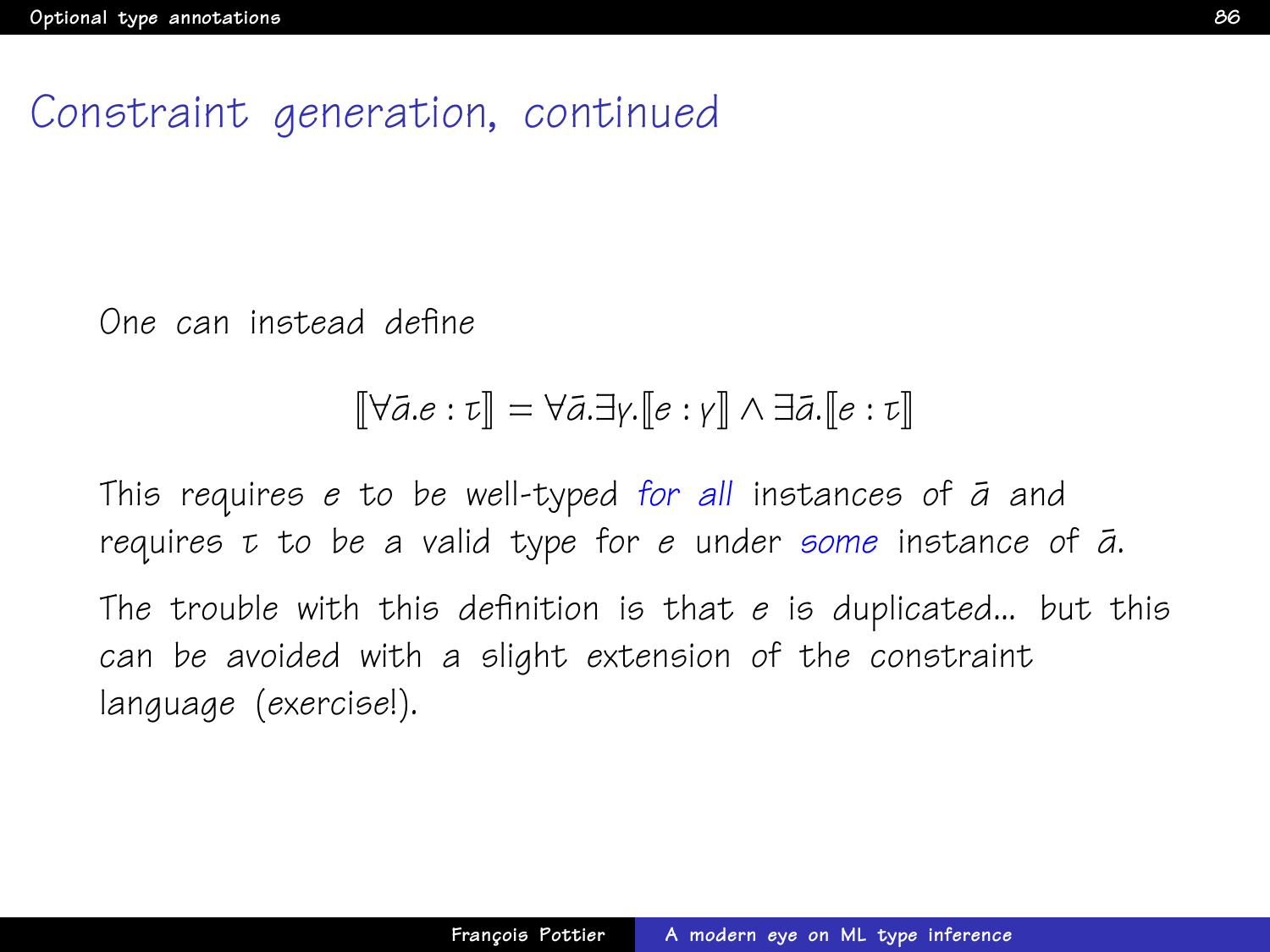## Conclusion of Part I

Type inference for the core of ML and for many of its extensions (not all of which were reviewed here) reduces to first-order unification under a mixed prefix.

Some features (such as polymorphic recursion) require mandatory type annotations.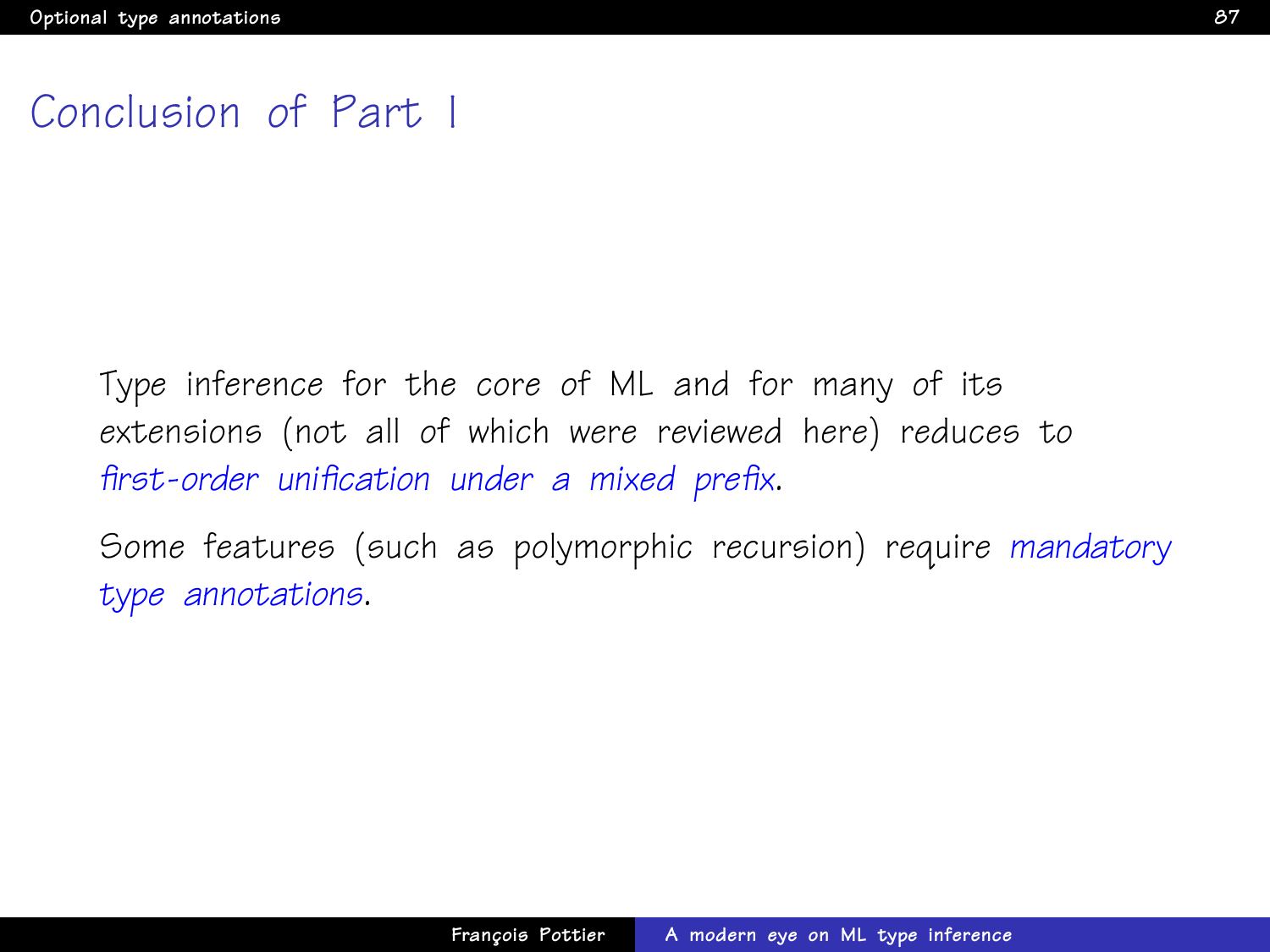## Selected References



François Pottier and Didier Rémy.

The Essence of ML Type Inference.

In Advanced Topics in Types and Programming Languages, MIT Press, 2005.



François Pottier.

[A modern eye on ML type inference: old techniques and](http://cristal.inria.fr/~fpottier/publis/fpottier-appsem-2005.pdf) [recent developments.](http://cristal.inria.fr/~fpottier/publis/fpottier-appsem-2005.pdf)

Lecture notes, APPSEM Summer School, 2005.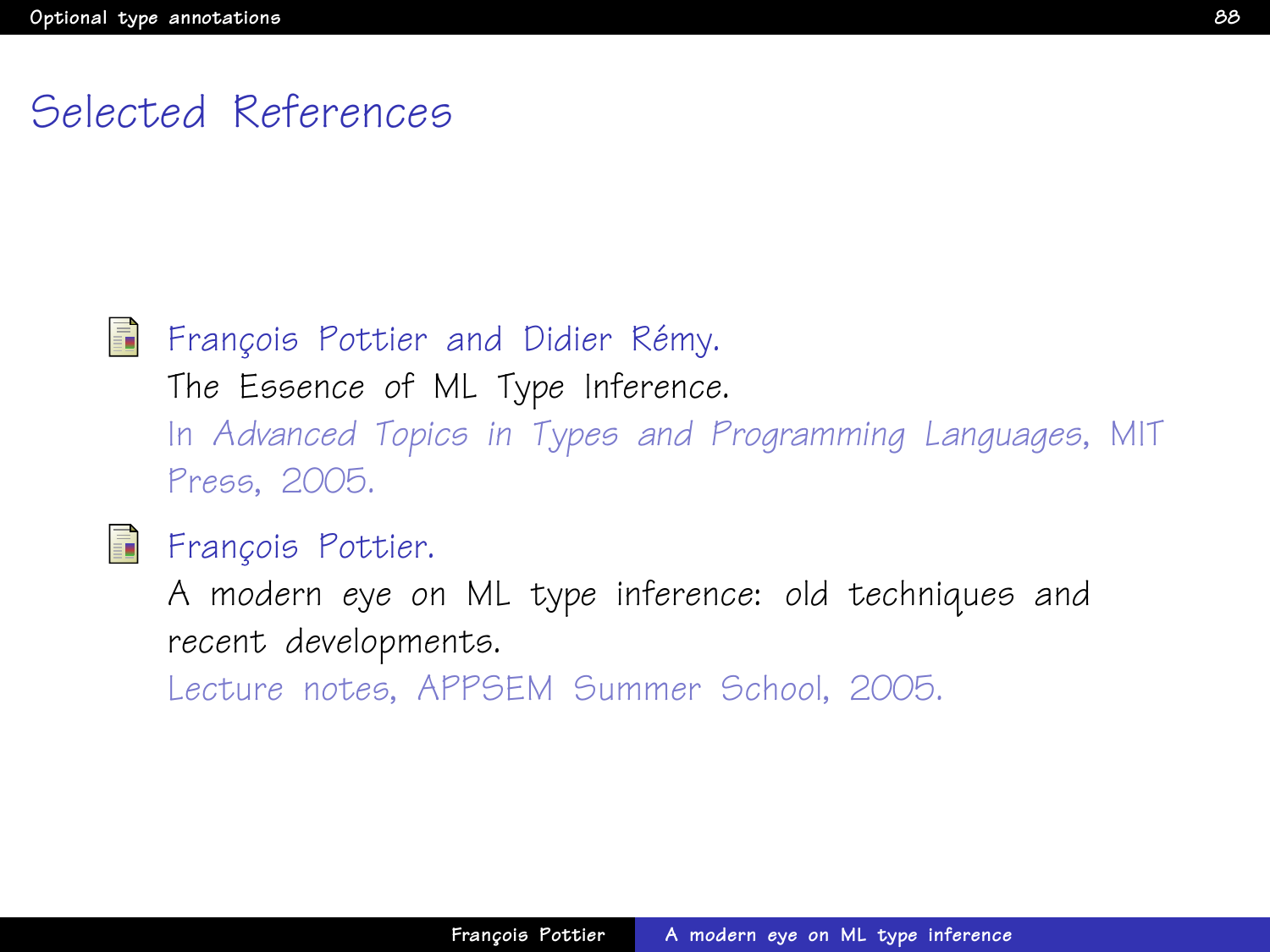## <span id="page-88-0"></span>Part II

# [Arbitrary-rank polymorphism](#page-88-0)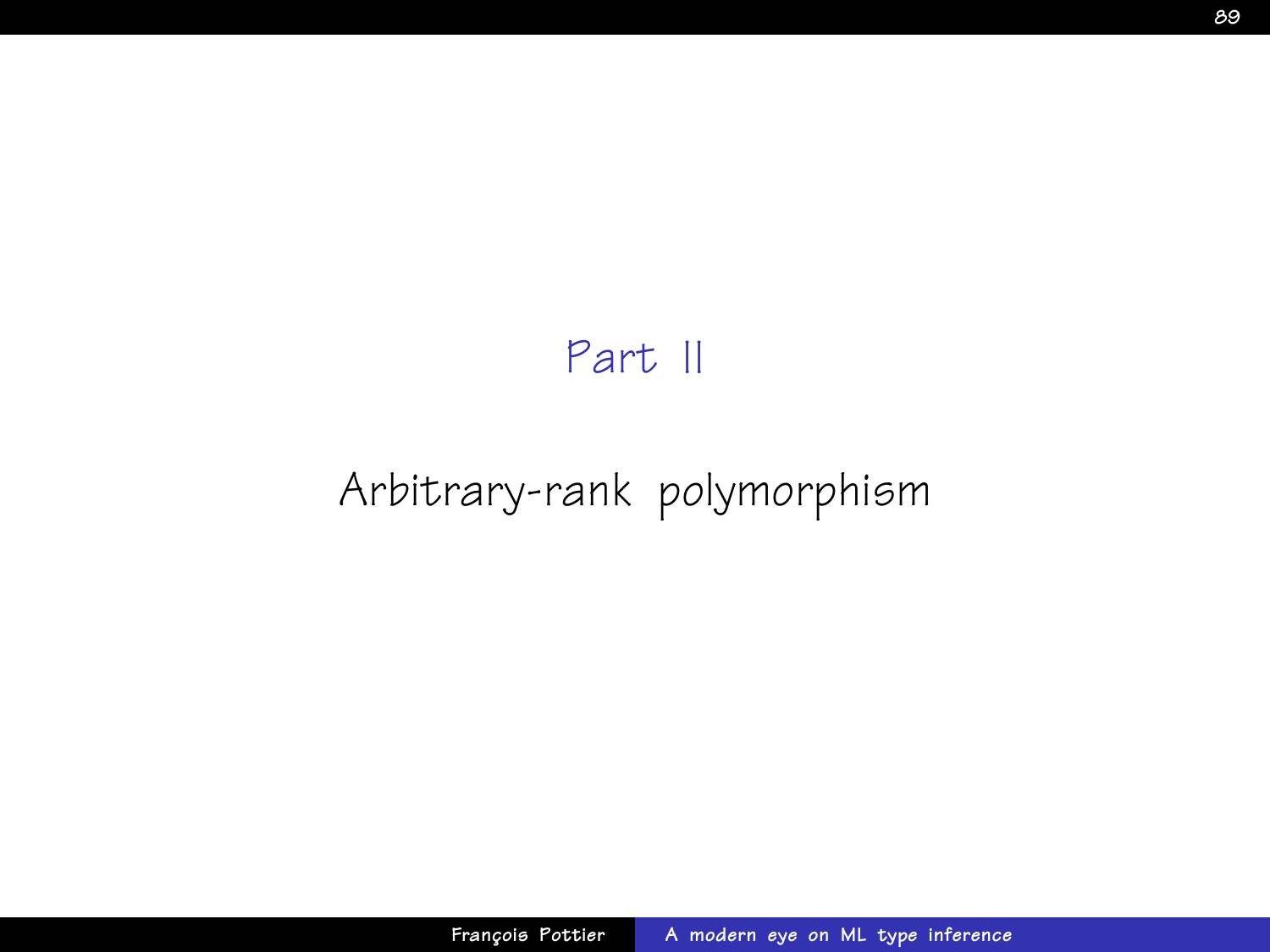[The problem](#page-90-0)

[Iso-universal types](#page-95-0)

[Arbitrary-rank predicative polymorphism](#page-103-0)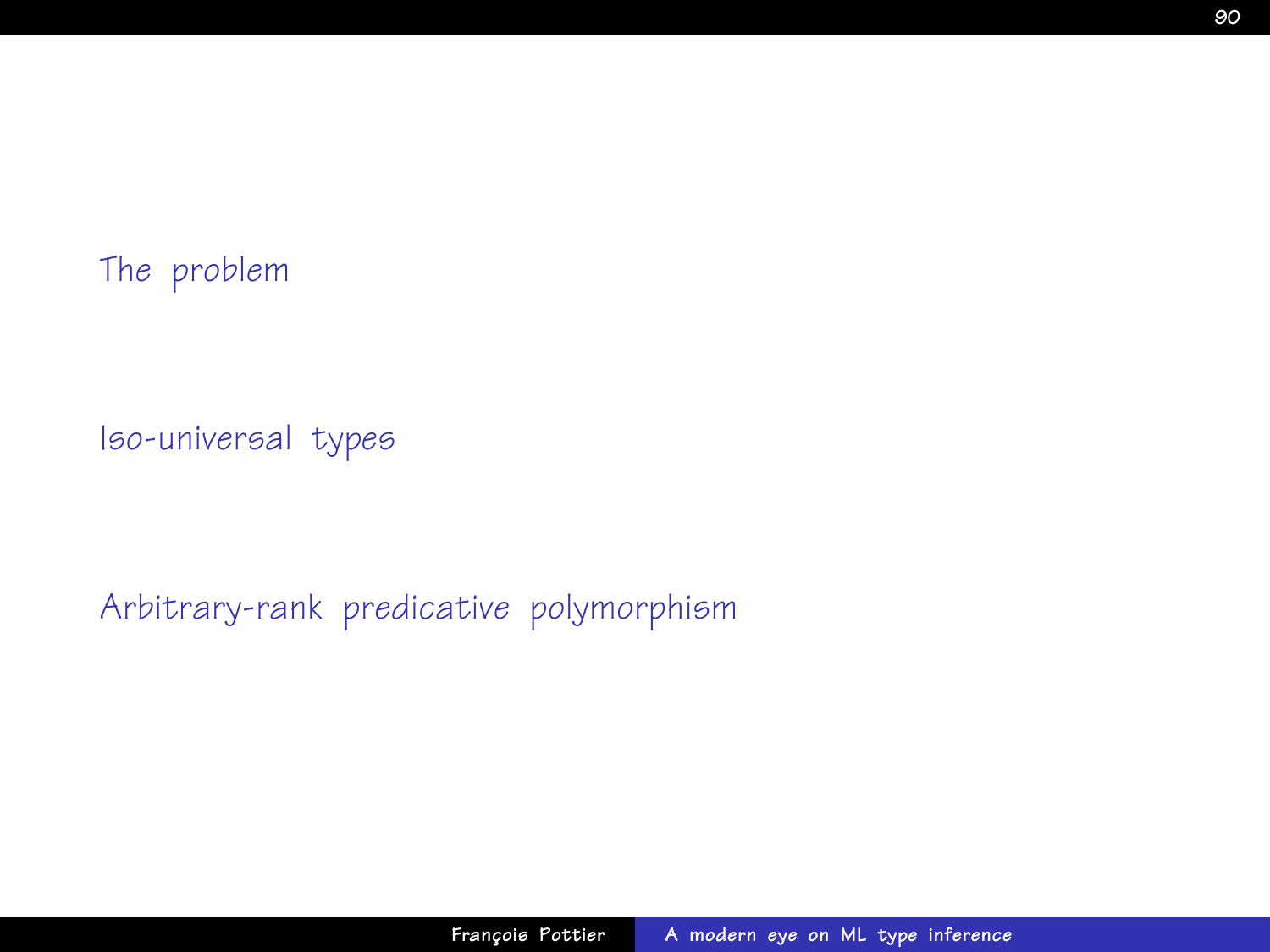[The problem](#page-90-0)

[Iso-universal types](#page-95-0)

<span id="page-90-0"></span>[Arbitrary-rank predicative polymorphism](#page-103-0)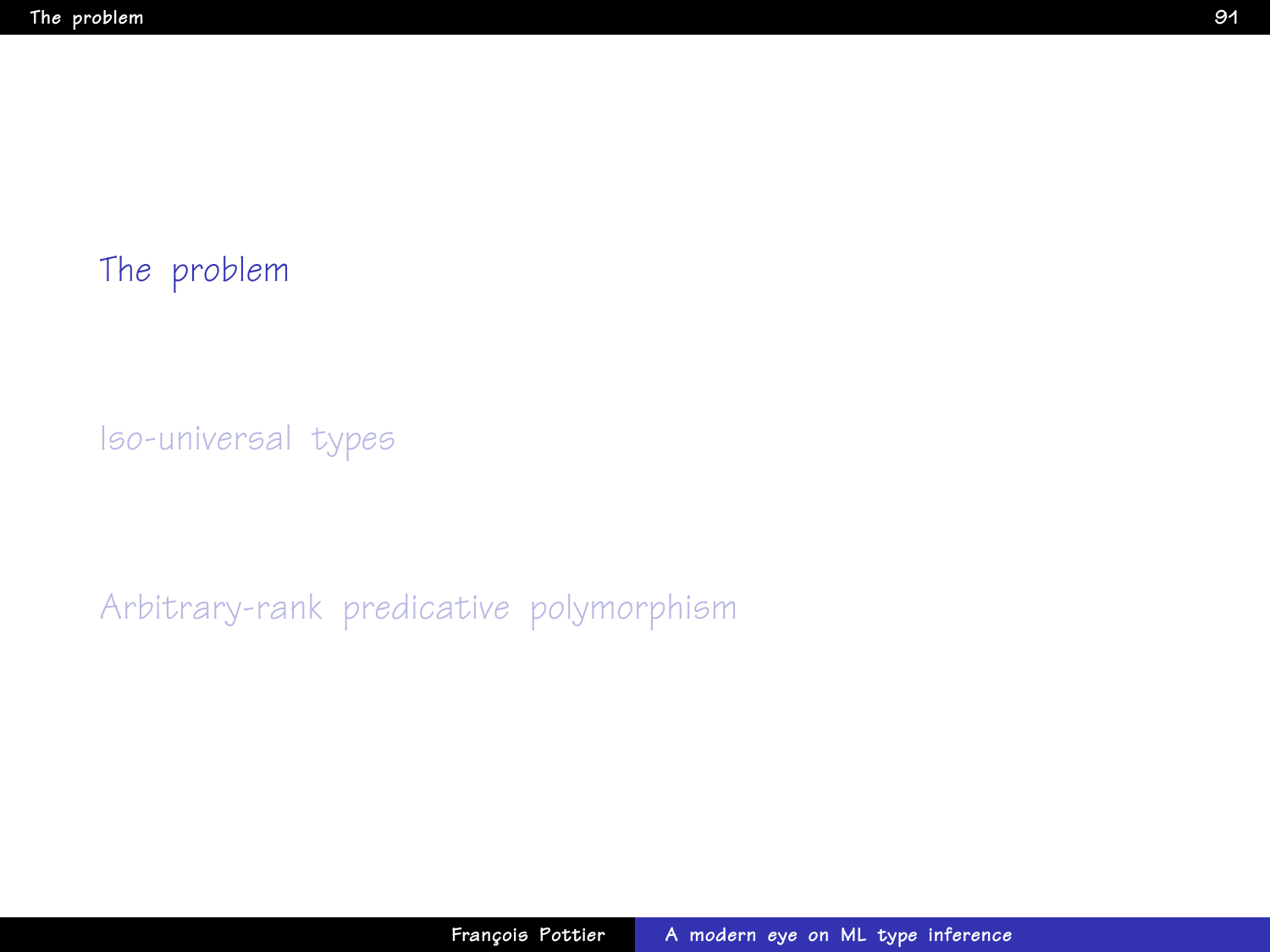## A problematic term

#### Consider the function apply2, defined as

 $\lambda f. \lambda x. \lambda y. (f x, f y)$ 

In Hindley and Milner's type system, f must receive a monomorphic type. This leads to the type scheme

$$
\forall a\beta. (a \rightarrow \beta) \rightarrow a \rightarrow a \rightarrow \beta \times \beta
$$

where x and y must have identical type.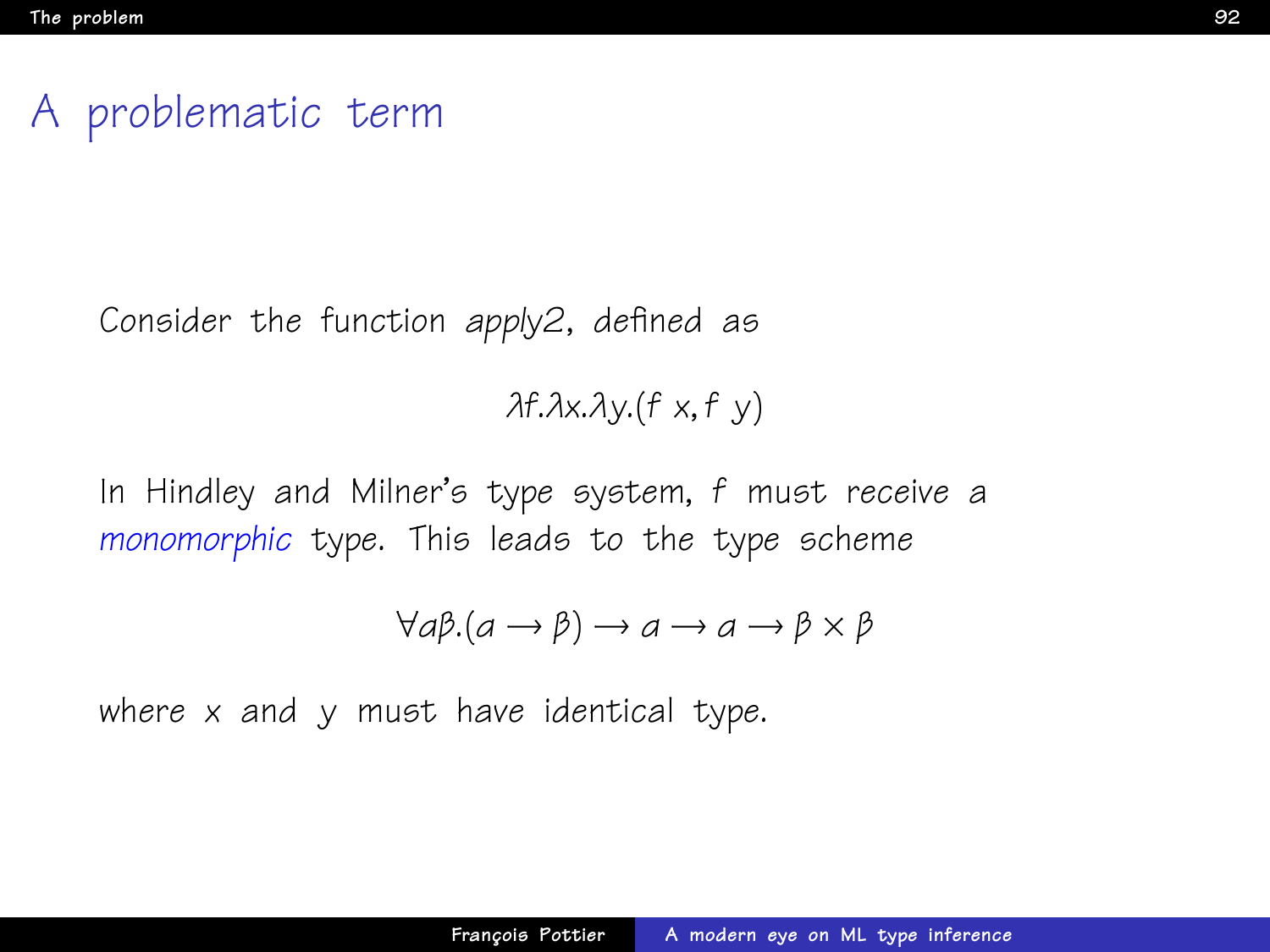# A problematic term, continued

But perhaps  
\n
$$
\forall a\beta.(\forall \gamma. \gamma \rightarrow \gamma) \rightarrow a \rightarrow \beta \rightarrow a \times \beta
$$

was intended? Or perhaps

$$
\forall a\beta\delta.(\forall \gamma.\gamma \rightarrow \delta) \rightarrow a \rightarrow \beta \rightarrow \delta \times \delta
$$

was the desired type? Or perhaps

$$
\forall a \beta \delta. (\forall \gamma. \gamma \rightarrow \gamma \times \delta) \rightarrow a \rightarrow \beta \rightarrow (a \times \delta) \times (\beta \times \delta),
$$

or perhaps, or perhaps...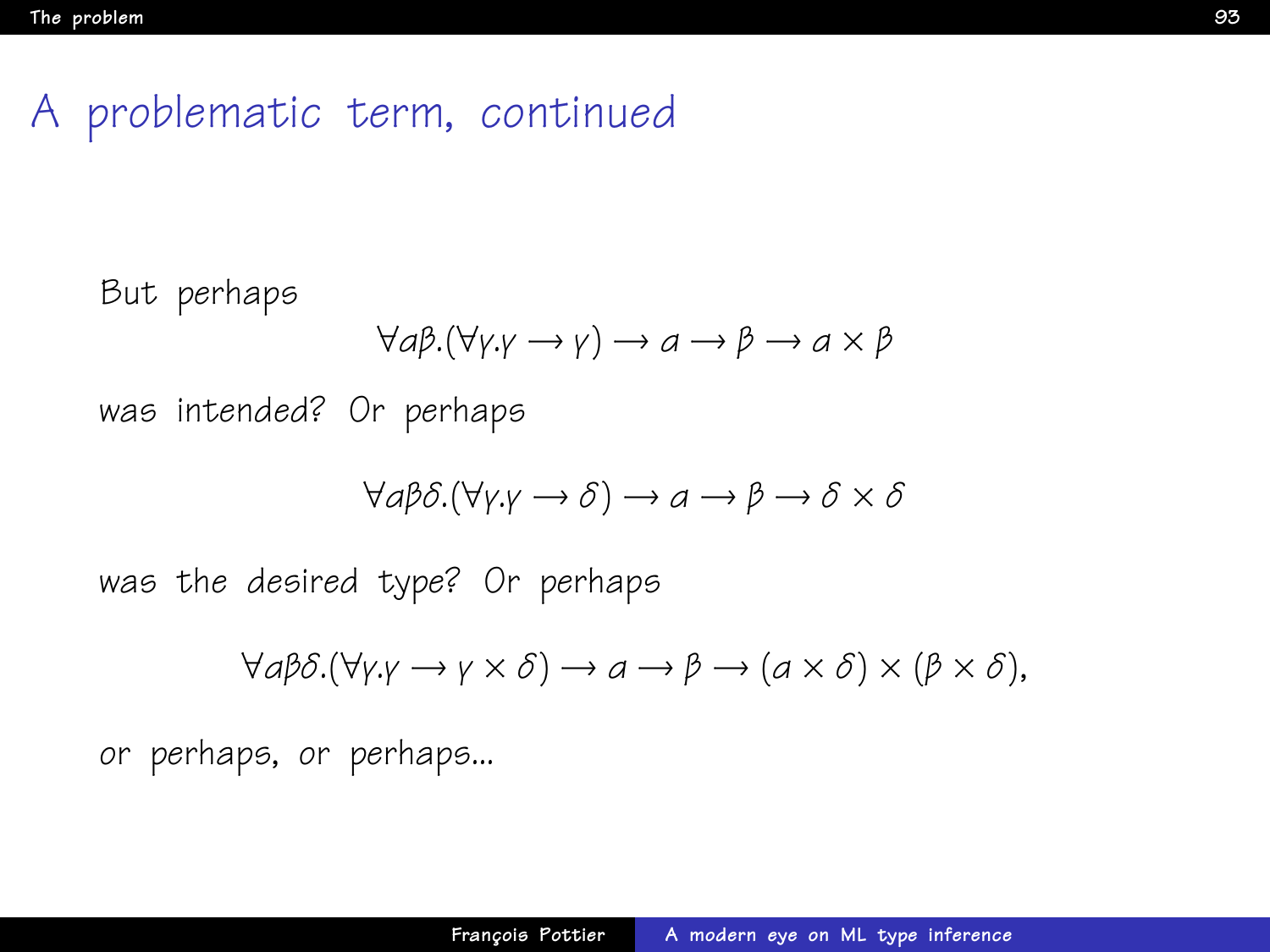## System F

None of these types are instances of one another. System F, where each of these types is valid, does not have the principal types property.

In fact, type inference for  $S$ ystem  $F$  is undecidable...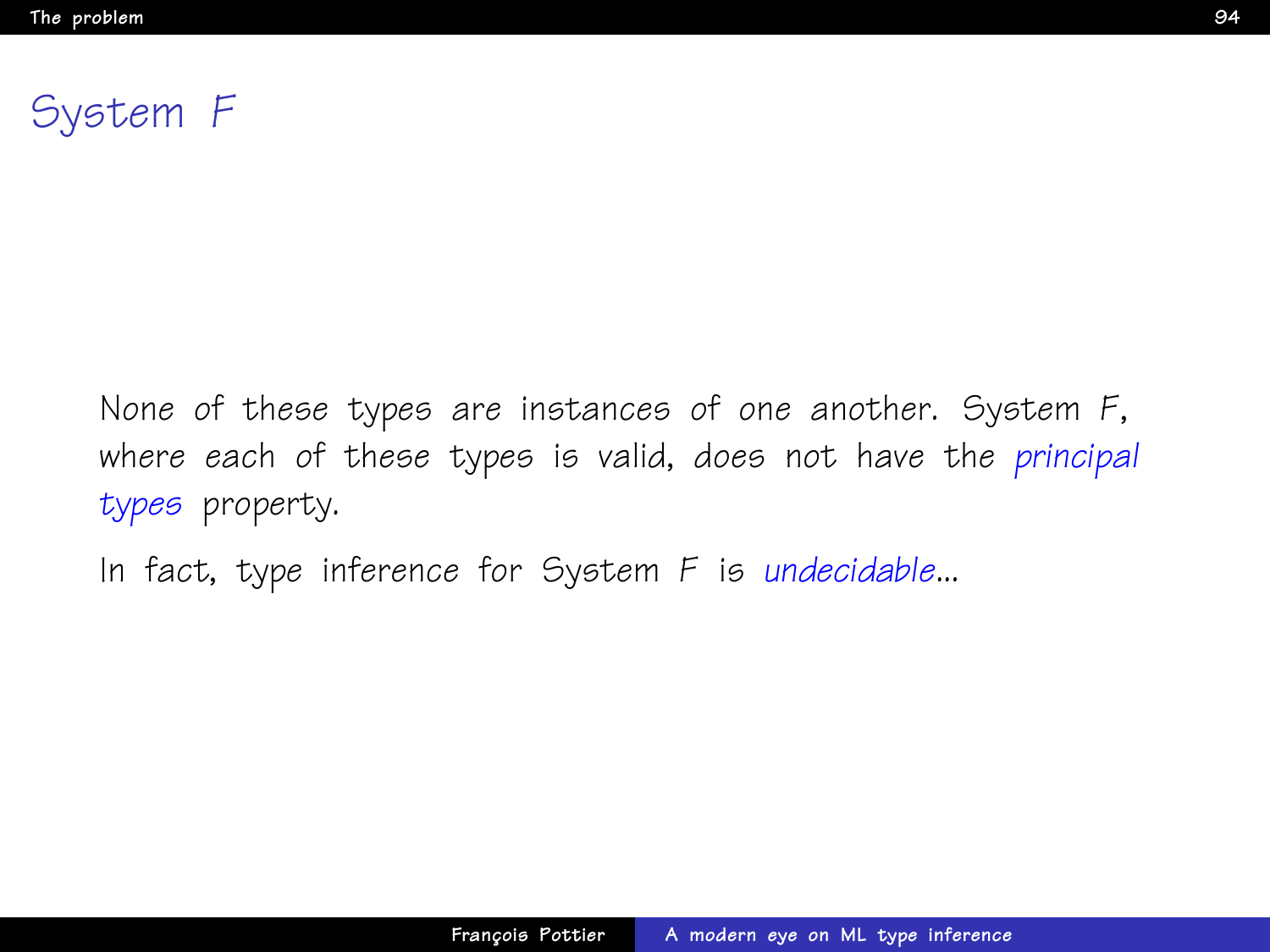# Rank-1 polymorphism

This explains why Hindley and Milner's type system is restricted to rank-1 polymorphism.

The need for higher-rank polymorphism is mitigated by features such as ML's module system and Haskell's type classes, but these workarounds are not always convenient.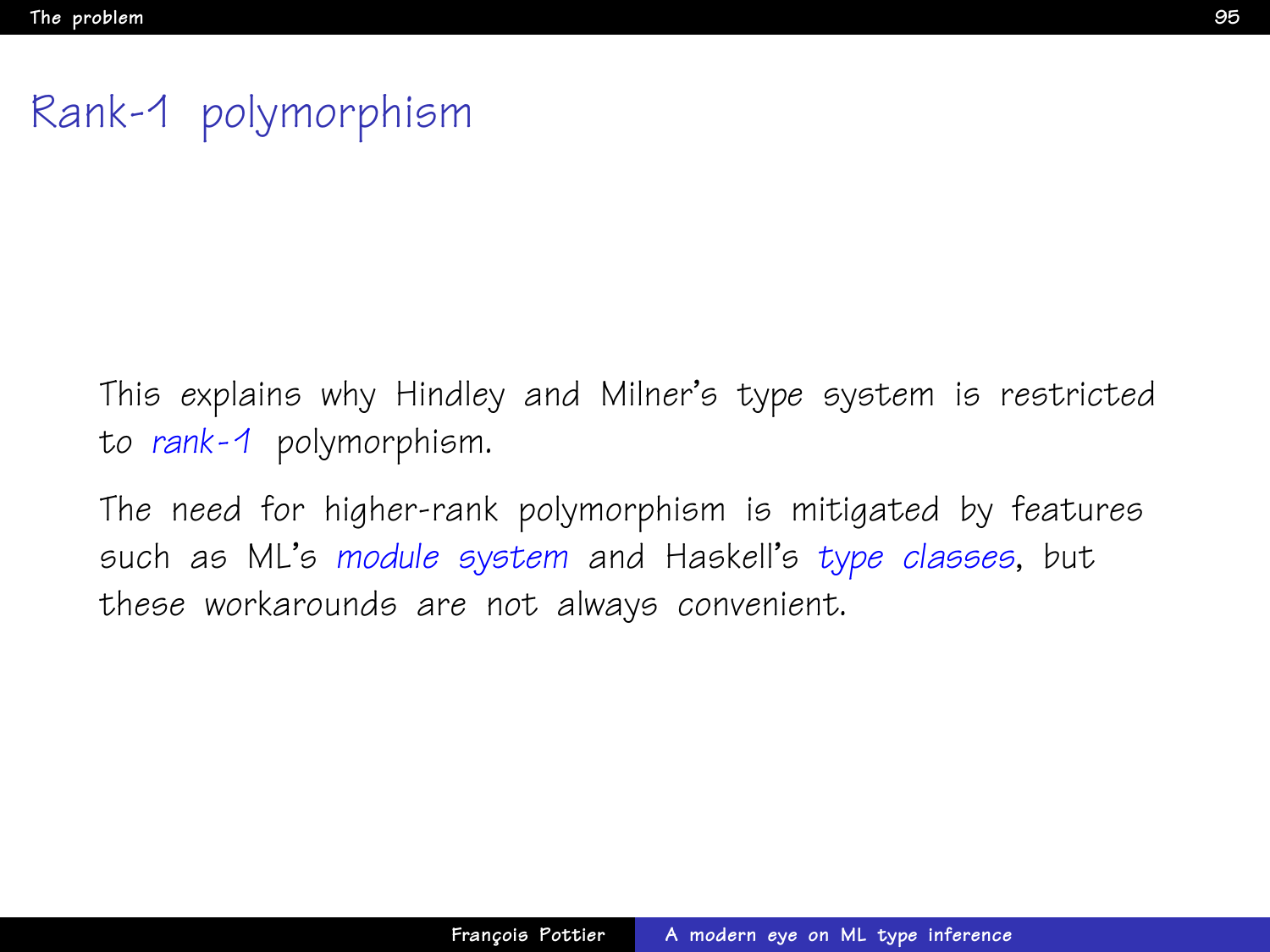[The problem](#page-90-0)

[Iso-universal types](#page-95-0)

<span id="page-95-0"></span>[Arbitrary-rank predicative polymorphism](#page-103-0)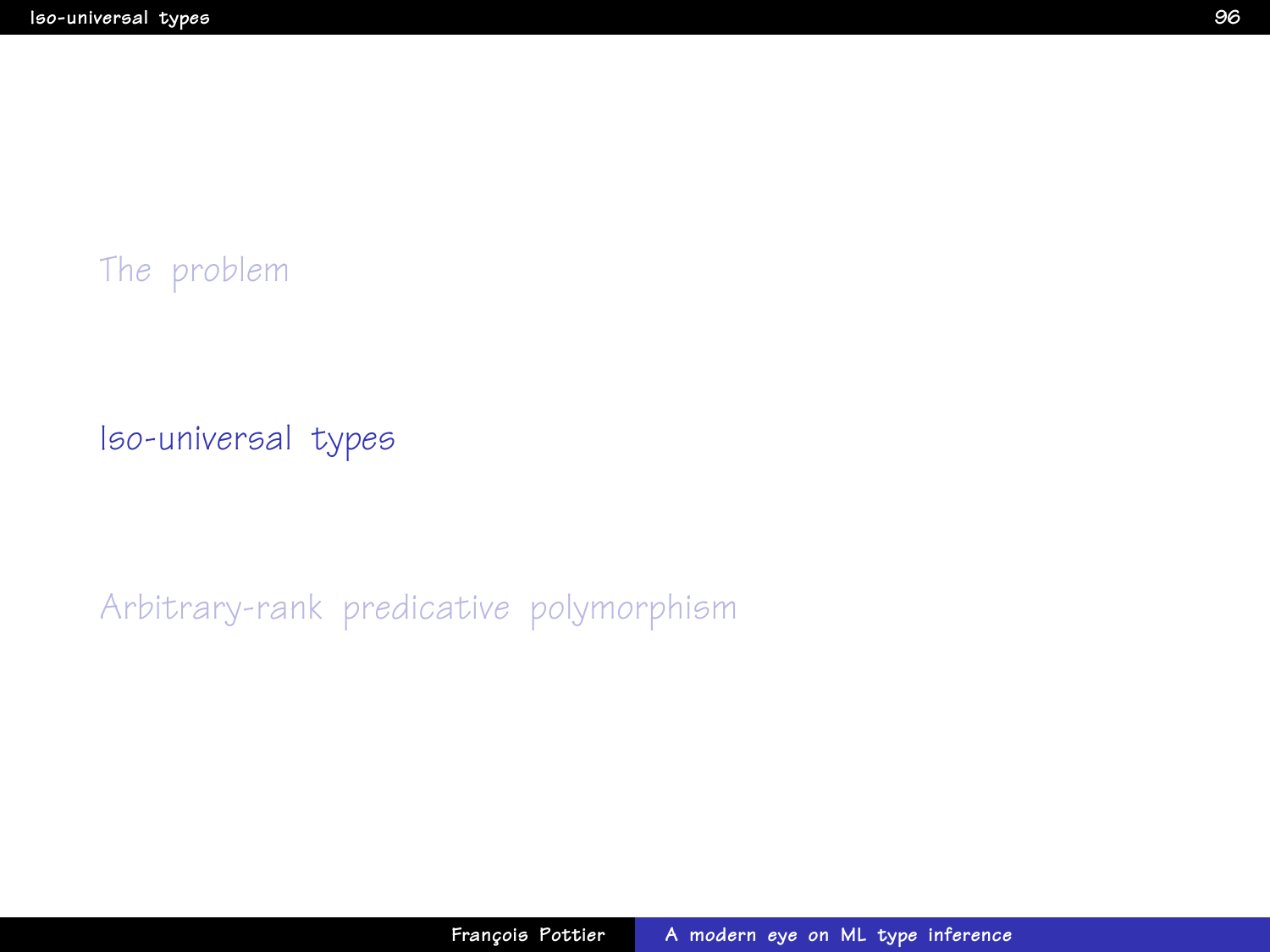## Iso-universal types

A simple route for introducing arbitrary-rank polymorphism into Hindley and Milner's type system, without compromising type inference, is to follow the up-to-explicit-isomorphism approach that was used for recursive types.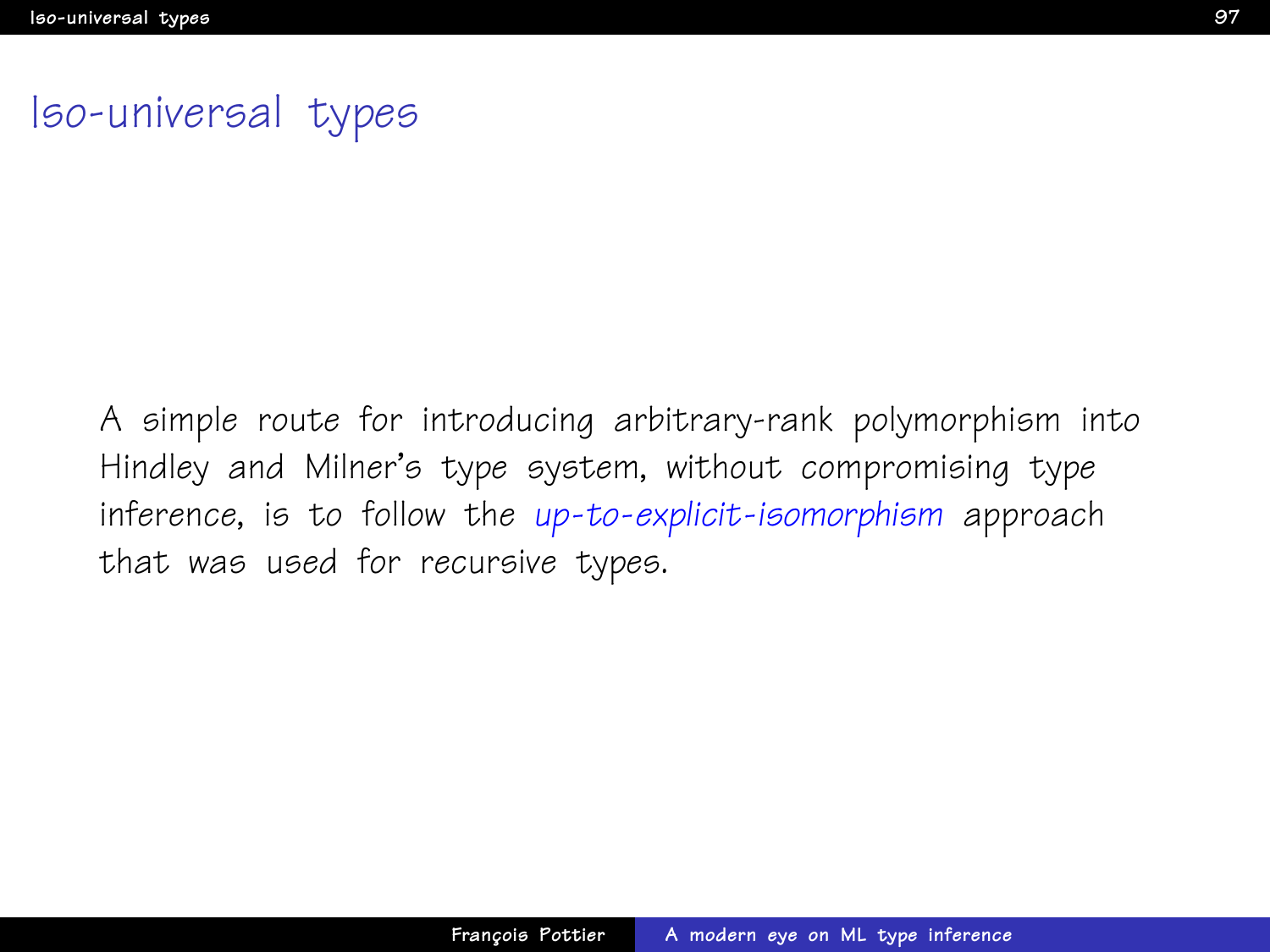# **Specification**

This leads to "iso-universal" types that require an explicit declaration:

 $T \vec{a} \approx \forall \vec{b} . \tau$ 

One would like each such declaration to add two new term constants:

fold $\tau$  :  $\forall \bar{a}. (\forall \bar{\beta}. \tau) \rightarrow \tau \, \vec{a}$ unfold $\tau$  :  $\forall \bar{a} \cdot \overrightarrow{a} \rightarrow \forall \bar{b} \cdot \tau$ 

But these aren't valid type schemes...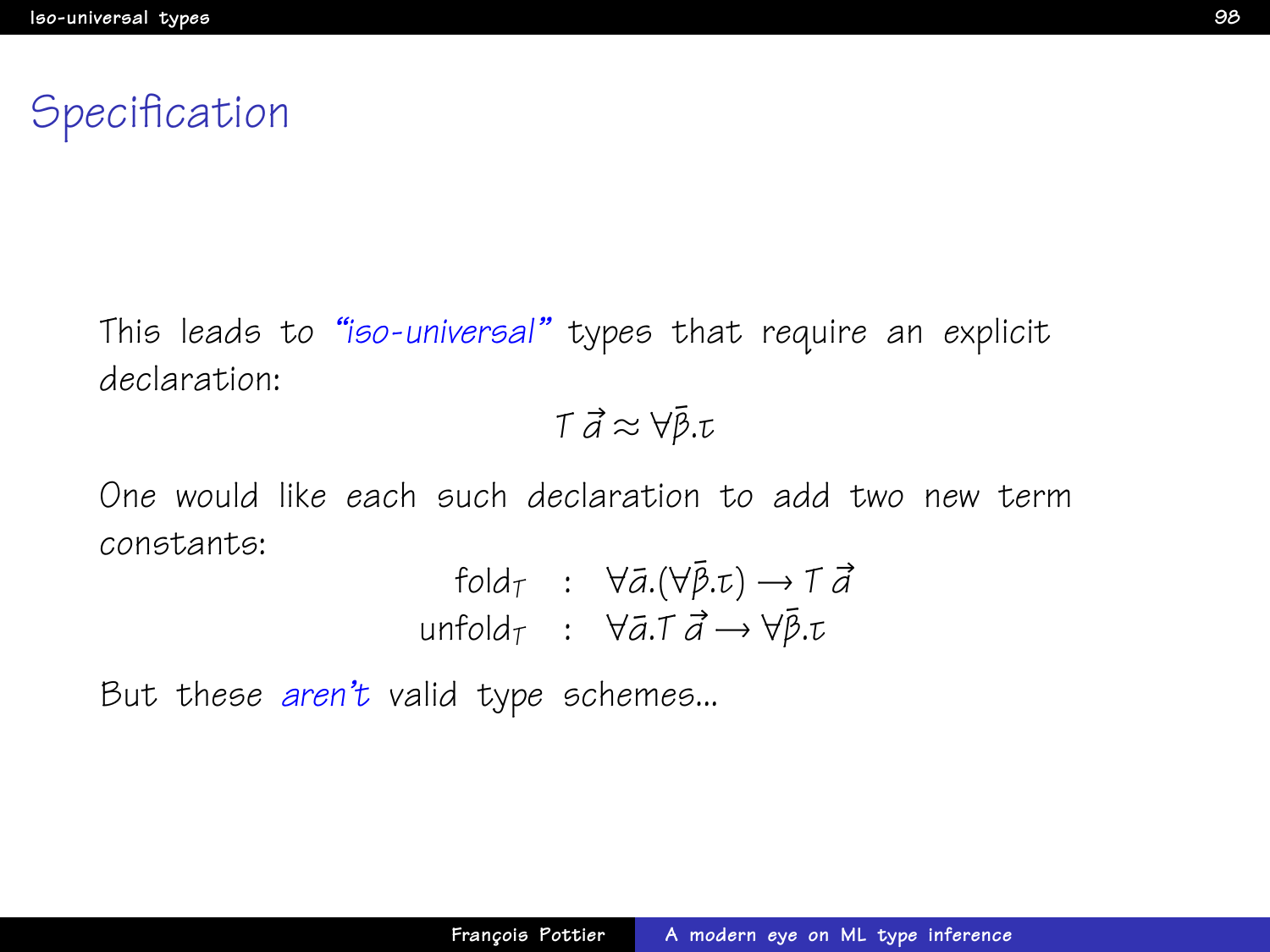## Specification, continued

Though fold $<sub>T</sub>$  cannot be viewed as a constant, it can be</sub> introduced as a new construct:

$$
\frac{\Gamma \vdash e : [\vec{\tau}/\vec{a}](\forall \vec{\beta}. \tau)}{\Gamma \vdash \text{fold}_{\tau} e : \tau \vec{\tau}}
$$

Constraint generation is as follows:

$$
[\![\text{fold}_{\mathcal{T}} \ e : \tau']\!] = \exists \bar{a}.([\![e : \forall \bar{\beta}.\tau]\!]\land \mathcal{T} \ \bar{d} = \tau')
$$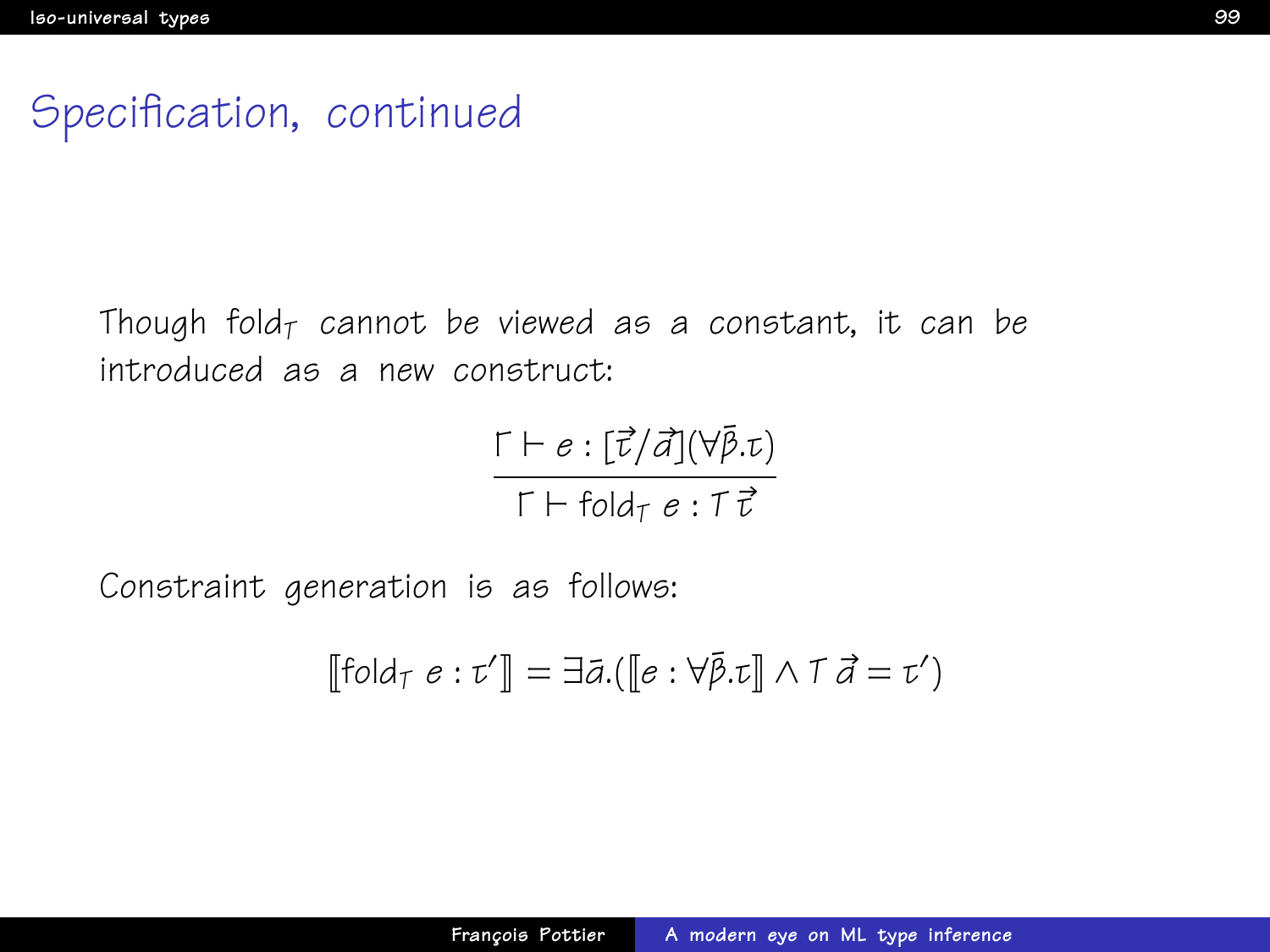## Specification, continued

Though

$$
\text{unfold}_{\mathcal{T}}: \forall \bar{a}.T \; \vec{d} \rightarrow \forall \bar{\beta}. \tau
$$

doesn't literally make sense,

 $unfold_\tau : \forall \bar{a}\bar{\beta}$ .T  $\vec{a} \rightarrow \tau$ 

does, and achieves the desired effect.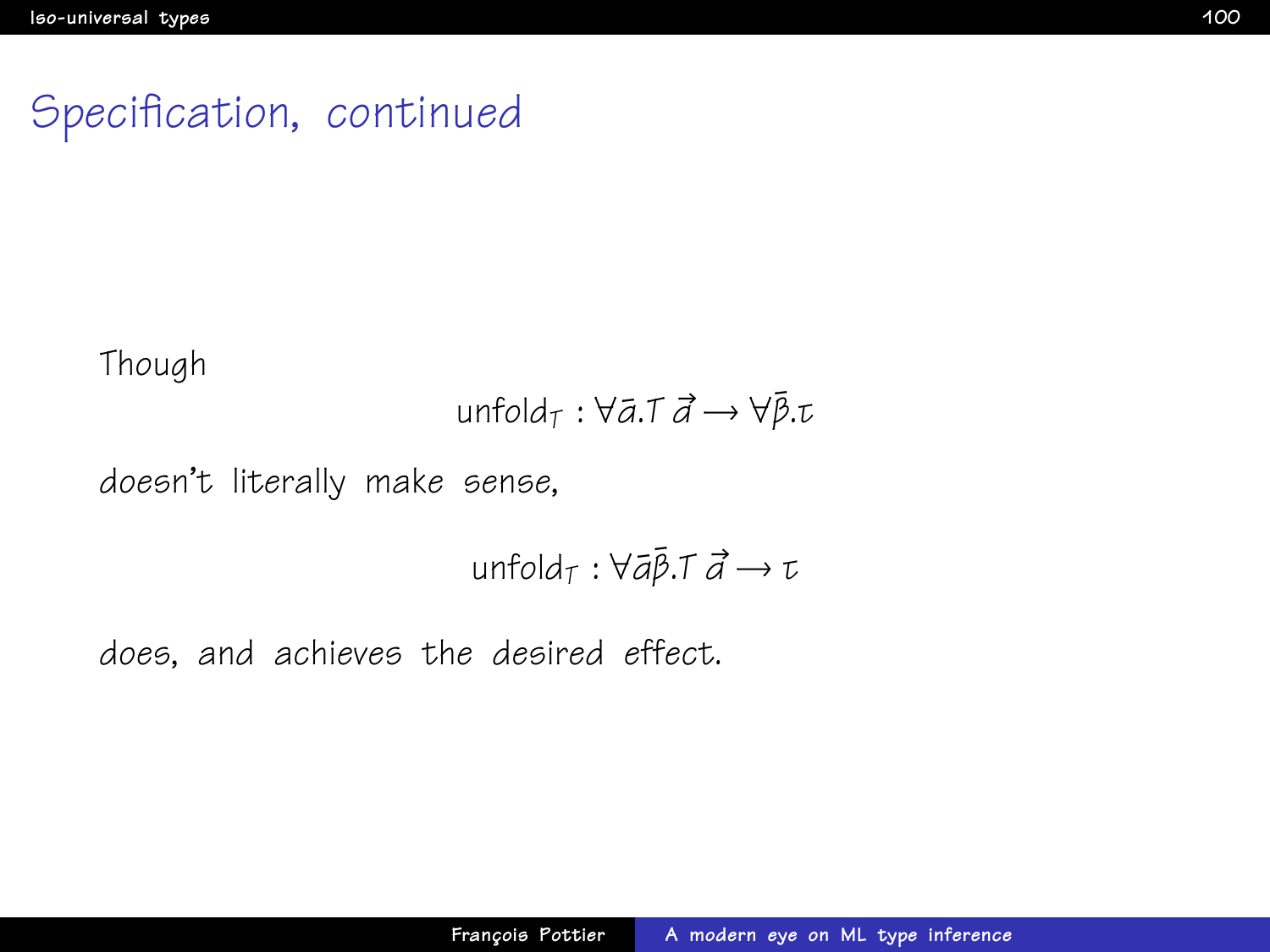#### For instance, one can declare

$$
Id \approx \forall \gamma.\gamma \rightarrow \gamma
$$

and modify apply2 as follows:

$$
\lambda f. \lambda x. \lambda y. let f = \text{unfold}_{\text{Id}} f \text{ in } (f x, f y)
$$

It is invoked by

apply2 (foldId (λx.x))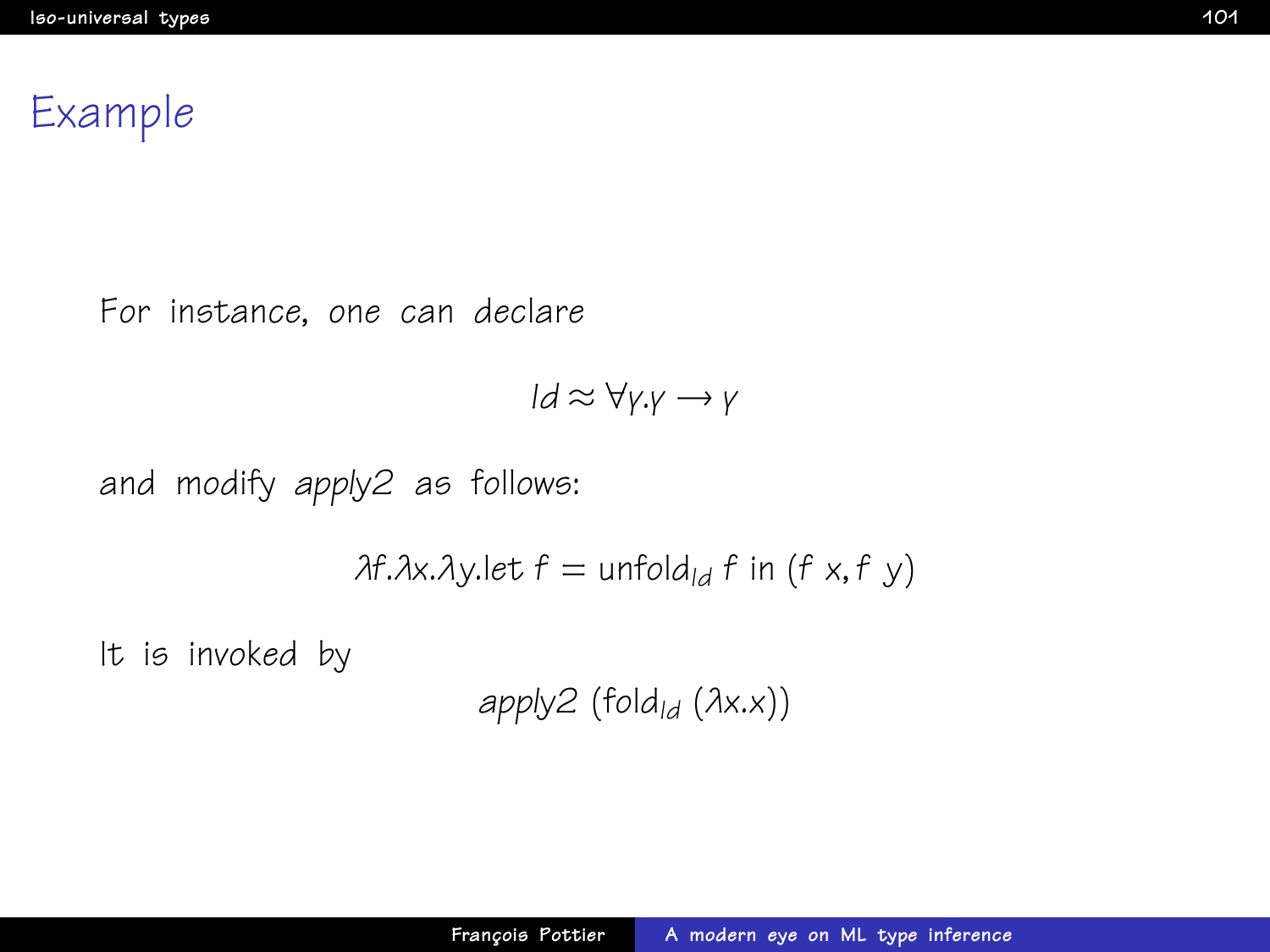## **Summary**

Uses of fold<sub>T</sub> and unfold<sub>T</sub> can be viewed as mandatory type annotations and indicate where type abstraction and type application should be performed.

"Iso-universal" types are usually fused with algebraic data types, so that type abstraction and application are performed at data construction and deconstruction time.

The same technique can be applied to existential types.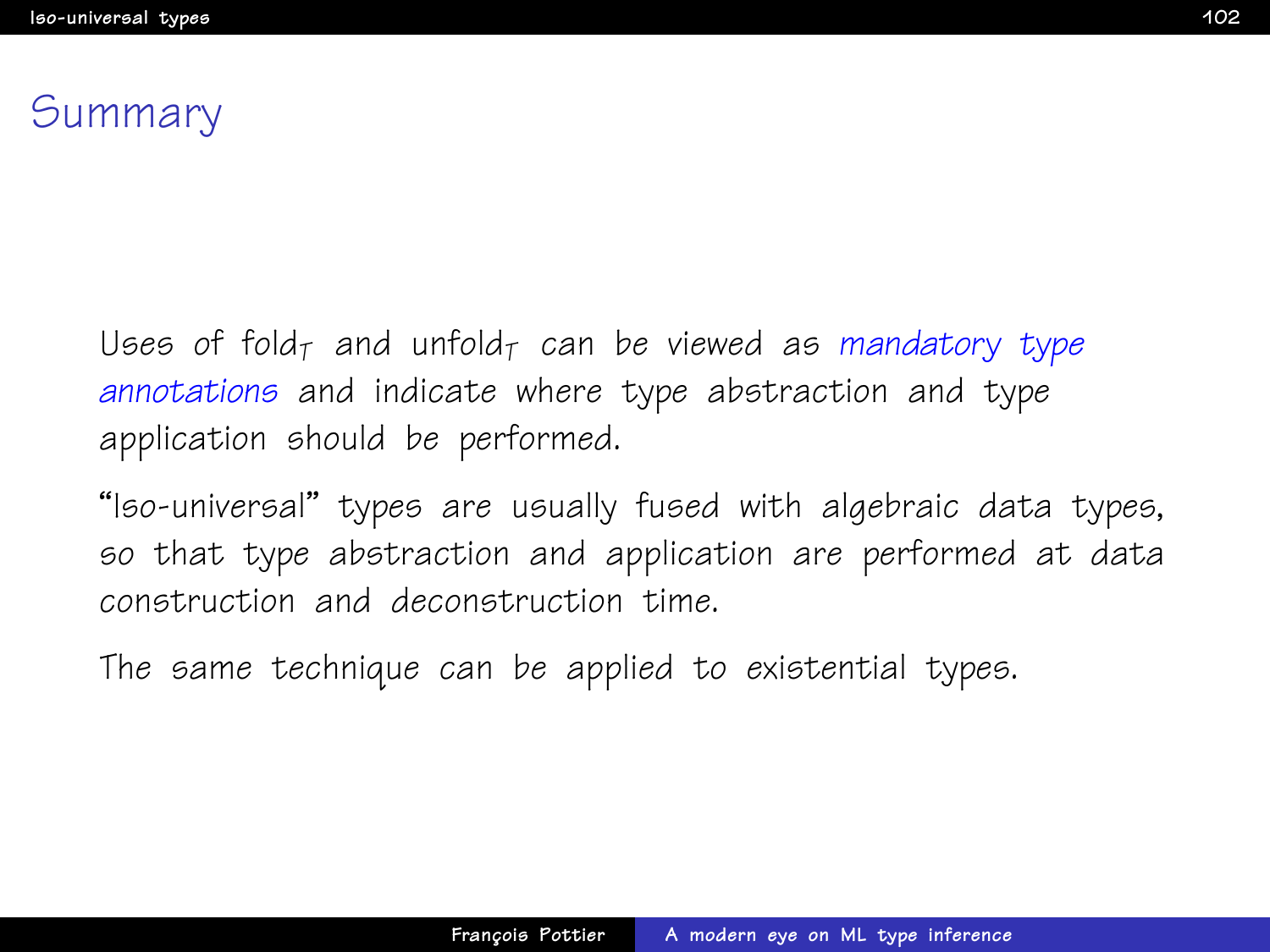#### Limitations

This mechanism allows encoding all System F programs.

However, it is somewhat verbose. Furthermore, the encoding is non-modular. A single System F type can have many distinct encodings, and one must explicitly convert between them.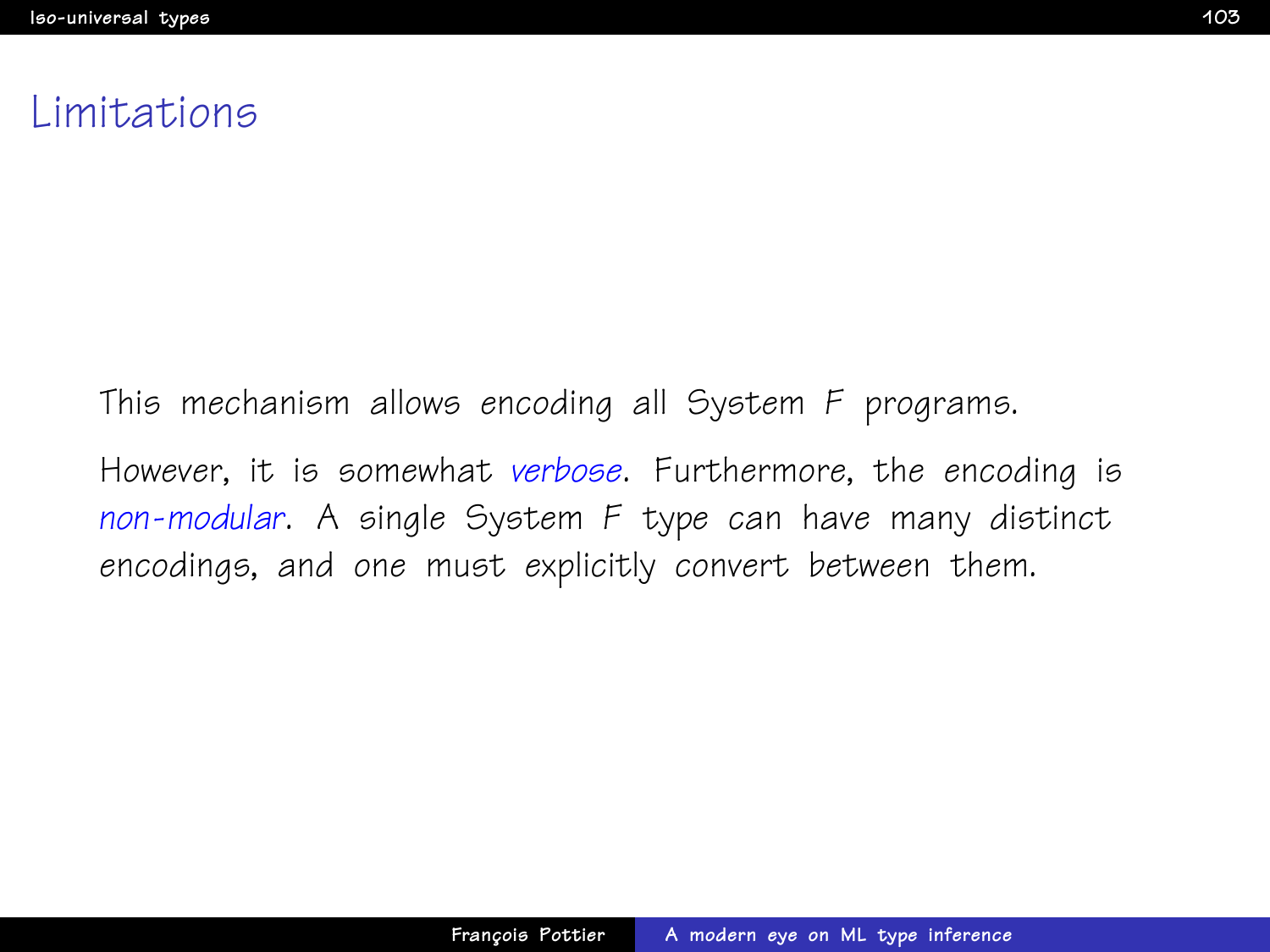[The problem](#page-90-0)

[Iso-universal types](#page-95-0)

<span id="page-103-0"></span>[Arbitrary-rank predicative polymorphism](#page-103-0)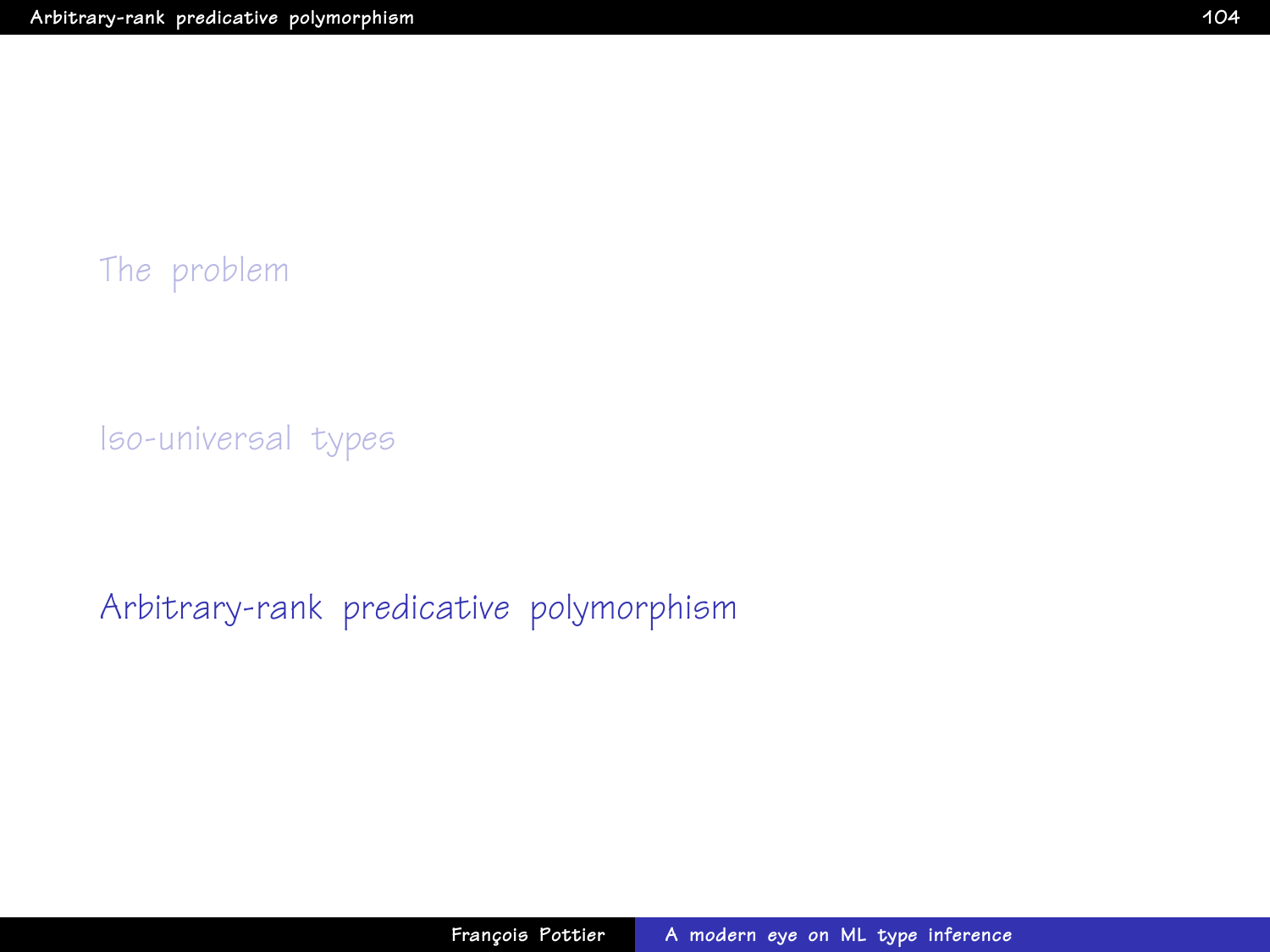## An idea

How about relying on mandatory type annotations, without going through the detour of declaring iso-universal types? For instance, for this version of  $apply2$ :

 $\lambda f : \forall y. y \rightarrow y. \lambda x. \lambda y. (f x, f y)$ 

it should not be difficult to infer the type

$$
\forall a\beta.(\forall \gamma. \gamma \rightarrow \gamma) \rightarrow a \rightarrow \beta \rightarrow a \times \beta
$$

should it?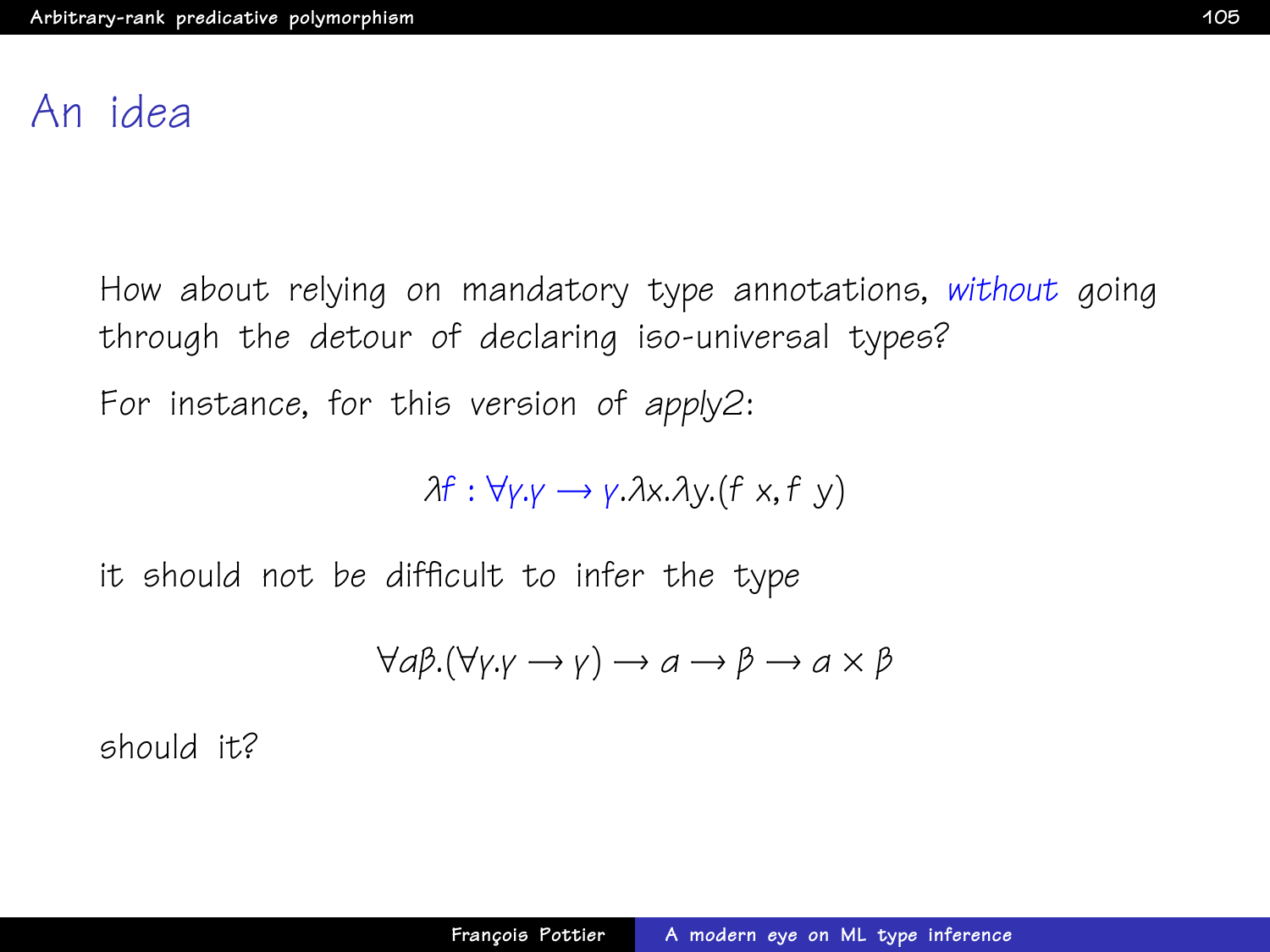# An idea, continued

The idea is to allow arbitrary-rank polymorphic types when mandated by an explicit type annotation.

One establishes the convention—known as predicativity—that type variables stand for monotypes. In terms of type inference, this means that polymorphic types are never inferred.

I am now about to present an approach that draws on ideas by Läufer and Odersky, Peyton Jones and Shields, and Rémy.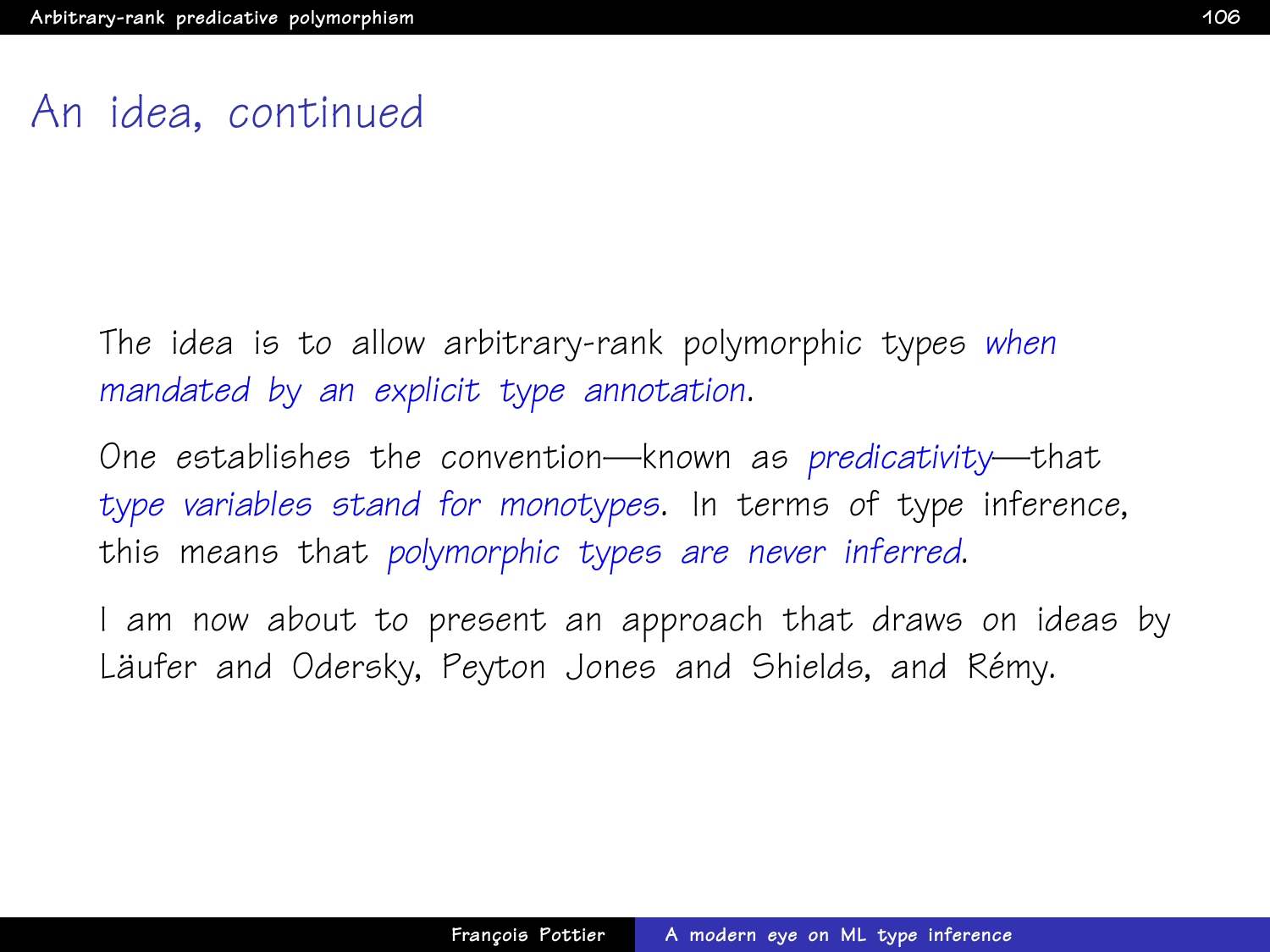**Syntax** 

 $\tau$  :=  $a | \tau \rightarrow \tau$  $\rho ::= a \mid \sigma \rightarrow \sigma$  $σ ::= \forall \bar{a}.\rho$ 

τ ranges over monotypes. σ ranges over polytypes. ρ ranges over the subset of polytypes that have no outermost quantifiers.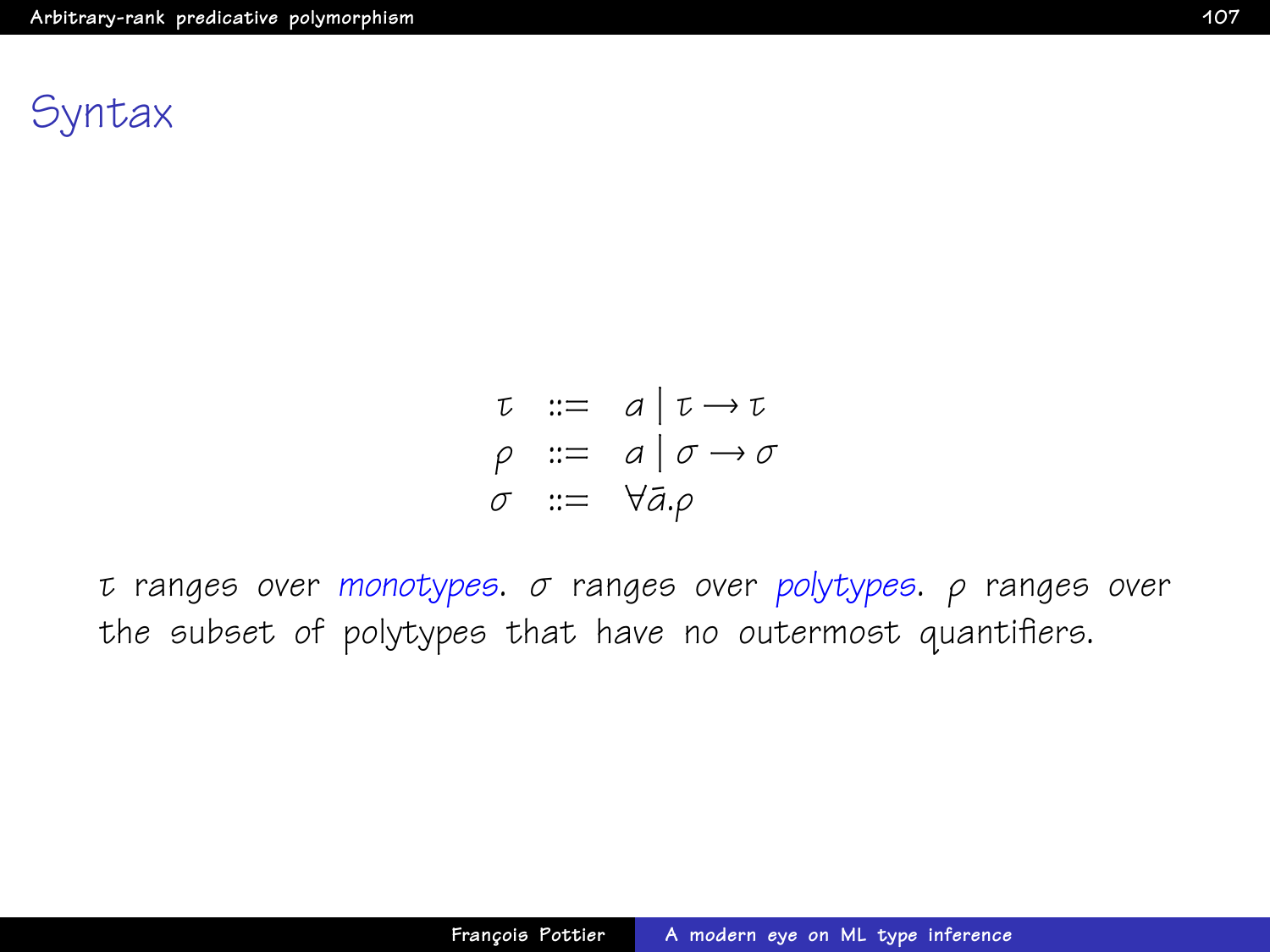## Syntax, continued

$$
\theta ::= \exists \bar{a}.\sigma
$$
  

$$
e ::= x | \lambda x.e | e(e:\theta) | let x = (e:\theta) in e
$$

Application and let nodes must now be annotated so that terms can be typechecked (top-down) without guessing a polytype.

Type annotations can be made optional by interpreting the absence of an annotation as the trivial annotation  $\exists \beta$ . $\beta$ , which means "any monomorphic type".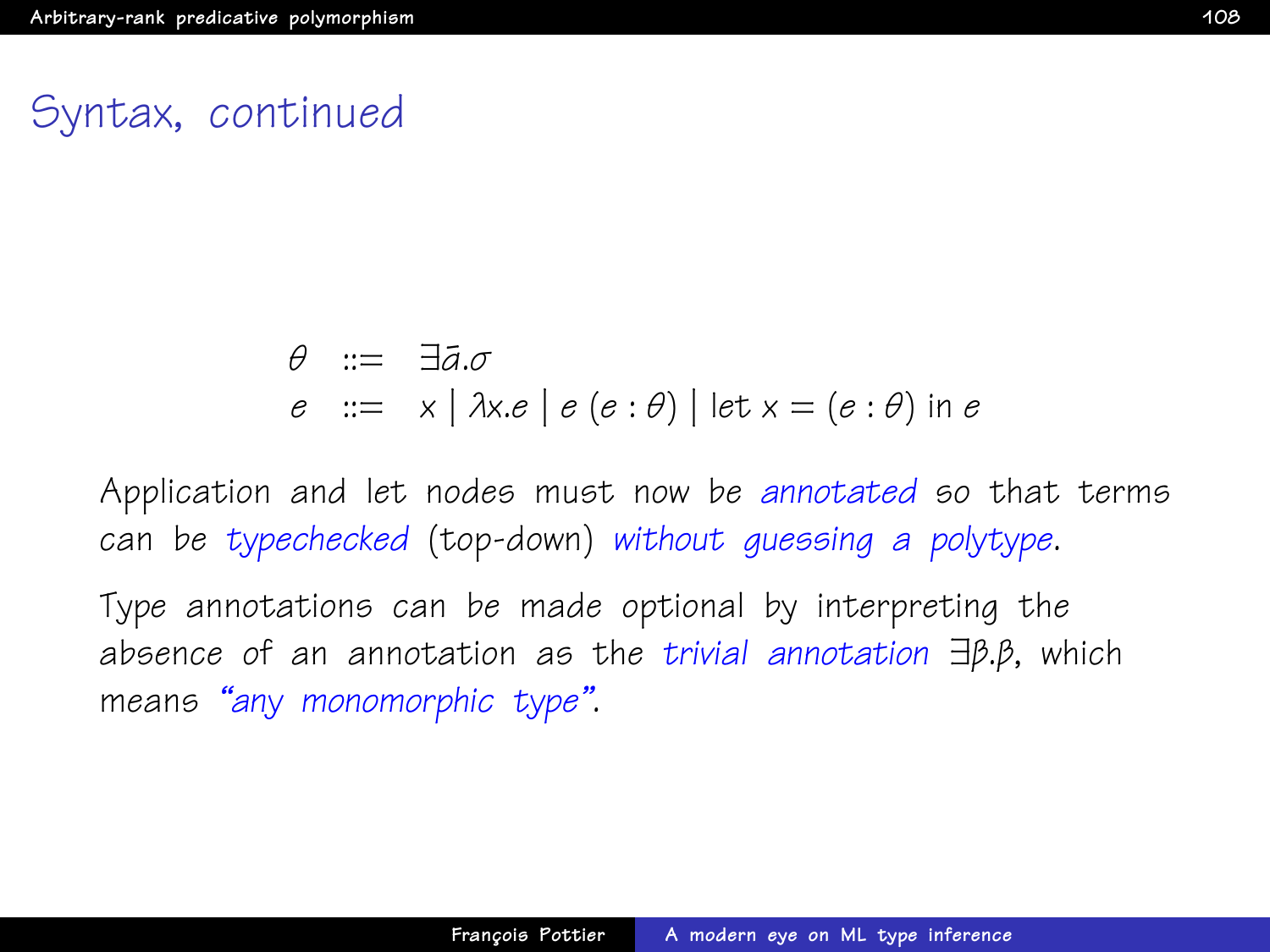# Specification: typing rules

$$
\Gamma \vdash x : \Gamma(x) \qquad \qquad \frac{\Gamma, x : \sigma_1 \vdash e : \sigma_2}{\Gamma \vdash \lambda x. e : \sigma_1 \rightarrow \sigma_2}
$$

$$
\frac{\Gamma \vdash e_1 : [\vec{t}/\vec{\beta}]\sigma_2 \rightarrow \sigma_1 \qquad \Gamma \vdash e_2 : [\vec{t}/\vec{\beta}]\sigma_2}{\Gamma \vdash e_1 \ (e_2 : \exists \vec{\beta}.\sigma_2) : \sigma_1}
$$

$$
\frac{\Gamma \vdash e_1 : \forall \vec{a}.[\vec{t}/\vec{\beta}]\sigma_1 \qquad \Gamma, x : \forall \vec{a}.[\vec{t}/\vec{\beta}]\sigma_1 \vdash e_2 : \sigma_2}{\Gamma \vdash \text{let } x = (e_1 : \exists \vec{\beta}. \sigma_1) \text{ in } e_2 : \sigma_2}
$$

$$
\frac{\Gamma \vdash e : \sigma \qquad a \notin \text{ftv}(\Gamma)}{\Gamma \vdash e : \forall a.\sigma} \qquad \frac{\Gamma \vdash e : \sigma' \qquad \sigma' \leq \sigma}{\Gamma \vdash e : \sigma}
$$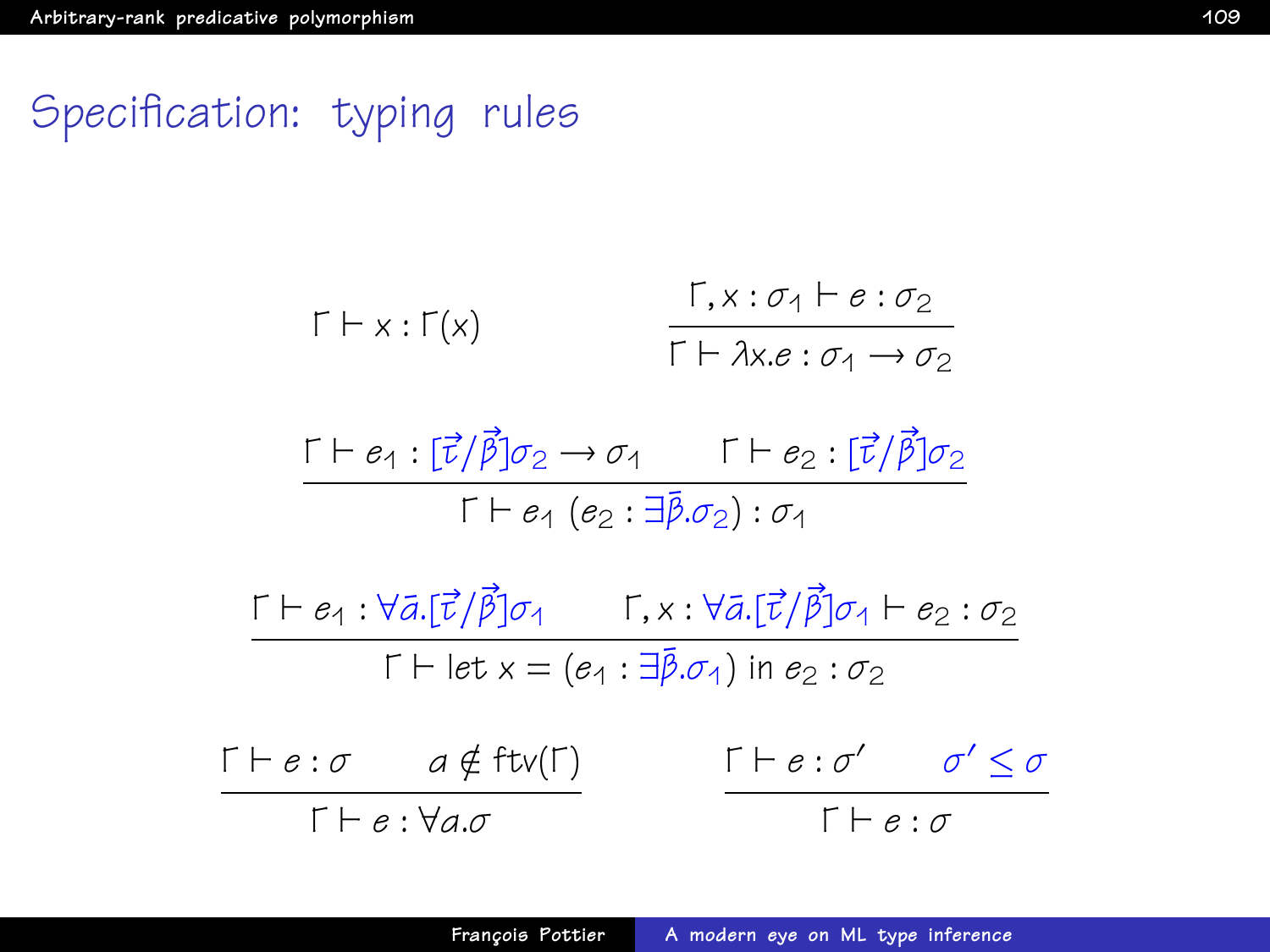#### Specification: type containment

A subset, identified by Läufer and Odersky, of the type containment relation studied by Mitchell for System F<sup>n</sup>.

$$
a \le a \qquad \begin{array}{ccc}\n\sigma \le \sigma' & \sigma \le \sigma' \\
\sigma_1 \le \sigma_1 & \sigma_2 \le \sigma_2' \\
\sigma_2 \le \sigma_1' \to \sigma_2' & \sigma \le \forall a.\sigma'\n\end{array} \qquad \begin{array}{ccc}\n\sigma \le \sigma' & \text{[t/a]}\sigma \le \rho \\
\sigma \le \forall a.\sigma' & \text{[t/a]}\sigma \le \rho \\
\sigma \le \forall a.\sigma' & \text{[t/a]}\sigma \le \rho\n\end{array}
$$

Here, instantiation is predicative. Furthermore, Mitchell's axiom

$$
\forall a.\sigma \rightarrow \sigma' \leq (\forall a.\sigma) \rightarrow \forall a.\sigma'
$$

is not included.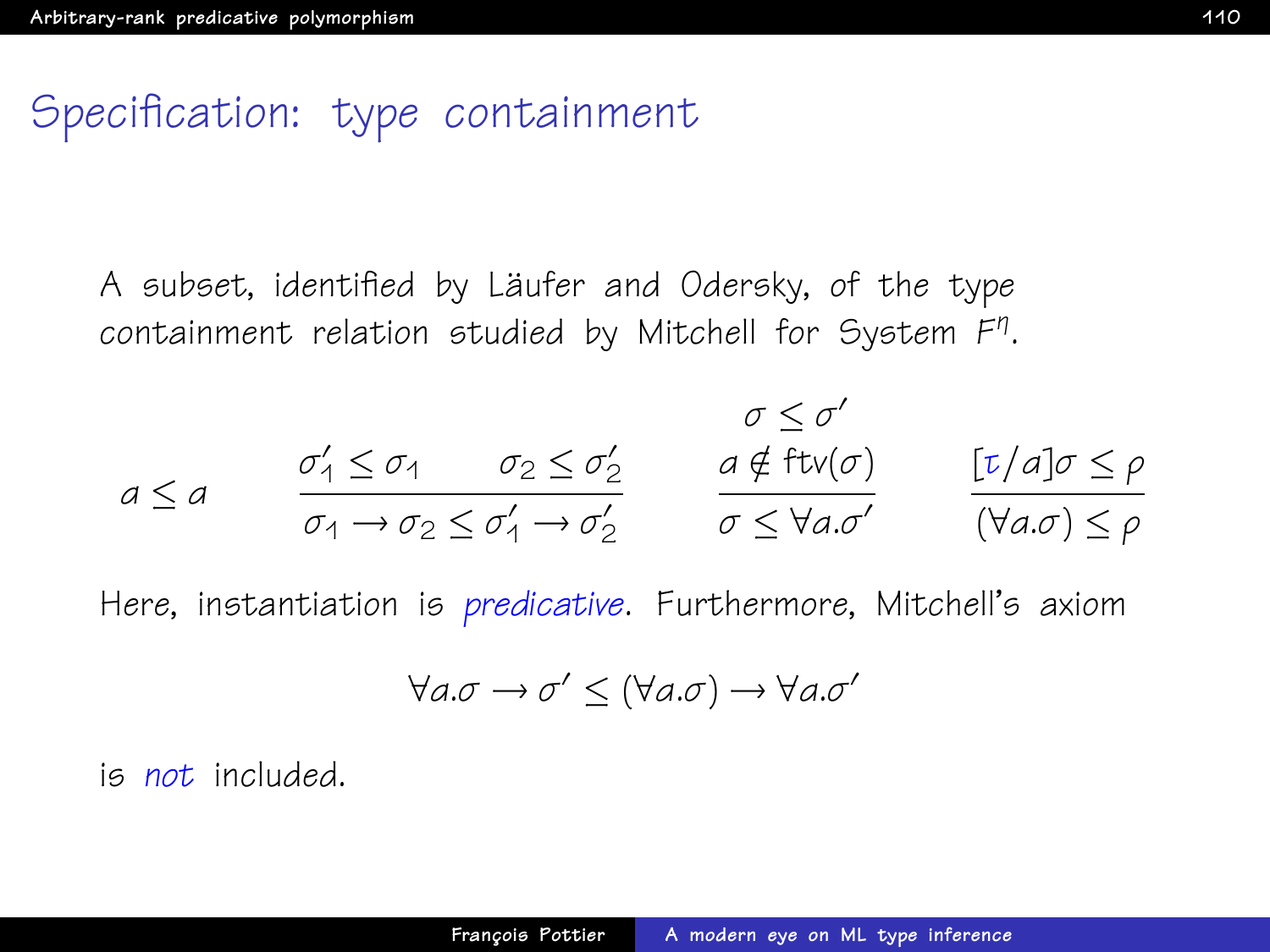#### Comments

It is fairly clear that the type system is sound, since it can be embedded within System F<sup>n</sup>.

It is not so clear at first how to perform type inference, since the system has two non-syntax-directed rules, but a syntax-directed reformulation exists...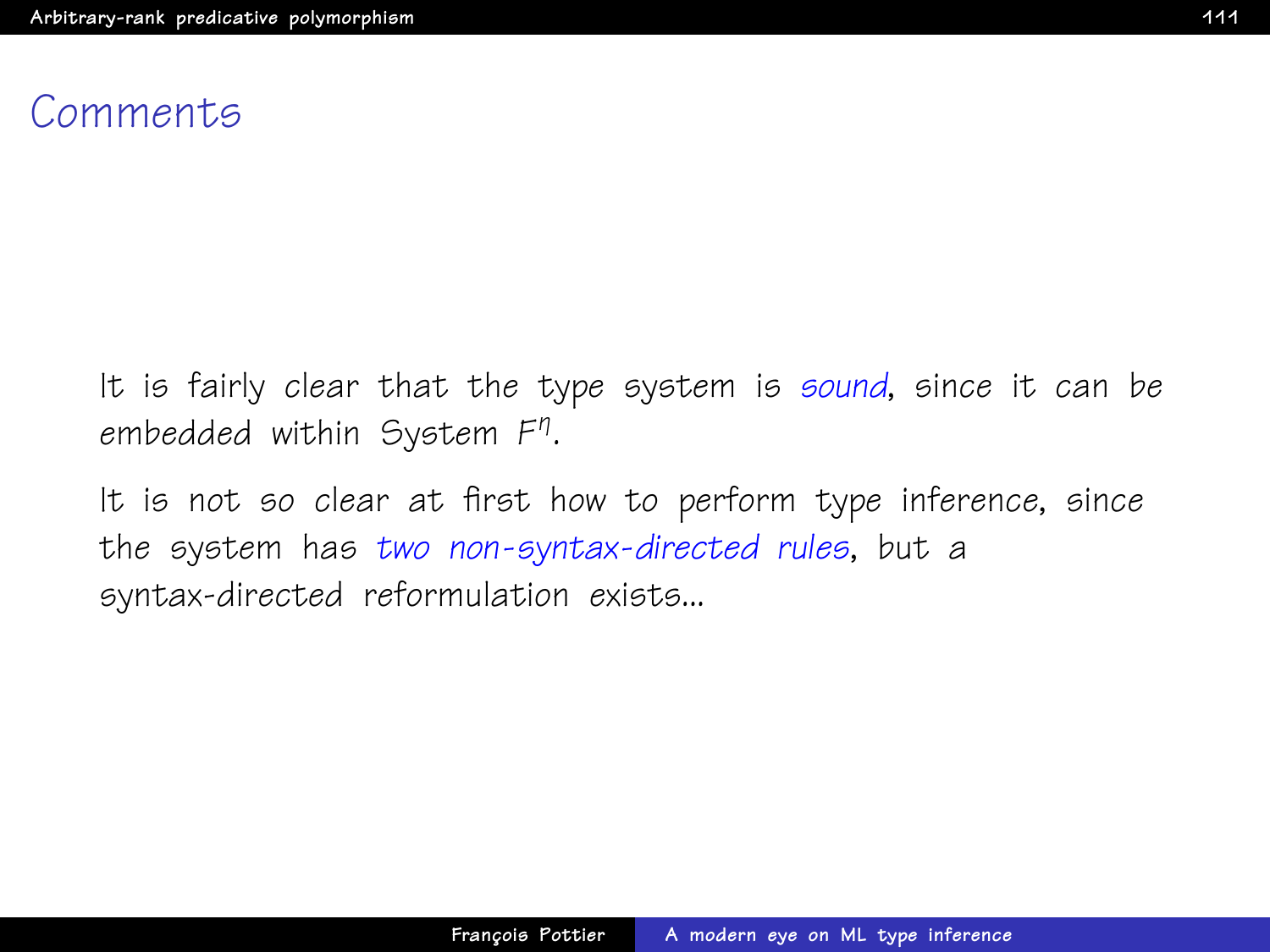## Syntax-directed specification

$$
\frac{\Gamma(x) \le \rho}{\Gamma \vdash x : \rho} \qquad \frac{\Gamma, x : \sigma_1 \vdash e : \sigma_2}{\Gamma \vdash \lambda x . e : \sigma_1 \rightarrow \sigma_2} \qquad \frac{\Gamma \vdash e : \sigma \qquad a \notin \text{ftv}(\Gamma)}{\Gamma \vdash e : \forall a . \sigma}
$$

$$
\frac{\Gamma \vdash e_1 : [\vec{t}/\vec{\beta}]\sigma_2 \rightarrow \rho_1 \qquad \Gamma \vdash e_2 : [\vec{t}/\vec{\beta}]\sigma_2}{\Gamma \vdash e_1 (e_2 : \exists \vec{\beta}.\sigma_2) : \rho_1}
$$

$$
\frac{\Gamma \vdash e_1 : [\vec{t}/\vec{\beta}]\sigma_1 \qquad \vec{a} \# \text{ftv}(\Gamma) \qquad \Gamma, x : \forall \vec{a}. [\vec{t}/\vec{\beta}]\sigma_1 \vdash e_2 : \rho_2}{\Gamma \vdash \text{let } x = (e_1 : \exists \vec{\beta}. \sigma_1) \text{ in } e_2 : \rho_2}
$$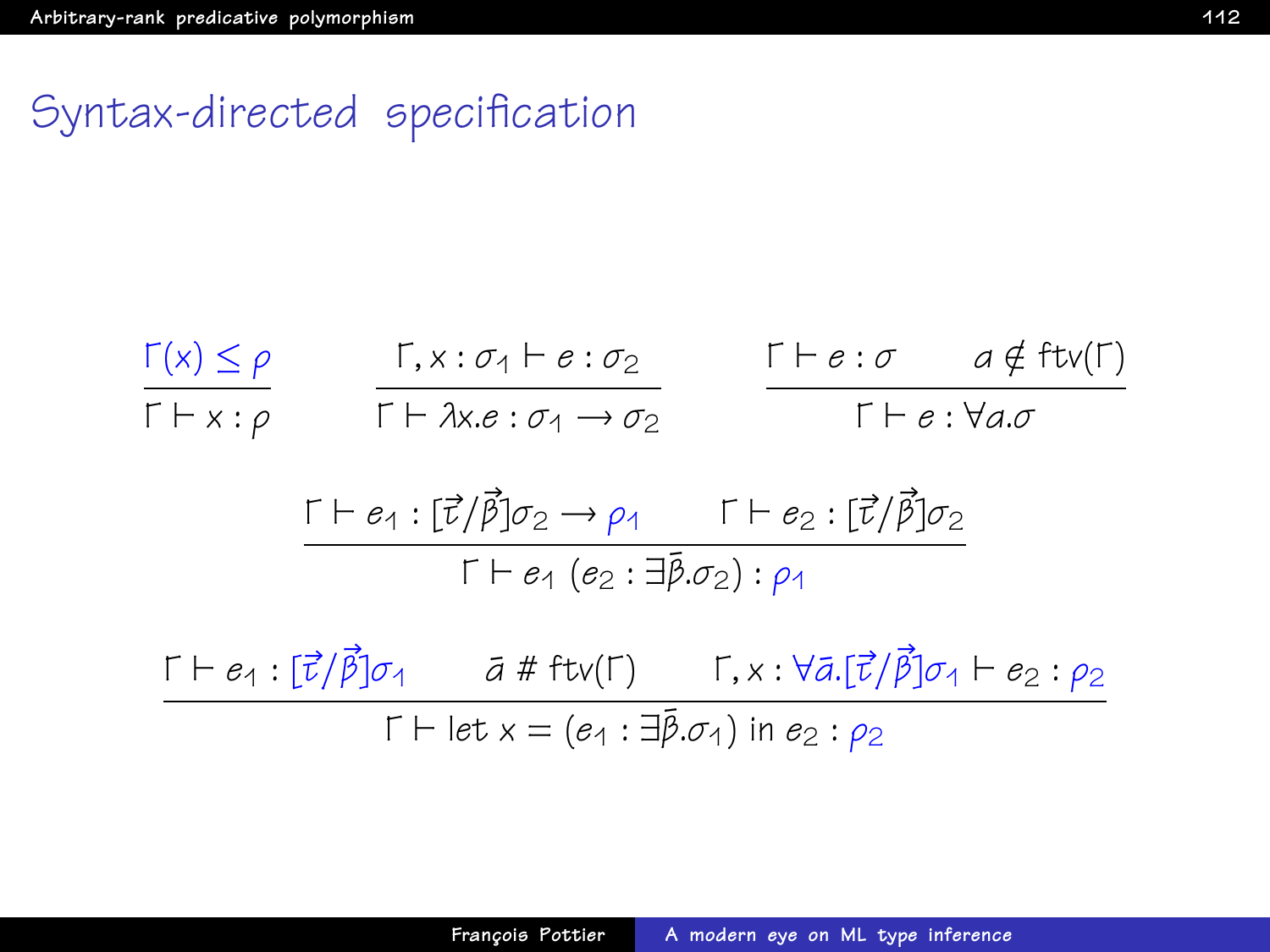#### Comments

The rules on the previous slide can be read as an algorithm by viewing the type in the conclusion as an input—an expected type. Then, one can check that only monotypes are quessed. Explicit annotations are required at every node where a polytype would otherwise have to be guessed.

When all type annotations are omitted (that is,  $\exists \beta \beta$ ), the specification coincides with that of Hindley and Milner's type system. Thus, this is a conservative extension.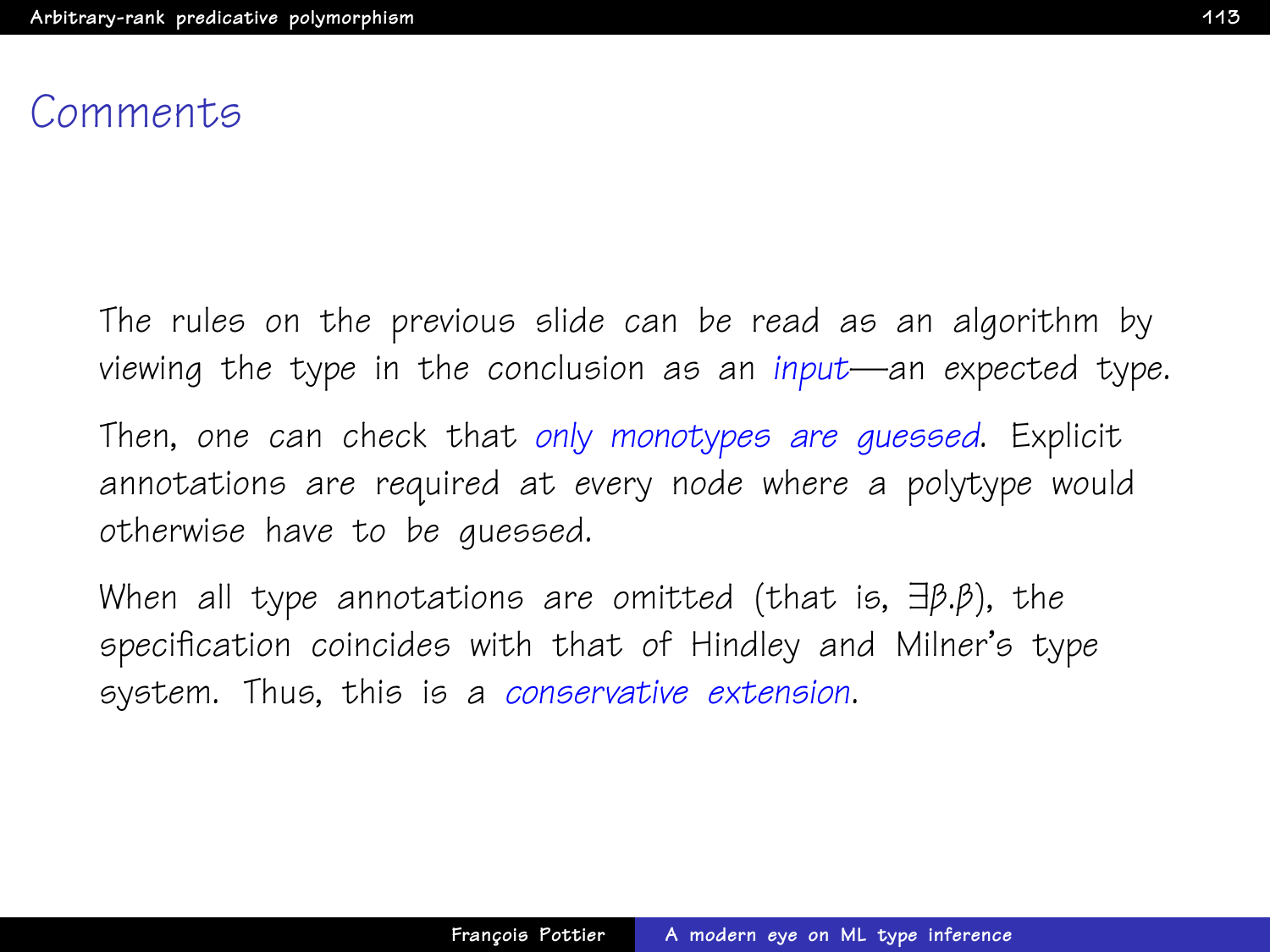#### **Congtraints**

Let's extend the syntax of constraints to allow for polytypes.

$$
C ::= \tau = \tau \mid \sigma \leq \sigma \mid C \wedge C \mid \exists a.C \mid \forall a.C \mid x \leq \sigma \mid \text{def } x : \varsigma \text{ in } C
$$
  

$$
\varsigma ::= \forall \bar{a}[C].\sigma
$$

Type variables still denote monotypes, so the constraint solver is essentially unchanged, except it now needs to reduce ordering  $constants \, \sigma_1 \leq \sigma_2$ ...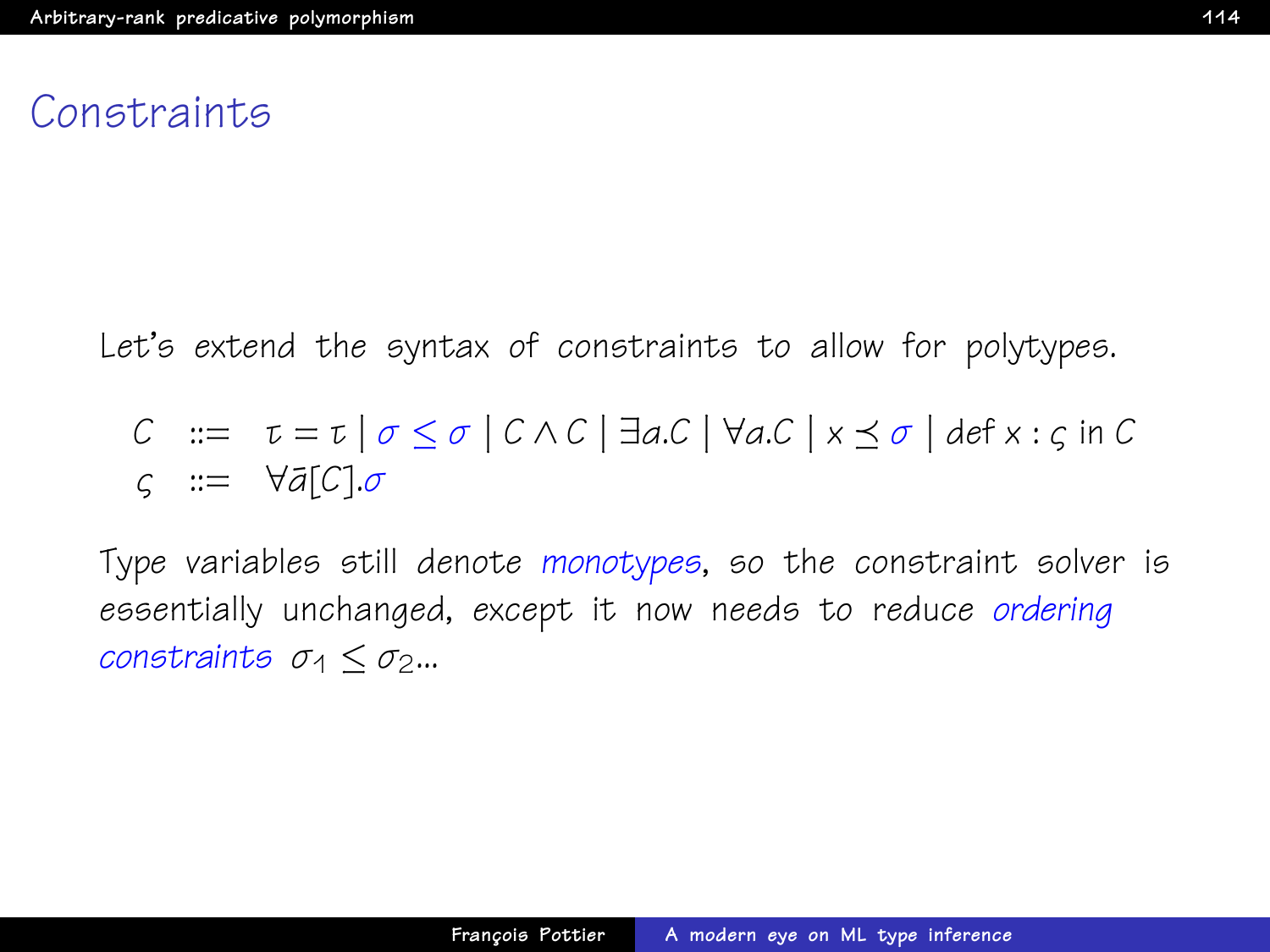#### Reducing ordering constraints

This reduction is due to Läufer and Odersky.

$$
\tau \leq \tau' \rightarrow \tau = \tau'
$$
  
\n
$$
\sigma_1 \rightarrow \sigma_2 \leq a \rightarrow \exists a_1 a_2. \begin{pmatrix} \sigma_1 \rightarrow \sigma_2 \leq a_1 \rightarrow a_2 \\ a_1 \rightarrow a_2 = a \end{pmatrix}
$$
  
\n
$$
a \leq \sigma_1 \rightarrow \sigma_2 \rightarrow \exists a_1 a_2. \begin{pmatrix} a_1 \rightarrow a_2 \leq \sigma_1 \rightarrow \sigma_2 \\ a = a_1 \rightarrow a_2 \end{pmatrix}
$$
  
\n
$$
\sigma_1 \rightarrow \sigma_2 \leq \sigma'_1 \rightarrow \sigma'_2 \rightarrow \sigma'_1 \leq \sigma_1 \land \sigma_2 \leq \sigma'_2
$$
  
\n
$$
(\forall a.\sigma) \leq \rho \rightarrow \exists a. (\sigma \leq \rho)
$$
  
\n
$$
\sigma \leq \forall a. \sigma' \rightarrow \forall a. (\sigma \leq \sigma')
$$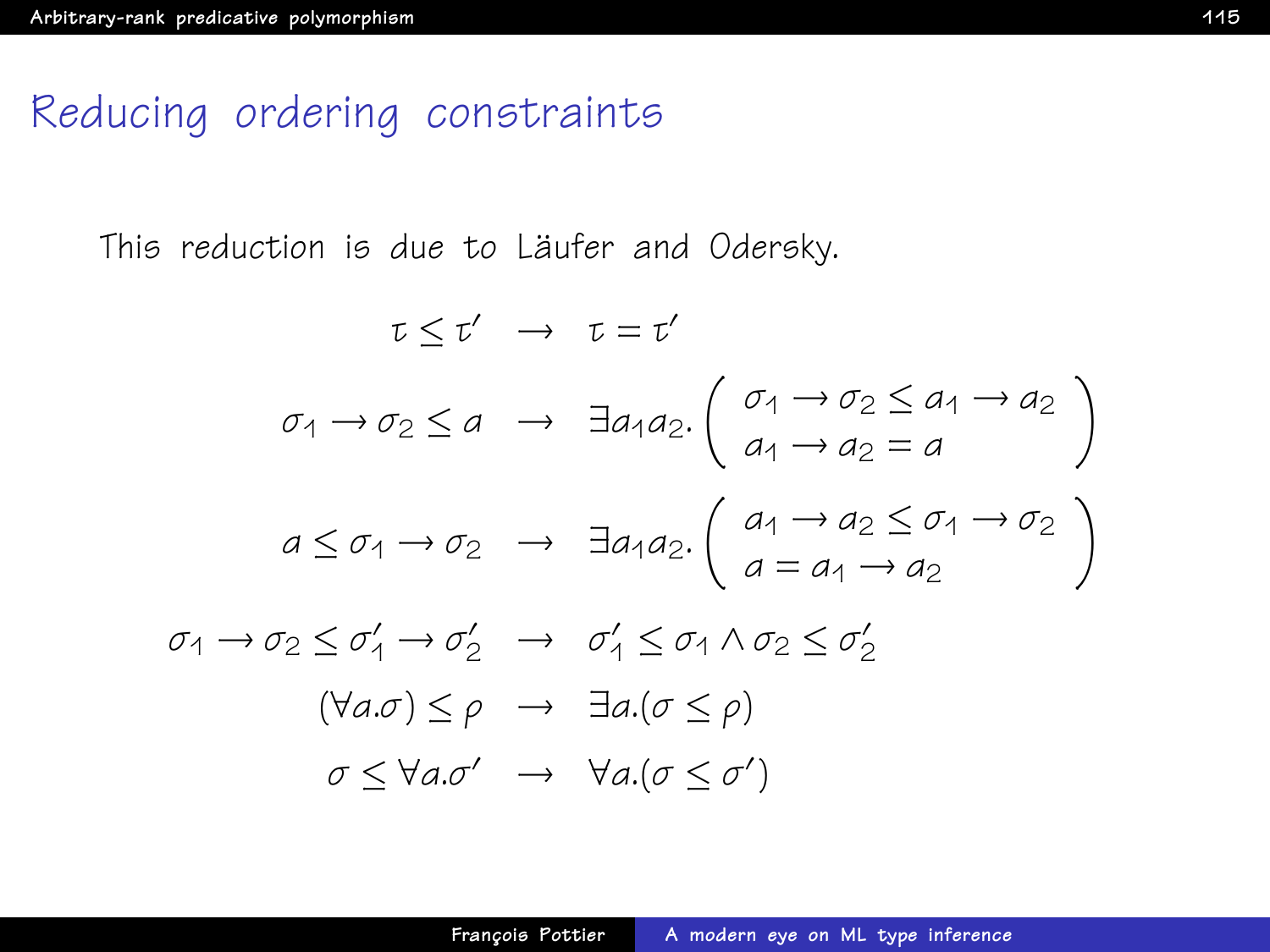#### Constraint generation

$$
\begin{aligned}\n\llbracket x : \rho \rrbracket &= x \le \rho \\
\llbracket \lambda x . e : a \rrbracket &= \exists a_1 a_2. \left( \begin{array}{c} \llbracket \lambda x . e : a_1 \rightarrow a_2 \rrbracket \\ a_1 \rightarrow a_2 = a \end{array} \right) \\
\llbracket \lambda x . e : \sigma_1 \rightarrow \sigma_2 \rrbracket &= let x : \sigma_1 \text{ in } \llbracket e : \sigma_2 \rrbracket \\
\llbracket e_1 (e_2 : \exists \bar{p} . \sigma_2) : \rho_1 \rrbracket &= \exists \bar{p}. \left( \begin{array}{c} \llbracket e_1 : \sigma_2 \rightarrow \rho_1 \rrbracket \\ \llbracket e_2 : \sigma_2 \rrbracket \end{array} \right) \\
\llbracket \llbracket \text{let } x = (e_1 : \exists \bar{p} . \sigma_1) \text{ in } e_2 : \rho_2 \rrbracket &= let x : \forall \bar{p} \llbracket [e_1 : \sigma_1 \rrbracket] . \sigma_1 \text{ in } \llbracket e_2 : \rho_2 \rrbracket \\
\llbracket e : \forall a . \sigma \rrbracket &= \forall a . \llbracket e : \sigma \rrbracket\n\end{aligned}
$$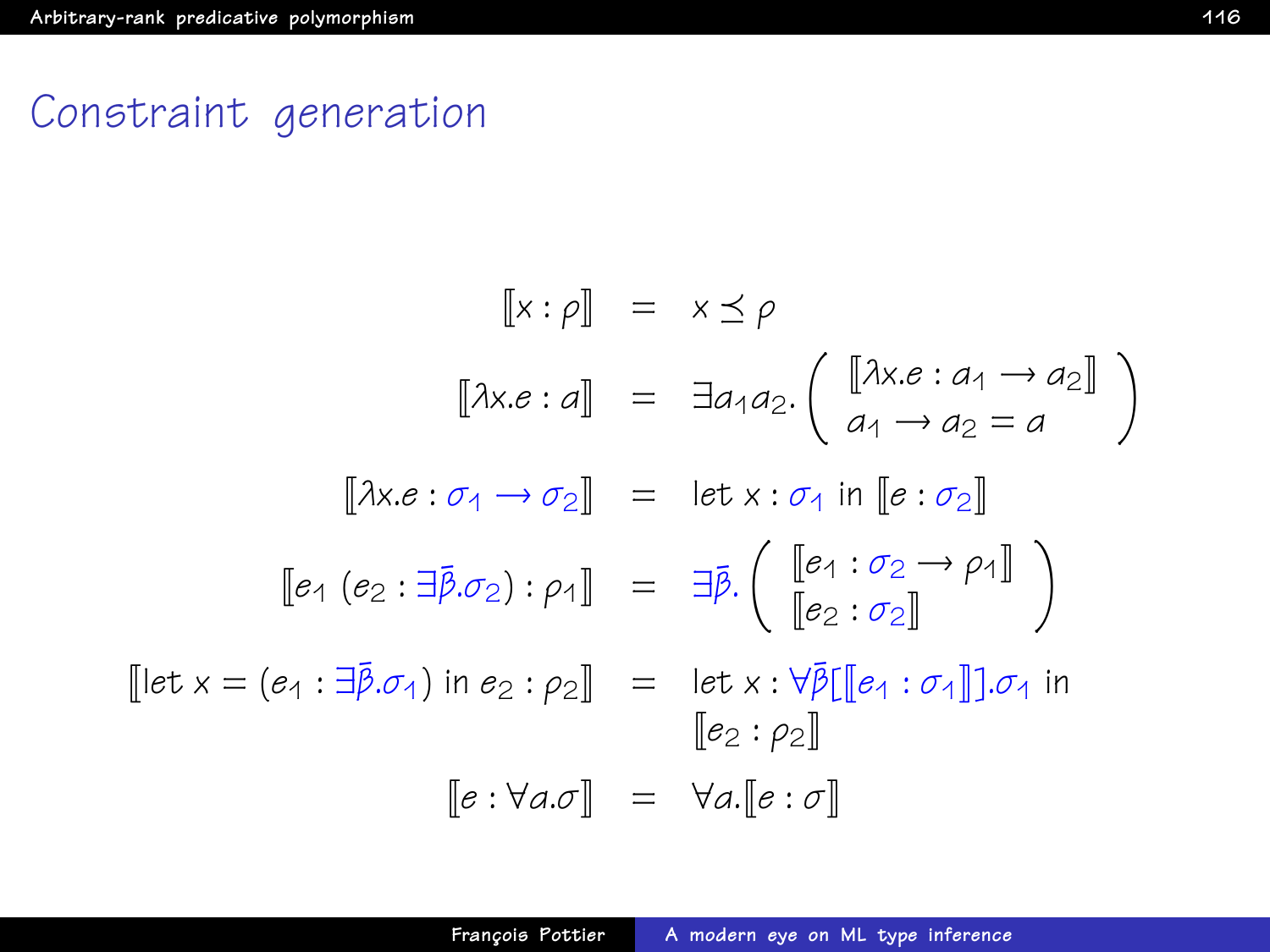#### Dealing with side effects

In the presence of the value restriction, the syntax-directed typing rules and the constraint generation rules are slightly different. Some details change, but the general ideas are the same.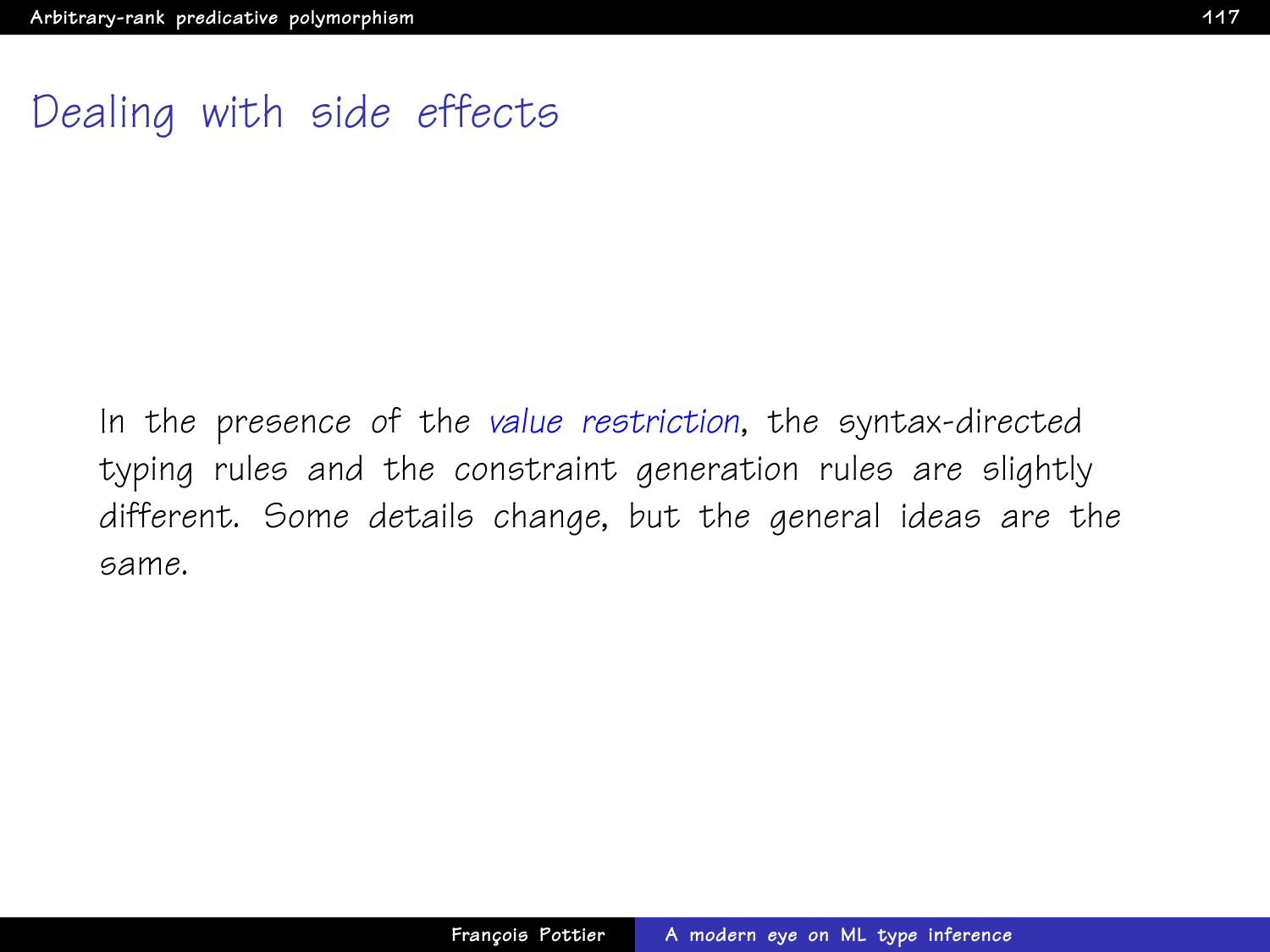#### Limitation

In the calculus that we just studied, one can write:

<span id="page-117-0"></span>let apply2 =  
\n
$$
(\lambda f. \lambda x. \lambda y. (f x, f y)
$$
\n
$$
: \exists \delta. (\forall y. \gamma \rightarrow \gamma) \rightarrow \delta) \text{ in}
$$
\n
$$
apply2 (\lambda z. z : \forall y. \gamma \rightarrow \gamma)
$$

and let the system infer that this expression has type

$$
\forall a\beta.a \rightarrow \beta \rightarrow a \times \beta
$$

This is nice, but redundant: the type scheme for f is given twice.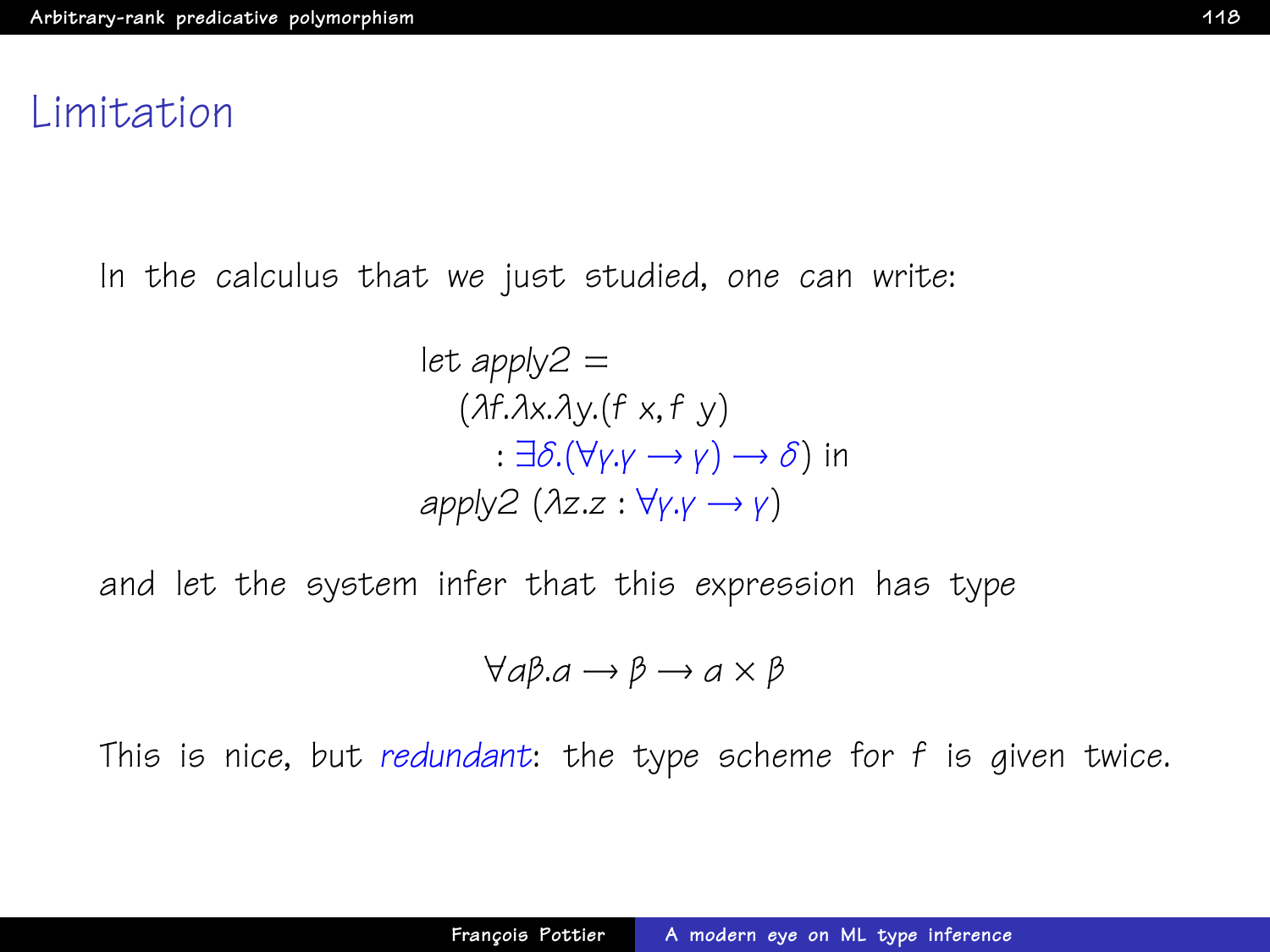### Introducing local propagation

The two annotations are so clearly related to one another that only one annotation should suffice...

Peyton Jones and Shields suggested enhancing the system with the ability of locally propagating polymorphic types so as to reduce the amount of necessary annotations.

Local propagation—also known as elaboration or local inference—can be viewed as a preprocessing step that turns a program expressed in a surface language into a program expressed in the redundant core calculus.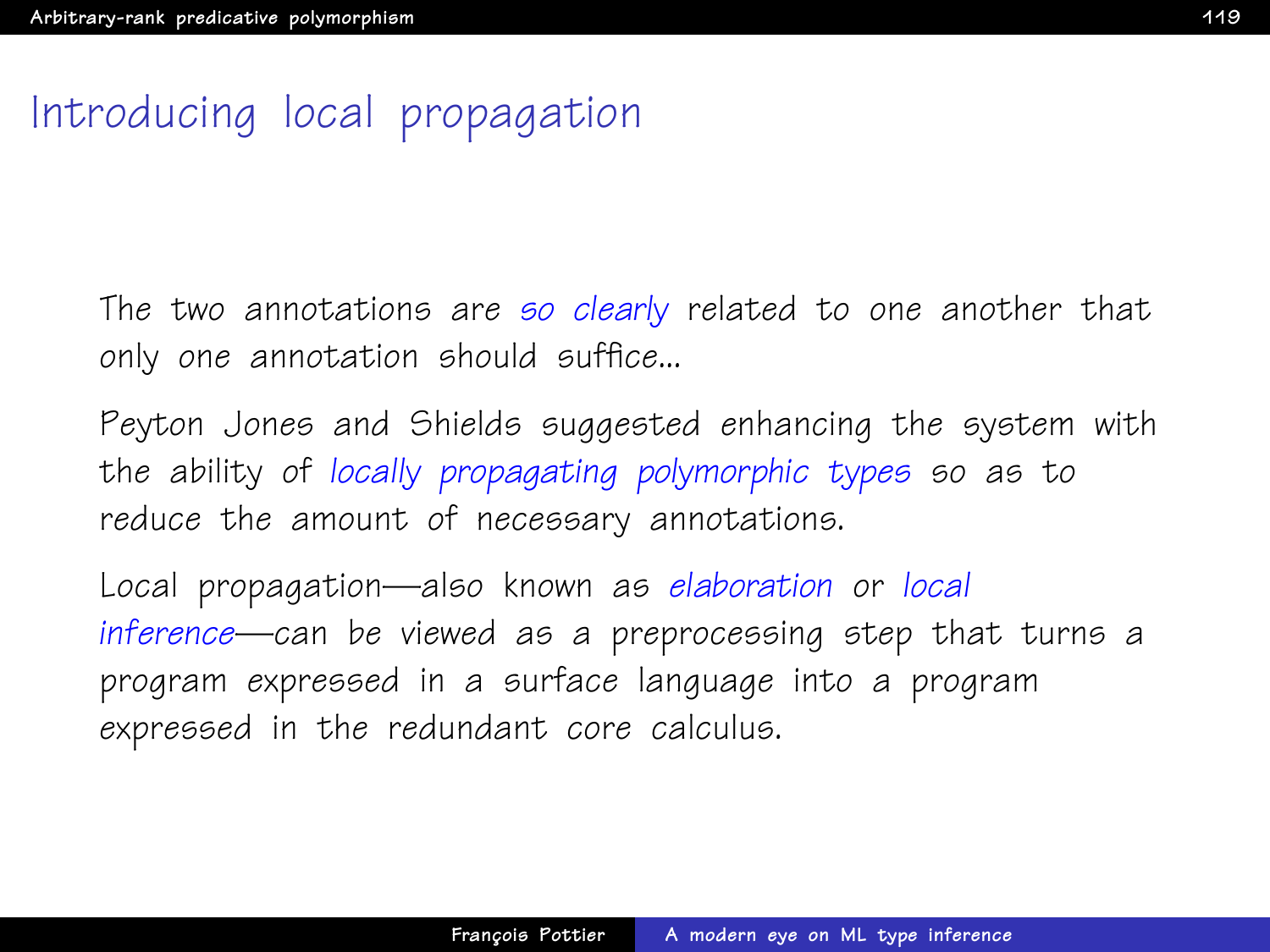#### The surface language

In the surface language, we allow function parameters to carry a type annotation, and conversely, allow application and let nodes to carry no annotation.

$$
e ::= \dots | \lambda x : \theta.e \mid e e \mid \text{let } x = e \text{ in } e
$$

Here, the absence of an annotation is not interpreted as the trivial annotation ∃β.β. Indeed, local type inference might be able to supply a nontrivial annotation.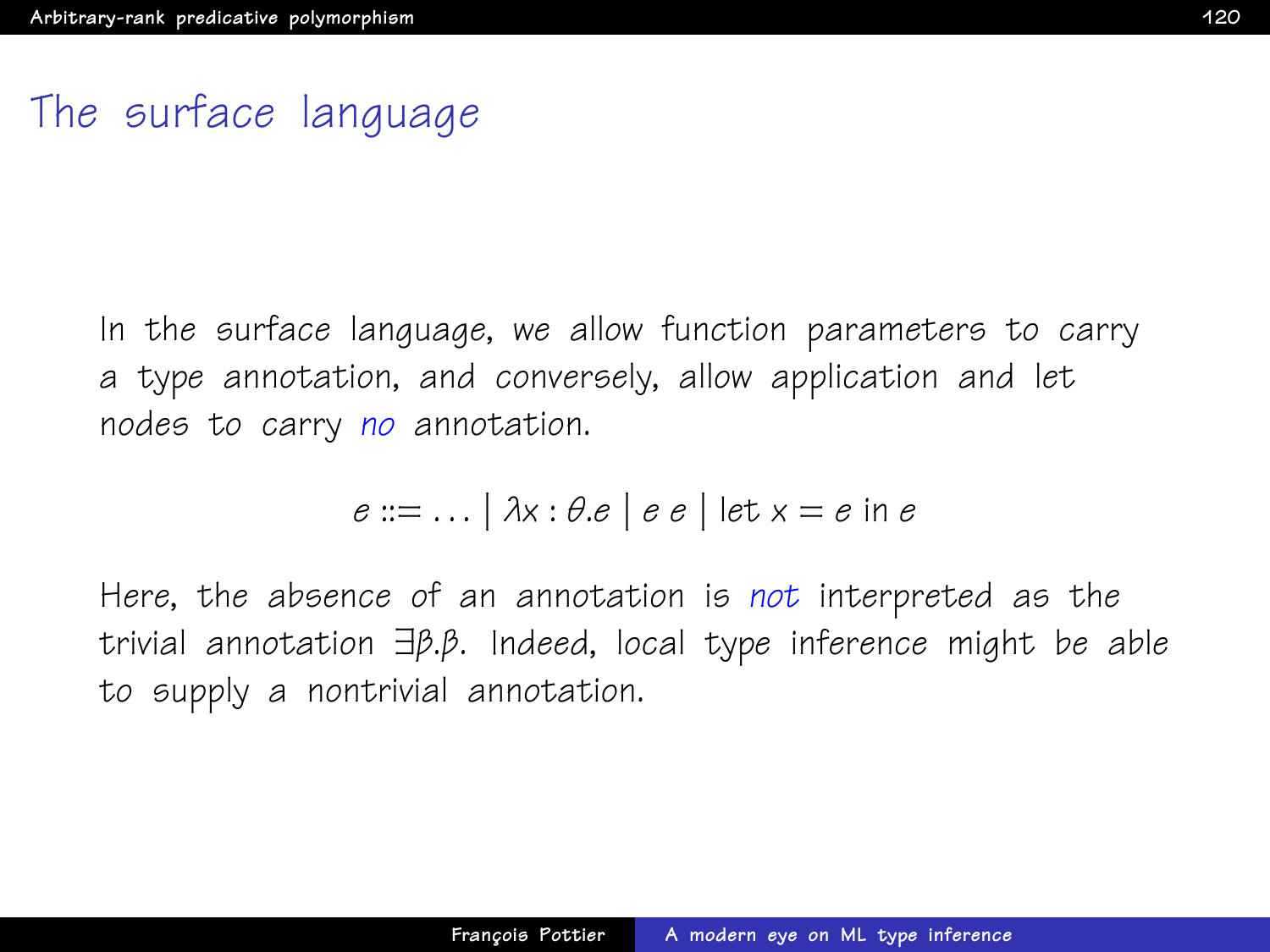## **Shapes**

Local inference is not concerned with monotypes at all, since traditional type inference for the core calculus is perfectly capable of finding out about them.

Local inference deals with shapes, which by definition are closed polytypes extended with a special constant #.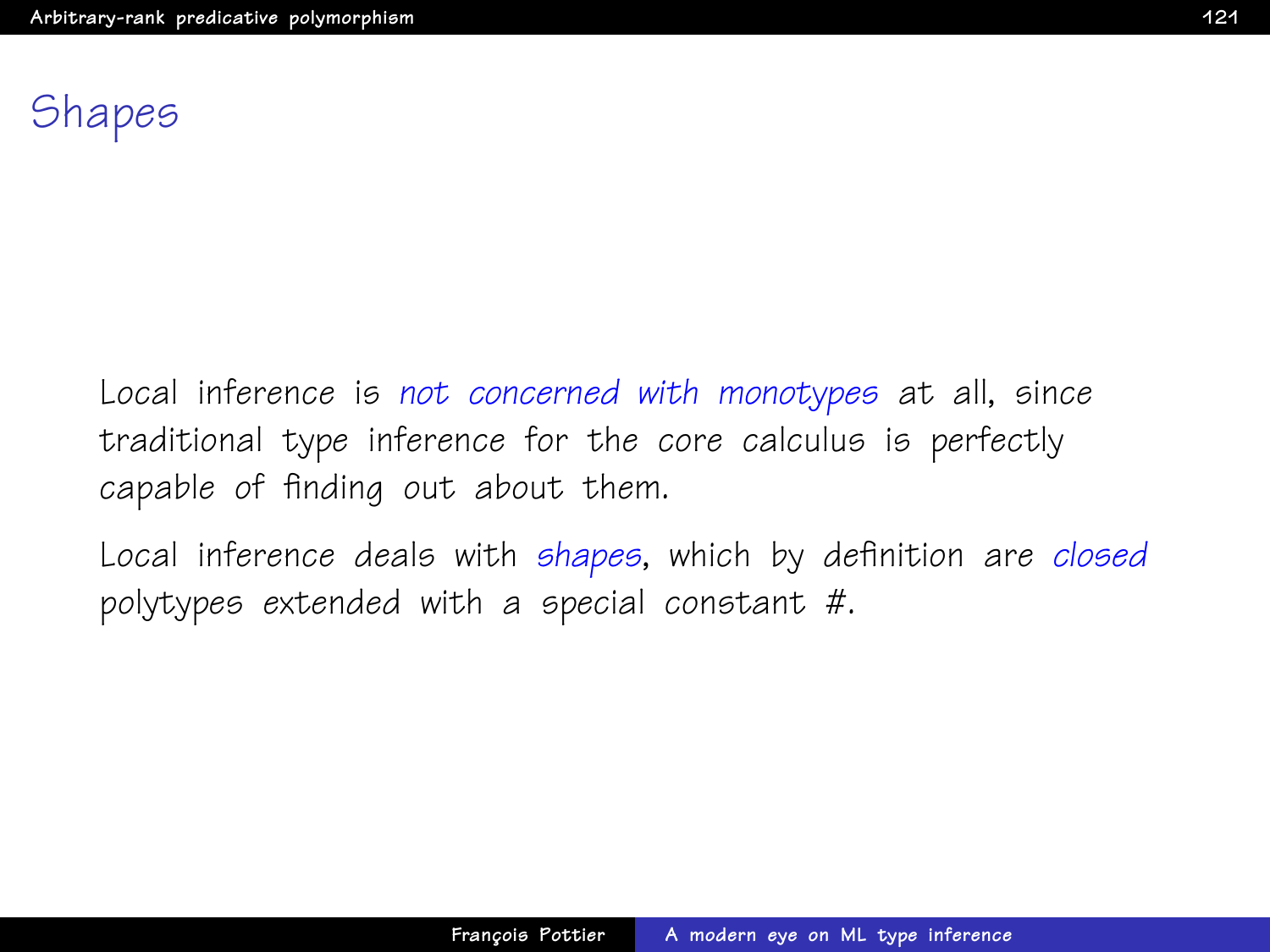## Shapes, continued

A type  $\sigma$  is turned into a shape  $\lceil \sigma \rceil$  by replacing all of its free variables with # and exploiting the equation  $# \rightarrow # = #$ . For instance,

$$
\begin{aligned} [\forall a_1.(\forall a_2.(a_1 \rightarrow a_2) \rightarrow (\beta_0 \rightarrow \beta_0)) \rightarrow (\beta_1 \rightarrow \beta_2)] \\ = \forall a_1.(\forall a_2.(a_1 \rightarrow a_2) \rightarrow \#) \rightarrow \# \end{aligned}
$$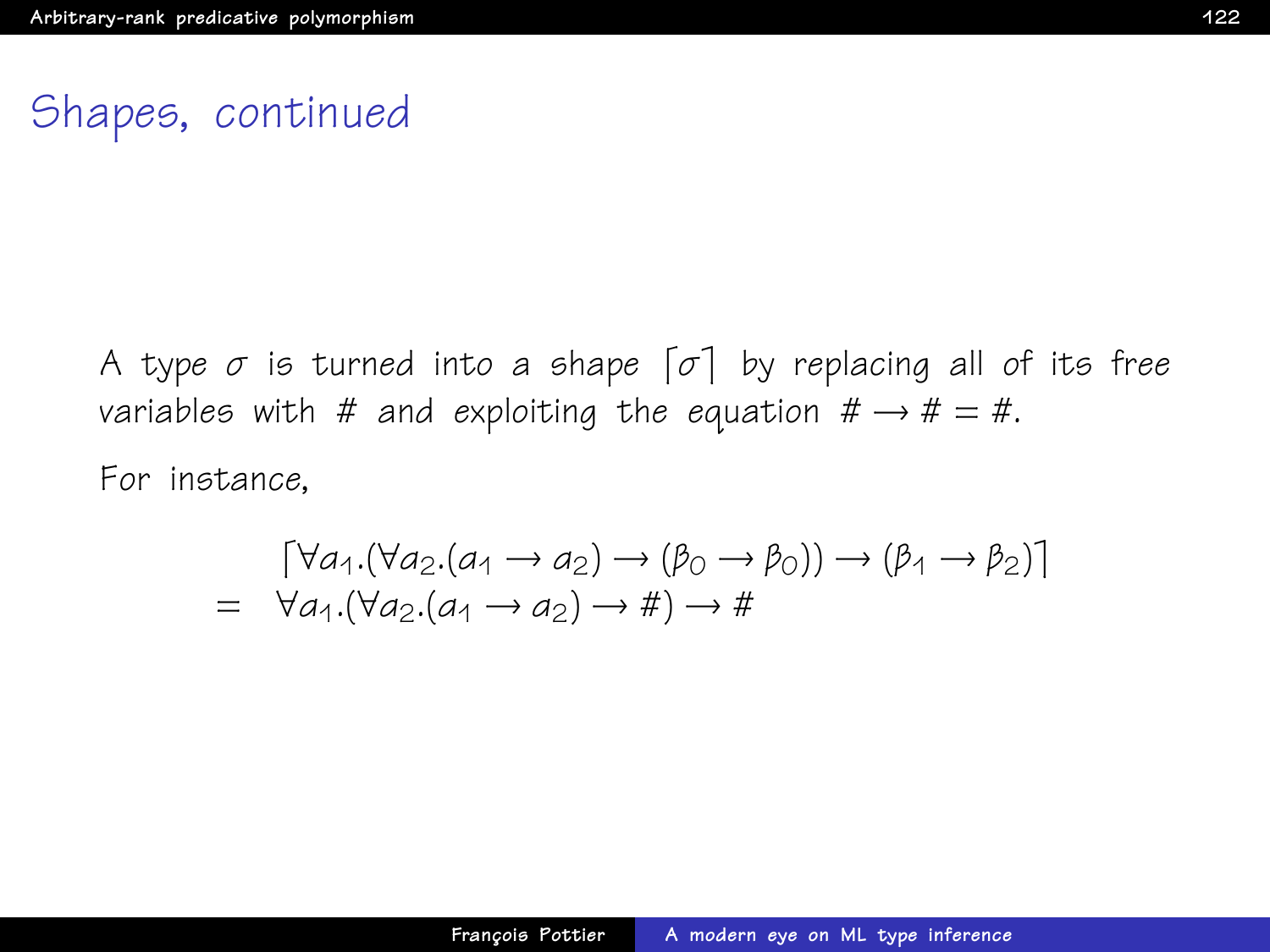### Shapes, continued

A type annotation is turned into a shape by setting

$$
\lceil \exists \bar{\beta} . \sigma \rceil = \lceil \sigma \rceil
$$

Conversely, a shape S is turned into a type annotation by replacing each occurrence of # with a distinct type variable and by existentially quantifying these type variables up front. For instance,

$$
\begin{bmatrix}\n\forall a_1.(\forall a_2.(a_1 \rightarrow a_2) \rightarrow \#) \rightarrow \# \\
= \exists \beta_1 \beta_2. \forall a_1.(\forall a_2.(a_1 \rightarrow a_2) \rightarrow \beta_1) \rightarrow \beta_2\n\end{bmatrix}
$$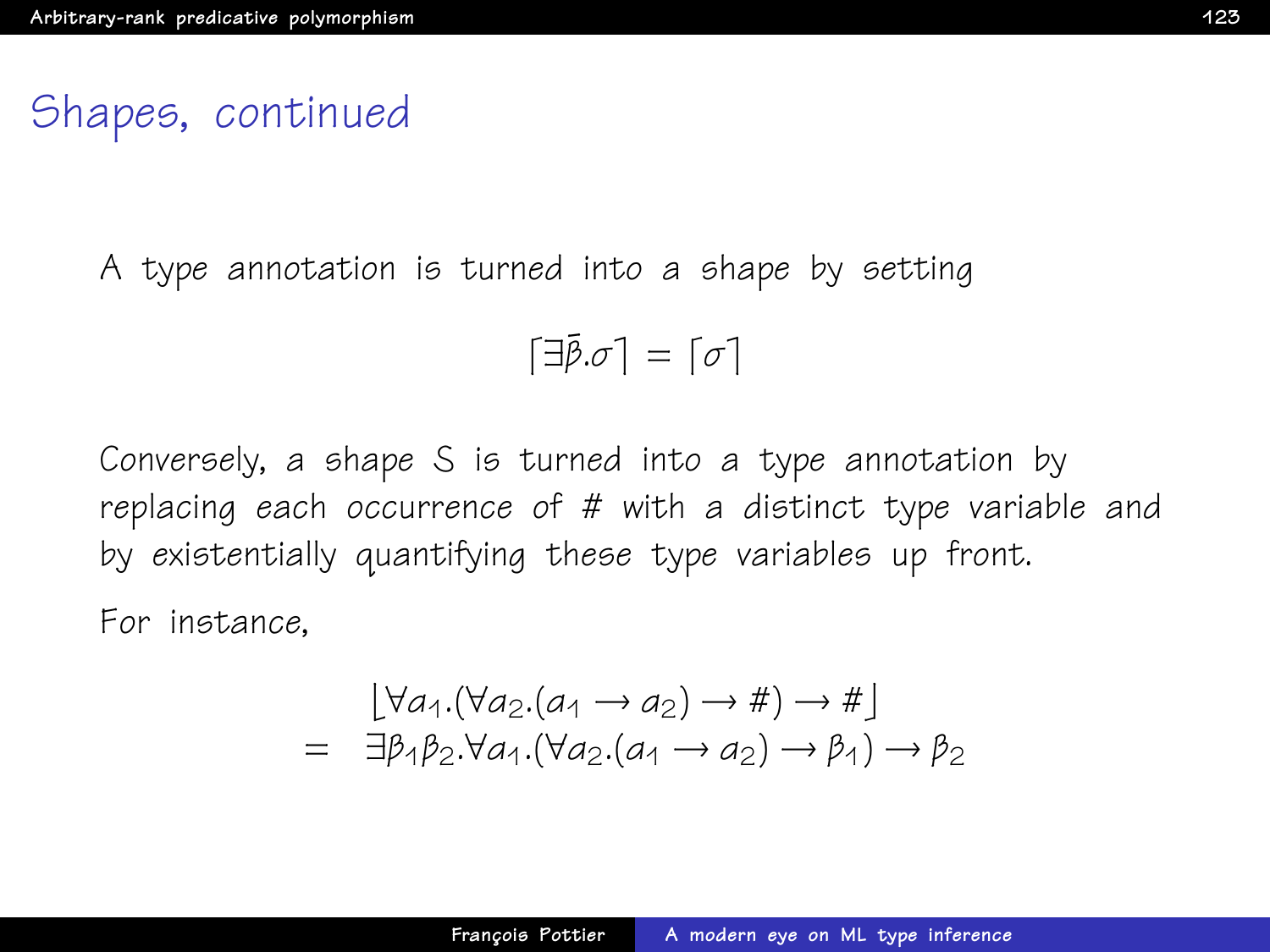## Shapes, continued

Last, instantiating the root quantifiers of a shape S with  $#$ yields a new shape  $\mathcal{S}^{\flat}.$ 

For instance,

$$
(\forall a_1.(\forall a_2. a_2 \rightarrow a_1 \rightarrow a_1) \rightarrow \#)^{\flat}
$$
  
= 
$$
(\forall a_2. a_2 \rightarrow \#) \rightarrow \#
$$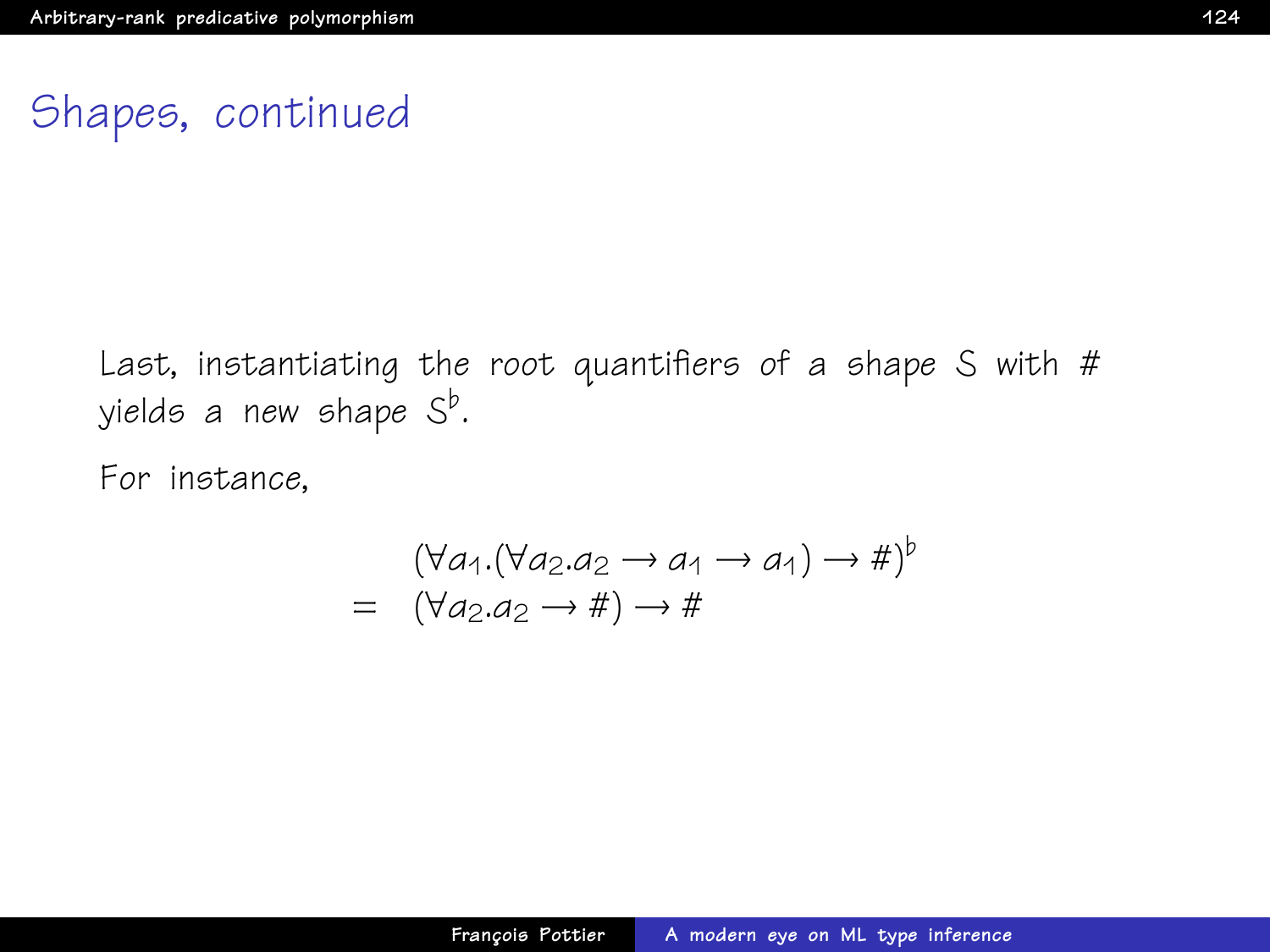### Design of a shape inference algorithm

We are now ready to design an algorithm that infers shapes and uses them to produce an annotated program in the core calculus.

The design is necessarily ad hoc, and aims for simplicity and predictability.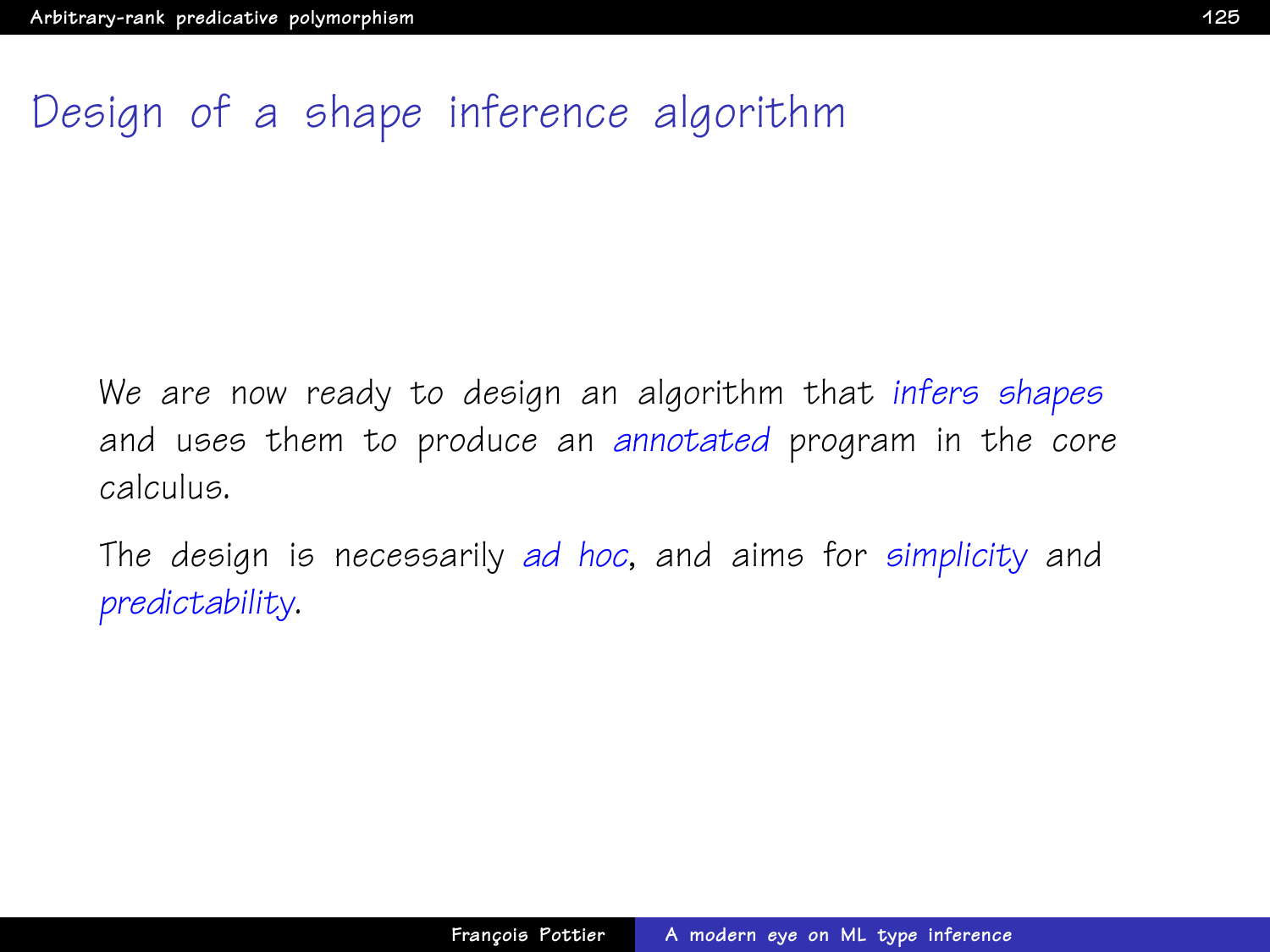#### Bidirectionality

Following a long tradition, shape inference operates in one of two modes: synthesis and checking.

$$
\Gamma \vdash_{\uparrow} e : S \Rightarrow e'
$$
 synthesis, S is inferred  
 $\Gamma \vdash_{\downarrow} e : S \Rightarrow e'$  checking, S is provided

The two judgements are defined in a mutually recursive way.

 $e$  is a surface language expression, while  $e'$  is a core language expression. Γ maps variables to shapes.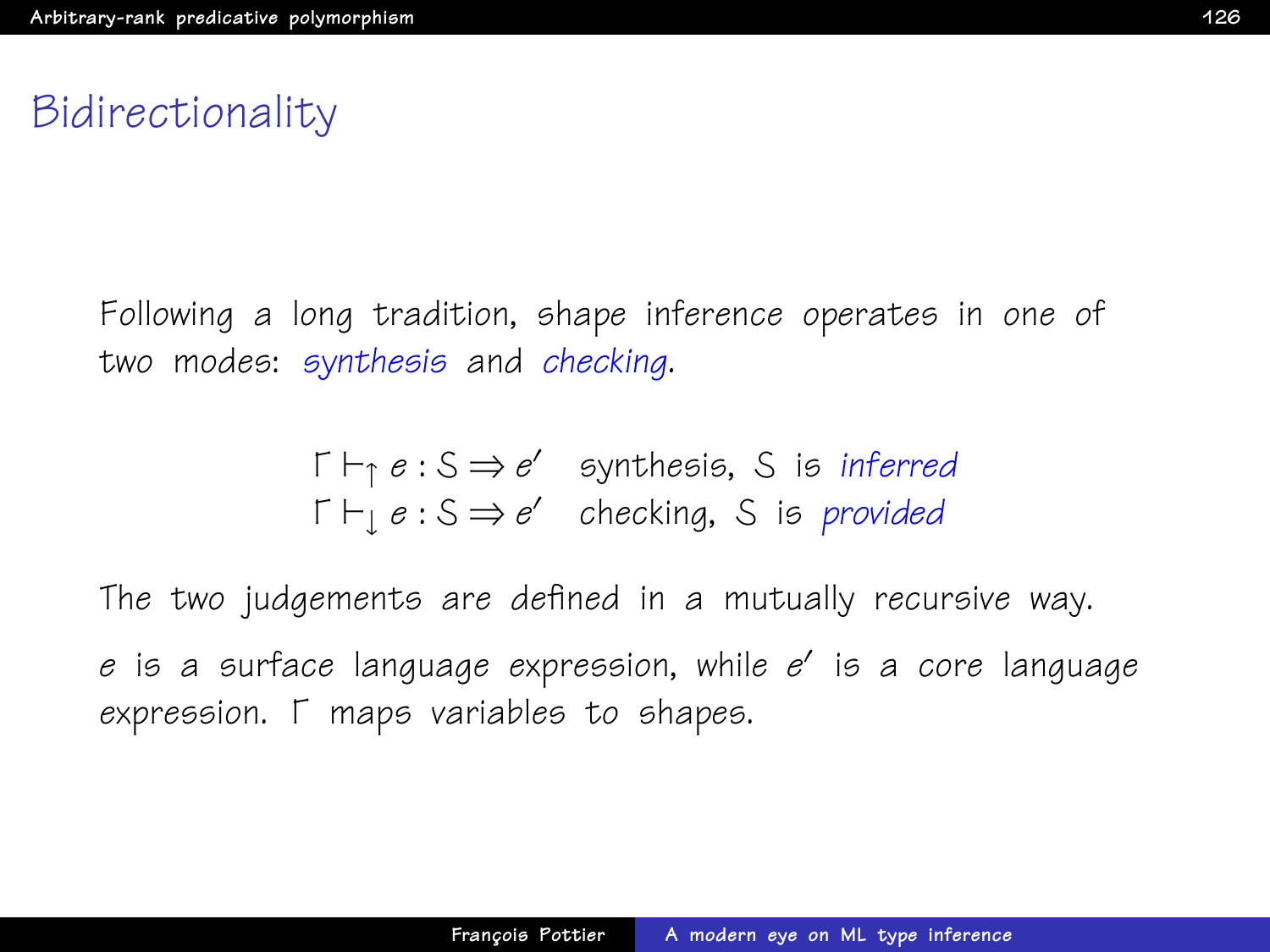## **Specification**

Each construct in the surface language comes in two flavors: annotated or unannotated, and can be examined in two modes: synthesis or checking.

That's a lot of rules... let's look at just a few.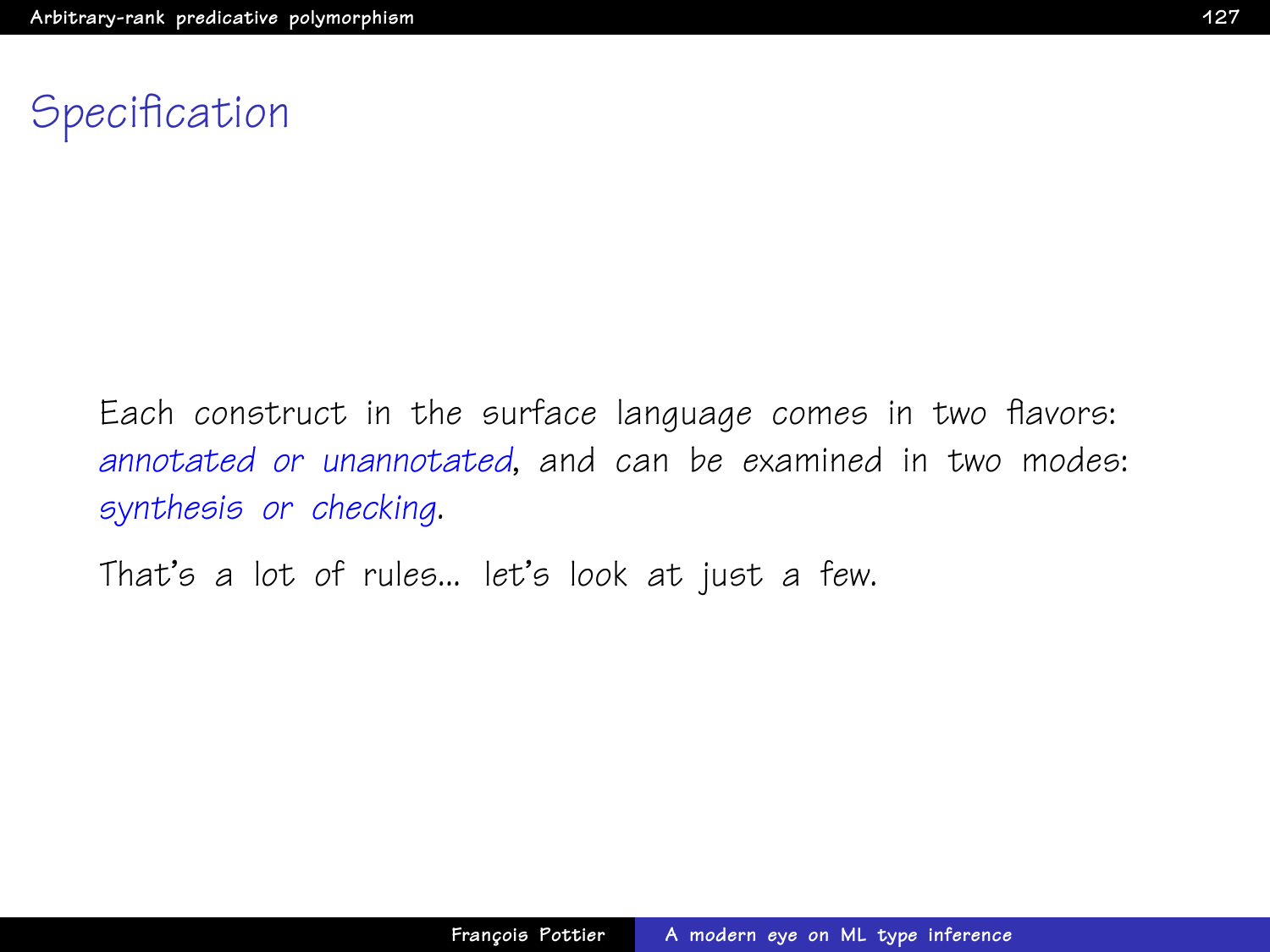Unannotated abstraction, synthesis mode:

$$
\frac{\Gamma, x: \# \vdash_{\uparrow} e: \mathsf{S} \Rightarrow e'}{\Gamma \vdash_{\uparrow} \lambda x. e: \# \rightarrow \mathsf{S} \Rightarrow \lambda x. e'}
$$

The shape of the argument is unknown. No annotation is produced.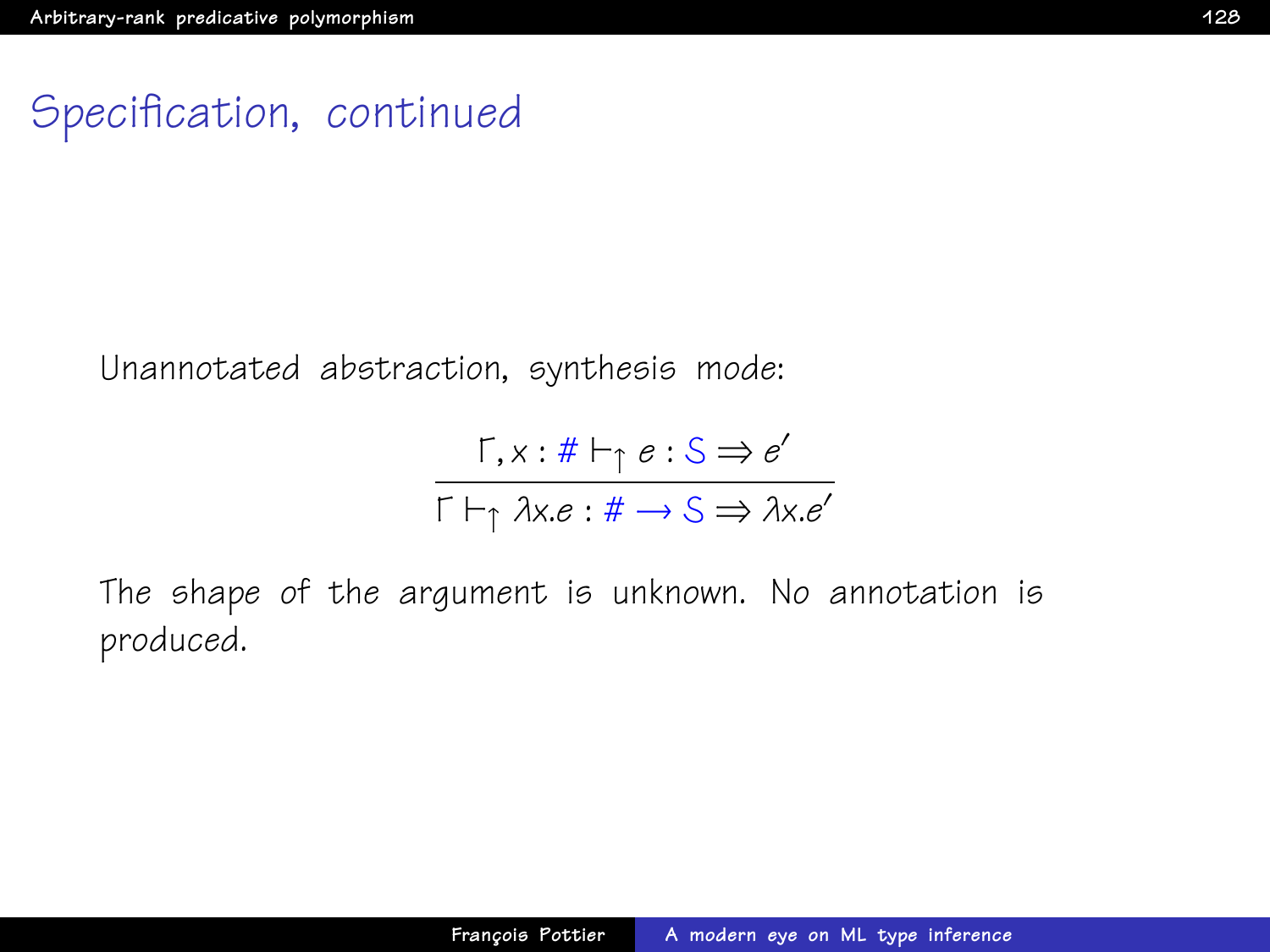Annotated abstraction, synthesis mode:

$$
\Gamma, x: [\sigma] \vdash_{\uparrow} e: S \Rightarrow e'
$$
  

$$
\Gamma \vdash_{\uparrow} \lambda(x: \exists \bar{\beta}.\sigma).e: [\sigma] \rightarrow S
$$
  

$$
\Rightarrow \lambda x.let x = (x: \exists \bar{\beta}.\sigma) in e'
$$

The shape of the argument is found in the existing annotation. An annotation is produced so as to allow x to have nontrivial shape in the core calculus.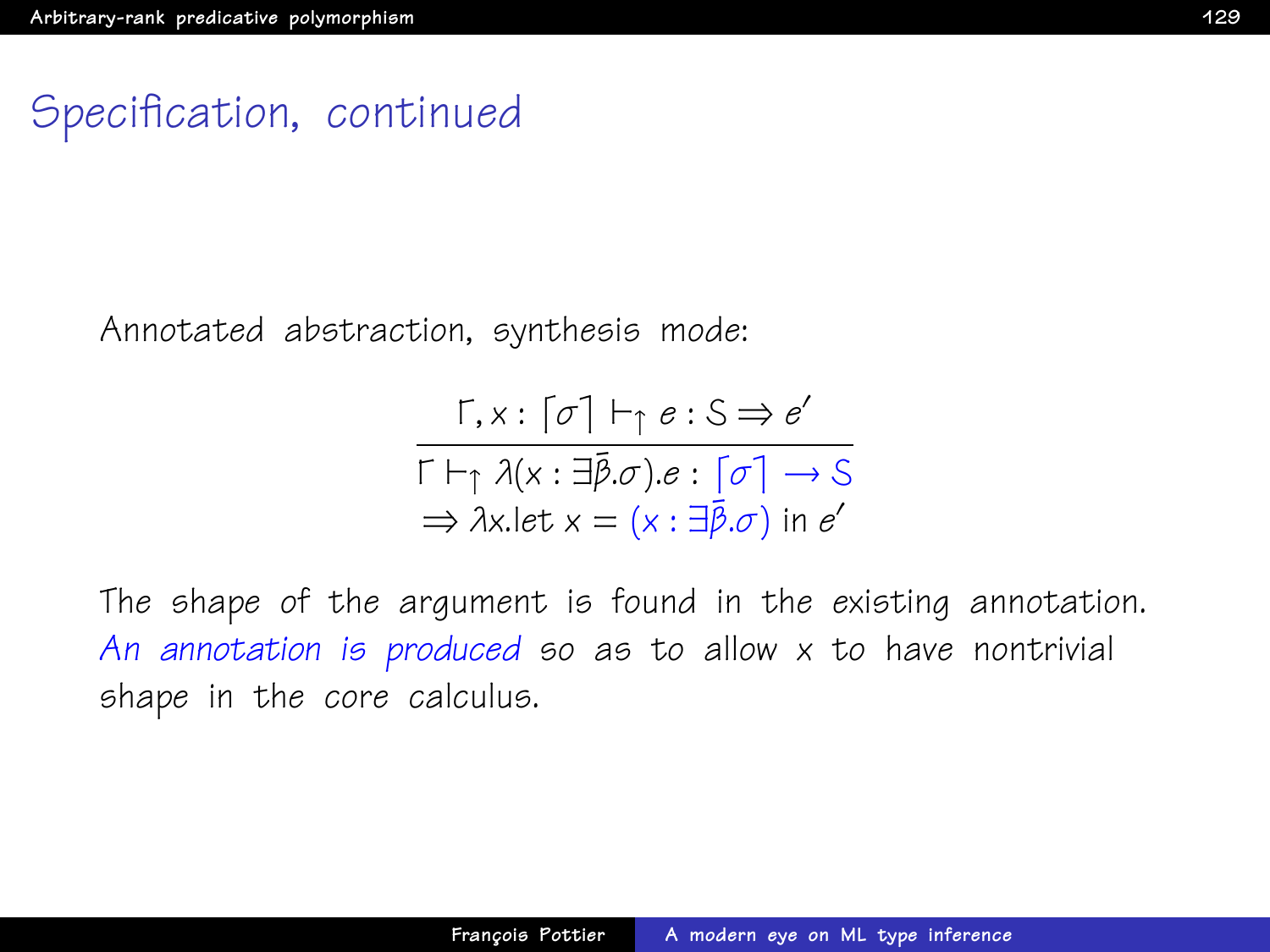Unannotated let definition, either mode:

$$
\frac{\Gamma \vdash_{\uparrow} e_1 : S_1 \Rightarrow e'_1 \qquad \Gamma, x : S_1 \vdash_{\downarrow} e_2 : S_2 \Rightarrow e'_2}{\Gamma \vdash_{\uparrow} \text{let } x = e_1 \text{ in } e_2 : S_2 \Rightarrow \text{let } x = (e'_1 : \lfloor S_1 \rfloor) \text{ in } e'_2}
$$

l stands for one of ↑ and ↓.

The synthesized shape  $S_1$  is used when examining the right-hand side. No generalization is performed, since shapes do not contain type variables.

An annotation is produced so as to allow x to have nontrivial shape in the core calculus.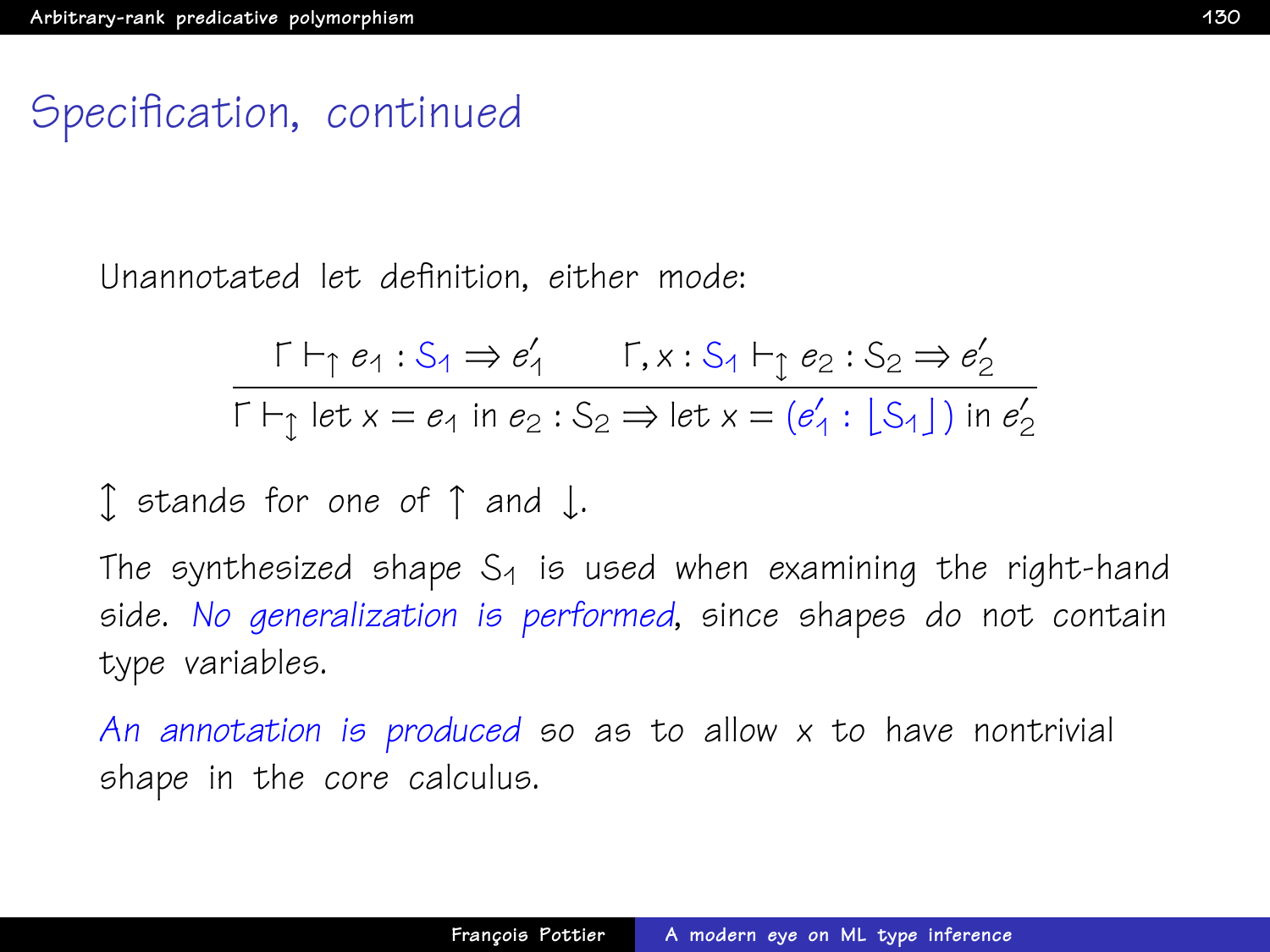#### Unannotated application, synthesis mode:

$$
\frac{\Gamma \vdash_{\uparrow} e_1 : S \Rightarrow e'_1 \qquad S^{\flat} = S_2 \rightarrow S_1 \qquad \Gamma \vdash_{\downarrow} e_2 : S_2 \Rightarrow e'_2}{\Gamma \vdash_{\uparrow} e_1 e_2 : S_1 \Rightarrow e'_1 (e'_2 : [S_2])}
$$

The function's shape is synthesized and its domain shape is used to examine the argument in *checking* mode.

An annotation is produced so as to allow the argument to have nontrivial shape in the core calculus.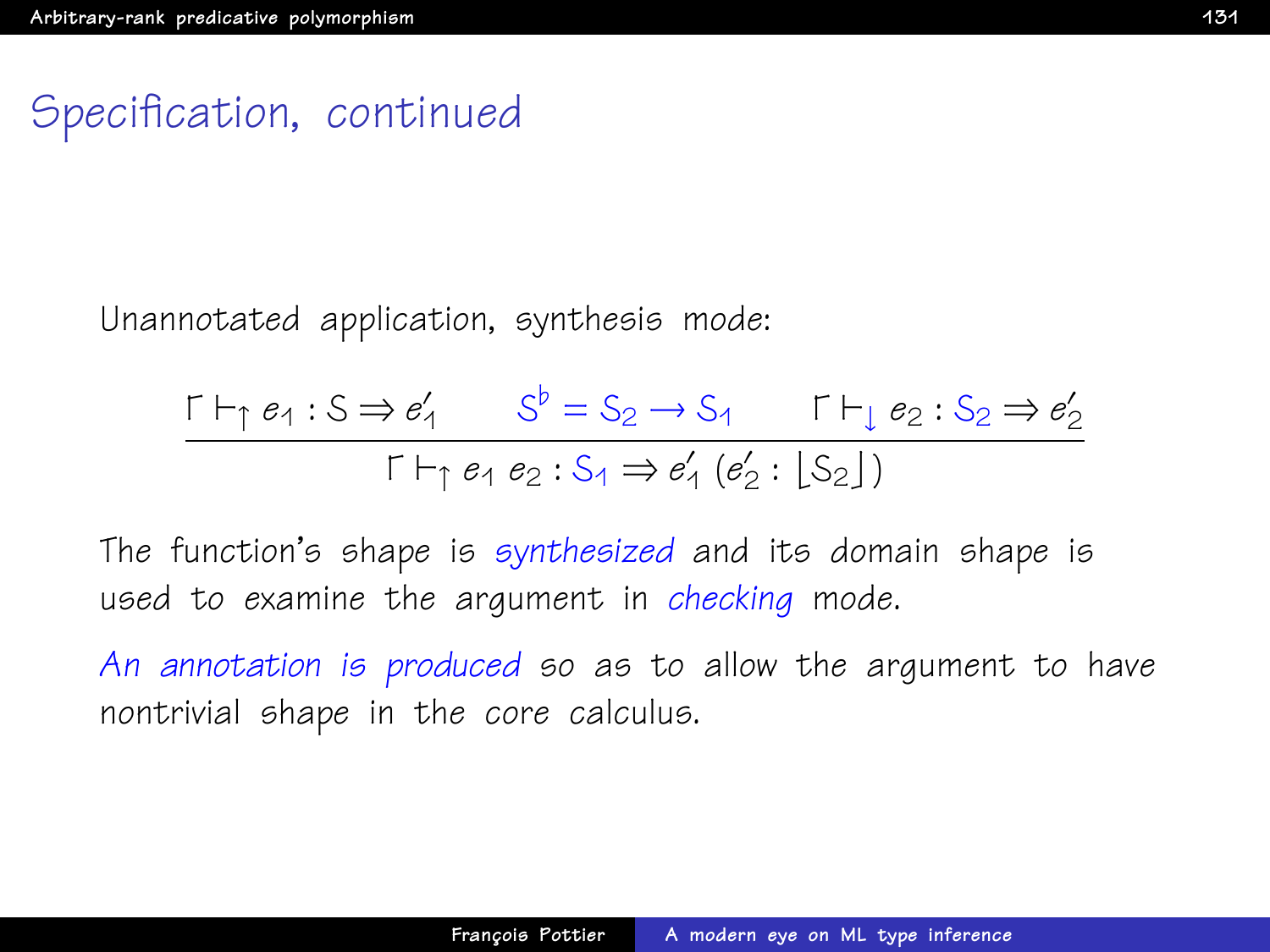### Example

In the surface language, one can write:

let apply2 =  
\n
$$
\lambda(f : \forall y. y \rightarrow y). \lambda x. \lambda y.(f x, f y) in
$$
  
\napply2 (λz.z)

The system finds that apply2 has shape

$$
(\forall \gamma.\gamma \longrightarrow \gamma) \longrightarrow \#
$$

This in turn allows determining that  $\lambda z$  should have shape

$$
(\forall \gamma.\gamma \rightarrow \gamma)
$$

A core calculus term with two annotations is produced[—the one](#page-117-0) [we saw before.](#page-117-0)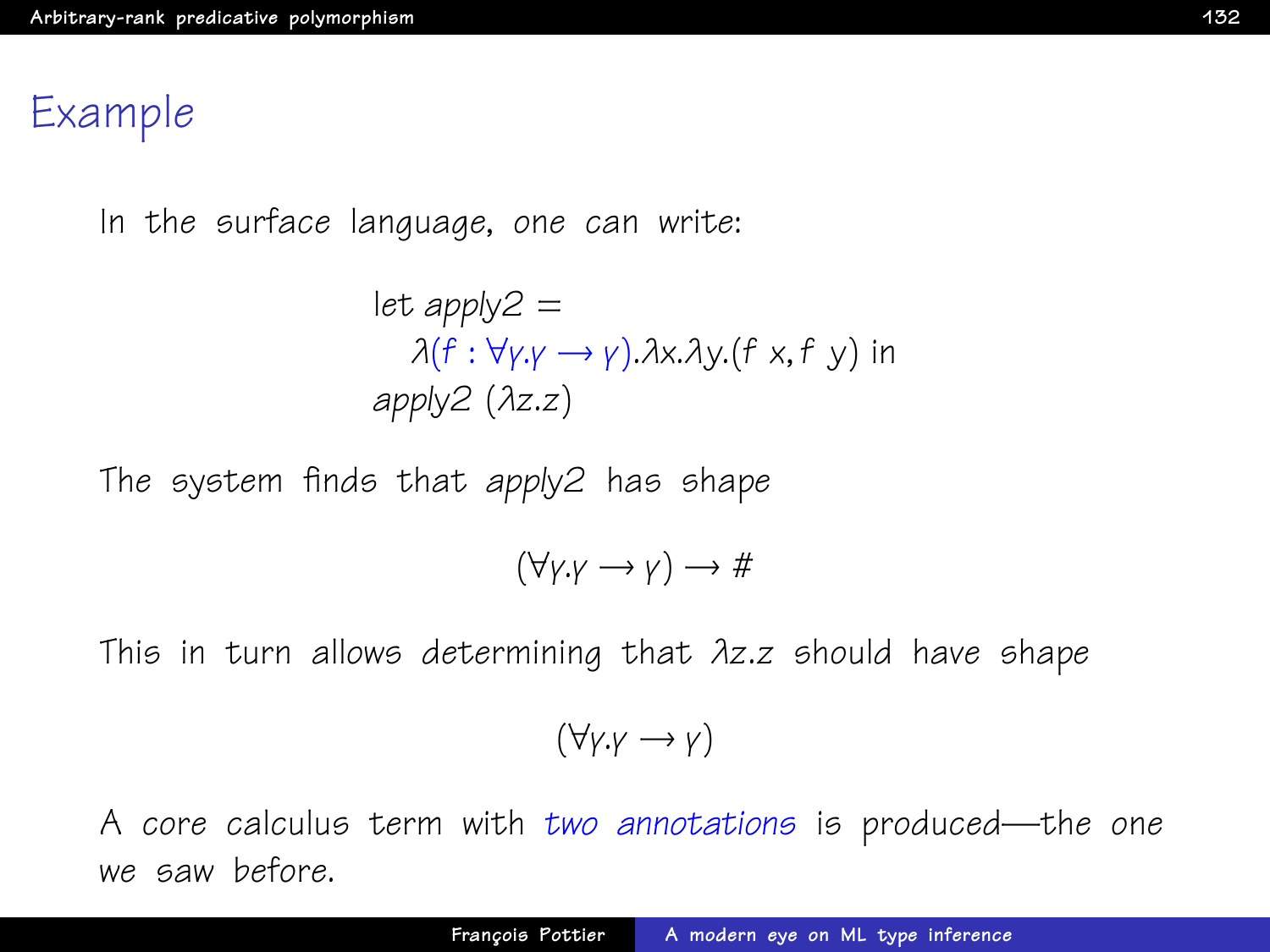## Are we happy?

In the surface language, one can define and use functions with arbitrary-rank polymorphic types, modulo a reasonable amount of explicit type annotations, and without giving up Hindley-Milner type inference.

 $50<sup>2</sup>$  ...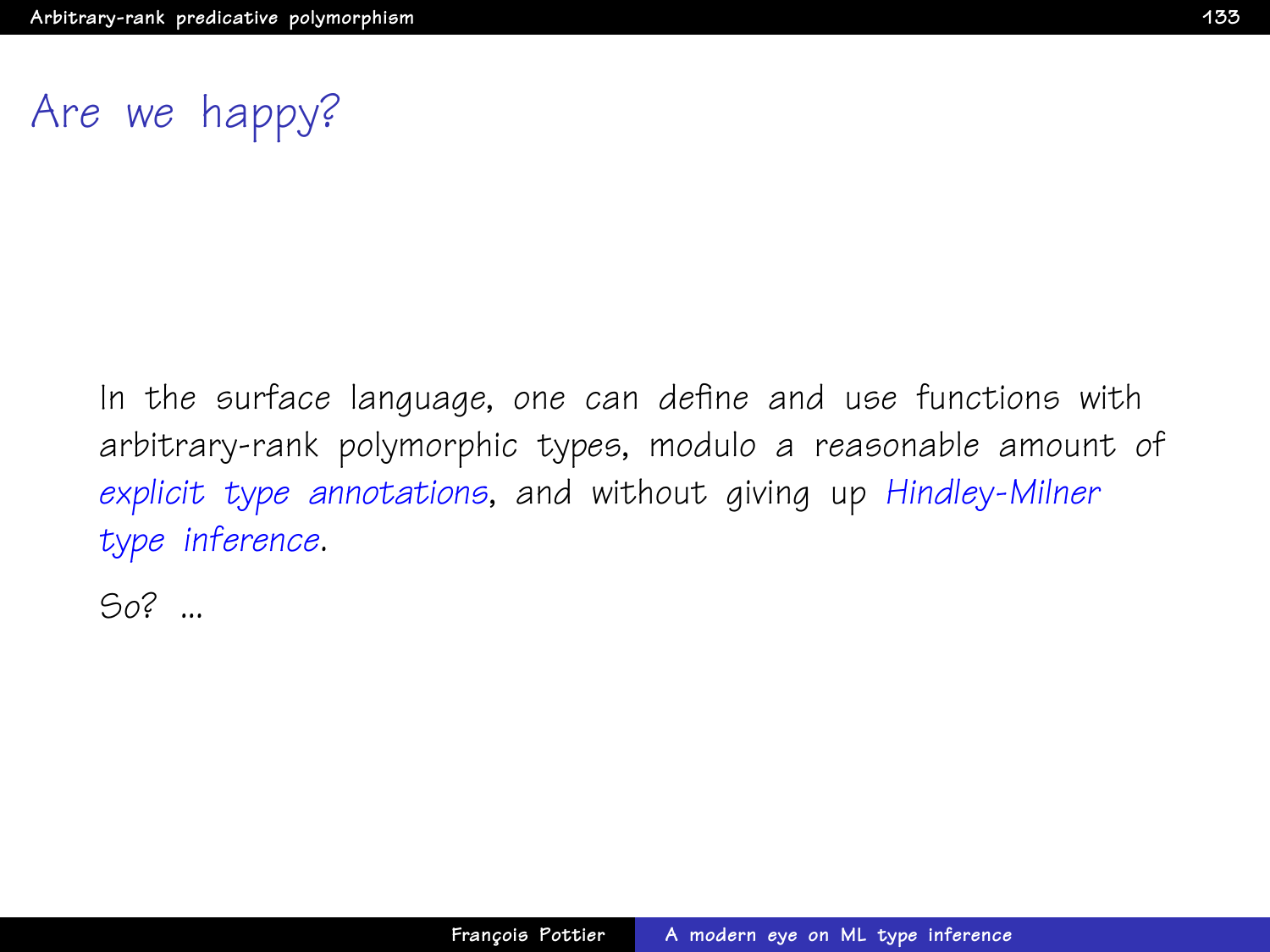#### Predicativity

This is a predicative type system. For instance, if id has type  $\forall a.a \rightarrow a$ 

then it cannot be implicitly coerced to type

 $(\forall v.\nu \rightarrow v) \rightarrow (\forall v.\nu \rightarrow v)$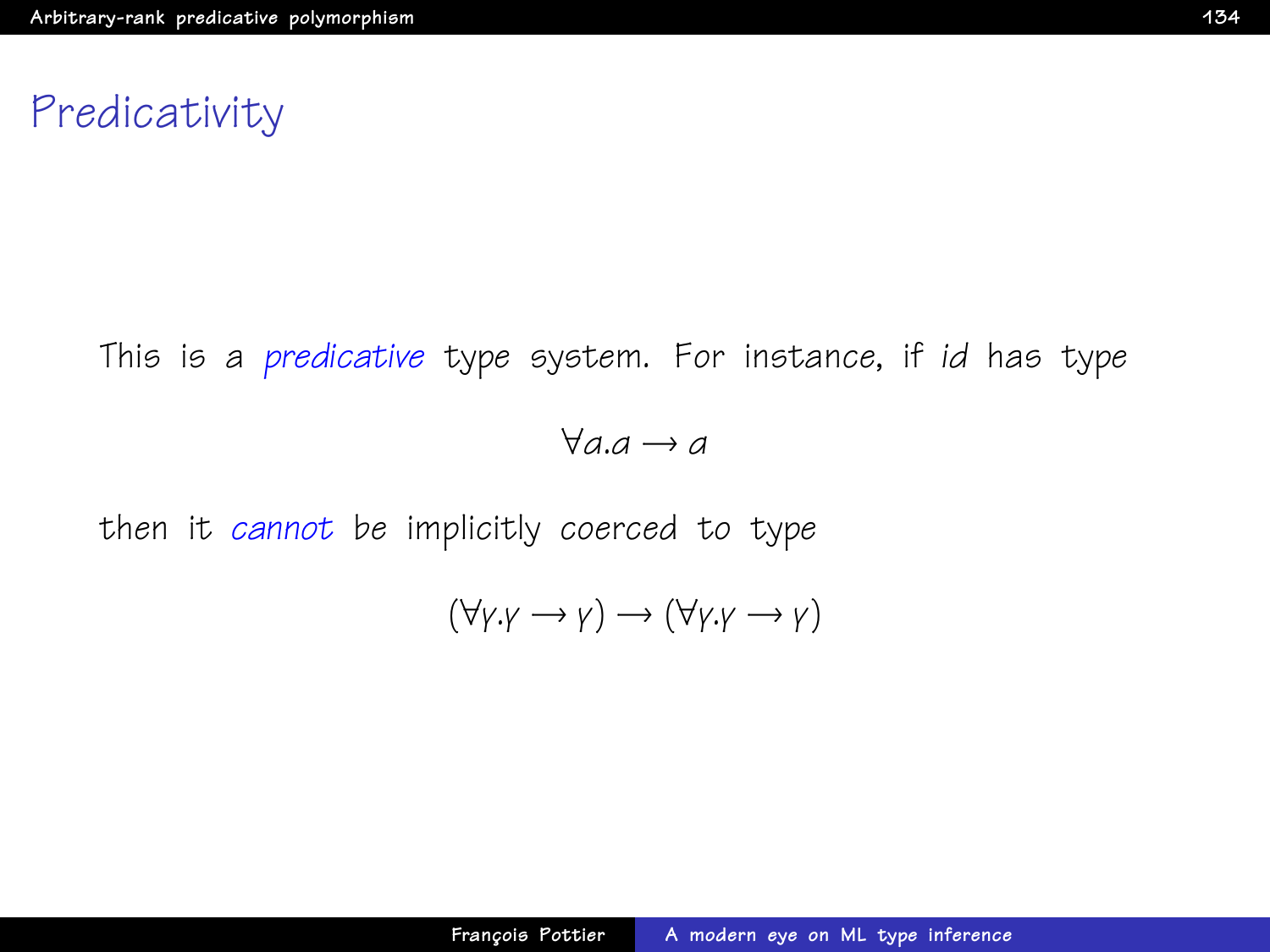### Predicativity, continued

Indeed,

$$
(\forall a.a \to a) \leq (\forall \gamma.\gamma \to \gamma) \to (\forall \gamma.\gamma \to \gamma)
$$

simplifies down to

$$
\exists a.(a \rightarrow a \leq (\forall Y \cdot Y \rightarrow Y) \rightarrow (\forall Y \cdot Y \rightarrow Y))
$$

$$
\exists a. \left( \begin{array}{c} (\forall Y \cdot Y \rightarrow Y) \leq a \\ a \leq (\forall Y \cdot Y \rightarrow Y) \end{array} \right)
$$

$$
\exists a. \left( \begin{array}{c} \exists Y \cdot Y \rightarrow Y = a \\ \forall Y \cdot a = Y \rightarrow Y \end{array} \right)
$$
false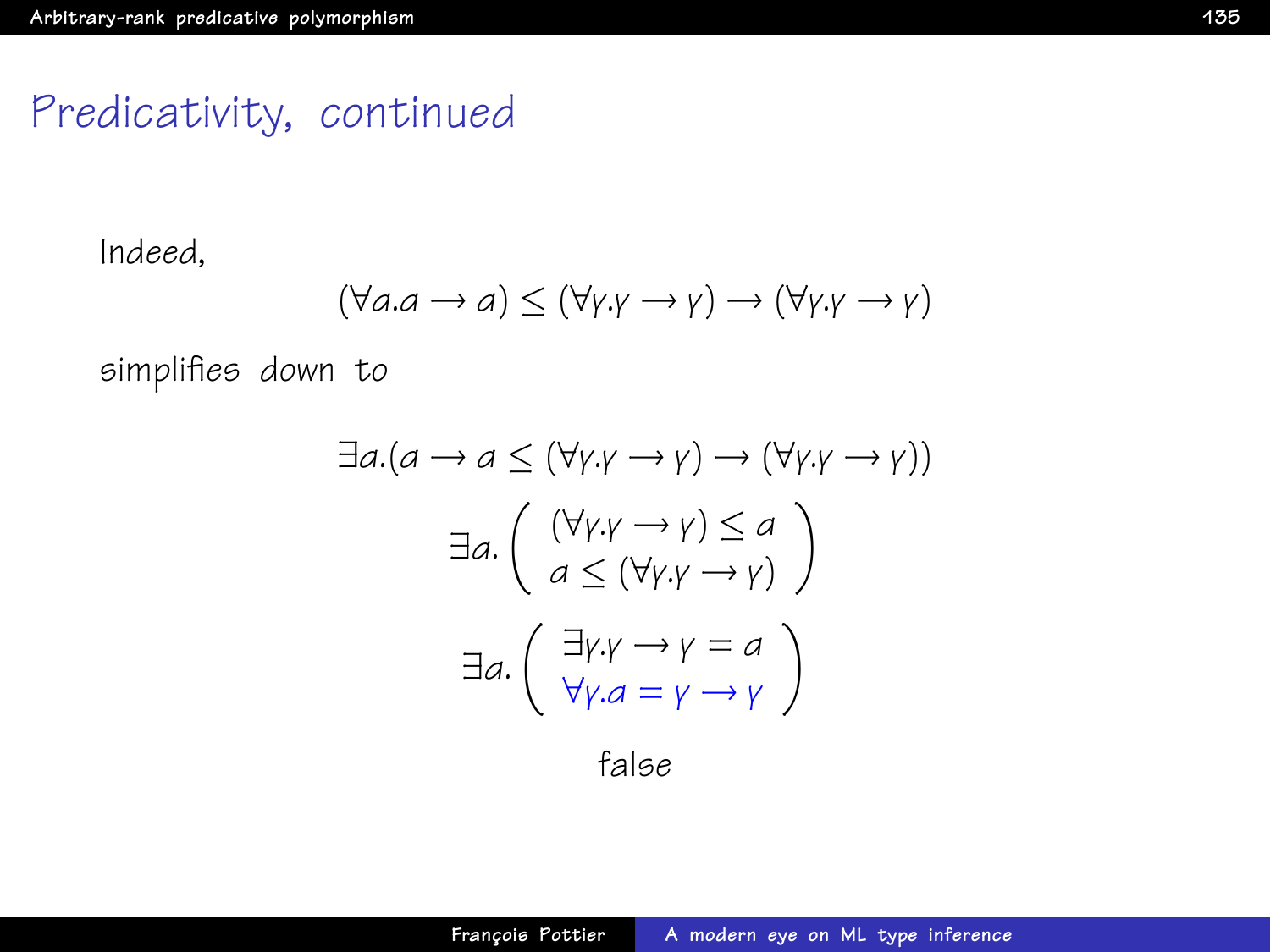### Re-introducing impredicativity

In practice, impredicativity is essential.

The easiest way of re-introducing it is via an explicit impredicative instantiation construct. This is heavy, though.

One can resort to more local inference to guess where impredicative instantiation is required...

... or, more ambitiously, forget about local inference and build some measure of impredicative instantiation into the constraint language.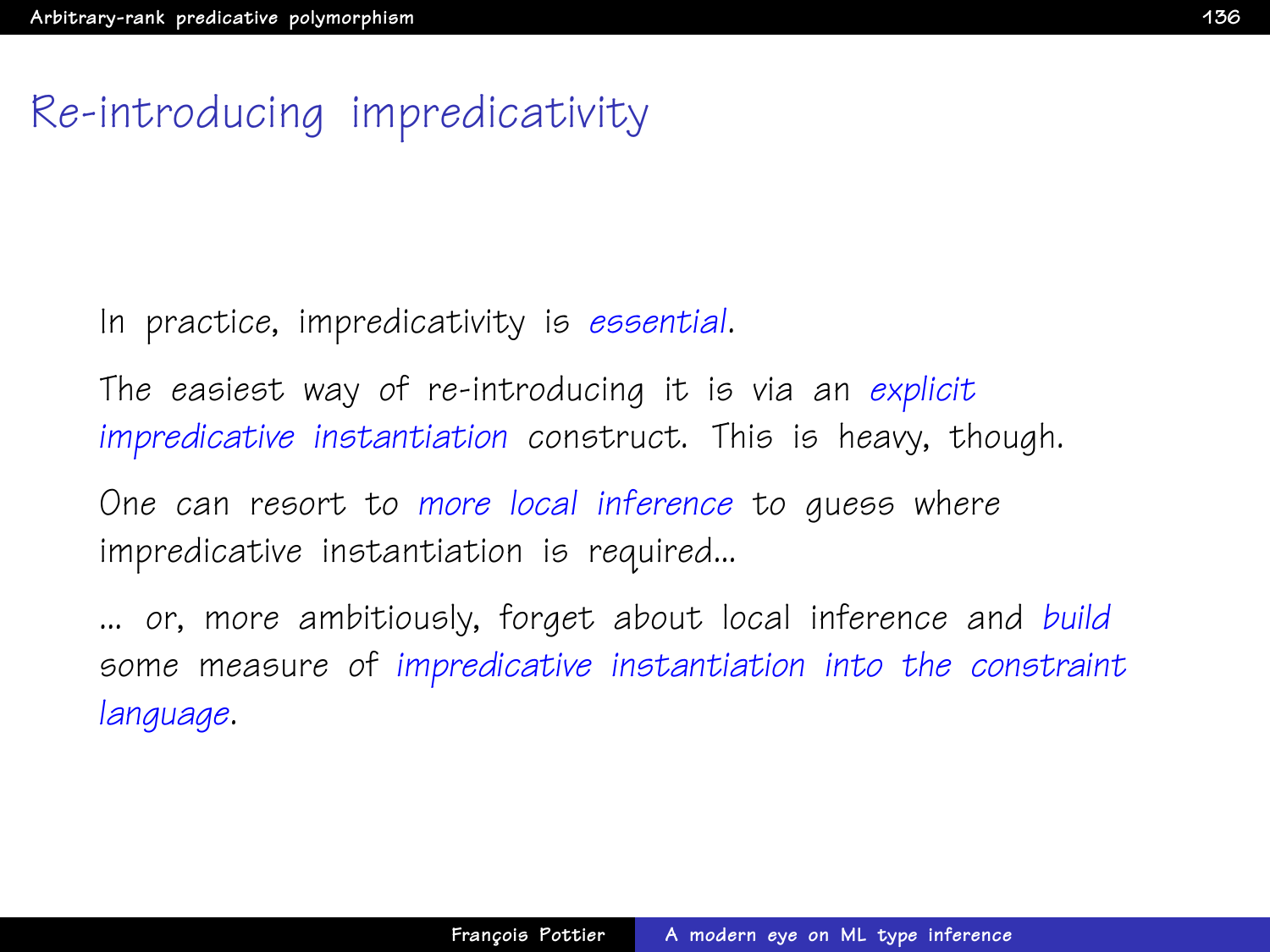### Selected References I

Martin Odersky and Konstantin Läufer. [Putting Type Annotations To Work.](http://lamp.epfl.ch/~odersky/papers/popl96.ps.gz) POPL, 1996.

Simon Peyton Jones, Dimitrios Vytiniotis, Stephanie Weirich, and Mark Shields. [Practical type inference for arbitrary-rank types.](http://research.microsoft.com/Users/simonpj/papers/higher-rank/putting.ps.gz) Manuscript, 2005.

#### Didier Rémy.

[Simple, partial type inference for System](http://pauillac.inria.fr/~remy/work/fml/fml-icfp.pdf) F based on type [containment.](http://pauillac.inria.fr/~remy/work/fml/fml-icfp.pdf)

ICFP, 2005.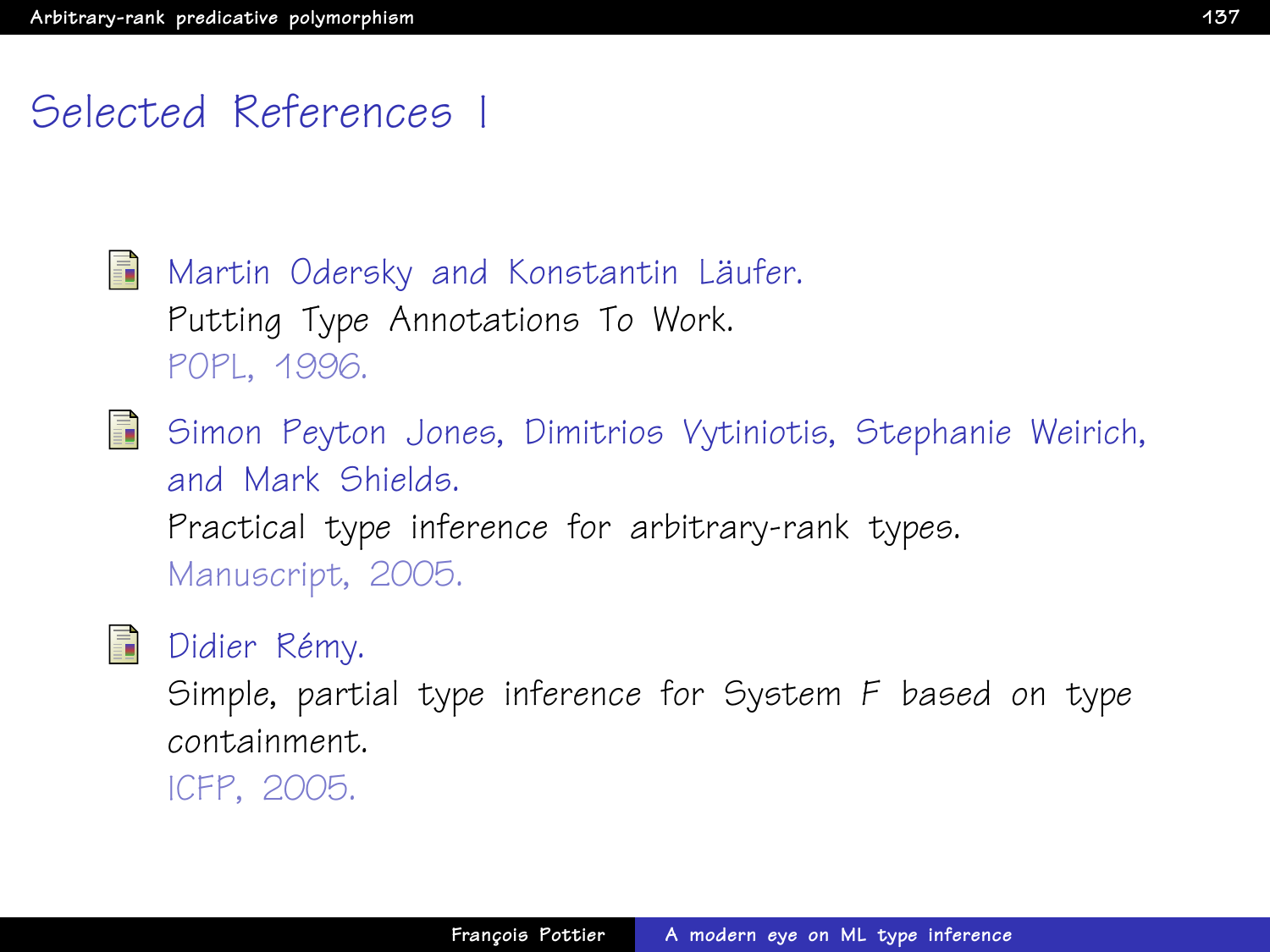## Selected References II



Dimitrios Vytiniotis, Stephanie Weirich, and Simon Peyton Jones.

[Boxy types: type inference for higher-rank types and](http://research.microsoft.com/Users/simonpj/papers/boxy/boxy.ps.gz) [impredicativity.](http://research.microsoft.com/Users/simonpj/papers/boxy/boxy.ps.gz)

Manuscript, 2005.



Didier Le Botlan and Didier Rémy. [MLF: Raising ML to the power of System](http://cristal.inria.fr/~remy/work/mlf/icfp.pdf) F. ICFP, 2003.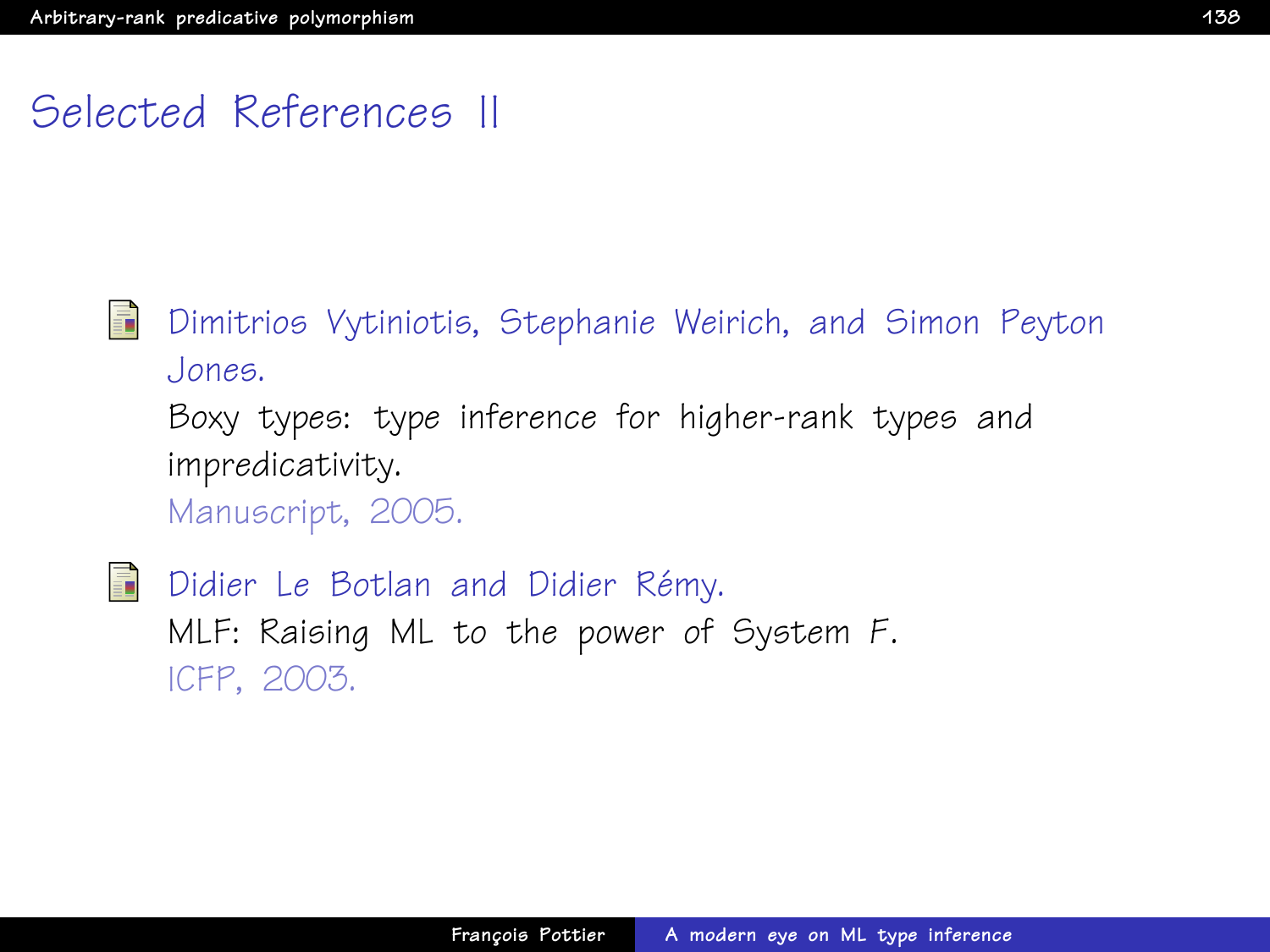#### <span id="page-138-0"></span>Part III

# [Generalized algebraic data types](#page-138-0)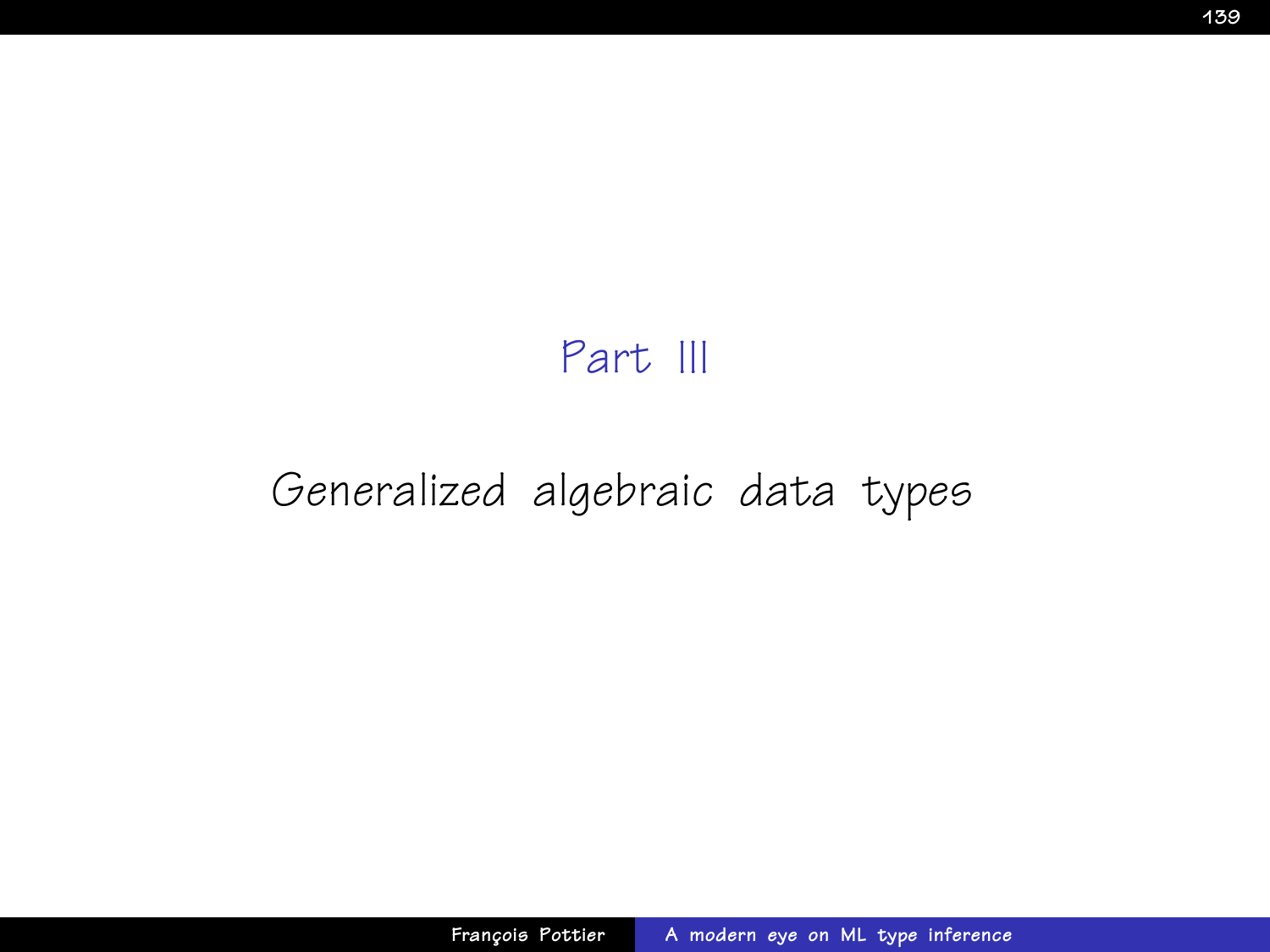[Introducing generalized algebraic data types](#page-140-0)

[Typechecking: MLGI](#page-159-0)

[Simple type inference: MLGX](#page-170-0)

[Shape inference](#page-179-0)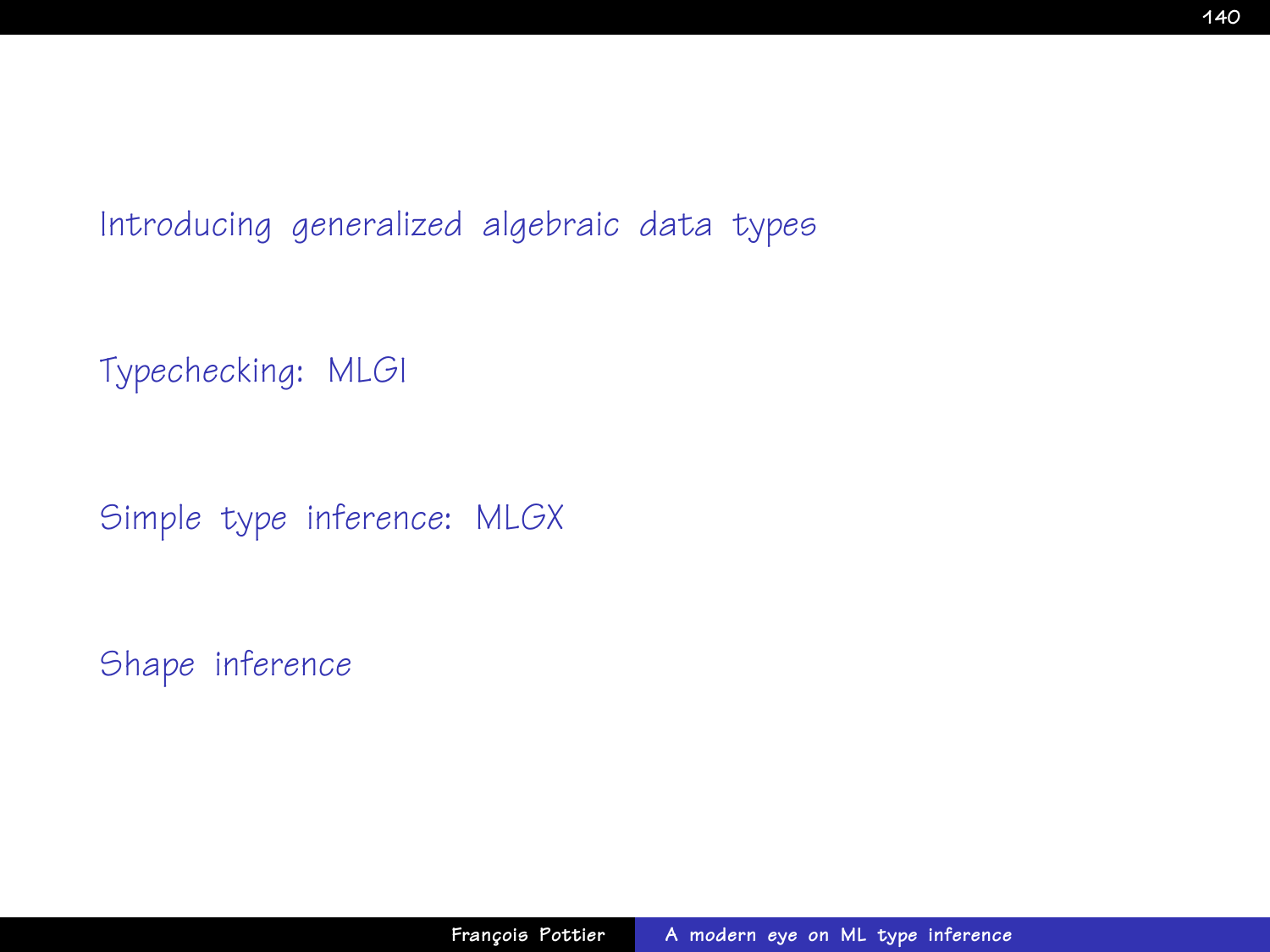#### [Introducing generalized algebraic data types](#page-140-0)

[Typechecking: MLGI](#page-159-0)

[Simple type inference: MLGX](#page-170-0)

<span id="page-140-0"></span>[Shape inference](#page-179-0)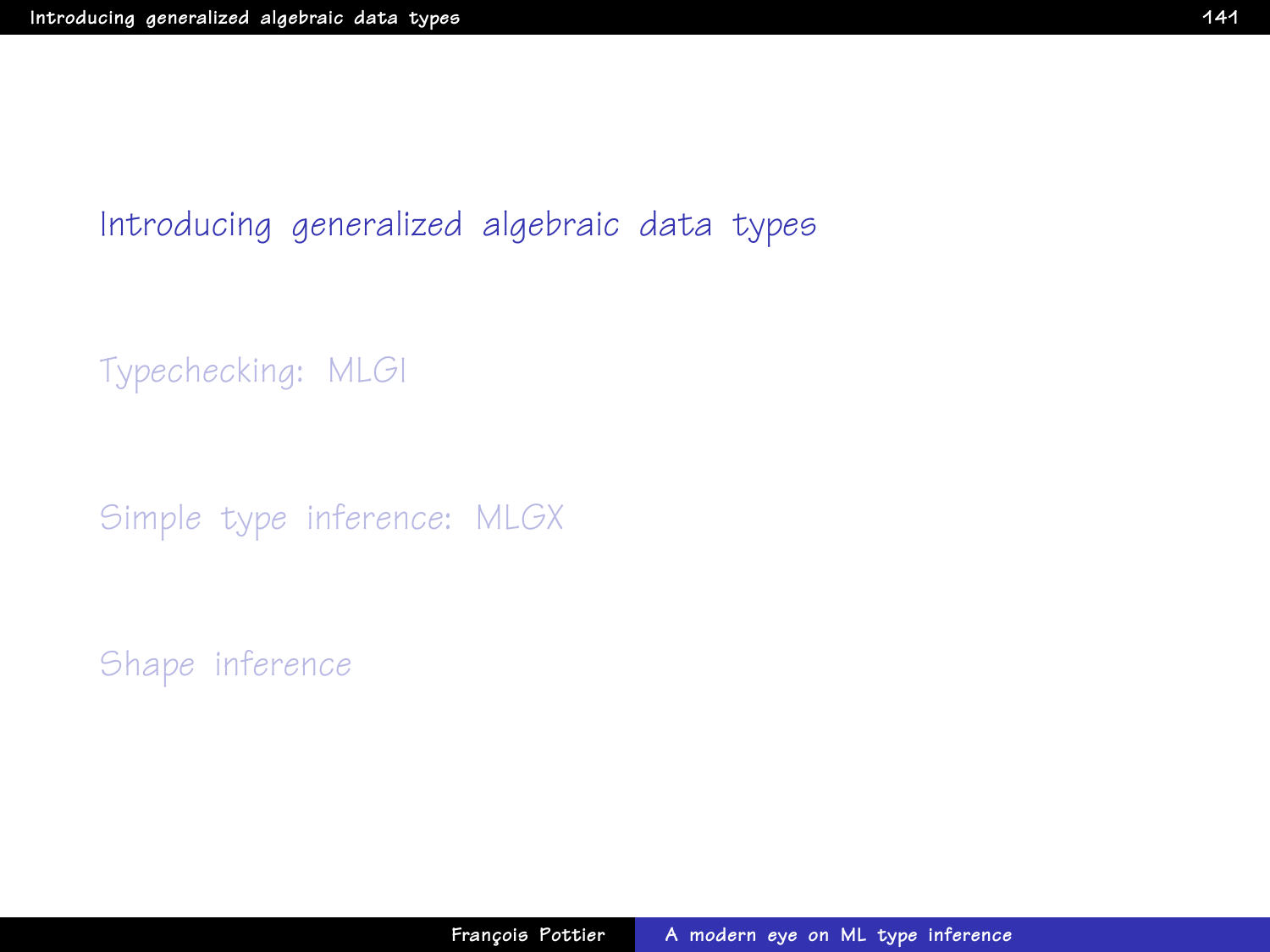### Algebraic data types (reminder)

The data constructors associated with an ordinary algebraic data type constructor T receive type schemes of the form:

 $K \cdot \forall \bar{a}$   $\tau_A \times \ldots \times \tau_n \rightarrow \tau \bar{a}$ 

For instance,

Leaf :: ∀α.tree(α) Node ::  $\forall a.\text{tree}(a) \times a \times \text{tree}(a) \rightarrow \text{tree}(a)$ 

Matching a value of type tree(a) against the pattern  $Node(I, v, r)$ binds l, v, and r to values of types tree(a), a, and tree(a).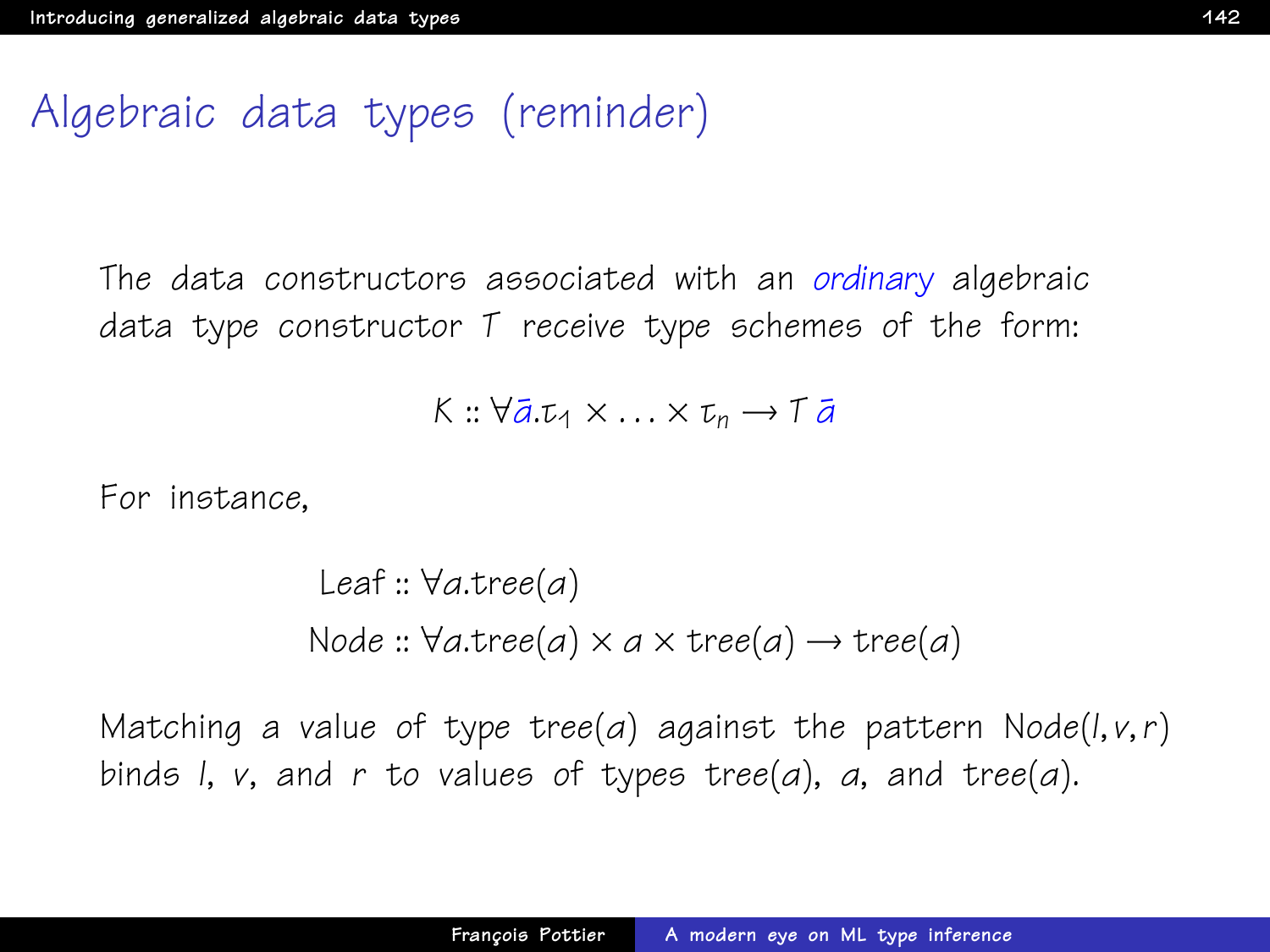#### Iso-existential types

In Läufer and Odersky's extension of Hindley and Milner's type system with iso-existential types, the data constructors receive type schemes of the form:

$$
K::\forall \bar{a}\bar{\beta}. \tau_1 \times \ldots \times \tau_n \to T \bar{a}
$$

For instance,

$$
\text{Key} :: \forall \beta. \beta \times (\beta \rightarrow \text{int}) \rightarrow \text{key}
$$

Matching a value of type key against the pattern Key  $(v, f)$  binds v and f to values of type  $\beta$  and  $\beta \rightarrow$  int, for an unknown  $\beta$ .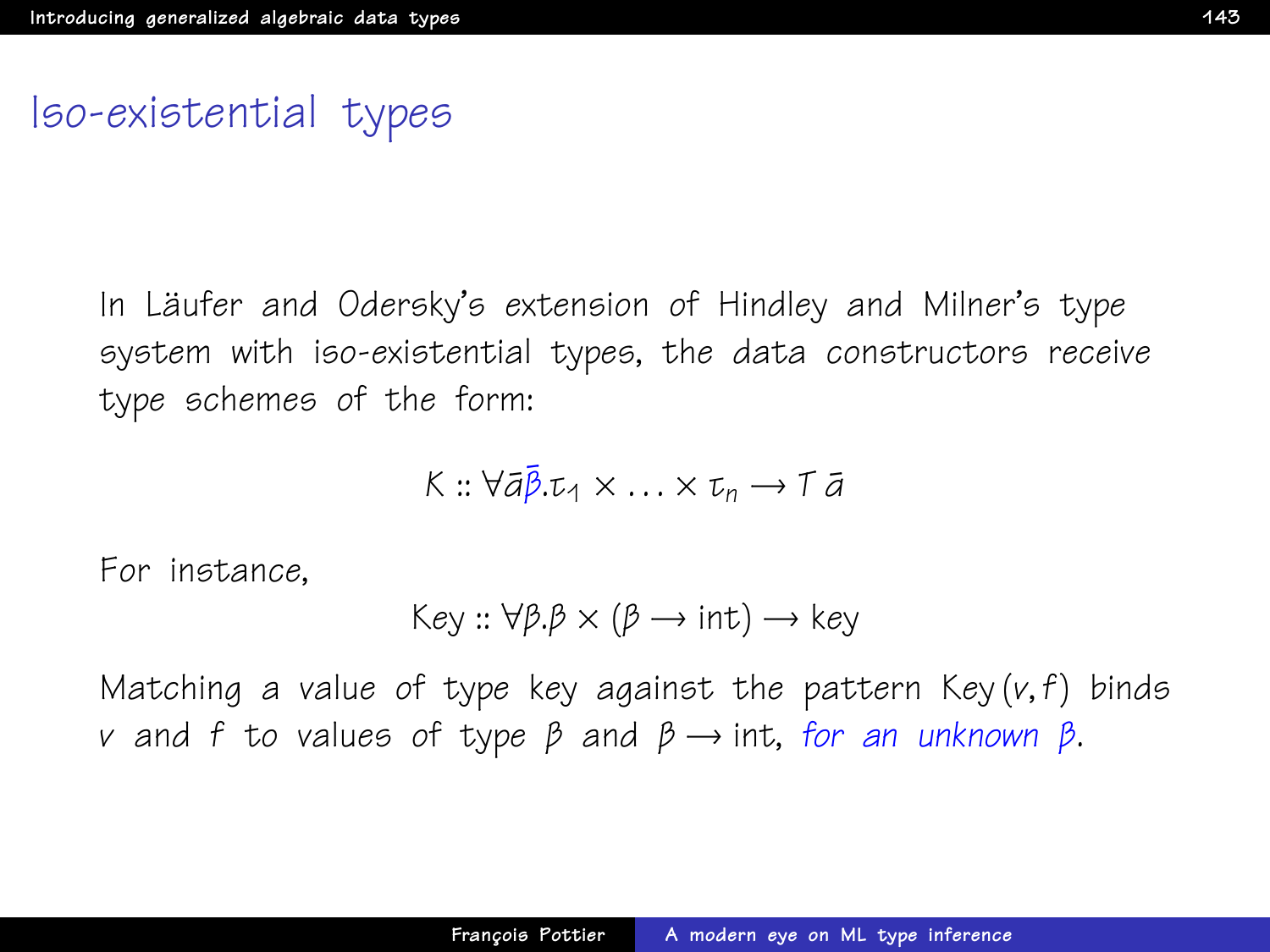#### Generalized algebraic data types

Let us now go further and remove the restriction that the parameters to T should be distinct type variables:

 $K :: \forall \bar{p}. \tau_1 \times ... \times \tau_n \rightarrow \tau \bar{\tau}$ 

Instead, they can be arbitrary types, with ftv $(\bar{t}) \subseteq \bar{\beta}$ .

Matching a value of type  $T\bar{a}$  against the pattern  $K (x_1, \ldots, x_n)$ binds  $x_i$  to a value of type  $\tau_i$ , for some unknown types  $\bar{\beta}$  that satisfy the constraint  $\bar{\tau} = \bar{a}$ .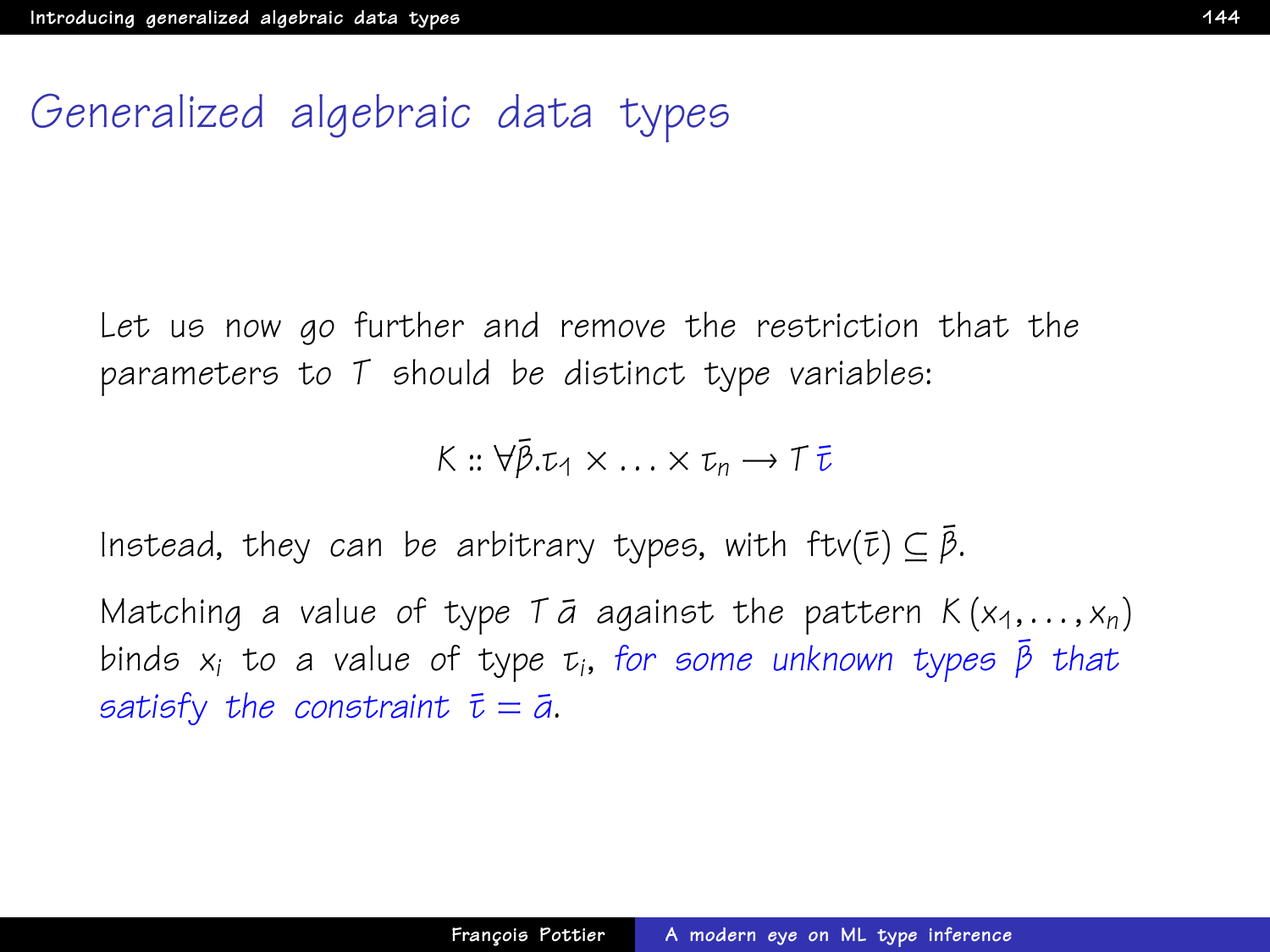# Generalized algebraic data types, continued

With generalized algebraic data types, pattern matching introduces new type equations that can be exploited to establish well-typedness.

In other words, the success of a dynamic test can yield extra static type information.

Generalized algebraic data types are very much like the inductive types found in theorem provers, but have only recently received interest in the programming languages community.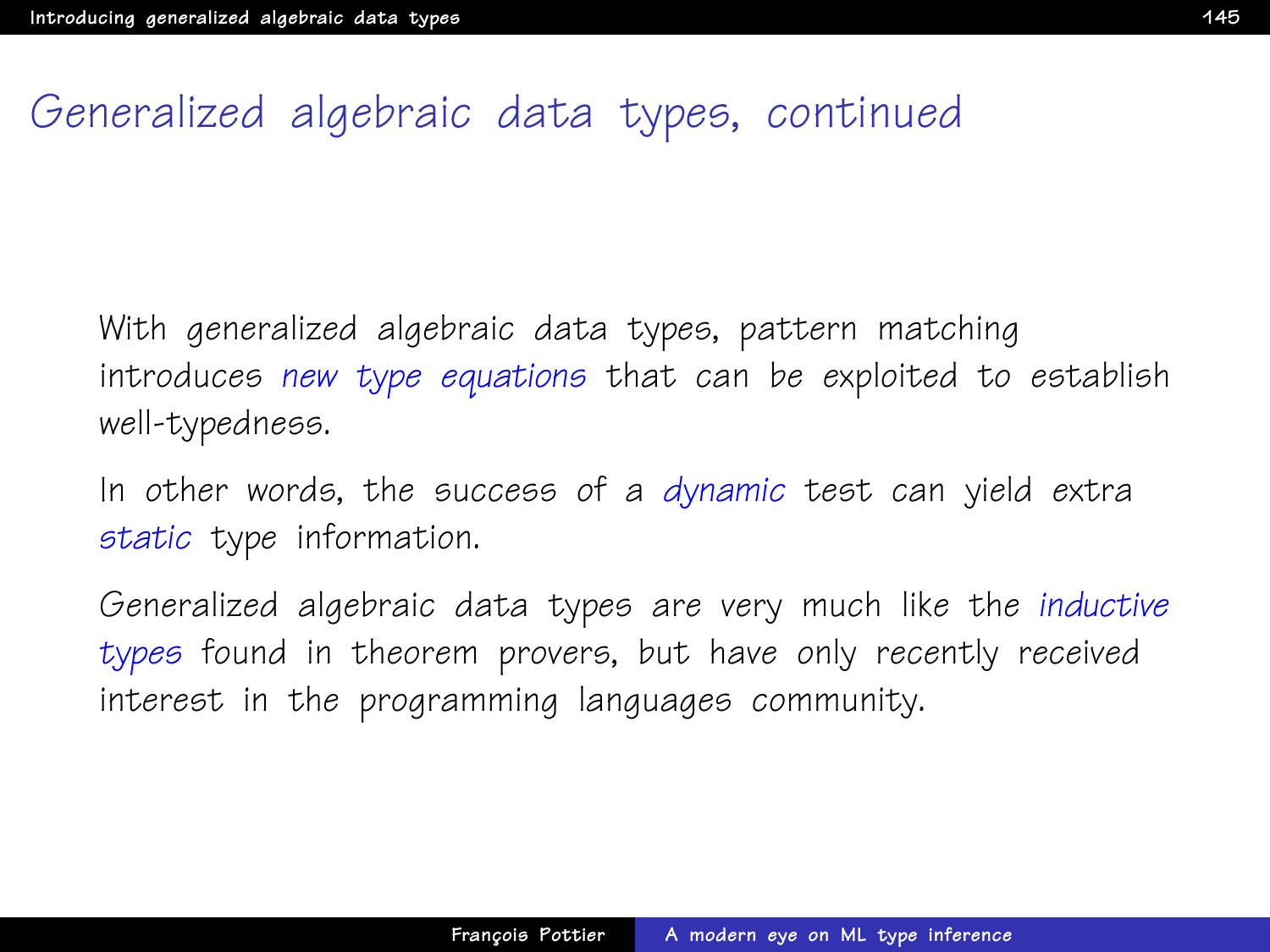# Applications

Applications of generalized algebraic data types include:

- $\triangleright$  Generic programming (Xi, Cheney and Hinze)
- $\triangleright$  Typed meta-programming (Pfenning and Lee, Xi, Sheard)
- In Tagless automata (Pottier and Régis-Gianas)
- I Type-preserving defunctionalization (Pottier and Gauthier)
- $\blacktriangleright$  and more...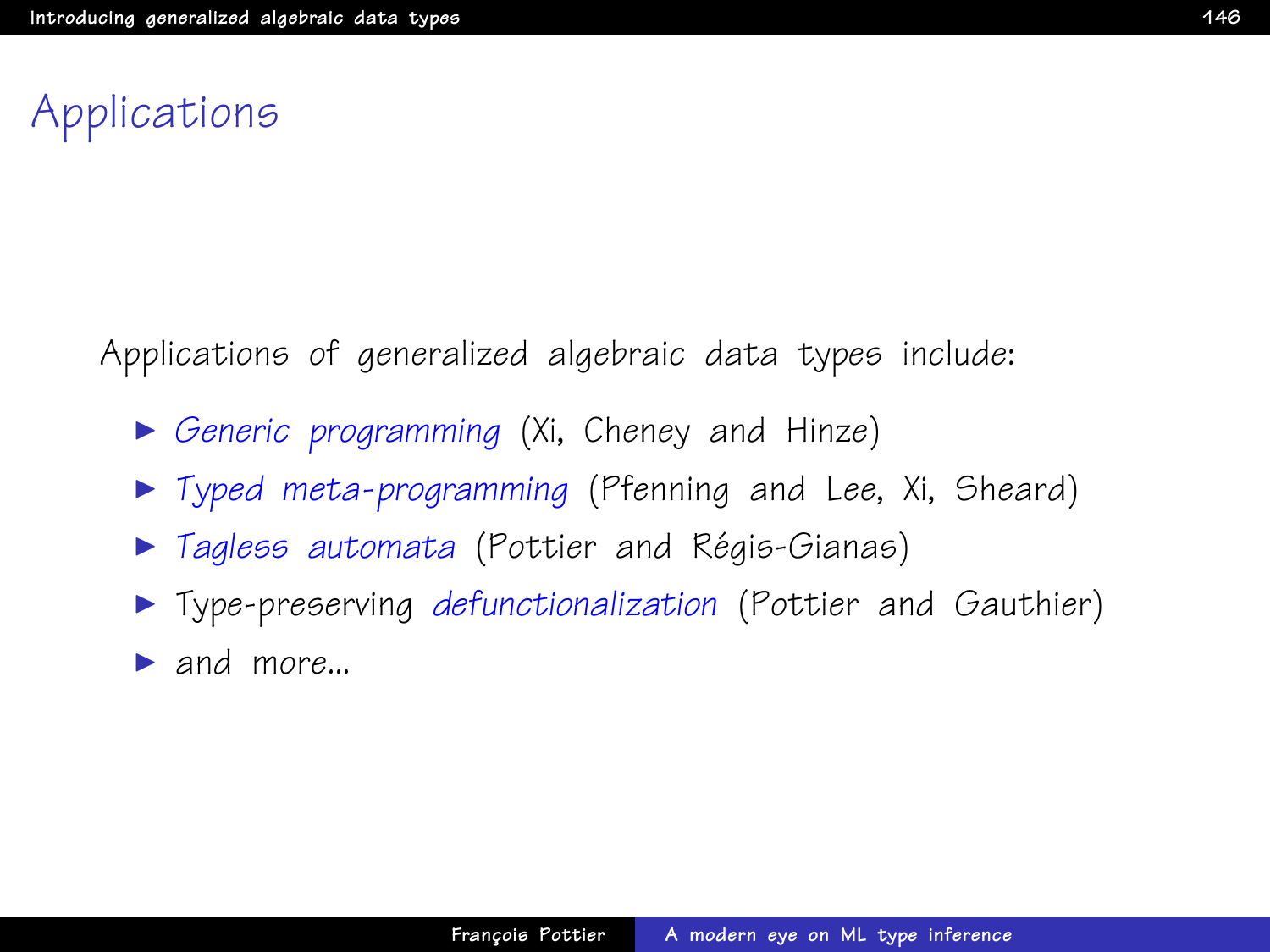#### Example

Here is typed abstract syntax for a simple object language.

 $Lit :: int \rightarrow term$  int  $Inc :: term$  int  $\rightarrow$  term int  $IsZ :: term$  int  $\rightarrow$  term bool If ::  $\forall a$  term bool  $\rightarrow$  term  $a \rightarrow$  term  $a \rightarrow$  term  $a$ Pair ::  $\forall a\beta$ .term  $a \rightarrow \text{term } \beta \rightarrow \text{term } (a \times \beta)$  $Fst :: \forall a\beta$ .term  $(a \times \beta) \rightarrow$  term a Snd ::  $\forall a\beta$ .term  $(a \times \beta) \rightarrow$  term  $\beta$ 

This is not an ordinary algebraic data type...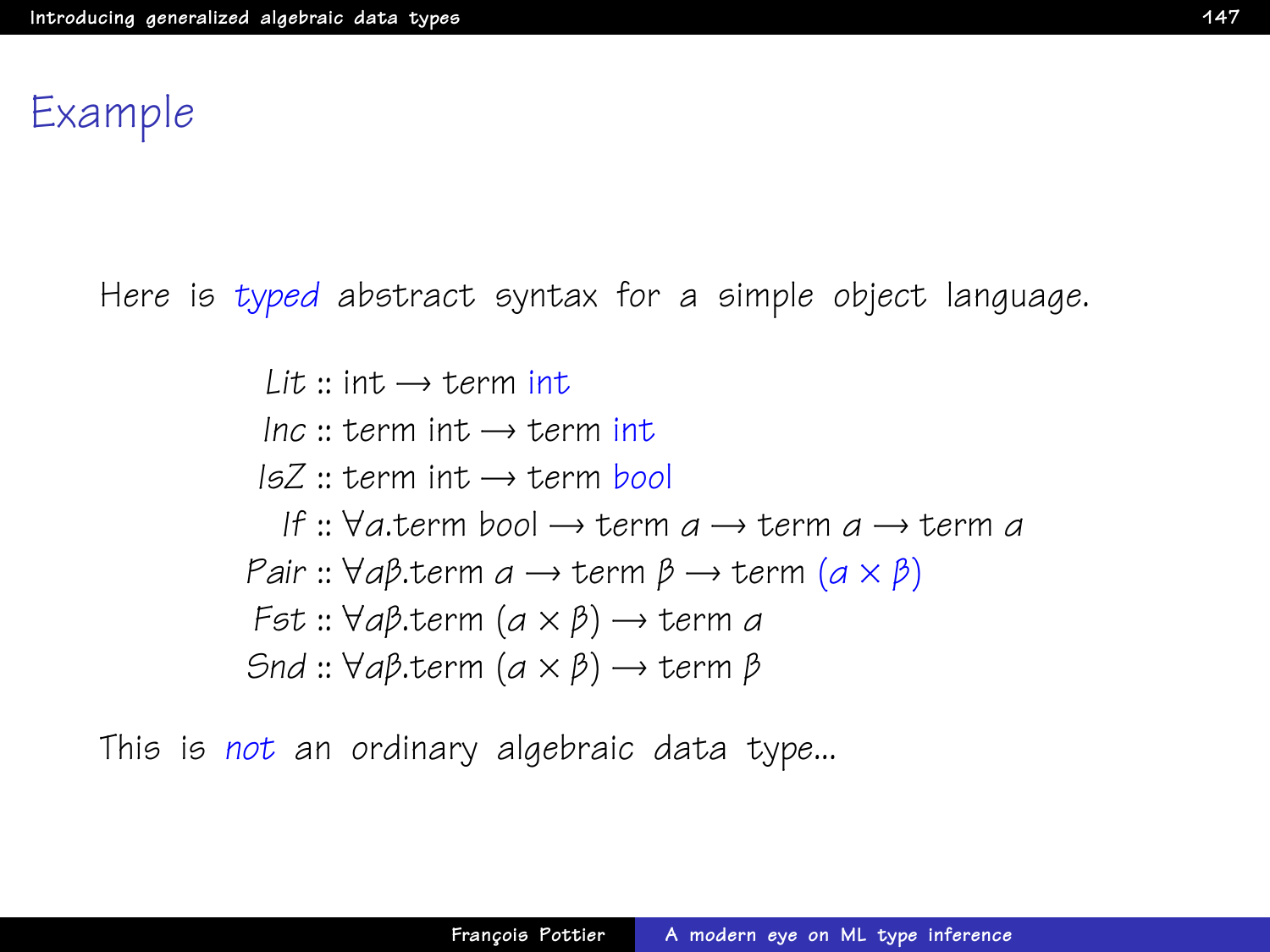This definition allows writing an evaluator that does not perform any tagging or untagging of object-level values:

```
\mu(eval : \forall a.term a \rightarrow a).\lambda t.
   case t of
          Lit i \rightarrow (* a = int *) i
          Inc t \rightarrow (* a = int *) eval t + 115Z t \rightarrow (* a = bool * ) eval t = 0If b \, t \, e \rightarrow \text{if } \text{eval } b then eval t else eval e
          Pair a b \rightarrow (* \exists a_1 a_2.a = a_1 \times a_2 *) (eval a, eval b)
        Fst t \rightarrow fst (eval t)
         Snd t \rightarrow snd (eval t)
```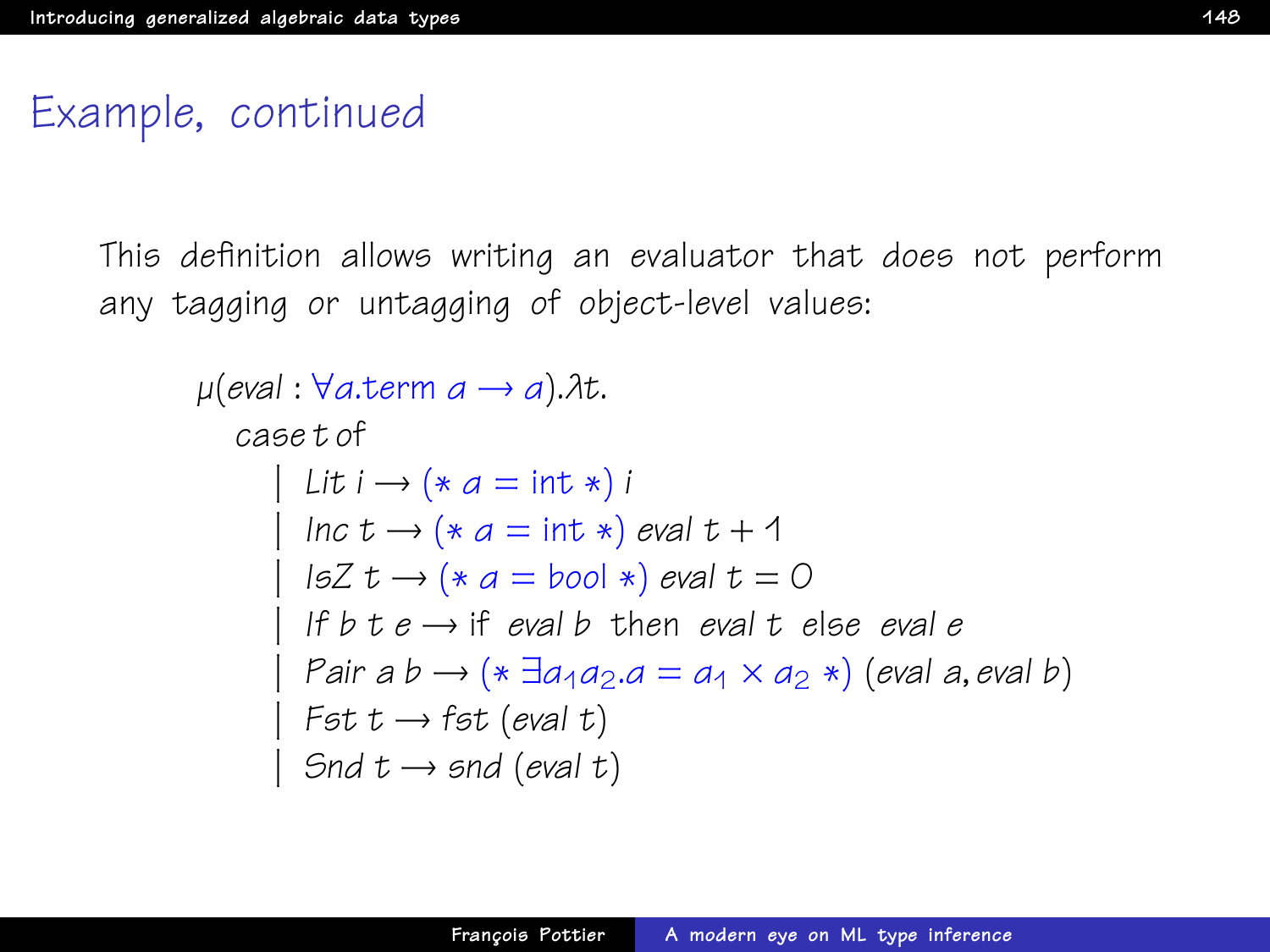#### From type inference to constraint solving

In the presence of generalized algebraic data types, reducing type inference to constraint solving remains reasonably straightforward (Simonet and Pottier, Stuckey and Sulzmann). For eval, the constraint could look like this...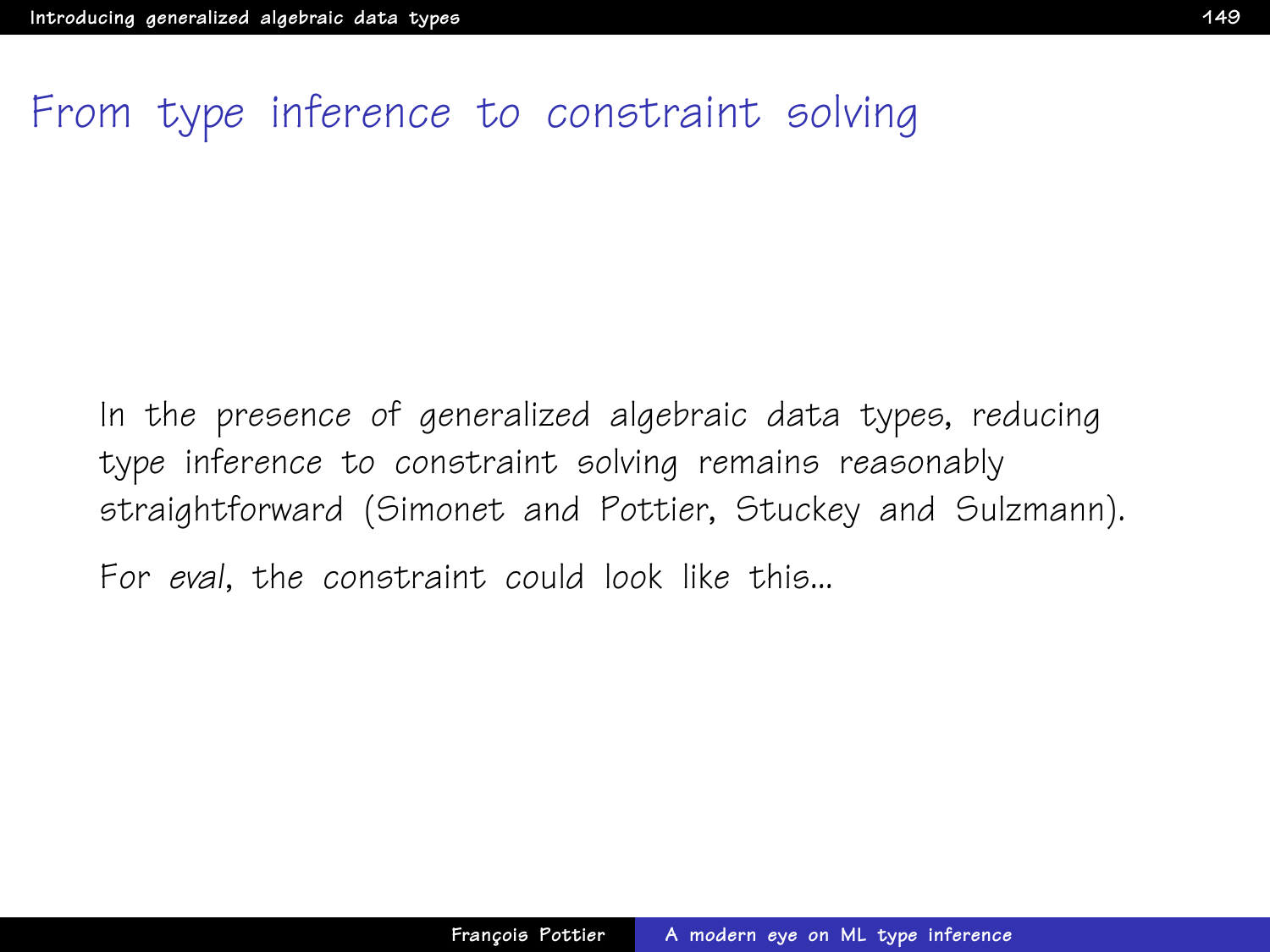let eval: 
$$
\forall a.\text{term } a \rightarrow a \text{ in}
$$
  
\n $\forall a.\$   
\nlet t: term a in  
\n $\beta = \text{int} \Rightarrow$   
\nlet i: int in i  $\leq a$   
\n...  
\n $\exists \beta.\$   
\n $\forall a_1 a_2.\beta = a_1 \times a_2 \Rightarrow$   
\nlet a: term a\_1:b: term a\_2 in  
\n $\exists \gamma_1. (eval \leq \gamma_1 \rightarrow \beta_1 \land a \leq \gamma_1)$   
\n $\exists \beta_1 \beta_2.\left(\begin{array}{c}\exists \gamma_1. (eval \leq \gamma_2 \rightarrow \beta_2 \land b \leq \gamma_2) \\ \exists \gamma_2. (eval \leq \gamma_2 \rightarrow \beta_2 \land b \leq \gamma_2) \\ \beta_1 \times \beta_2 = a \end{array}\right)$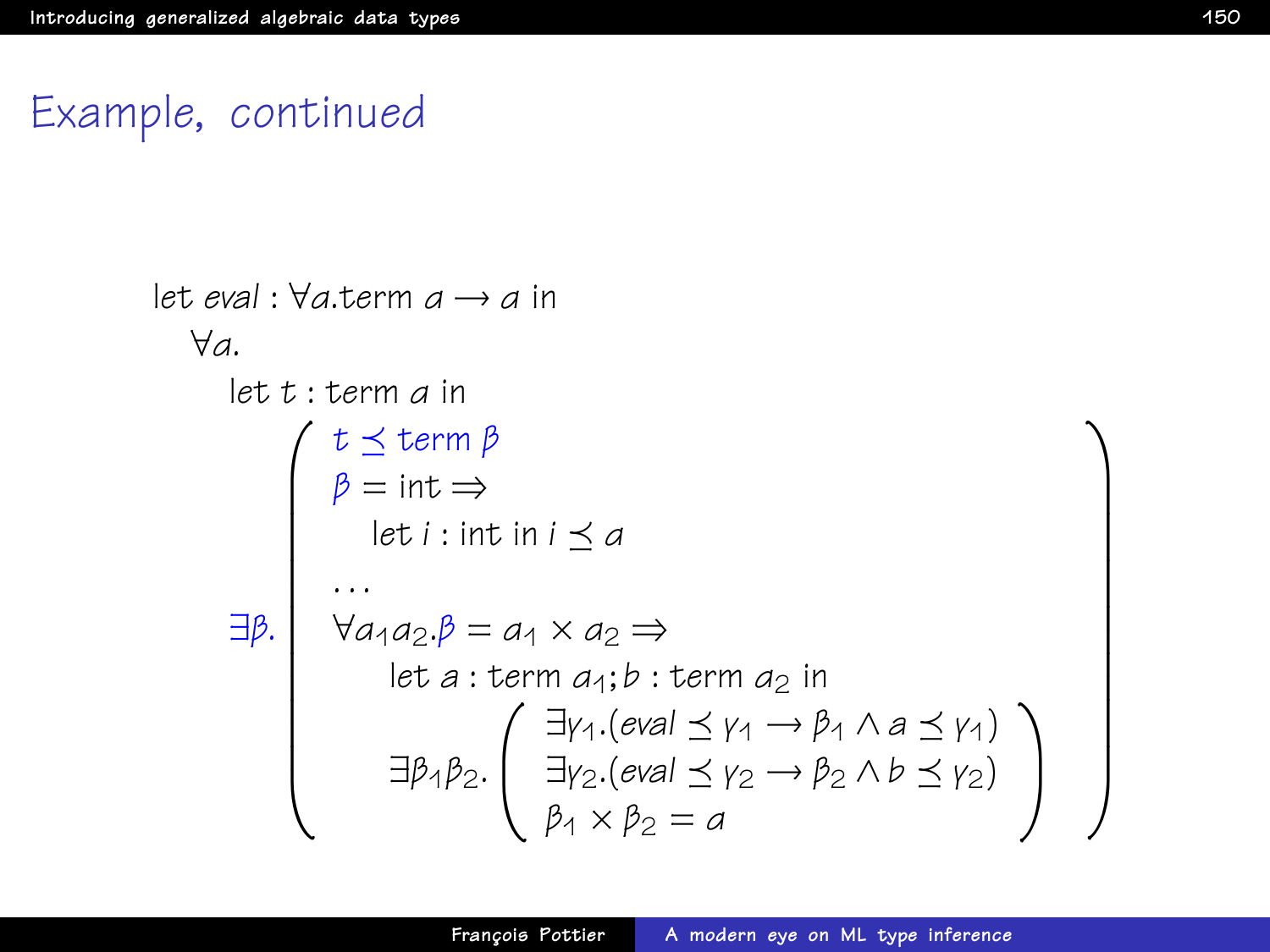let eval : Va-term 
$$
a \rightarrow a
$$
 in  
\n $\forall a$ .  
\n
$$
\begin{pmatrix}\na = \text{int} \Rightarrow \\
\text{let } i : \text{int in } i \leq a \\
\vdots \\
\forall a_1 a_2 \ldots a = a_1 \times a_2 \Rightarrow \\
\text{let } a : \text{term } a_1; b : \text{term } a_2 \text{ in} \\
\exists \beta_1 \beta_2. \left( \begin{array}{c}\n\exists y_1 \ldots (\text{eval } \leq y_1 \rightarrow \beta_1 \land a \leq y_1) \\
\exists y_2 \ldots (\text{eval } \leq y_2 \rightarrow \beta_2 \land b \leq y_2) \\
\beta_1 \times \beta_2 = a\n\end{array} \right)\n\end{pmatrix}
$$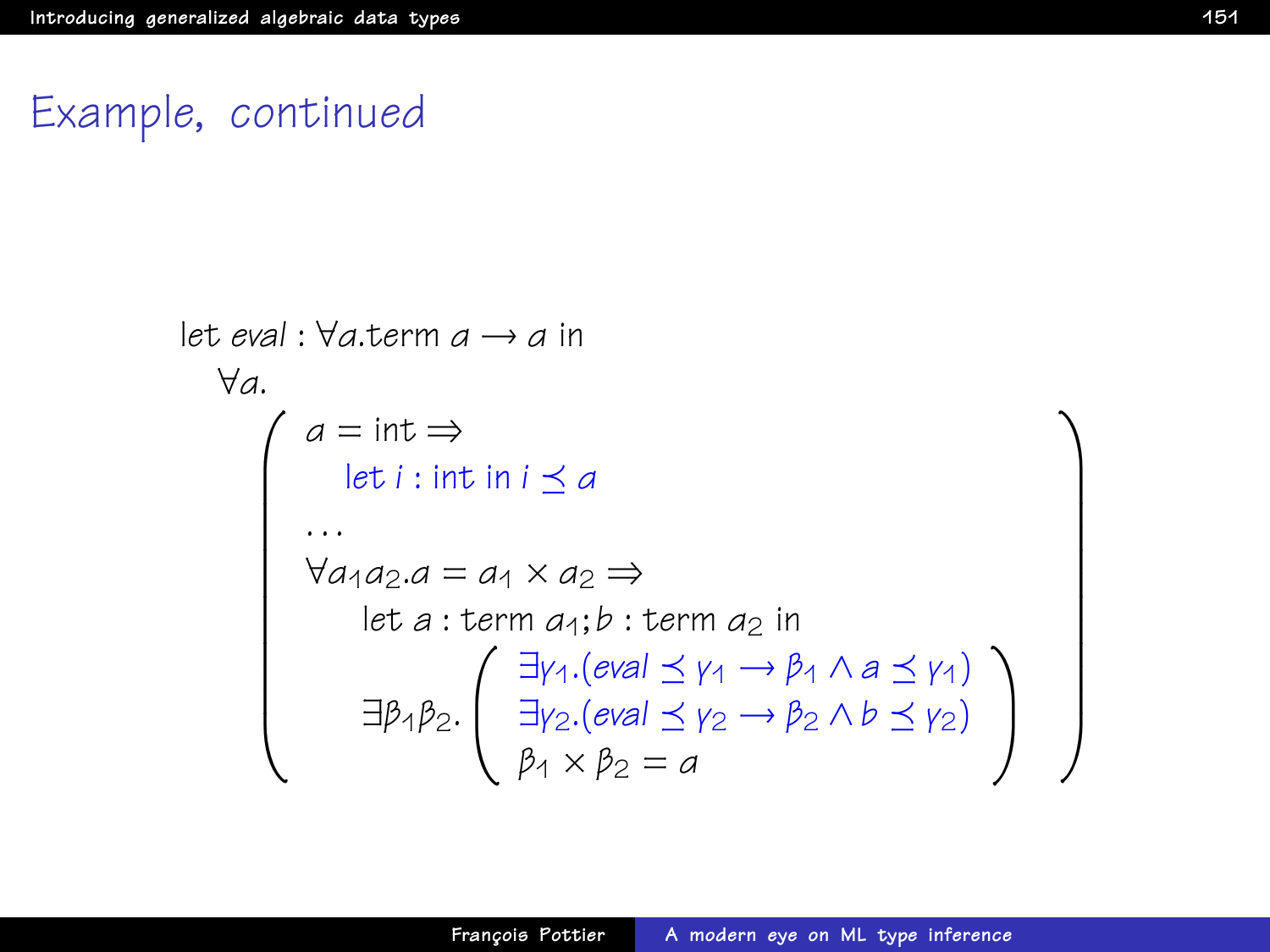$$
\forall a. \n\begin{pmatrix}\na = \text{int} \Rightarrow \text{int} = a \\
\cdots \\
\forall a_1 a_2 \cdot a = a_1 \times a_2 \Rightarrow \\
\exists \beta_1 \beta_2 \cdot \begin{pmatrix}\na_1 = \beta_1 \\
a_2 = \beta_2 \\
\beta_1 \times \beta_2 = a\n\end{pmatrix}\n\end{pmatrix}
$$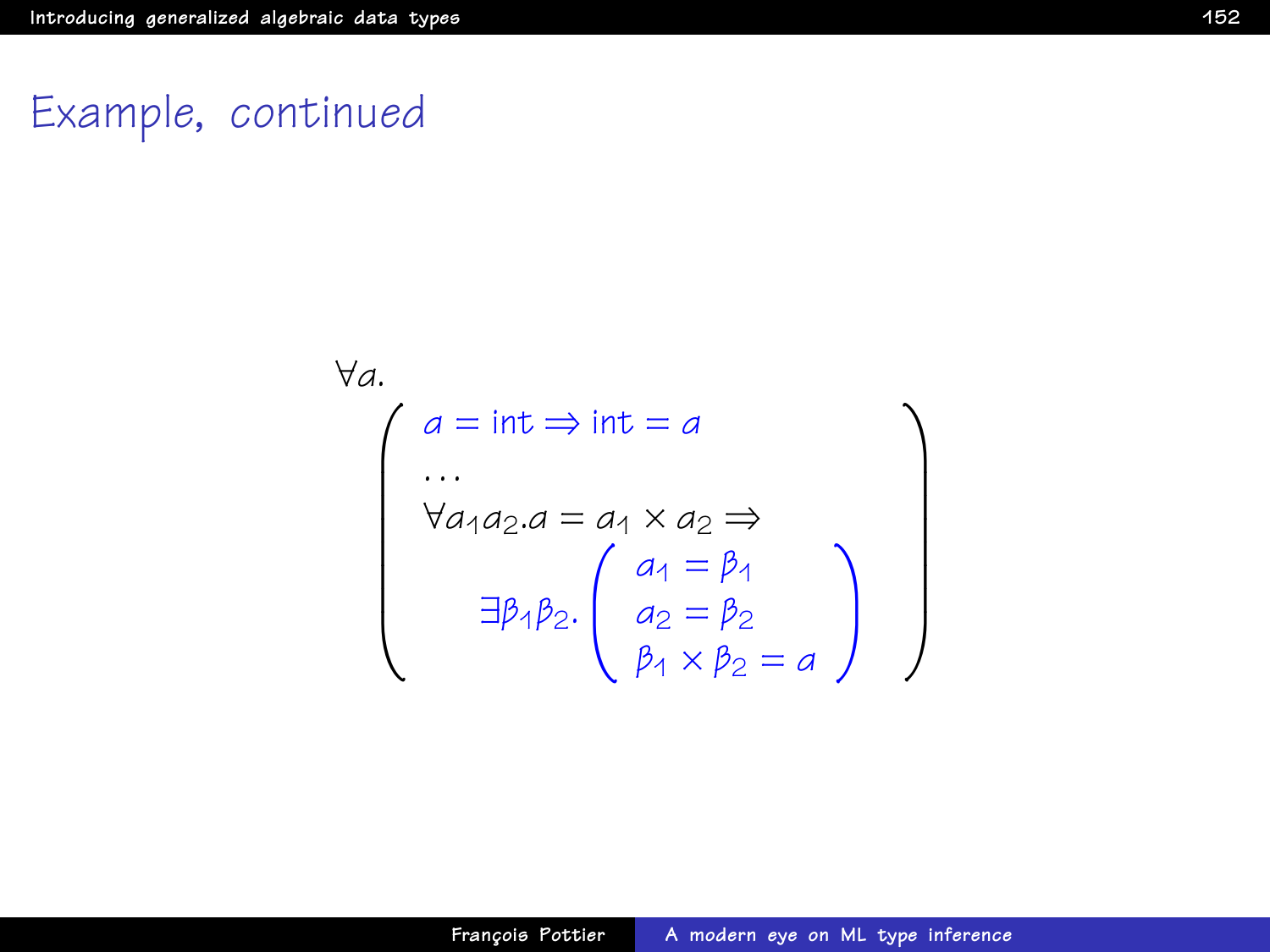$$
\forall a. \n( \text{true} \n\cdots \n\forall a_1 a_2 \ldots a_1 \times a_2 \Rightarrow a_1 \times a_2 = a
$$

The constraint eventually simplifies down to true, so eval is well-typed.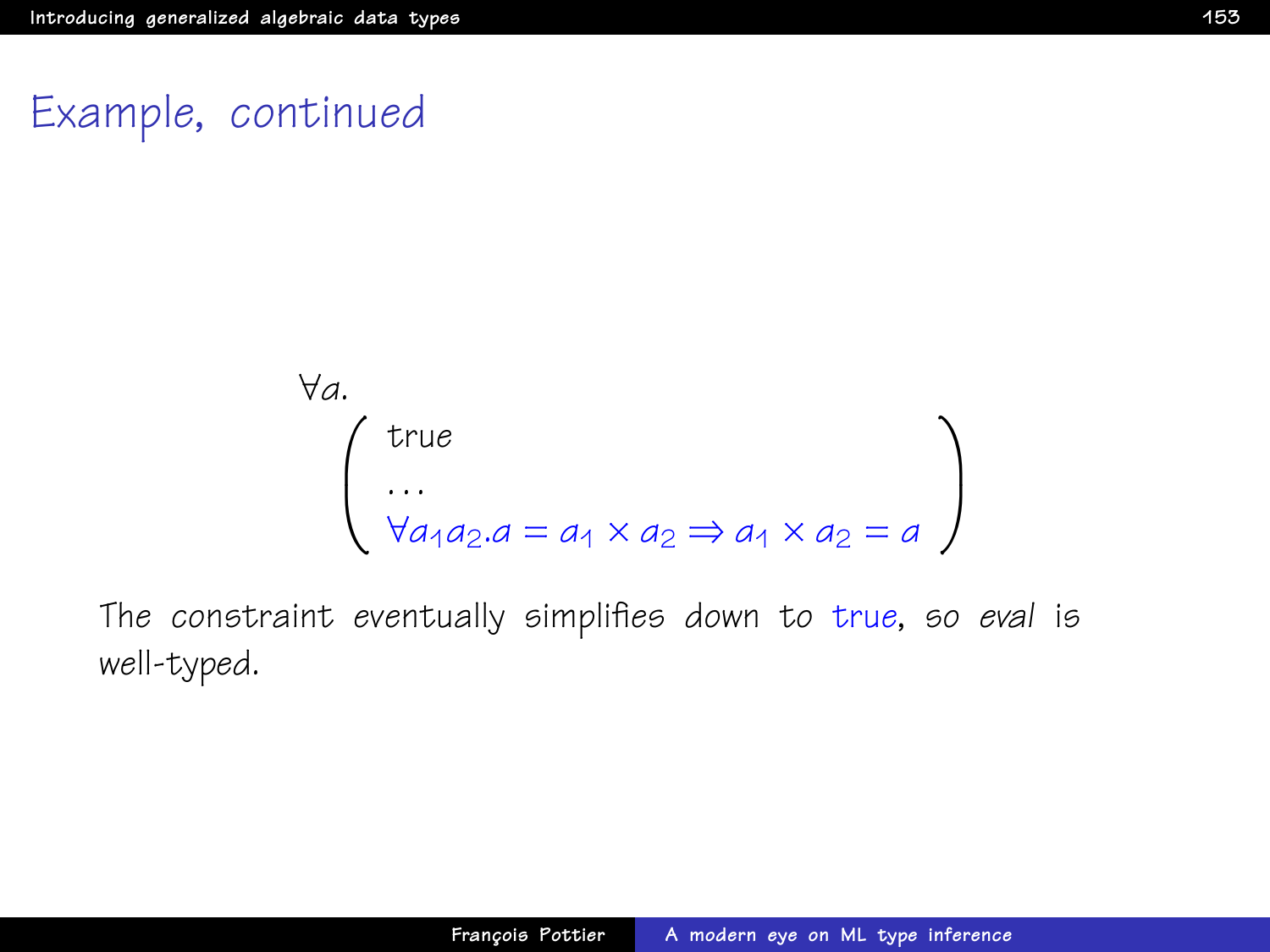#### Huh?

#### It looks as if there is no problem!?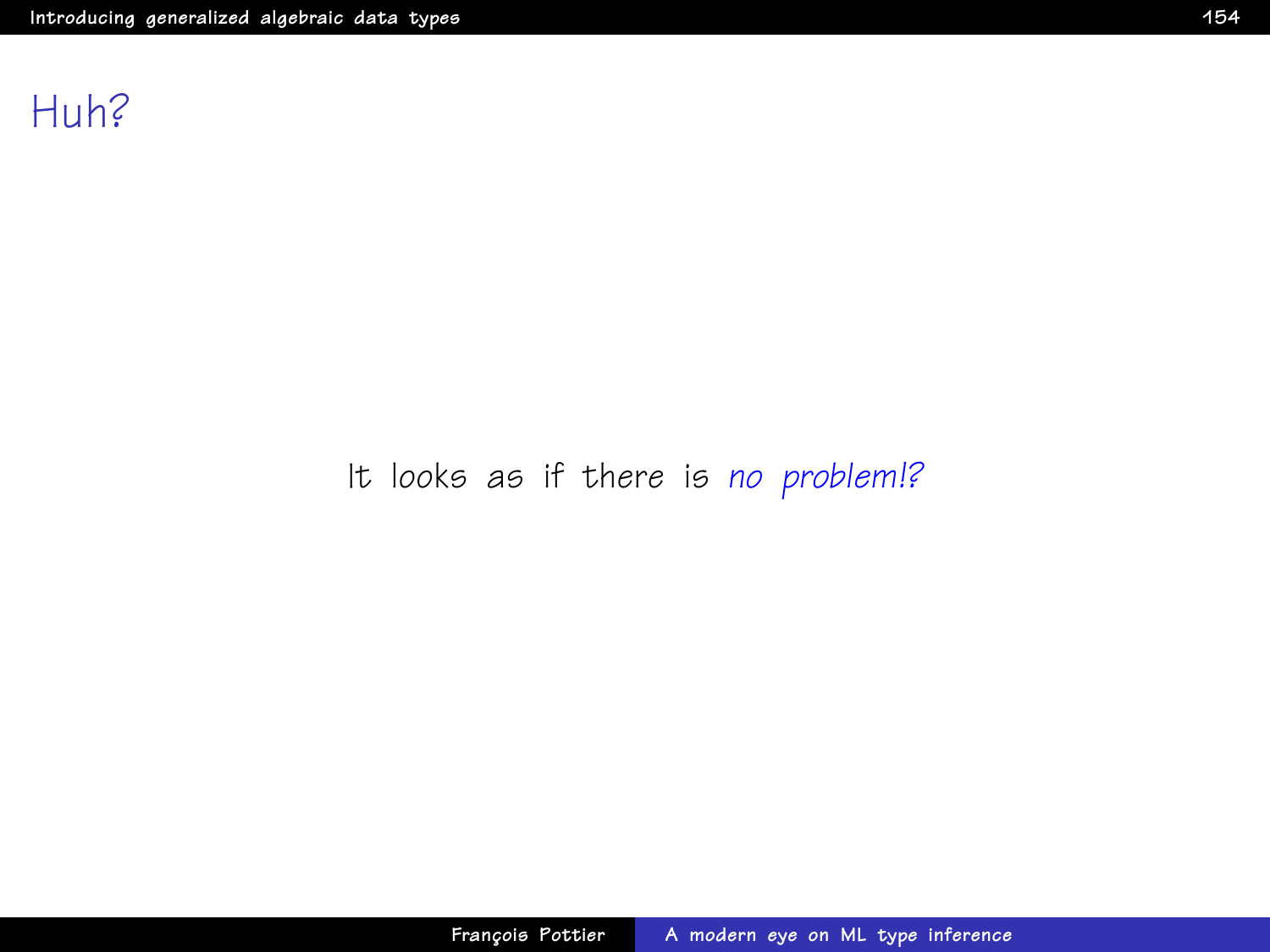#### Implications of implication

Adding implication to the constraint language yields the first-order theory of equality of trees, whose satisfiability problem is decidable, but intractable.

For eval, solving was easy because enough explicit information was available.

This is not just a matter of computing power. These constraints do not have nice solved forms...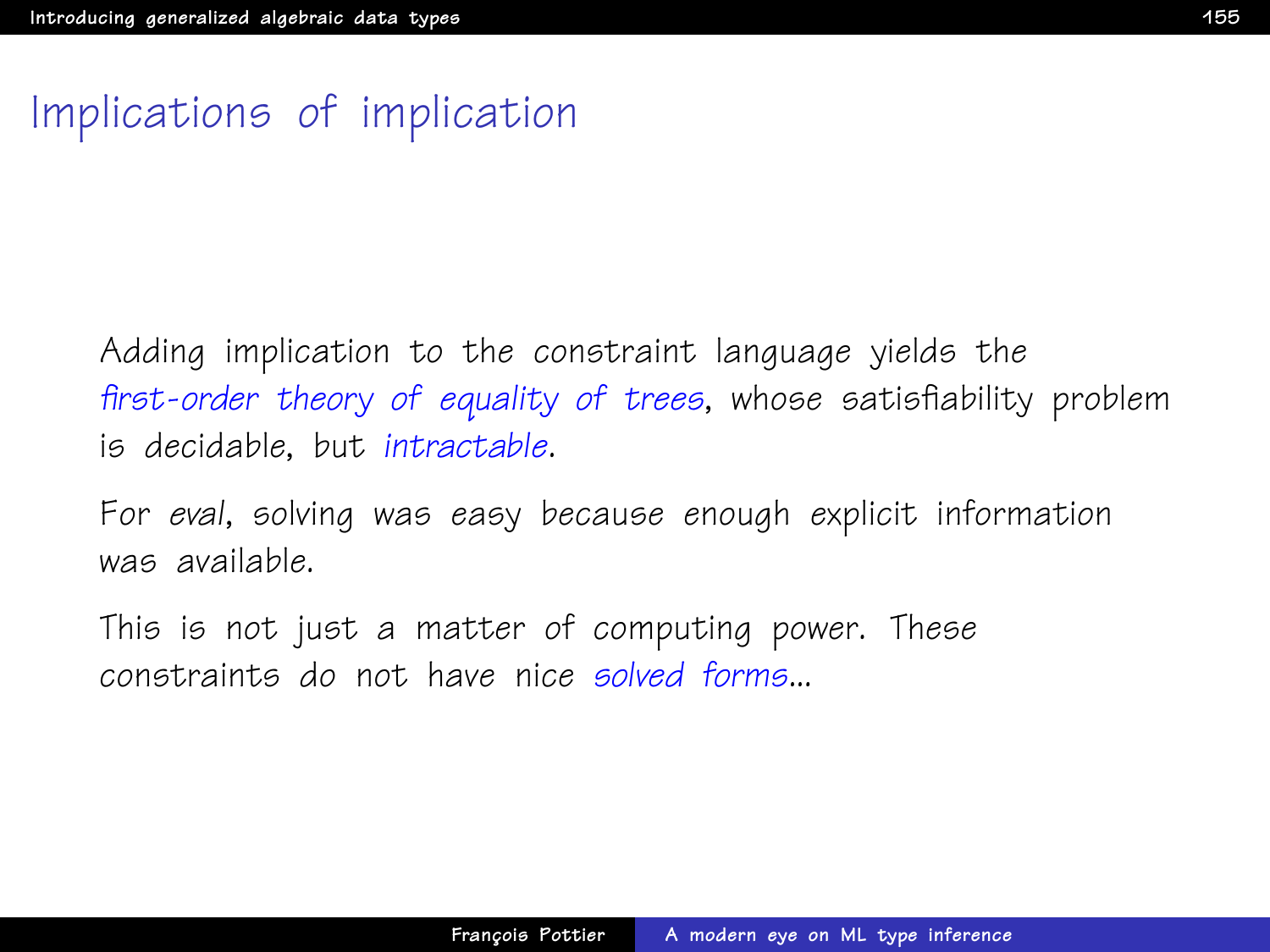# Implications of implication, continued

What types does this function admit?

$$
Eq:: \forall a.eq \ a \ a
$$
\n
$$
cast =
$$
\n
$$
\forall a \beta. \lambda (w : eq \ a \ \beta). \lambda (x : a).
$$
\n
$$
case \ w \ of
$$
\n
$$
Eq \rightarrow (* a = \beta *) \ x
$$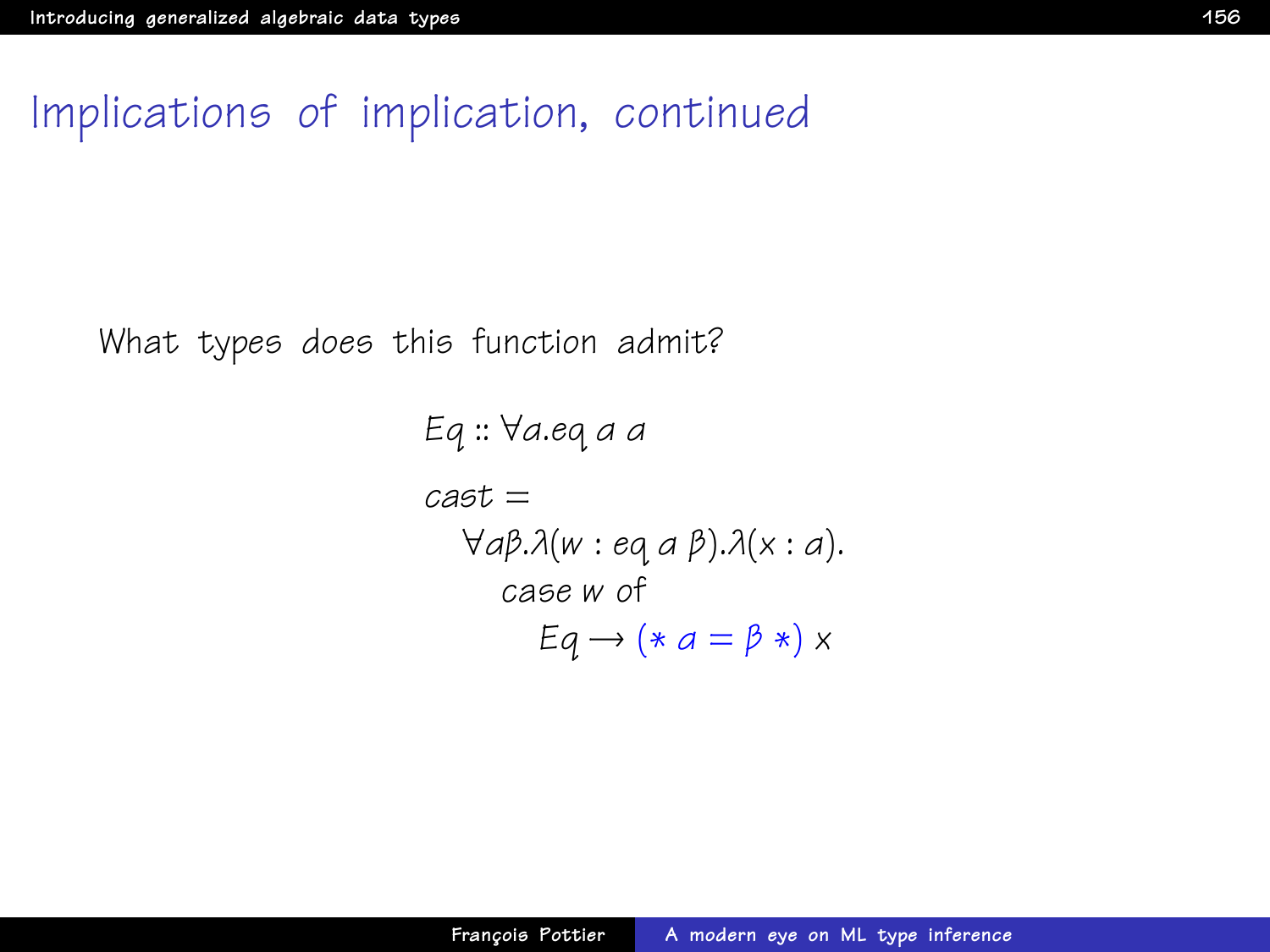## Implications of implication, continued

Both of these are correct:

∀αβ.eq α β → α → α ∀αβ.eq α β → α → β

but none is principal! The principal constrained type scheme produced by constraint solving would be

$$
\forall a \beta \gamma [a = \beta \Rightarrow a = \gamma].eq a \beta \rightarrow a \rightarrow \gamma
$$

which indeed subsumes the previous two.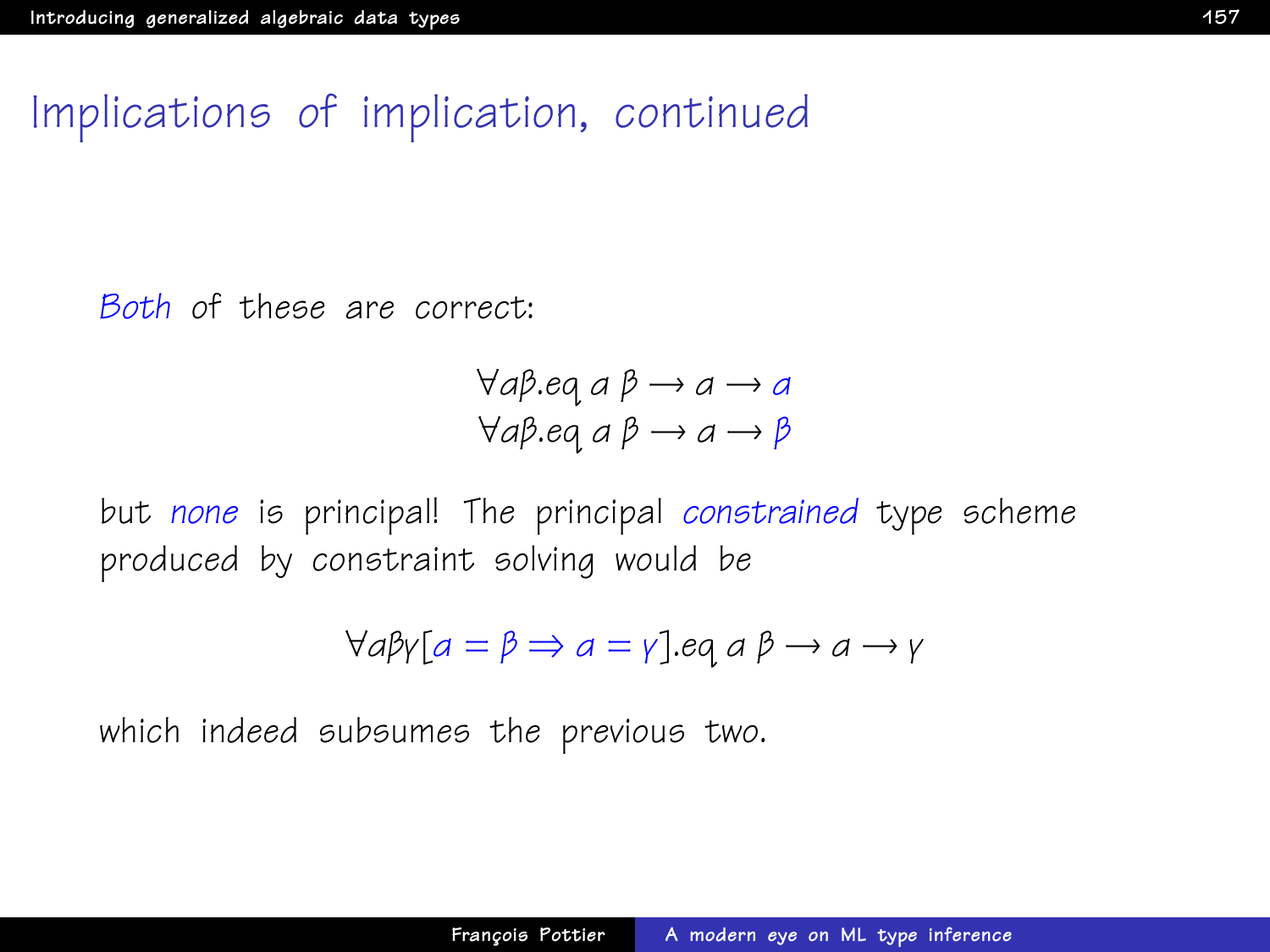# Implications of implication, continued

The constraint

$$
a = \beta \Rightarrow a = \gamma
$$

cannot be further simplified; it is a solved form.

Introducing implication means that constraints no longer have most general unifiers. In other words, the system no longer has principal types in the standard sense.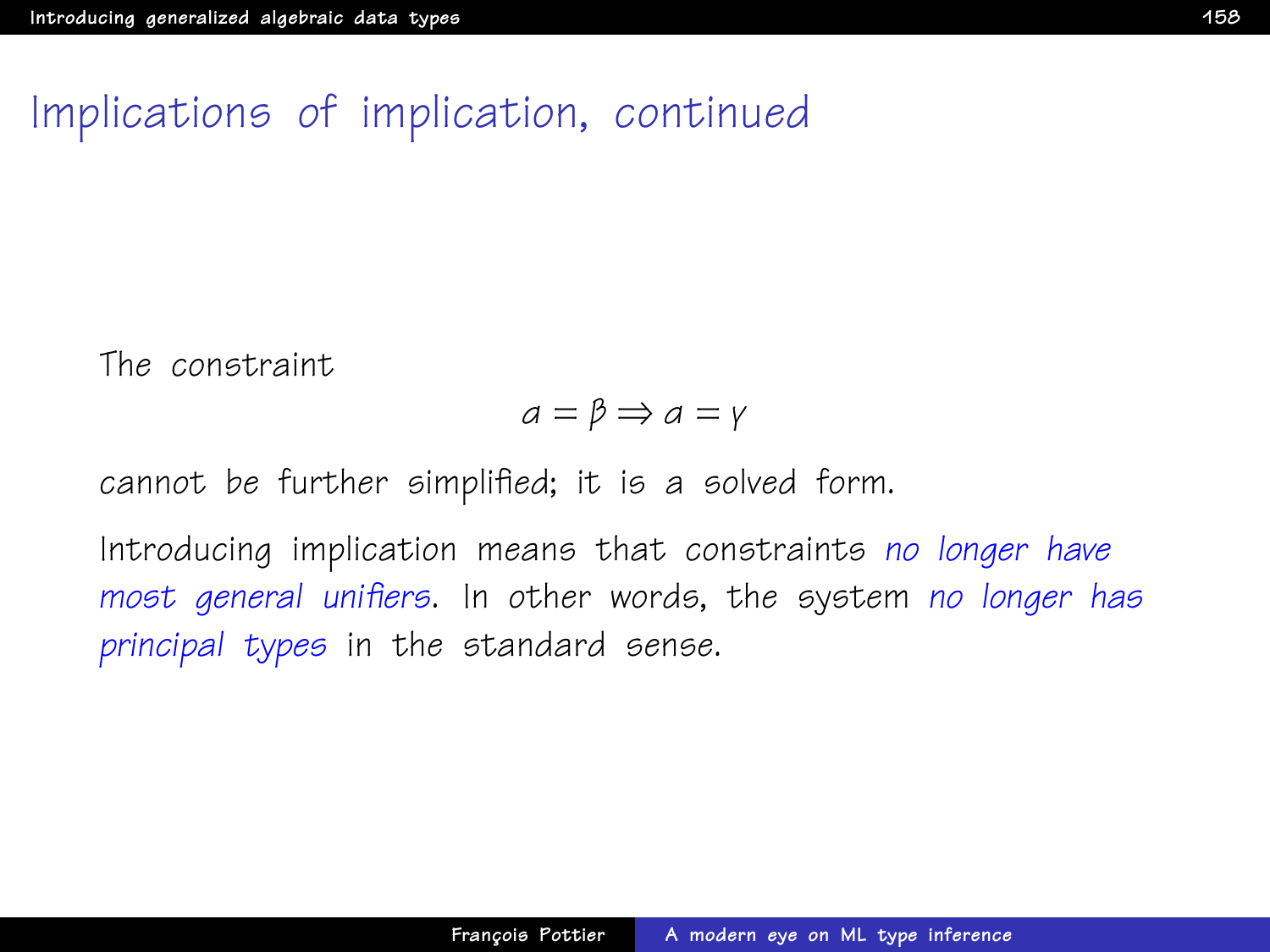## A solution

I am now about to present a solution where principal types are recovered by means of mandatory type annotations and where a local shape inference layer is added so as to allow omitting some of these annotations.

This is joint work with Yann Regis-Gianas and draws inspiration ´ on work by Peyton Jones, Washburn, and Weirich.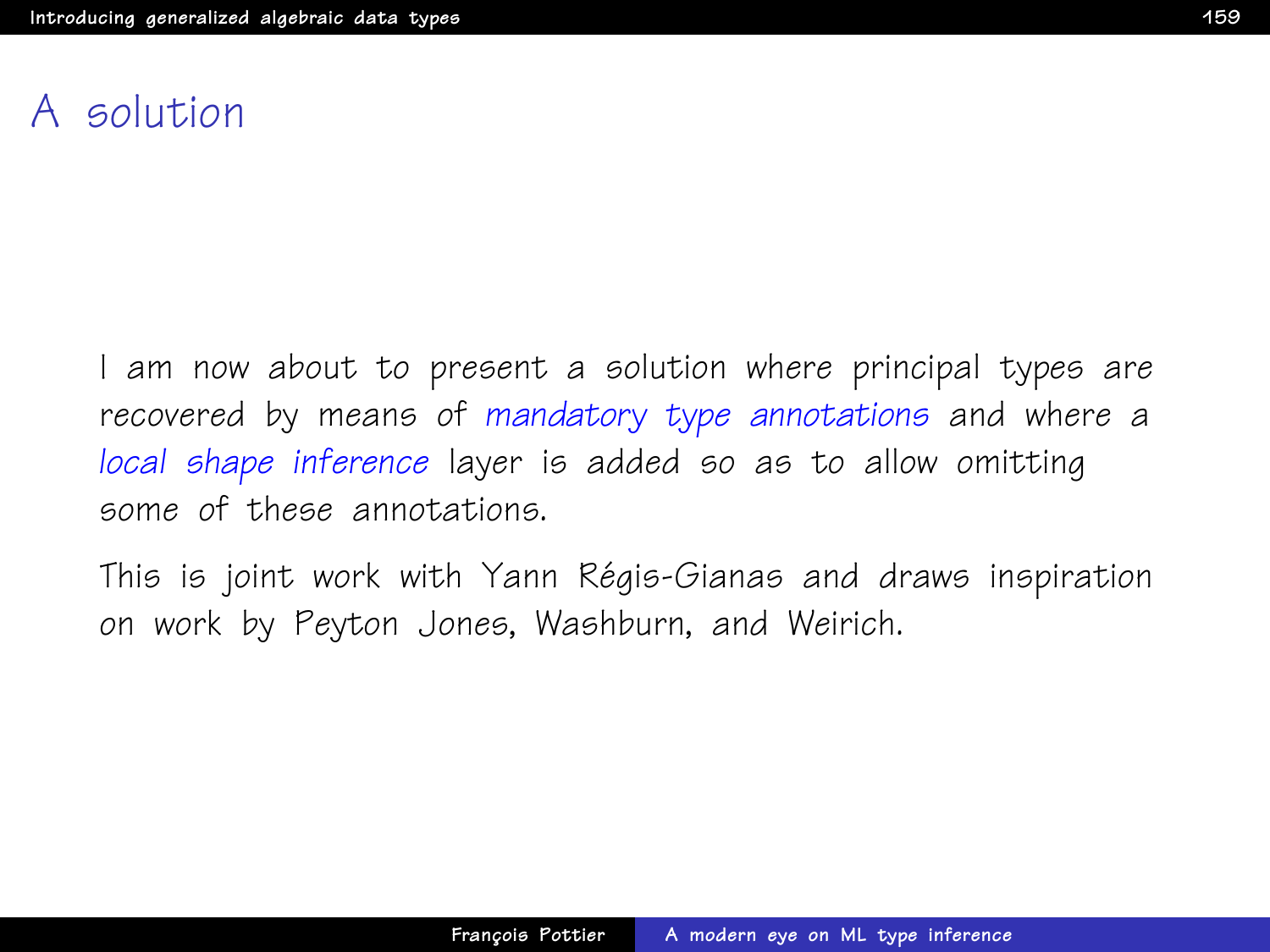[Introducing generalized algebraic data types](#page-140-0)

[Typechecking: MLGI](#page-159-0)

[Simple type inference: MLGX](#page-170-0)

<span id="page-159-0"></span>[Shape inference](#page-179-0)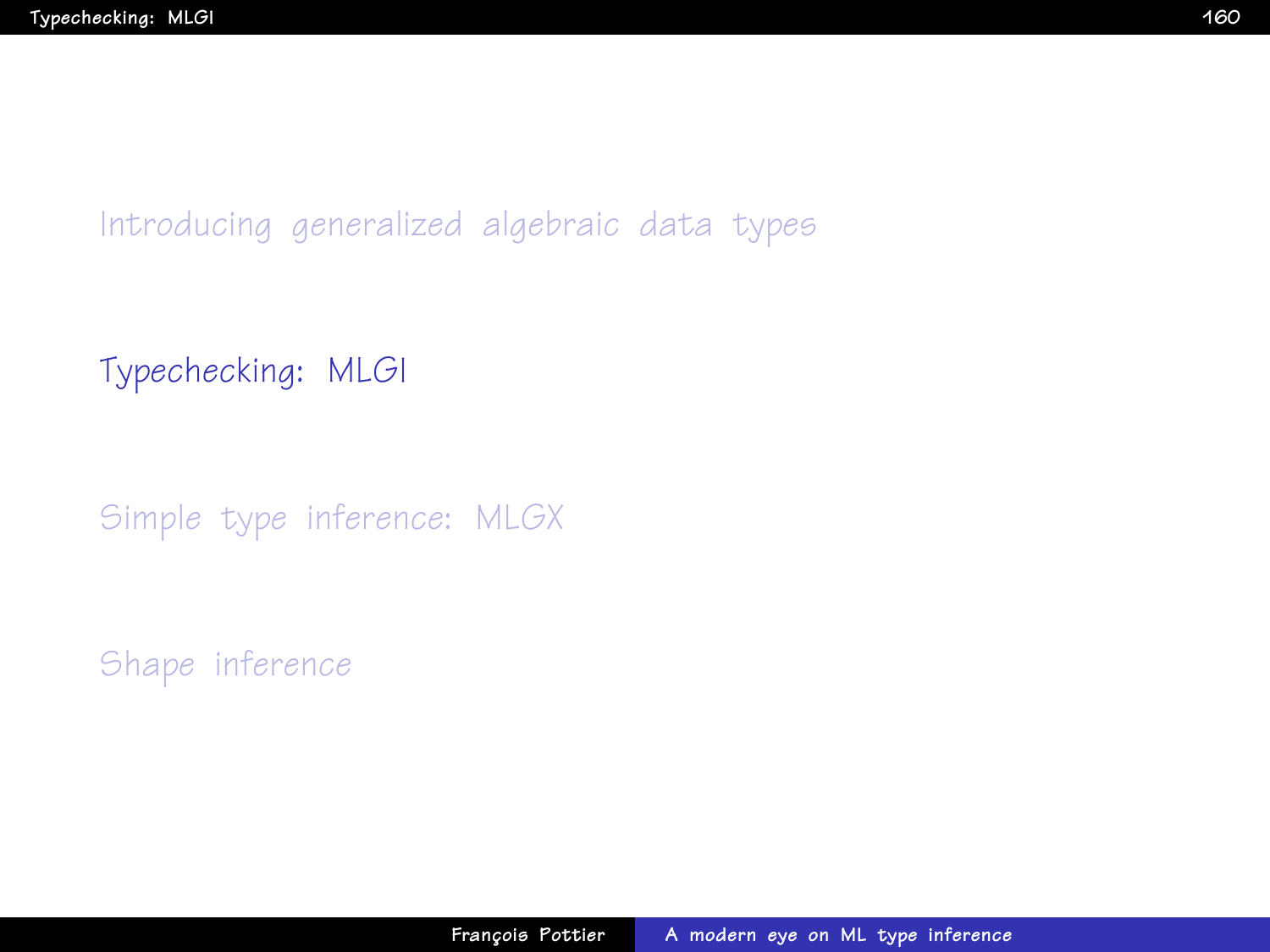# MLGI

Let's first define the programs that we deem sound and would like to accept, without thinking about type inference.

This is MLGI—ML with generalized algebraic data types in implicit style.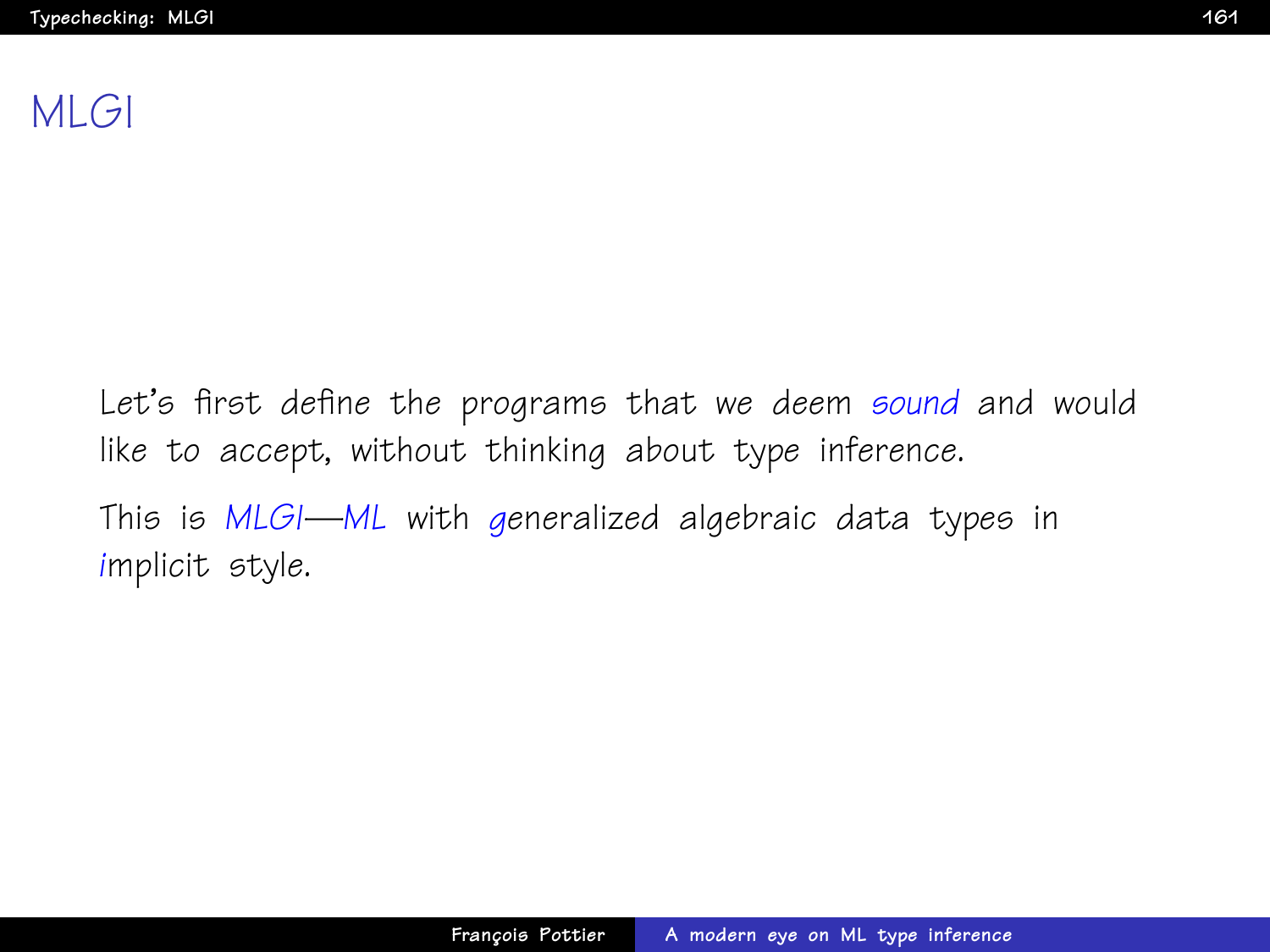#### Data constructor declarations

Every data constructor K is assigned a closed type scheme by a declaration of the form

$$
\mathcal{K} :: \forall \bar{a}\bar{\beta}. \tau_1 \times \ldots \times \tau_n \longrightarrow T \bar{a} \bar{\tau}
$$

 $\bar{a}$  are ordinary parameters, while  $\bar{t}$  are generalized parameters.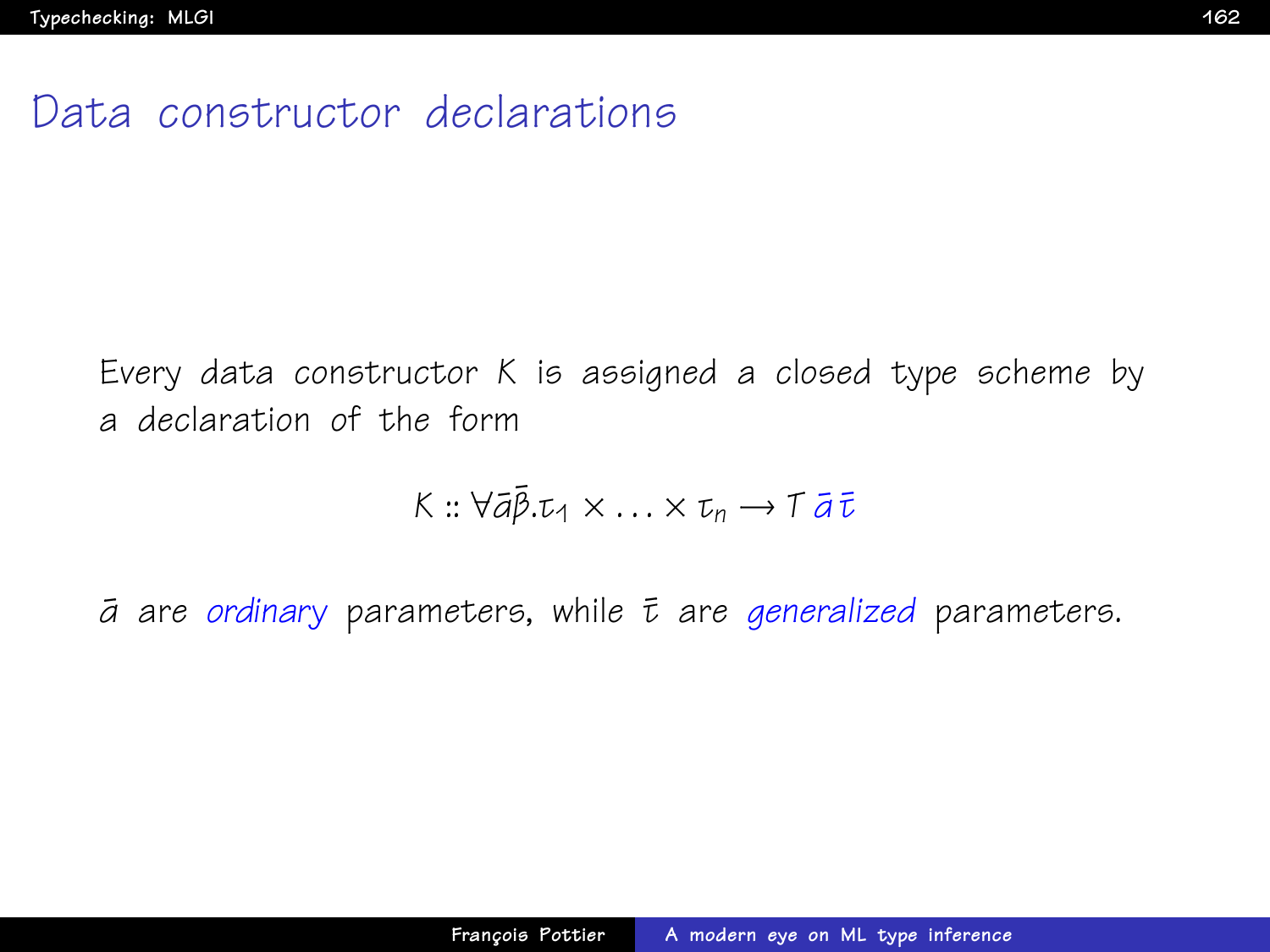Types  $\tau ::= a | \tau \rightarrow \tau | \tau \bar{\tau} \bar{\tau}$ Type schemes  $\sigma ::= \forall \bar{a}.\tau$ Simple type annotations  $\theta ::= \exists \bar{y}. \tau$ Polymorphic type annotations  $\varsigma ::= \exists \bar{y} . \sigma$ 

Each type annotation binds its own flexible type variables  $\bar{v}$ . It can also have free type variables, which are interpreted as rigid...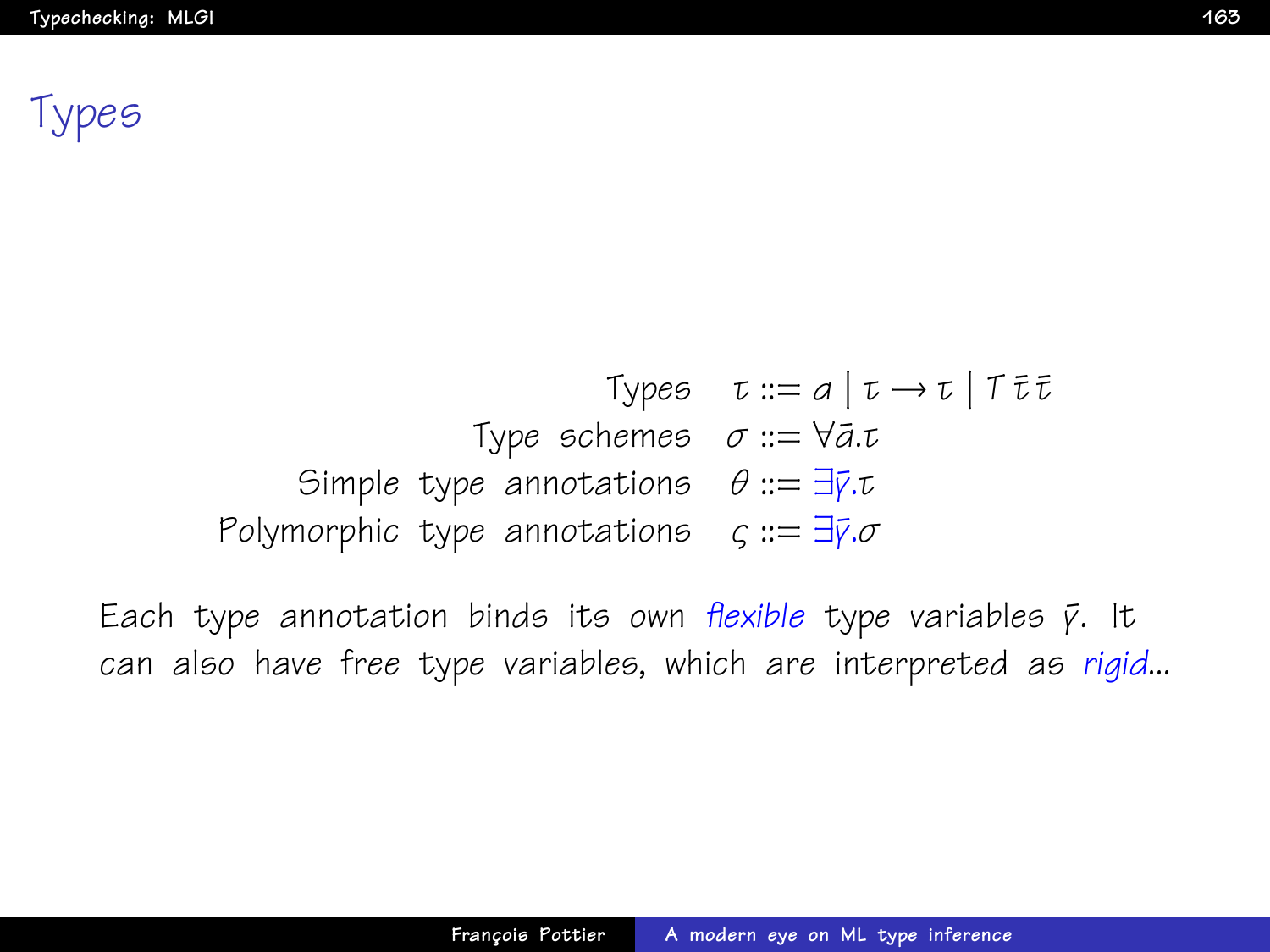## **Expressions**

Expressions

\n
$$
e ::= x \mid \lambda(x : \theta).e \mid e e \mid \text{let } x = e \text{ in } e \mid \mu(x : \zeta).e \mid x \text{ is a } e \text{ in } e \text{ in } e \text{ in } e \text{ in } e \text{ in } e \text{ in } e \text{ in } e \text{ in } e \text{ in } e \text{ in } e \text{ in } e \text{ in } e \text{ in } e \text{ in } e \text{ in } e \text{ in } e \text{ in } e \text{ in } e \text{ in } e \text{ in } e \text{ in } e \text{ in } e \text{ in } e \text{ in } e \text{ in } e \text{ in } e \text{ in } e \text{ in } e \text{ in } e \text{ in } e \text{ in } e \text{ in } e \text{ in } e \text{ in } e \text{ in } e \text{ in } e \text{ in } e \text{ in } e \text{ in } e \text{ in } e \text{ in } e \text{ in } e \text{ in } e \text{ in } e \text{ in } e \text{ in } e \text{ in } e \text{ in } e \text{ in } e \text{ in } e \text{ in } e \text{ in } e \text{ in } e \text{ in } e \text{ in } e \text{ in } e \text{ in } e \text{ in } e \text{ in } e \text{ in } e \text{ in } e \text{ in } e \text{ in } e \text{ in } e \text{ in } e \text{ in } e \text{ in } e \text{ in } e \text{ in } e \text{ in } e \text{ in } e \text{ in } e \text{ in } e \text{ in } e \text{ in } e \text{ in } e \text{ in } e \text{ in } e \text{ in } e \text{ in } e \text{ in } e \text{ in } e \text{ in } e \text{ in } e \text{ in } e \text{ in } e \text{ in } e \text{ in } e \text{ in } e \text{ in } e \text{ in } e \text{ in } e \text{ in } e \text{ in } e \text{ in } e \text{ in } e \text{ in } e \text{ in } e \text{ in } e \text{ in } e \text{ in } e \text{ in } e \text{ in } e \text{ in } e \text{ in } e \text{ in } e \text{ in } e \text{ in } e \text{ in } e \text{ in } e \text{ in } e \text{ in } e \text{ in } e \text{ in } e \text{ in } e \text{ in } e \
$$

This is Core ML with polymorphic recursion, (generalized) algebraic data types, and type annotations.

Type variables are bound rigidly (universally) only. This (nonessential) restriction simplifies the presentation.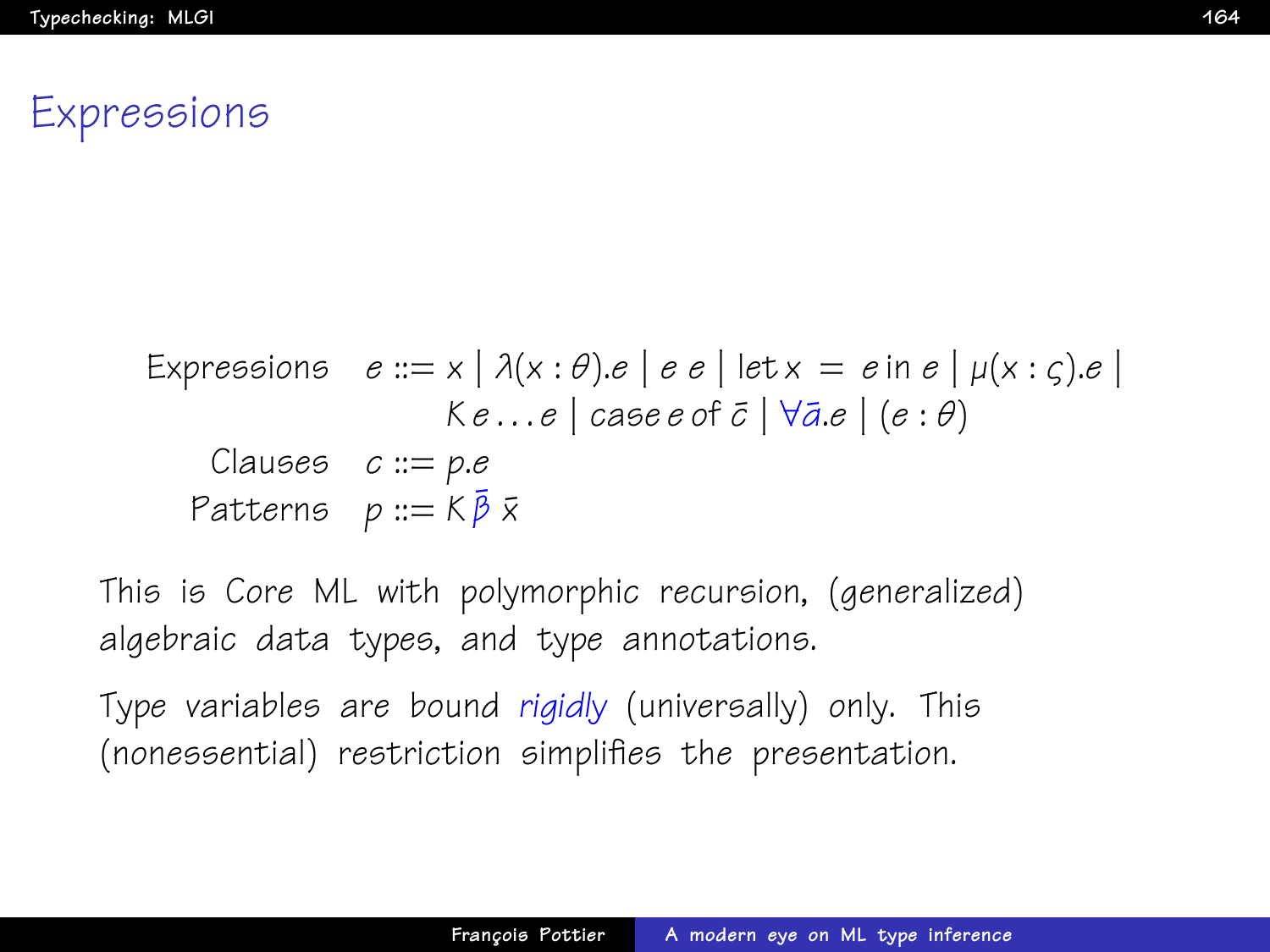# **Specification**

#### MLGI's typing judgments take the form

 $E, \Gamma \vdash e : \sigma$ 

where E is a system of type equations.

Most of the rules are standard, modulo introduction of E...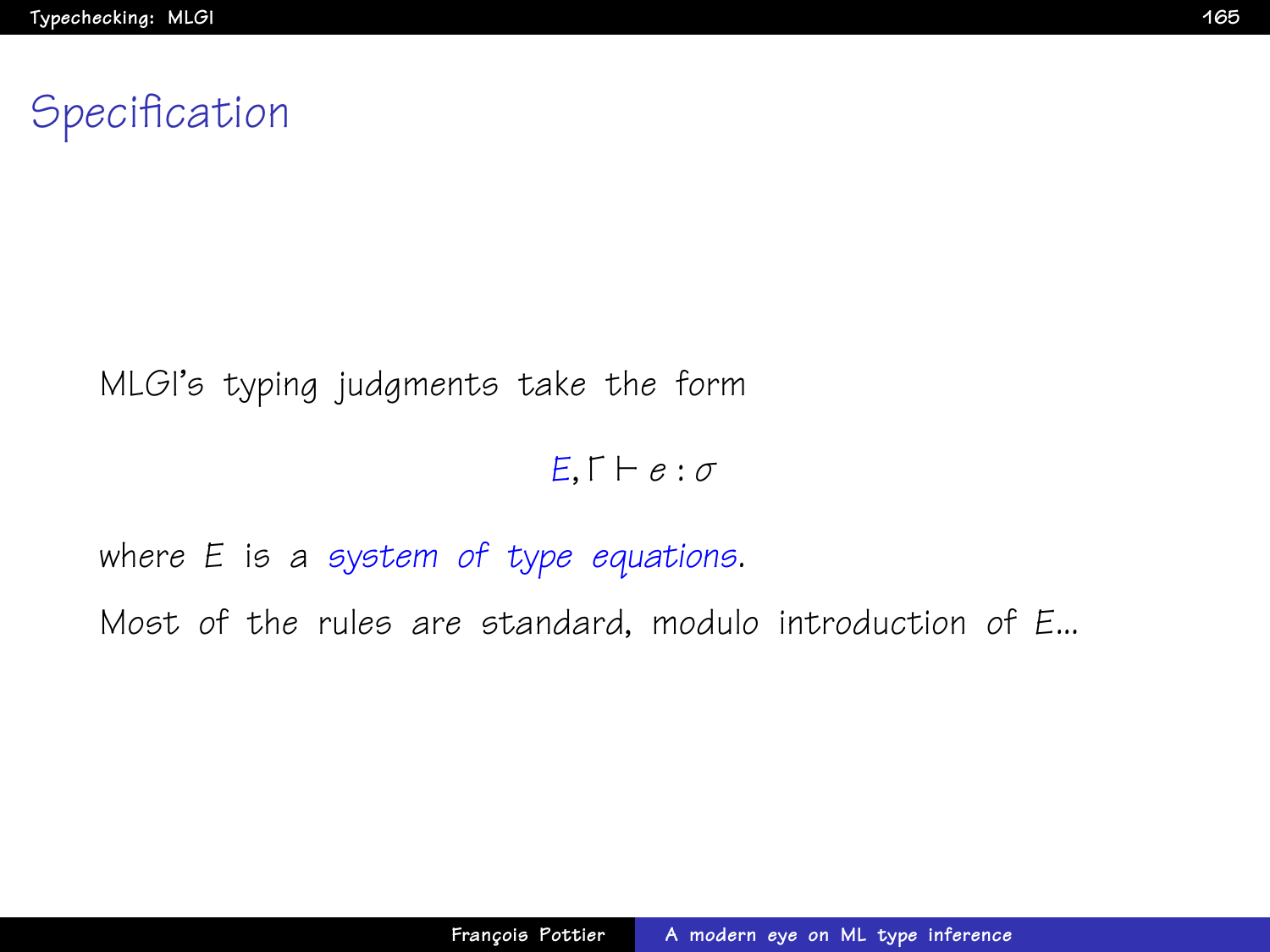#### E is exploited via implicit type conversions:

$$
\frac{E, \Gamma \vdash e : \tau_1 \qquad E \Vdash \tau_1 = \tau_2}{E, \Gamma \vdash e : \tau_2}
$$

The symbol  $\mathbb H$  stands for constraint entailment.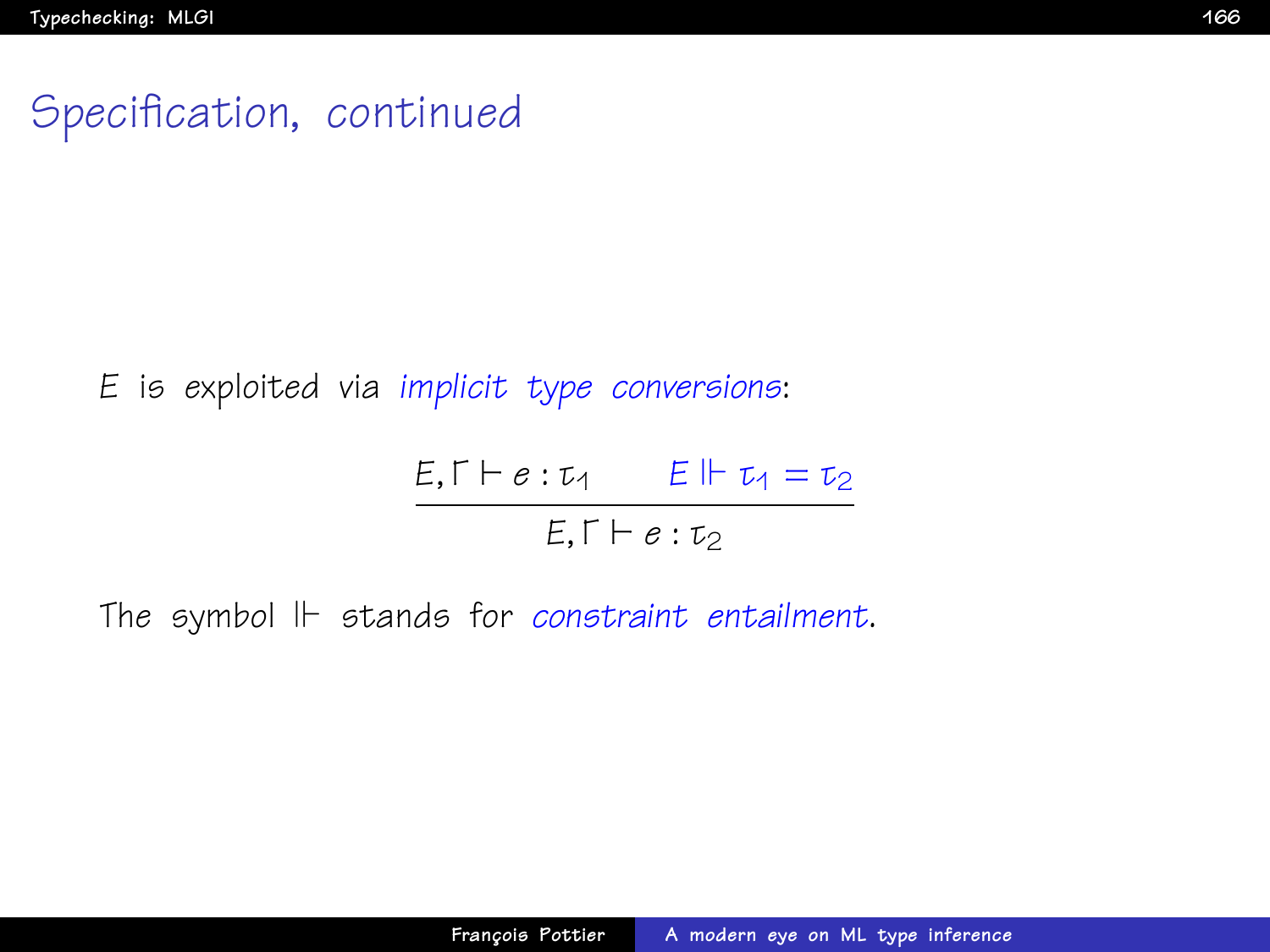These are standard rules:

| $K \preceq \tau_1 \times \ldots \times \tau_n \rightarrow \tau \bar{\tau}_1 \bar{\tau}_2$ | $E, \Gamma \vdash e : \tau_1$                                 |
|-------------------------------------------------------------------------------------------|---------------------------------------------------------------|
| $\forall i$ $E, \Gamma \vdash e_i : \tau_i$                                               | $\forall i \in \Gamma \vdash c_i : \tau_1 \rightarrow \tau_2$ |
| $E, \Gamma \vdash K e_1 \ldots e_n : T \overline{\tau}_1 \overline{\tau}_2$               | $E, \Gamma \vdash$ case e of $c_1 \ldots c_n : \tau_2$        |

The interesting stuff happens in the rules that deal with individual clauses...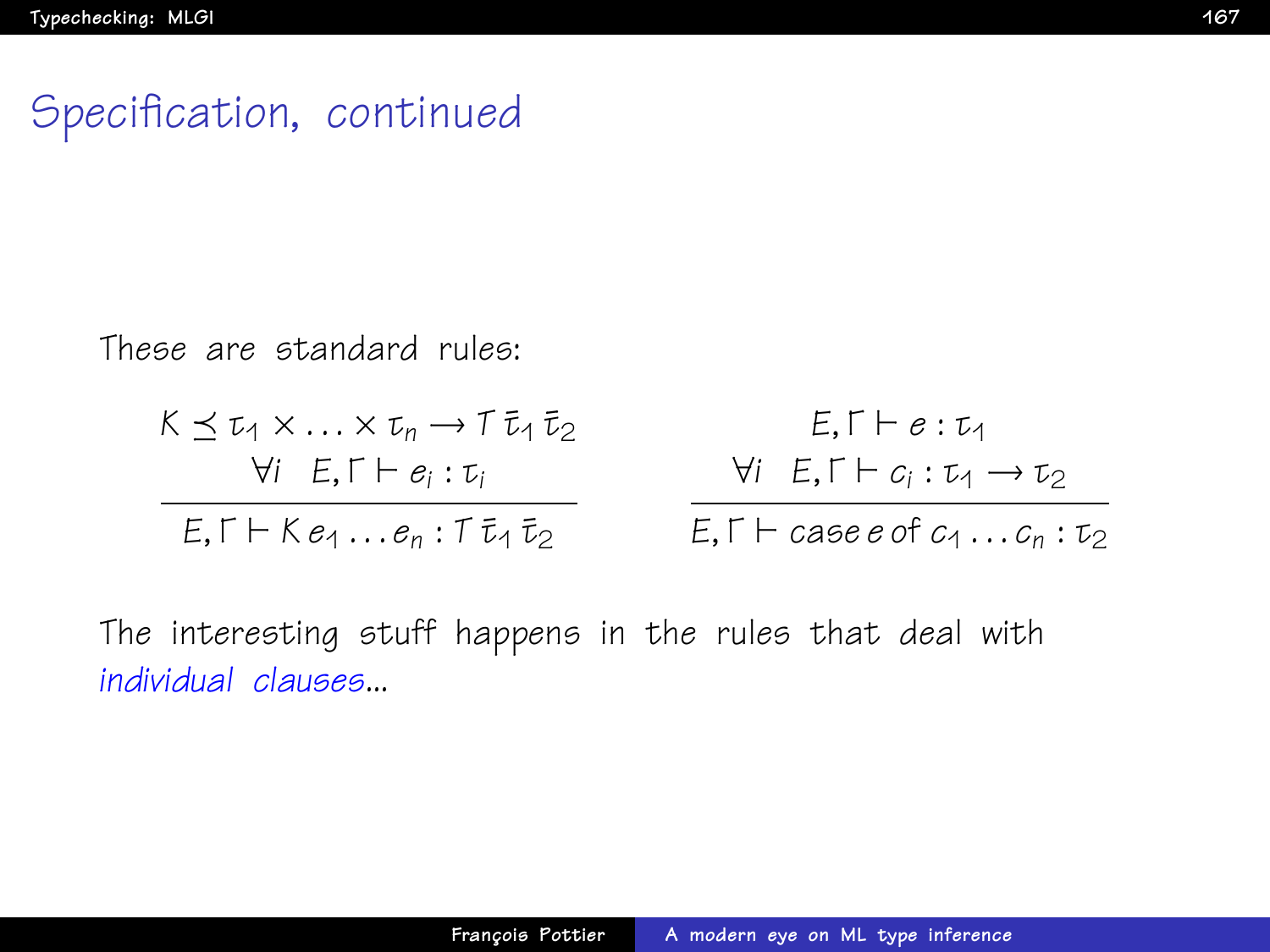$$
p: T\overline{v}_1\overline{v}_2 \vdash (\overline{\beta}, E', \Gamma') \qquad E \wedge E', \Gamma\Gamma' \vdash e: v_2
$$
  
\n
$$
\overline{\beta} \# \text{ftv}(E, \Gamma, v_2)
$$
  
\n
$$
E, \Gamma \vdash p.e: T\overline{v}_1\overline{v}_2 \rightarrow v_2
$$

<span id="page-167-0"></span>Inside each clause, new (abstract) type variables, new type equations, and new environment entries appear.

They are found by confronting the type  $T \bar{t}_1 \bar{t}_2$  of the scrutinee with the pattern p...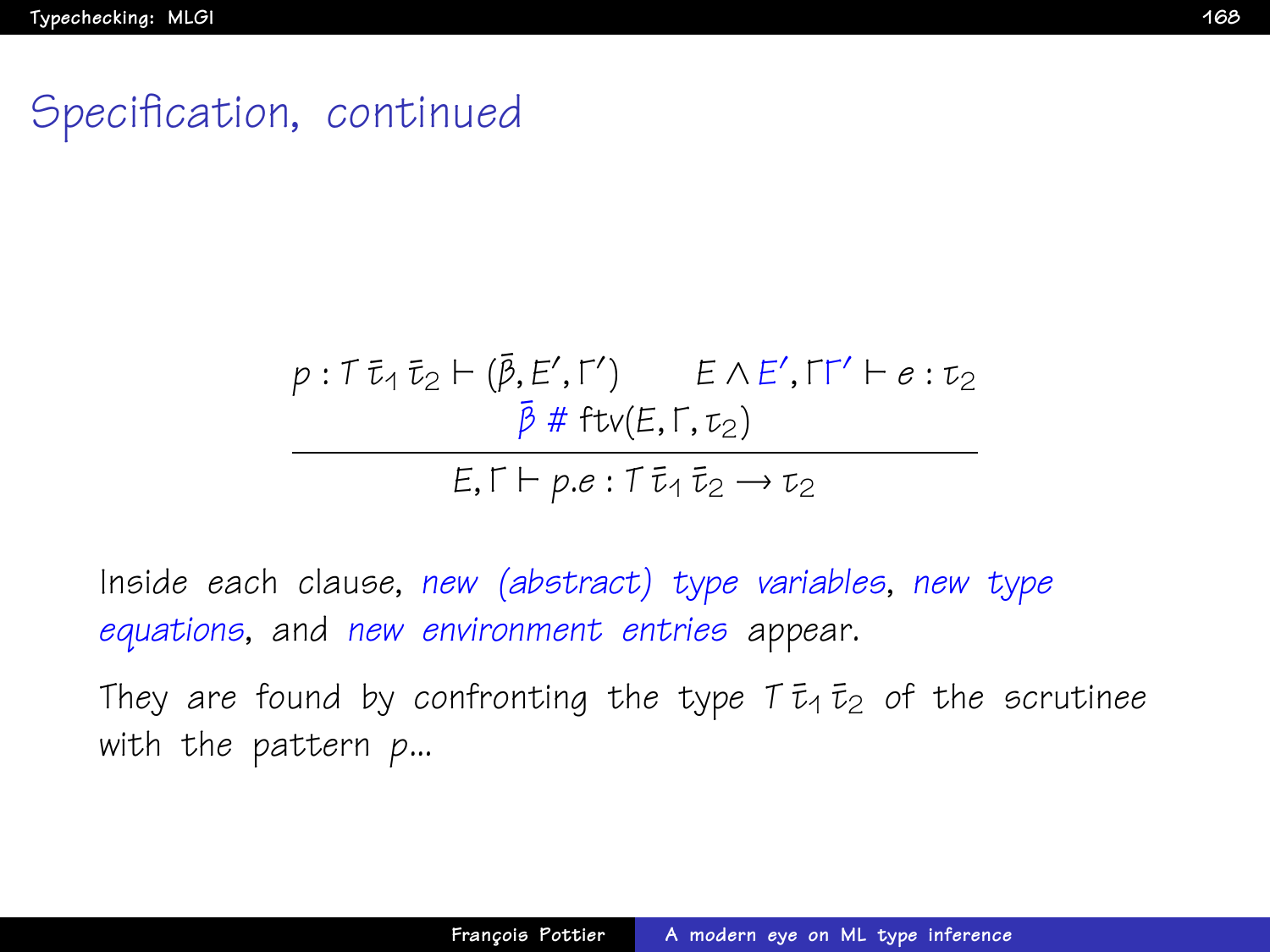Simple, but subtle.

$$
\frac{K \preceq \forall \overline{\beta}. \tau_1 \times \ldots \times \tau_n \to \tau \overline{\tau}_1 \overline{\tau} \qquad \overline{\beta} \# \ldots}{K \overline{\beta} \times_1 \ldots \times_n : \tau \overline{\tau}_1 \overline{\tau}_2 \vdash (\overline{\beta}, \overline{\tau}_2 = \overline{\tau}, (x_1 : \tau_1; \ldots; x_n : \tau_n))}
$$

Confronting the generalized type parameters ( $\bar{t}$  versus  $\bar{t}$ <sub>2</sub>) gives rise to new equations.

Instantiating the ordinary type parameters ( $\bar{a}$  versus  $\bar{t}_1$ ) allows determining  $\tau_1, \ldots, \tau_n$ , as in ordinary ML.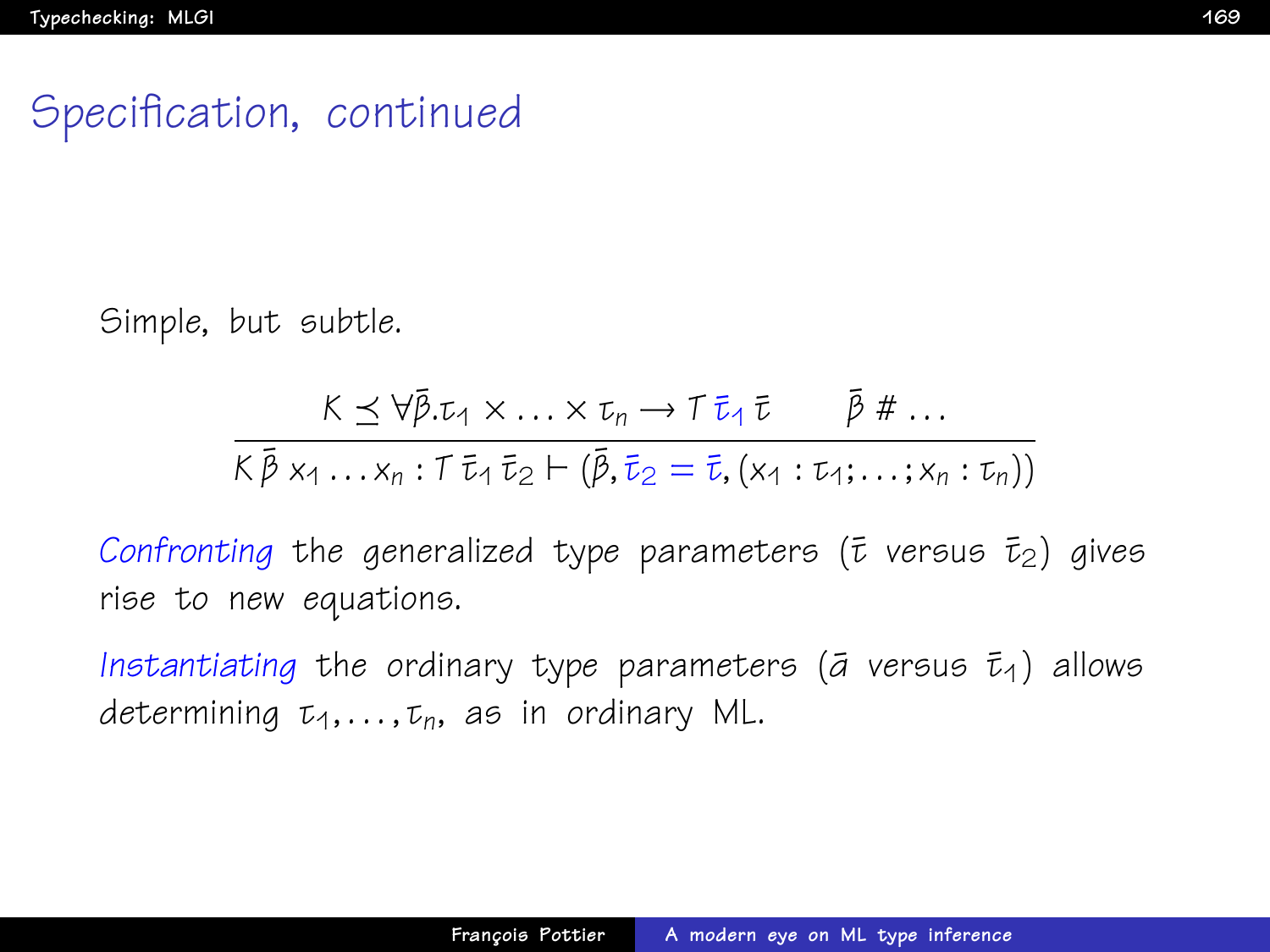#### Results and non-results

#### Theorem (Soundness for MLGI)

#### Well-typed MLGI programs do not go wrong.

As explained earlier, MLGI does not have principal types.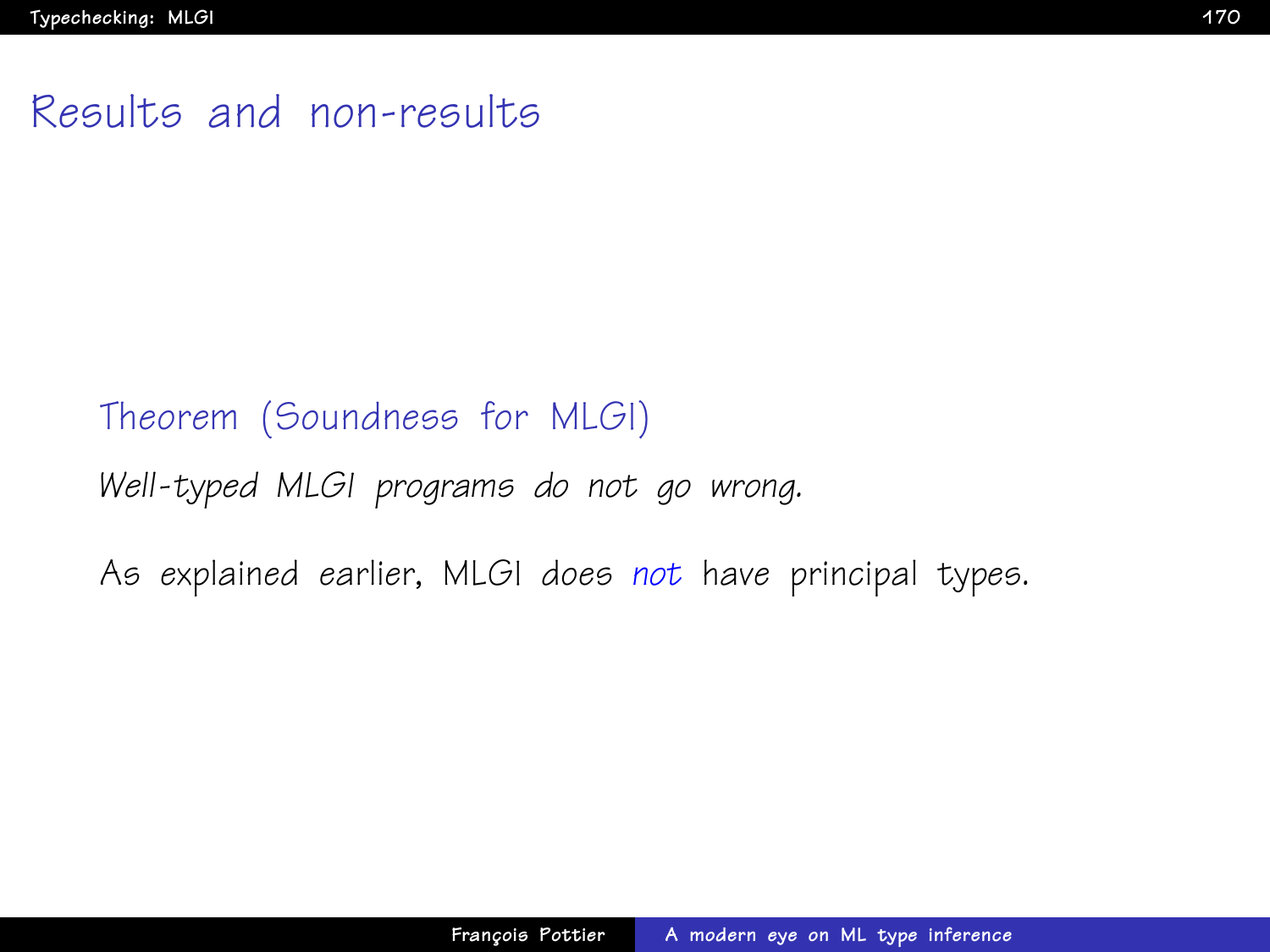[Introducing generalized algebraic data types](#page-140-0)

[Typechecking: MLGI](#page-159-0)

[Simple type inference: MLGX](#page-170-0)

<span id="page-170-0"></span>[Shape inference](#page-179-0)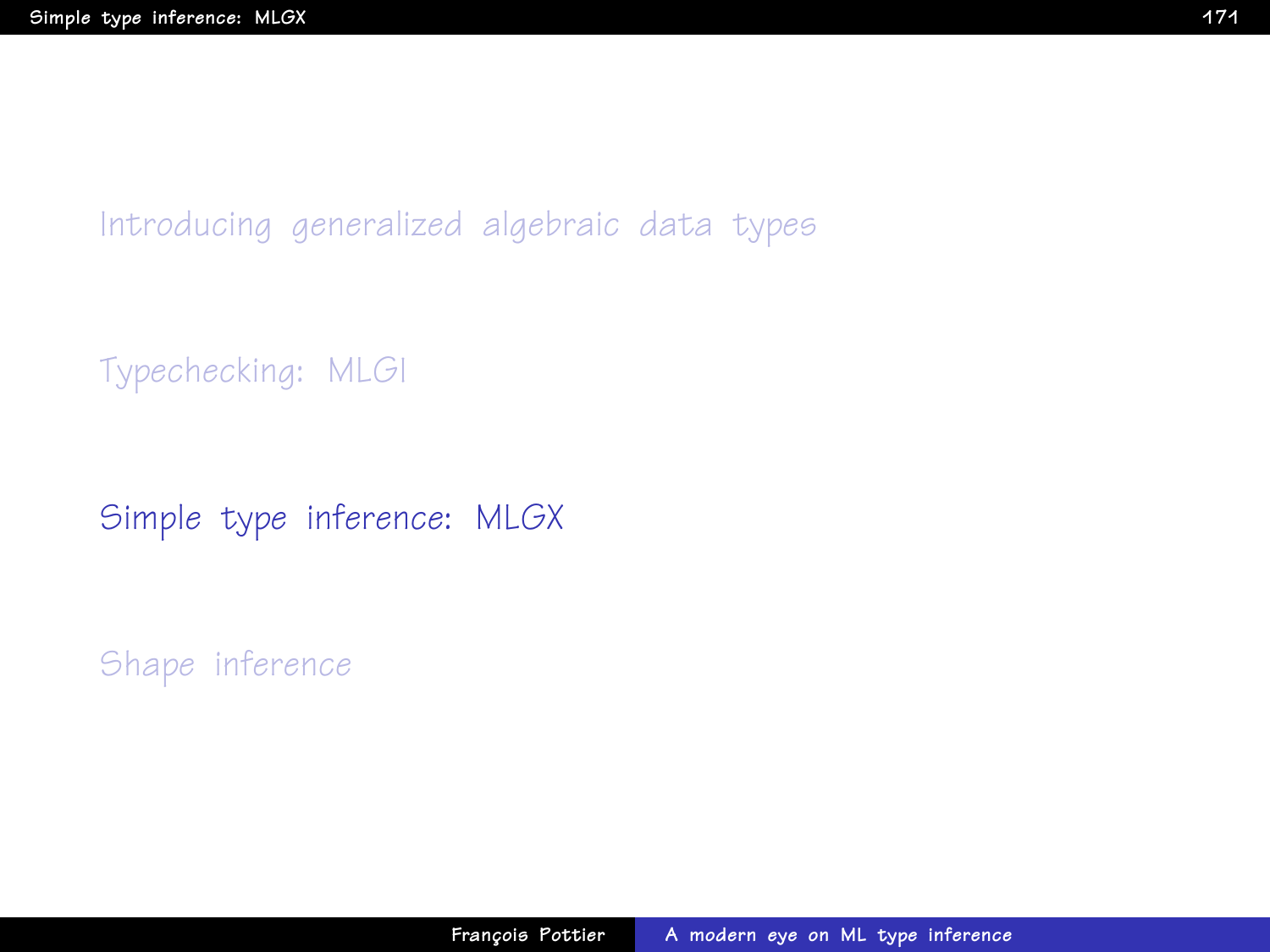# MLGX

Let's require sufficiently many type annotations to ensure that E is known at all times and is rigid. Let's also make all type conversions explicit.

This is MLGX—ML with generalized algebraic data types in explicit style.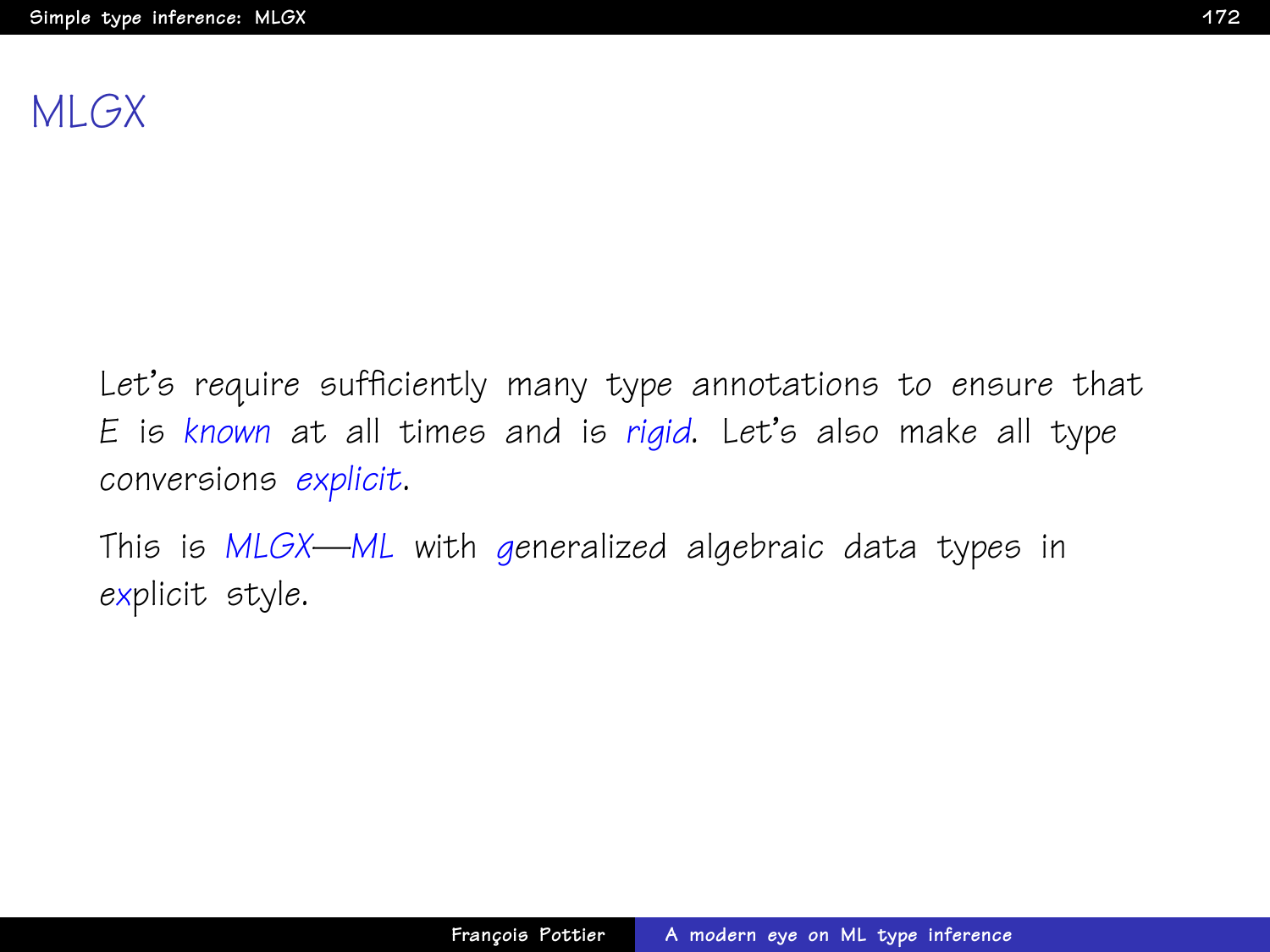# **Specification**

$$
E, \Gamma \vdash (e : \theta) : \tau_1
$$
  
\n
$$
\forall i \quad E, \Gamma \vdash (p_i : \theta).e_i : \tau_1 \rightarrow \tau_2
$$
  
\n
$$
E, \Gamma \vdash case(e : \theta) \text{ of } p_1.e_1 ... p_n.e_n : \tau_2
$$

We require a type annotation at case constructs and pass it down to the rule that examines individual clauses...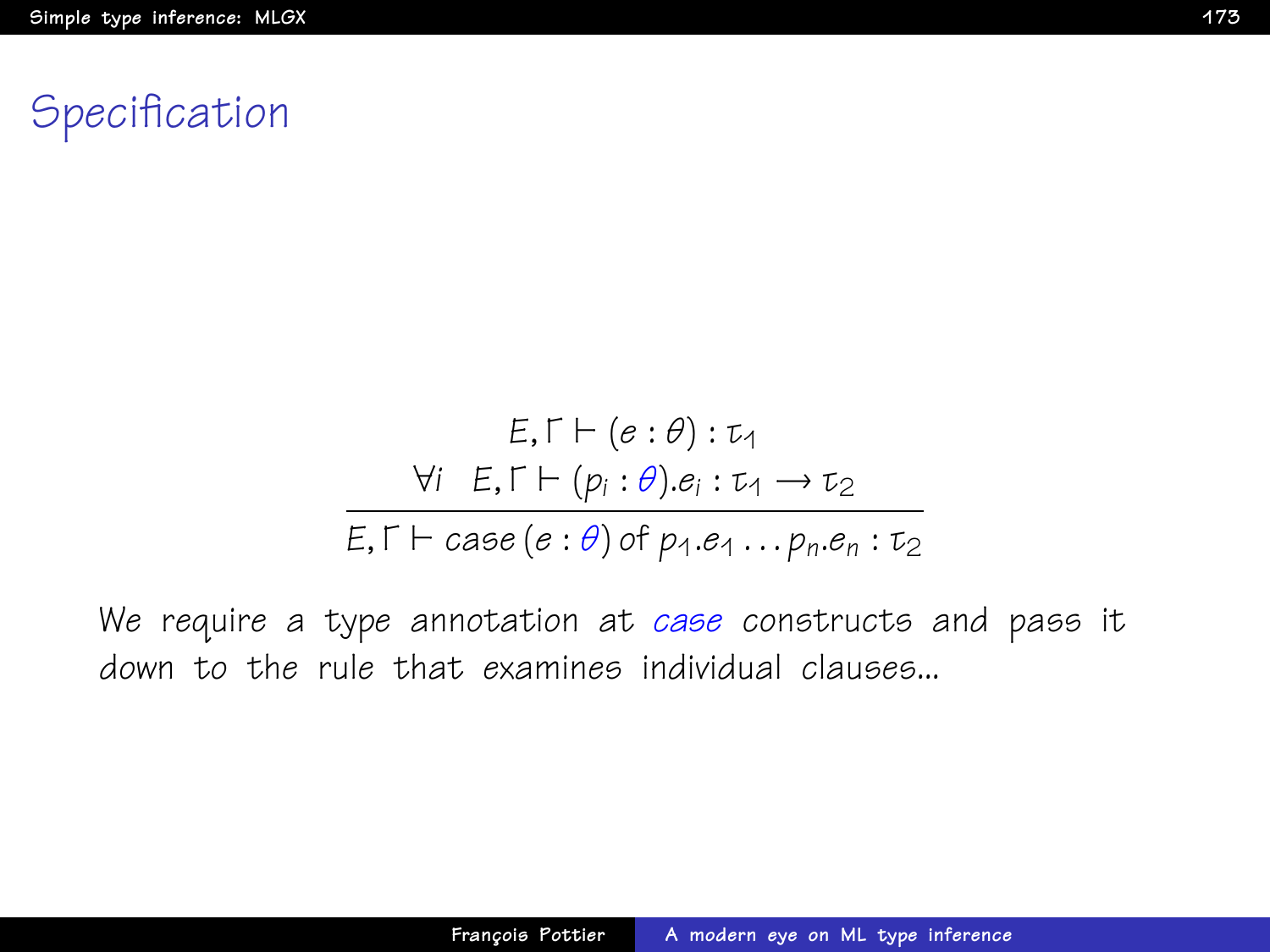The rule that checks clauses now exploits the type annotation:

$$
p: T \overline{v}_1 \overline{v}_2' \vdash (\overline{\beta}, E', \Gamma') \qquad E \wedge E', \Gamma \Gamma' \vdash e: v_2
$$
  

$$
\overline{\beta} \# \dots \qquad \overline{\gamma} \# \dots
$$
  

$$
E, \Gamma \vdash (p: \exists \overline{\gamma}.T \star \overline{v}_2').e: T \overline{v}_1 \star \rightarrow v_2
$$

The generalized type parameters taken from the annotation are used to determine E'. No guessing is involved. The weaker the annotation, the weaker  $E'.$ 

(? stands for a type that is discarded.) [\(See analogous rule in MLGI.\)](#page-167-0)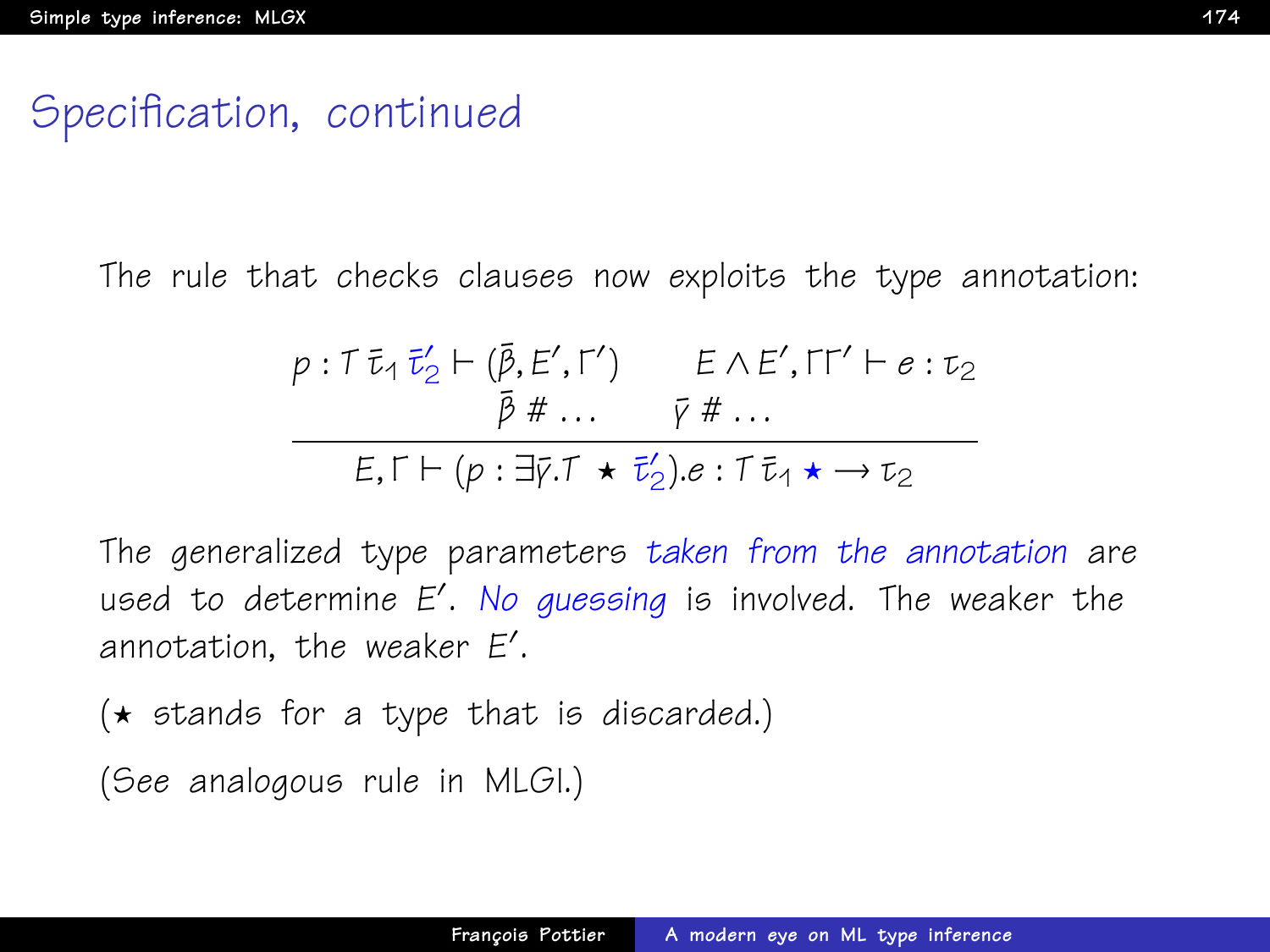E is now exploited only through an explicit coercion form:

$$
\frac{E, \Gamma \vdash e : \tau_1 \qquad \kappa \leq (\tau_1 \triangleright \tau_2) \qquad E \Vdash \kappa}{E, \Gamma \vdash (e : \kappa) : \tau_2}
$$

The syntax of coercions is

$$
\kappa ::= \exists \bar{\gamma}.(\tau \, \triangleright \, \tau)
$$

E validates the coercion  $\exists \bar{y}.(\tau_1 \triangleright \tau_2)$  iff

$$
E \Vdash \forall \bar{\gamma}. \tau_1 = \tau_2
$$

holds.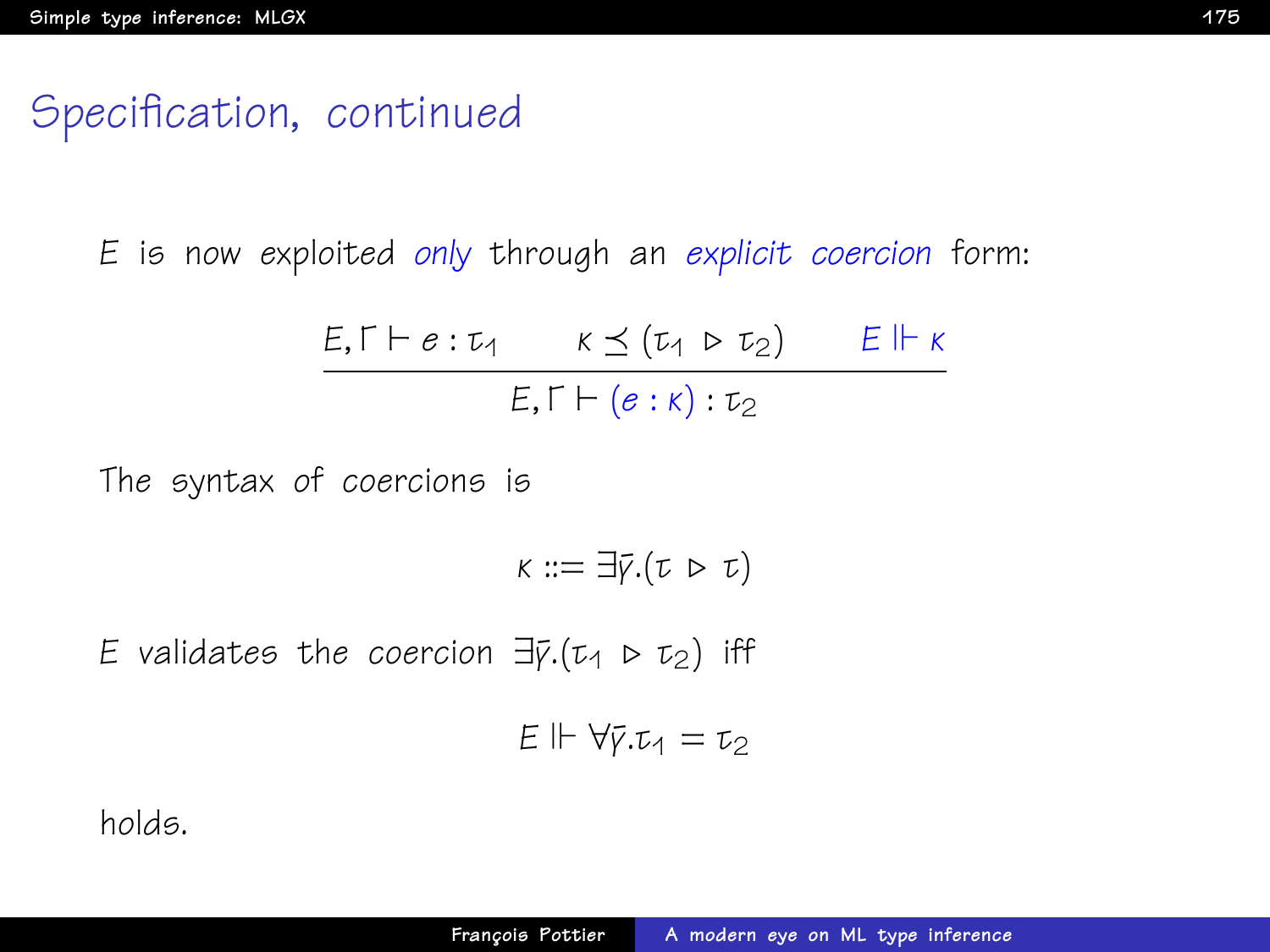# Soundness and completeness

#### Theorem (Soundness for MLGX)

If  $E, \Gamma \vdash e : \sigma$  holds in MLGX, then it holds in MLGI as well.

#### Theorem (Completeness with assistance for MLGX)

If  $E, \Gamma \vdash e : \sigma$  holds in MLGI, then there exists an annotated version  $e'$  of  $e$  such that  $E, \Gamma \vdash e' : \sigma$  holds in MLGX.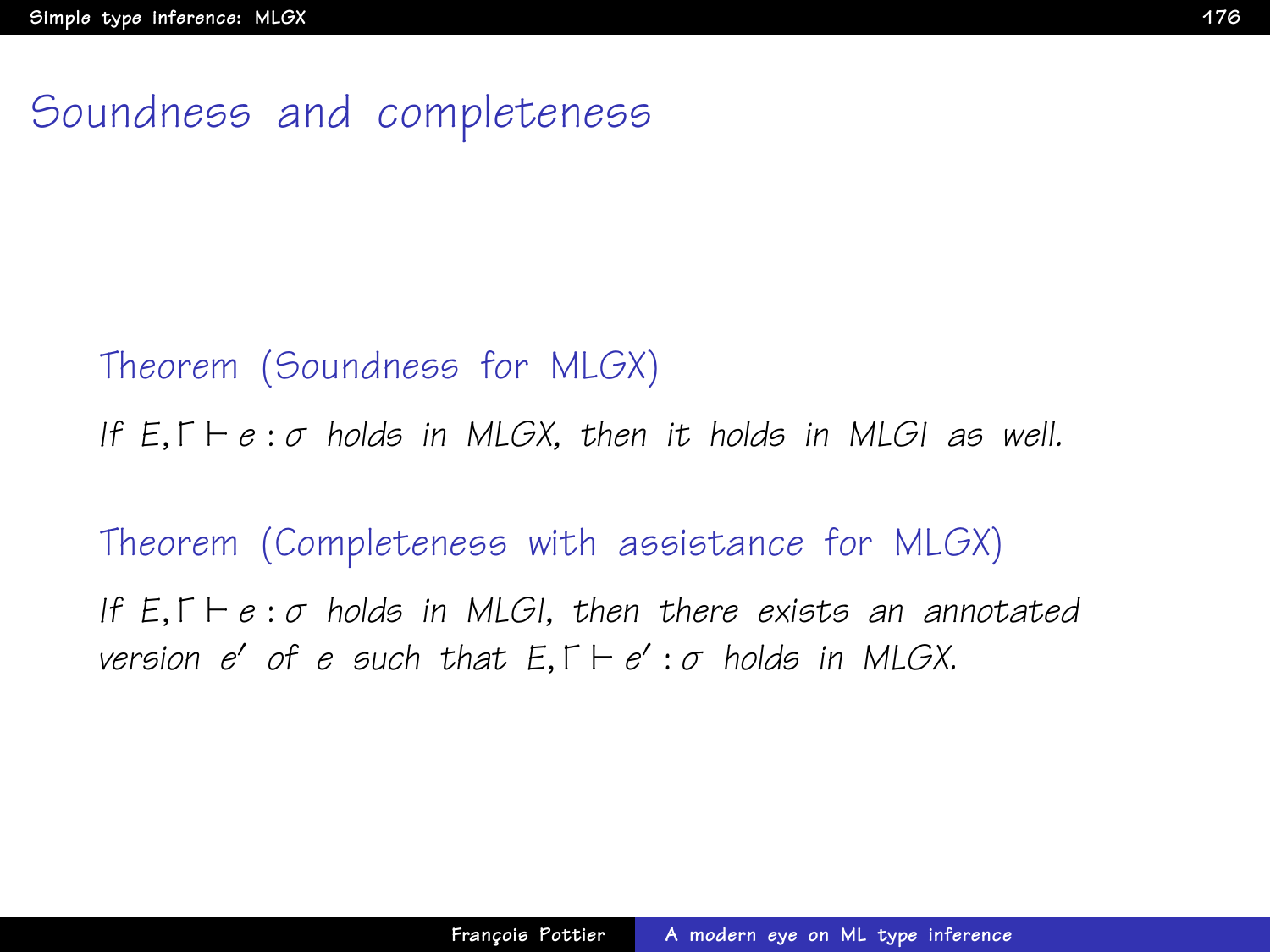# Type inference for MLGX

Type inference for MLGX decomposes into two conceptually separate tasks:

- $\triangleright$  compute E at all program points and check that every explicit coercion is valid;
- $\triangleright$  forget about E and follow the standard reduction to constraint solving. A coercion  $\exists \bar{v}$ . ( $\tau_1 \triangleright \tau_2$ ) behaves just like a constant of type  $\forall \bar{v}.\tau_1 \rightarrow \tau_2$ . No implication constraints are involved, so we recover principal types.

Details are omitted.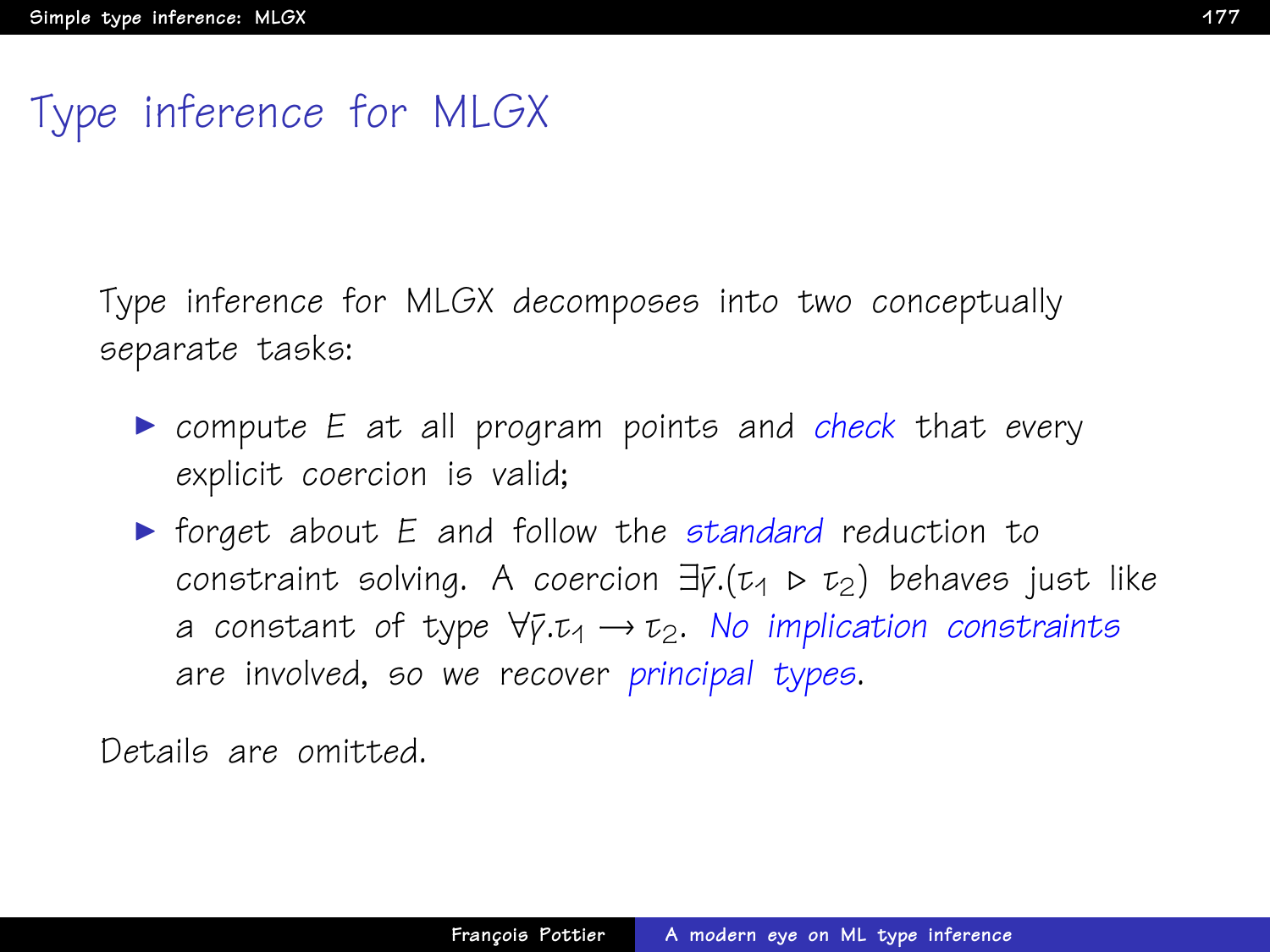## Programming in MLGX

In MLGX, eval is written:

$$
\mu(eval: \forall a \text{.term } a \rightarrow a). \forall a. \lambda t.
$$
\n
$$
\text{case}(t: \text{term } a) \text{ of}
$$
\n
$$
|\text{Lit } i \rightarrow (i: (\text{int } \triangleright a))
$$
\n
$$
|\text{ Inc } t \rightarrow (\text{eval } t + 1: (\text{int } \triangleright a))
$$
\n
$$
|\text{ } |sZ \text{ } t \rightarrow (\text{eval } t = 0: (\text{bool } \triangleright a))
$$
\n
$$
|\text{ } |f \text{ } b \text{ } t \text{ } e \rightarrow \text{ if } \text{ } \text{eval } b \text{ } \text{ then } \text{ } \text{eval } t \text{ } \text{ } \text{ } \text{else } \text{ } \text{eval } e
$$
\n
$$
|\text{ } \text{Pair } \beta_1 \text{ } \beta_2 \text{ } a \text{ } b \rightarrow ((\text{eval } a, \text{eval } b): (\beta_1 \times \beta_2 \text{ } \triangleright a))
$$
\n
$$
|\text{ } \text{Set } \beta_2 \text{ } t \rightarrow \text{ } \text{fst } (\text{eval } t)
$$
\n
$$
|\text{ } \text{And } \beta_1 \text{ } t \rightarrow \text{ } \text{and } (\text{eval } t)
$$

This is nice, but redundant...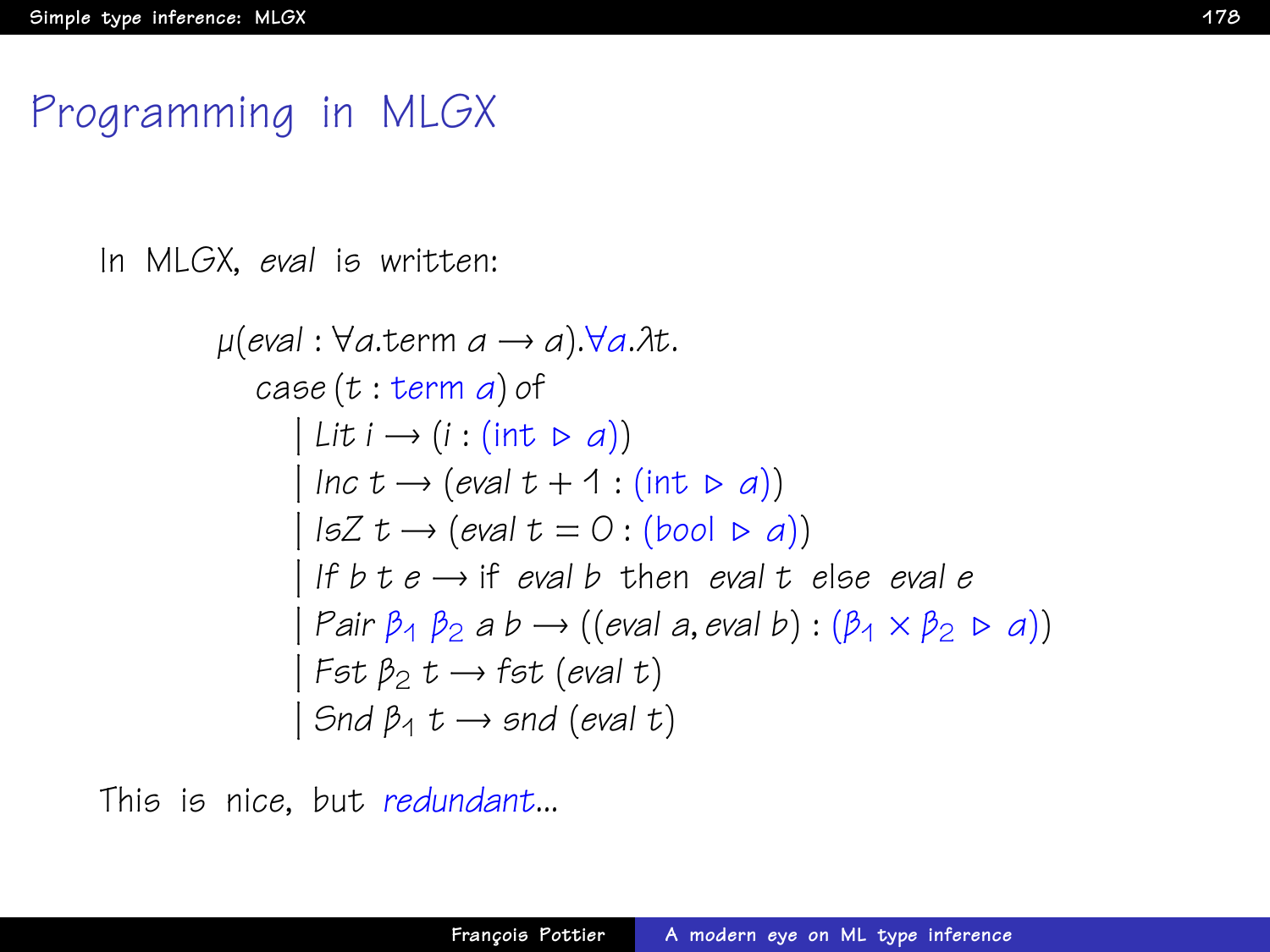#### MLGX is modest

In short, MLGX marries type inference for Hindley and Milner's type system with typechecking for generalized algebraic data types.

In order to reduce the annotation burden, we again turn to local shape inference...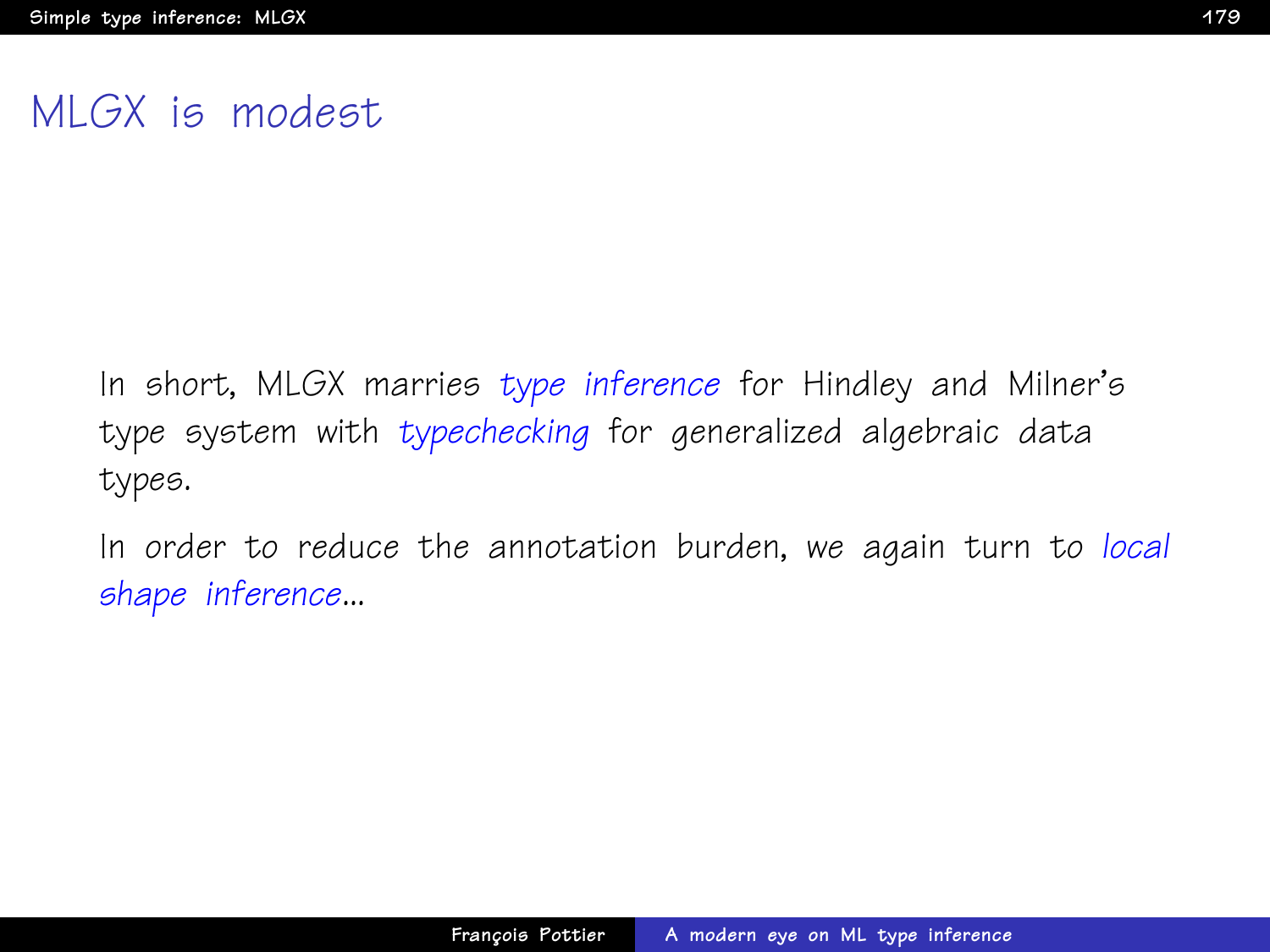[Introducing generalized algebraic data types](#page-140-0)

[Typechecking: MLGI](#page-159-0)

[Simple type inference: MLGX](#page-170-0)

<span id="page-179-0"></span>[Shape inference](#page-179-0)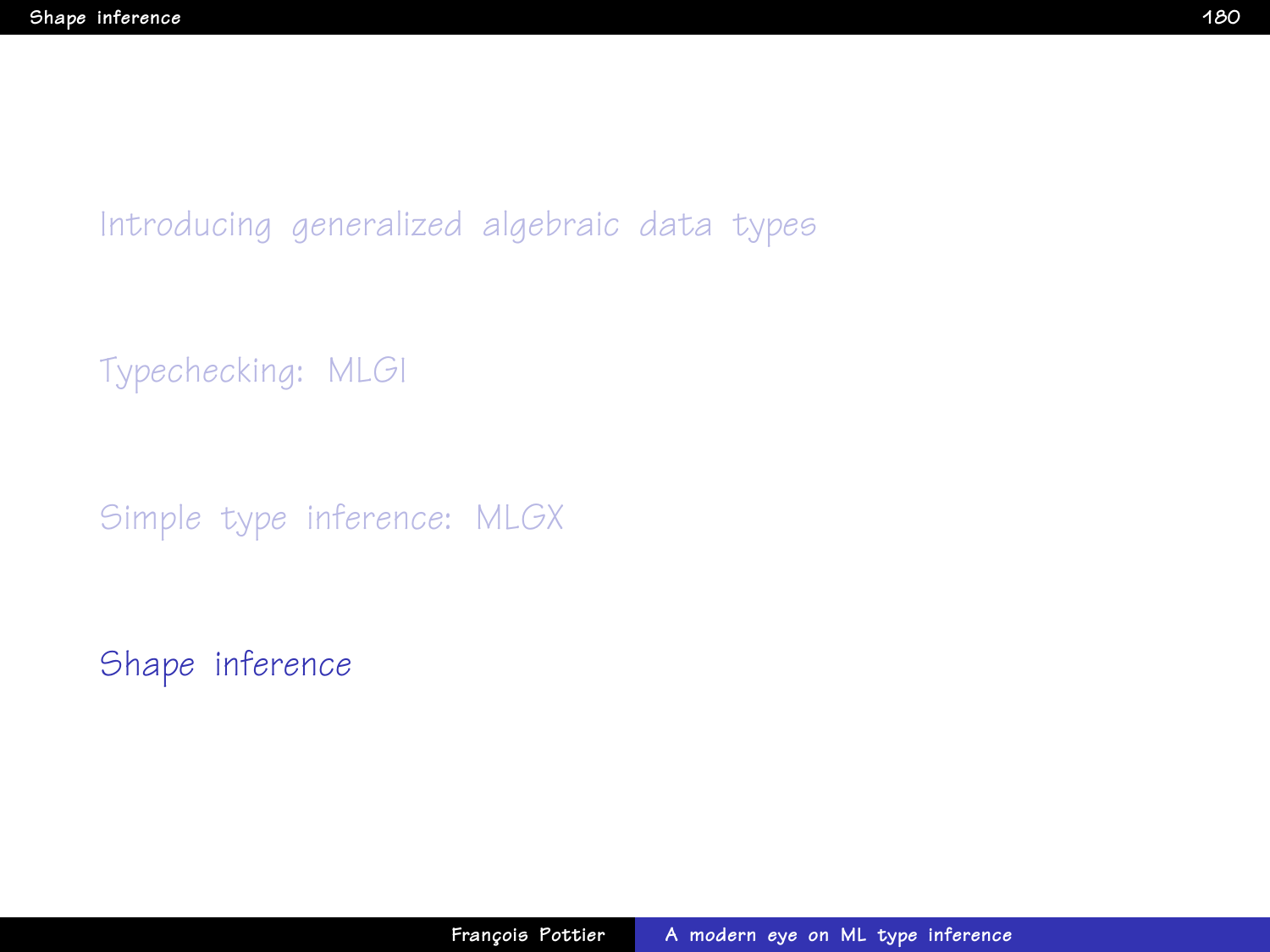## **Shapes**

Shapes are defined by

$$
\mathit{s} ::= \bar{\mathit{y}}.\mathit{t}
$$

The flexible type variables  $\bar{y}$  are bound within  $\tau$ .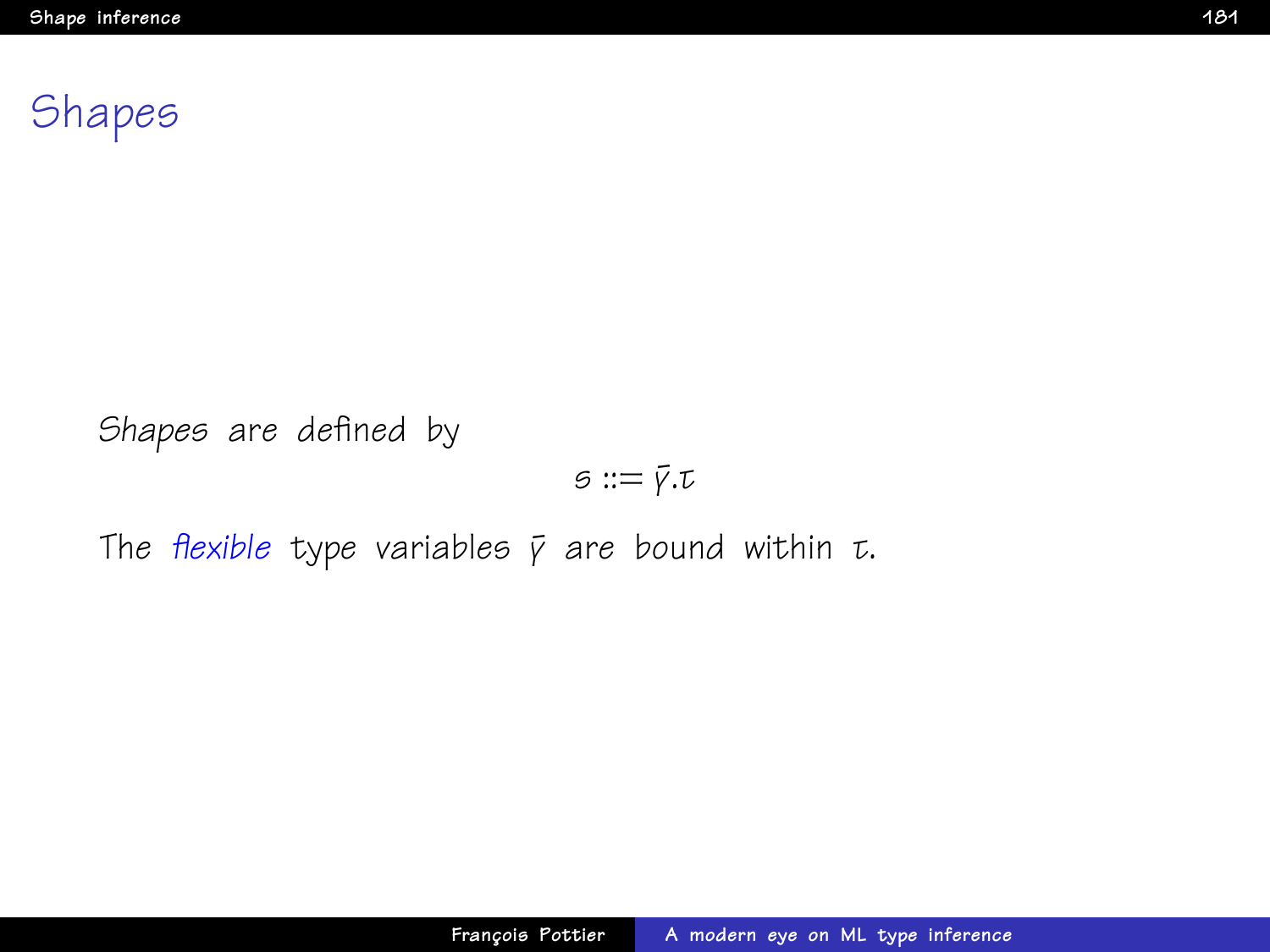# Shapes, continued

Flexible type variables are interpreted as standing for unknown or polymorphic types.

That is, the shape  $\gamma \rightarrow \gamma$  adequately describes the integer successor function as well as the polymorphic identity function.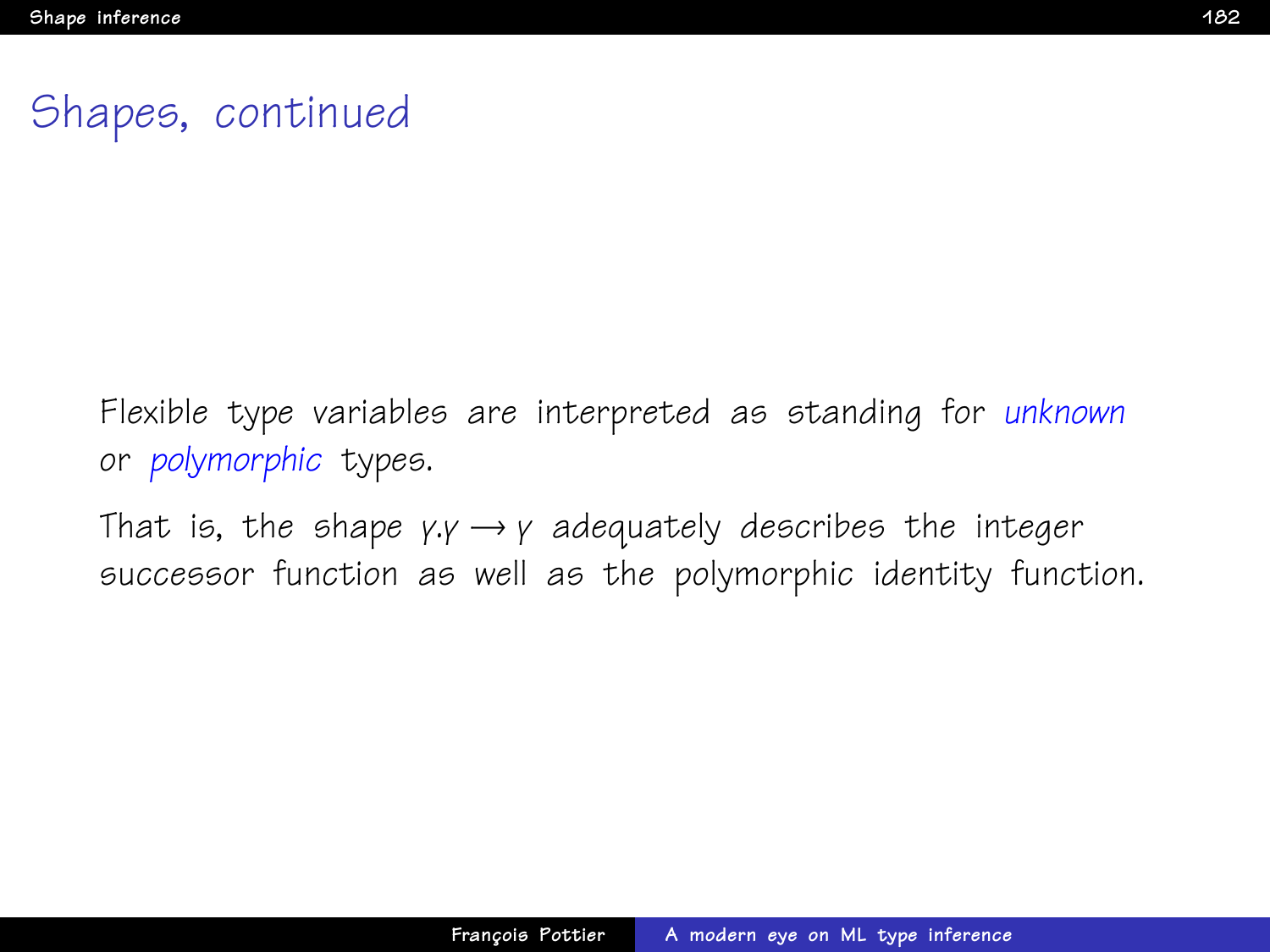## Shapes, continued

Shapes can have free type variables; these are interpreted as rigid.

For instance, the shape

#### γ.α × γ

describes a pair whose first component has type α, where the rigid type variable α was introduced by the programmer, and whose second component has unknown type.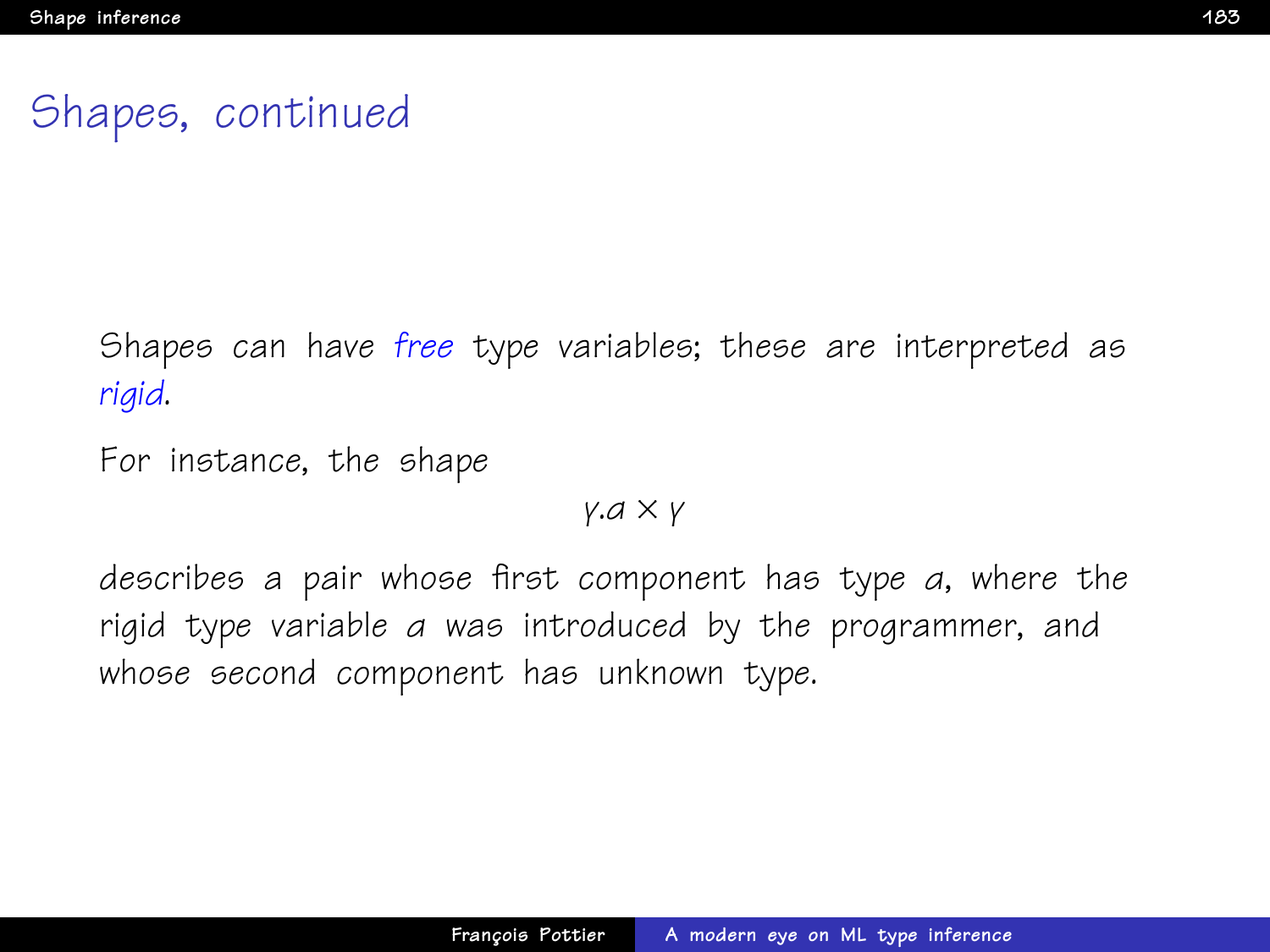## Basic operations

$$
\begin{array}{rcl}\n\bot & = & \gamma \cdot \gamma \\
(\bar{Y}_1 \cdot \bar{L}_1) \rightarrow (\bar{Y}_2 \cdot \bar{L}_2) & = & \bar{Y}_1 \bar{Y}_2 \cdot \bar{L}_1 \rightarrow \bar{L}_2 \\
\mathfrak{D}(\bot) & = & \bot \\
\mathfrak{D}(\bar{Y}_1 \cdot \bar{L}_1 \rightarrow \star) & = & \bar{Y}_1 \cdot \bar{L}_1 \\
\mathfrak{C}(\bot) & = & \bot \\
\mathfrak{C}(\bar{Y}_1 \star \rightarrow \bar{L}_2) & = & \bar{Y}_1 \cdot \bar{L}_2\n\end{array}
$$

⊥ is the uninformative shape.

Out of two shapes, one forms an arrow shape. Conversely, out of an arrow shape, one projects domain and codomain.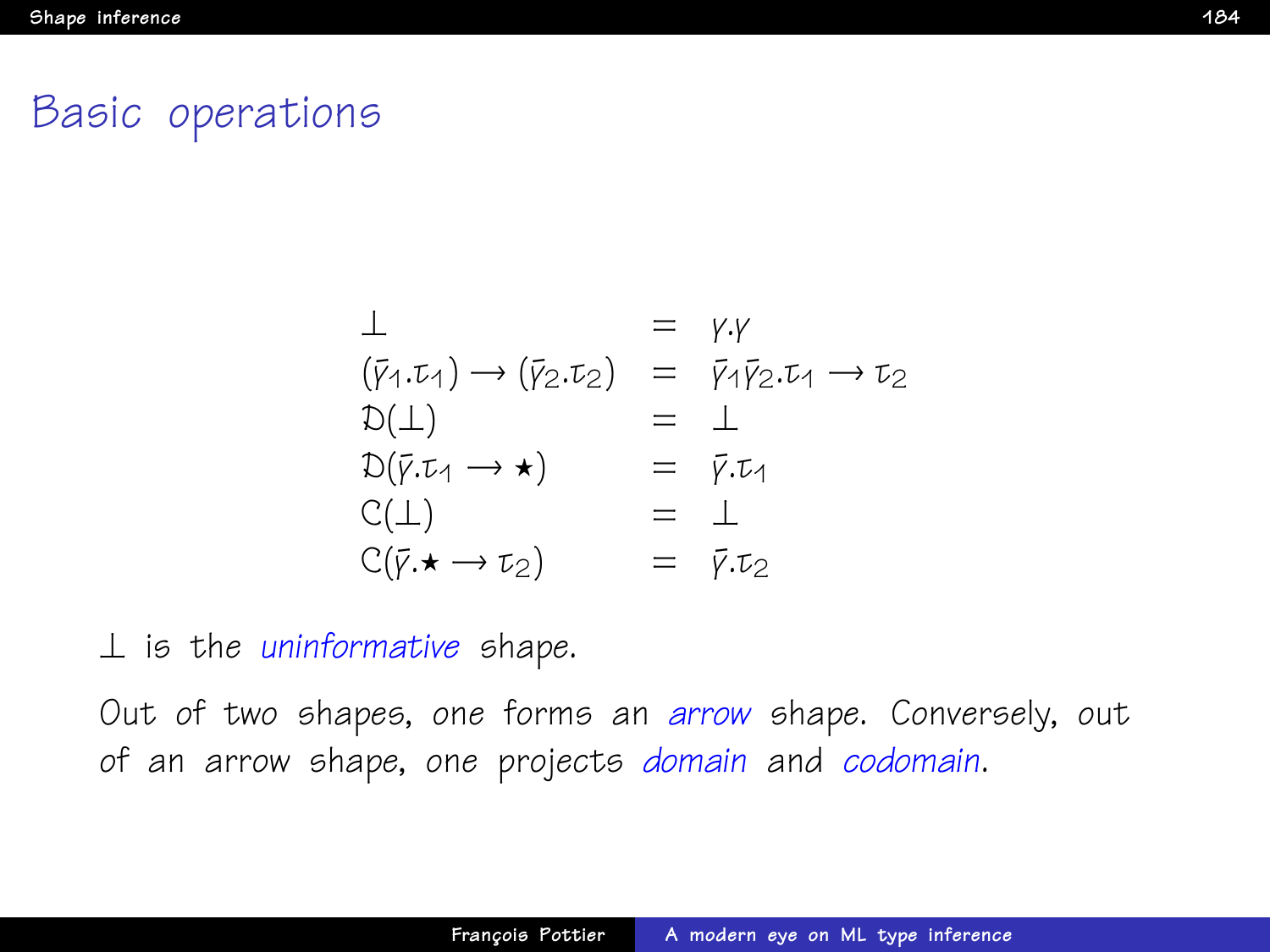## Ordering shapes

Shapes are equipped with a standard instantiation ordering. For instance,

$$
(\gamma_1.a \times \gamma_1) \preceq (\gamma_2.a \times (a \rightarrow \gamma_2))
$$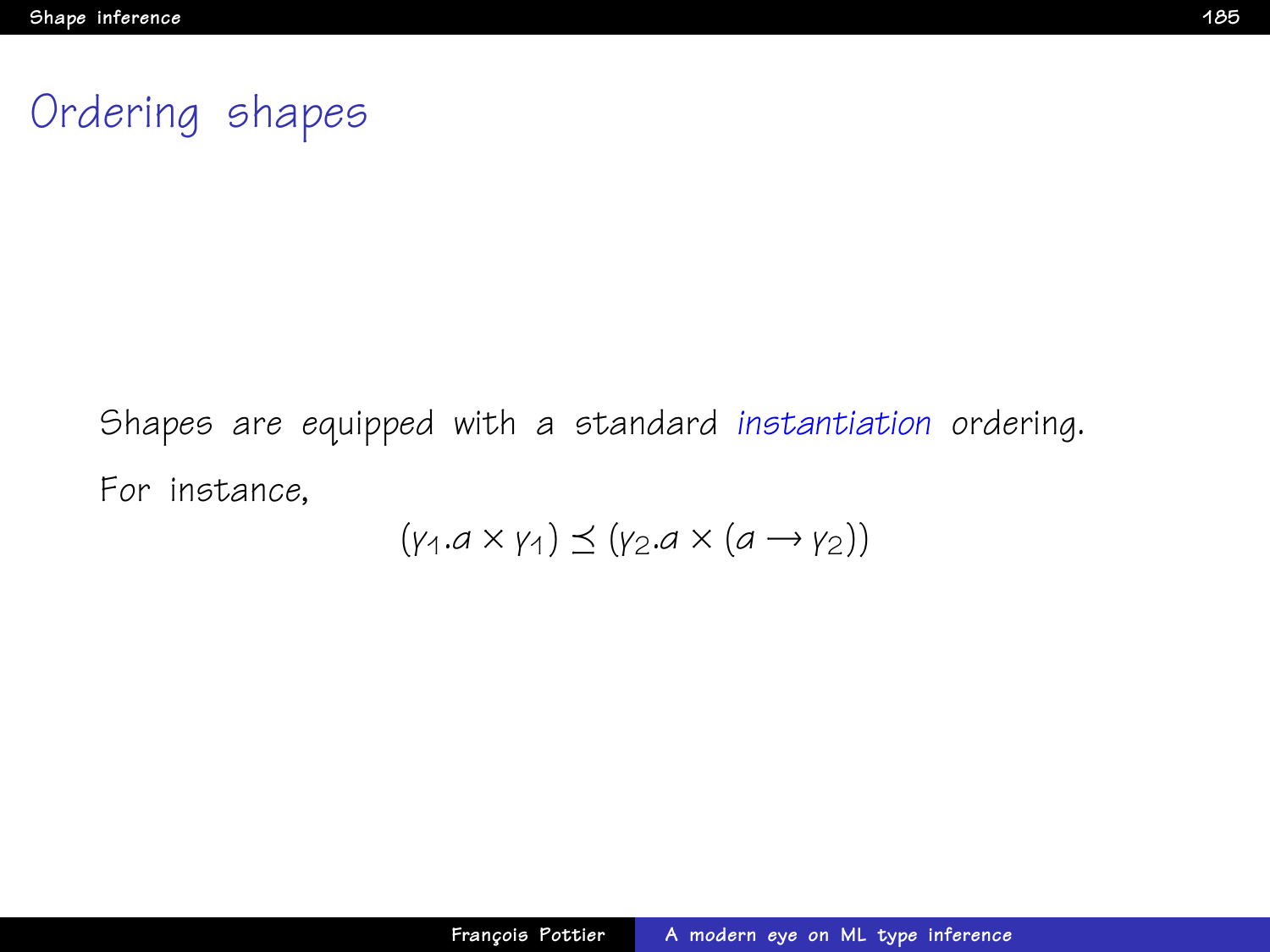# Ordering shapes, continued

When two shapes have an upper bound, they have a least upper bound, computed via first-order unification.

For instance,

$$
(\gamma.\gamma \rightarrow \gamma) \sqcup (int \rightarrow \bot) = int \rightarrow int
$$

(Recall that int  $\rightarrow \bot$  stands for y.int  $\rightarrow \gamma$ .)

This use of unification is local.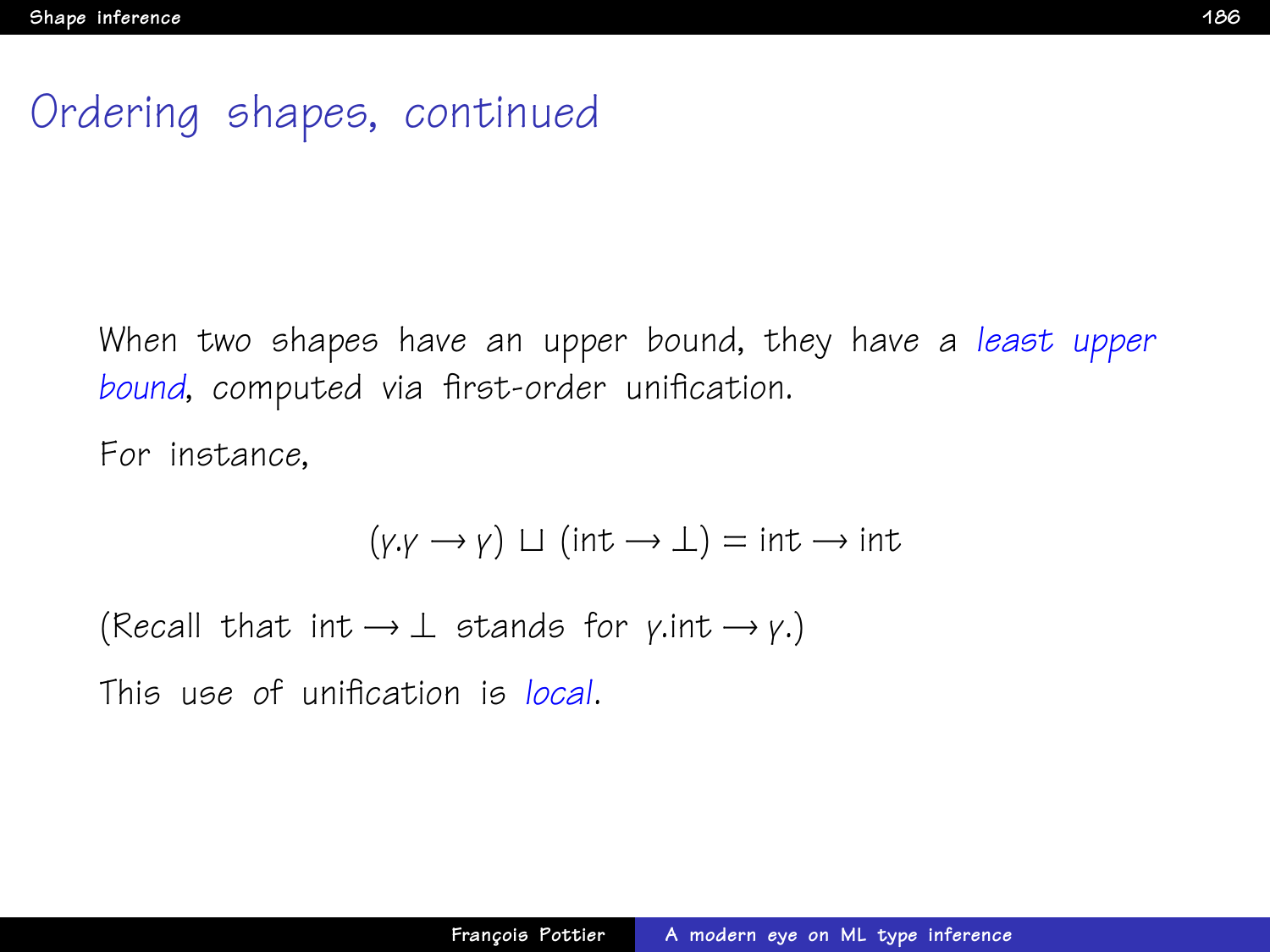### Normalizing shapes

If an expression is found to have both shape a and shape  $\gamma \cdot \beta_1 \rightarrow \gamma$ , then shape inference should fail, because these do not have an upper bound...

... unless some equation in E proves that these shapes really are compatible. For instance,

$$
a=\beta_1\to\beta_2
$$

is such an equation.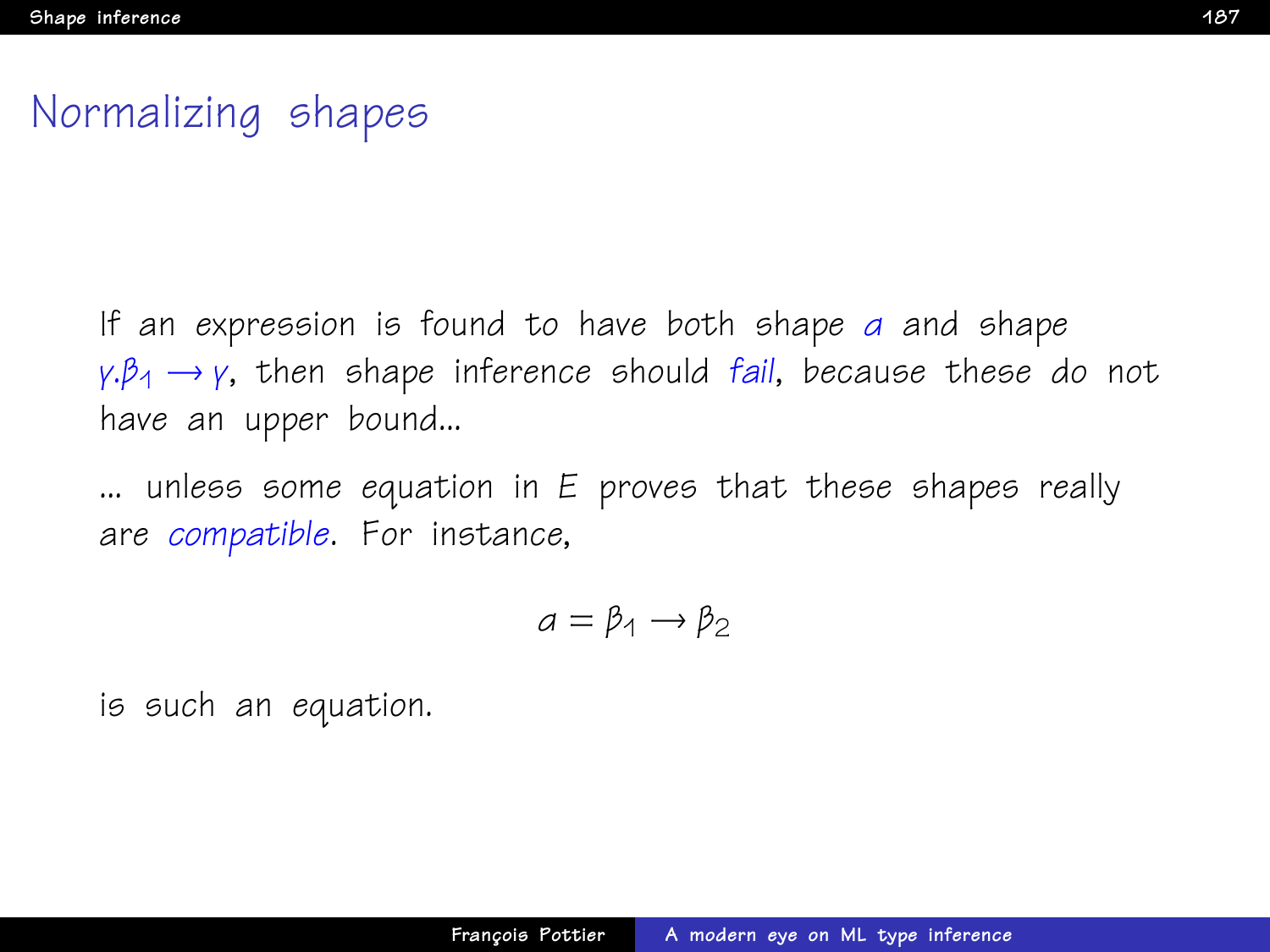# Normalizing shapes, continued

If we take E into account, then the shapes a and  $\beta_1 \rightarrow \beta_2$ become logically interchangeable.

But the latter is more informative...

... so we choose to always normalize the former into the latter.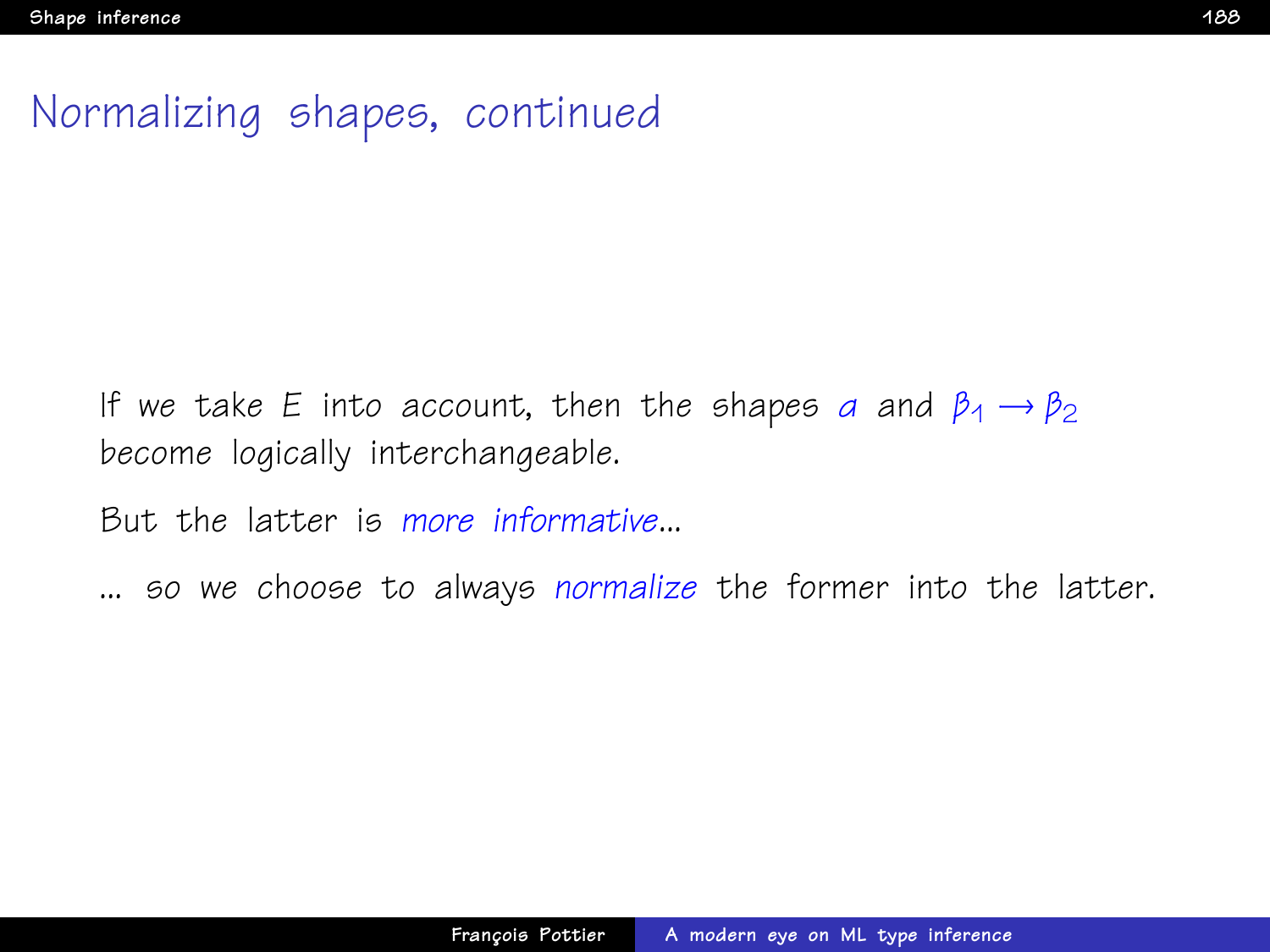# Normalizing shapes, continued

Normalization is performed, roughly speaking, by viewing E as a rewrite system, and preferring structured types to type variables.

An *arbitrary choice is made when an equation involves two type* variables. Ouch! This is bad—but normalization is desirable.

We write  $s|_{E}$  for the normalized version of s with respect to E.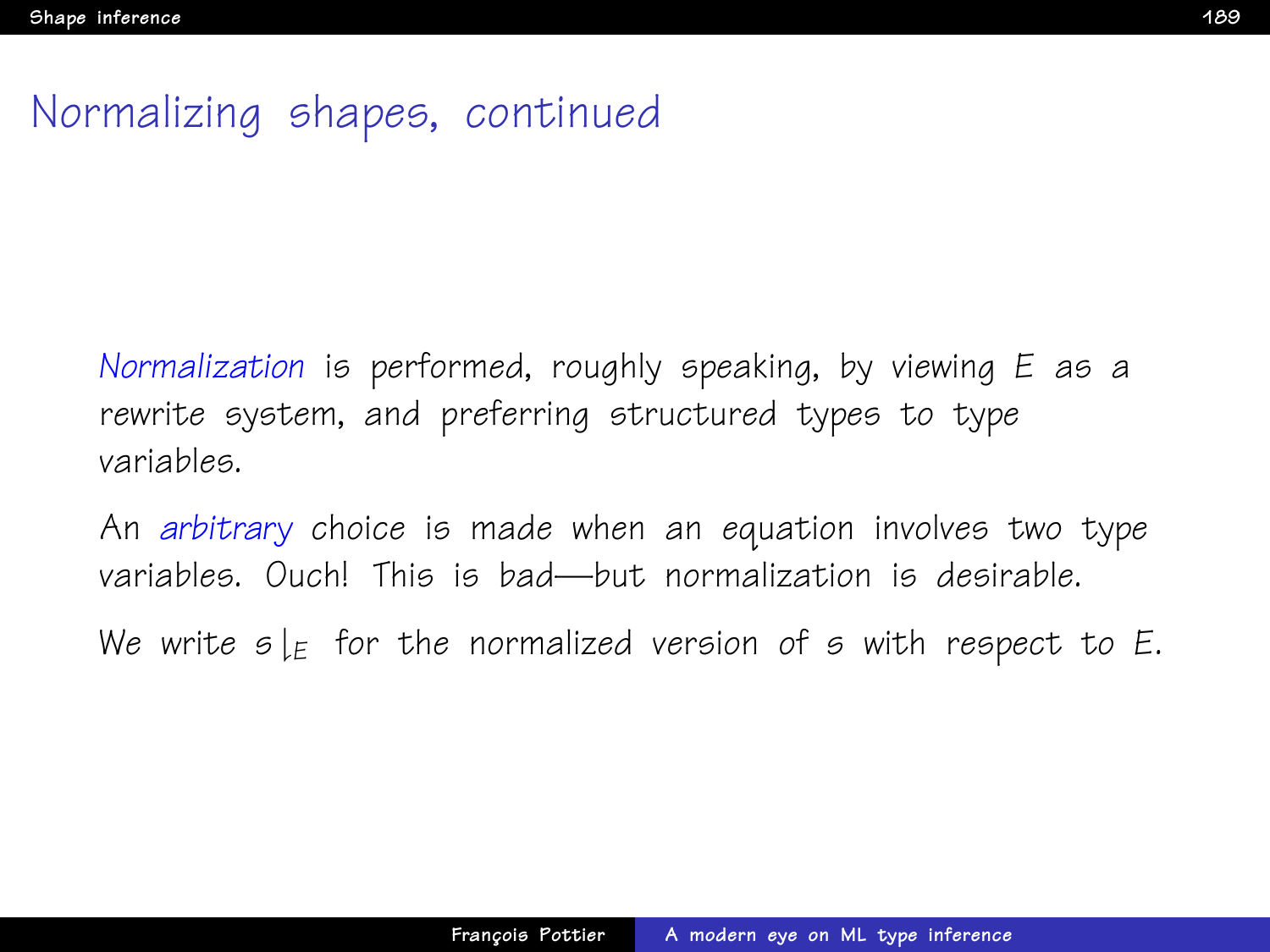#### Pruning shapes

Recall this problematic code snippet:

\n
$$
\text{cast} = \n \begin{cases}\n \forall a \beta. \lambda(w : eq \land \beta). \lambda(x : a).\n \end{cases}
$$
\n

\n\n $\text{case } w \text{ of } \quad \text{Eq} \rightarrow (\ast a = \beta \ast) \times$ \n

Shape inference will probably infer that x has shape α, which is correct, up to the equation  $a = \beta$ .

Can it rightfully infer that the case construct also has type a? No, because the equation  $a = \beta$  is no longer available. The correct shape could be  $\beta$ , and the two are incompatible.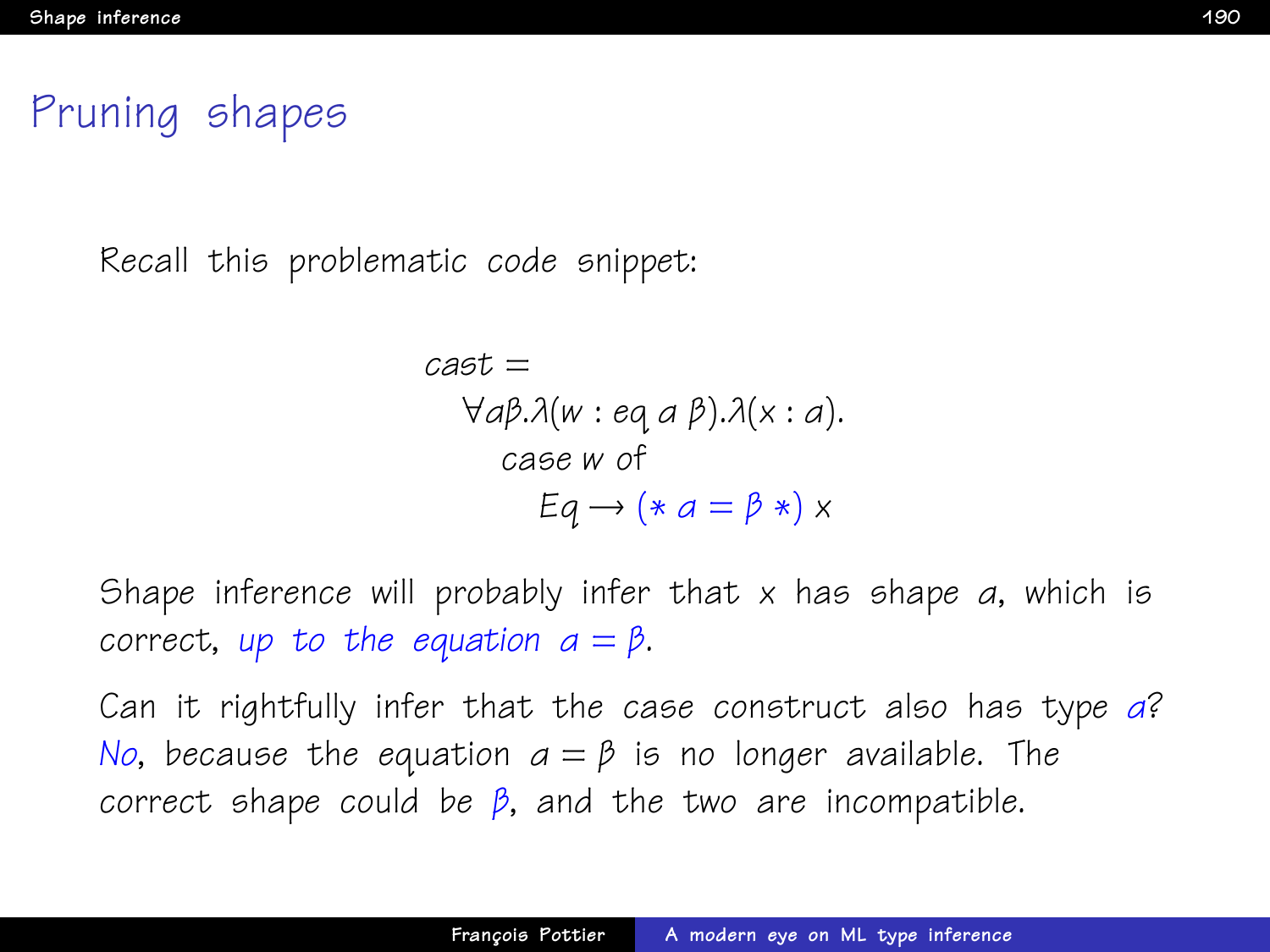## Pruning shapes, continued

To ensure that we only infer correct shapes, we prune unreliable information when exiting a case construct.

Thus, we infer  $\perp$  instead of making an arbitrary decision.

This allows us to later prove a soundness theorem.

One could also choose to ignore this issue...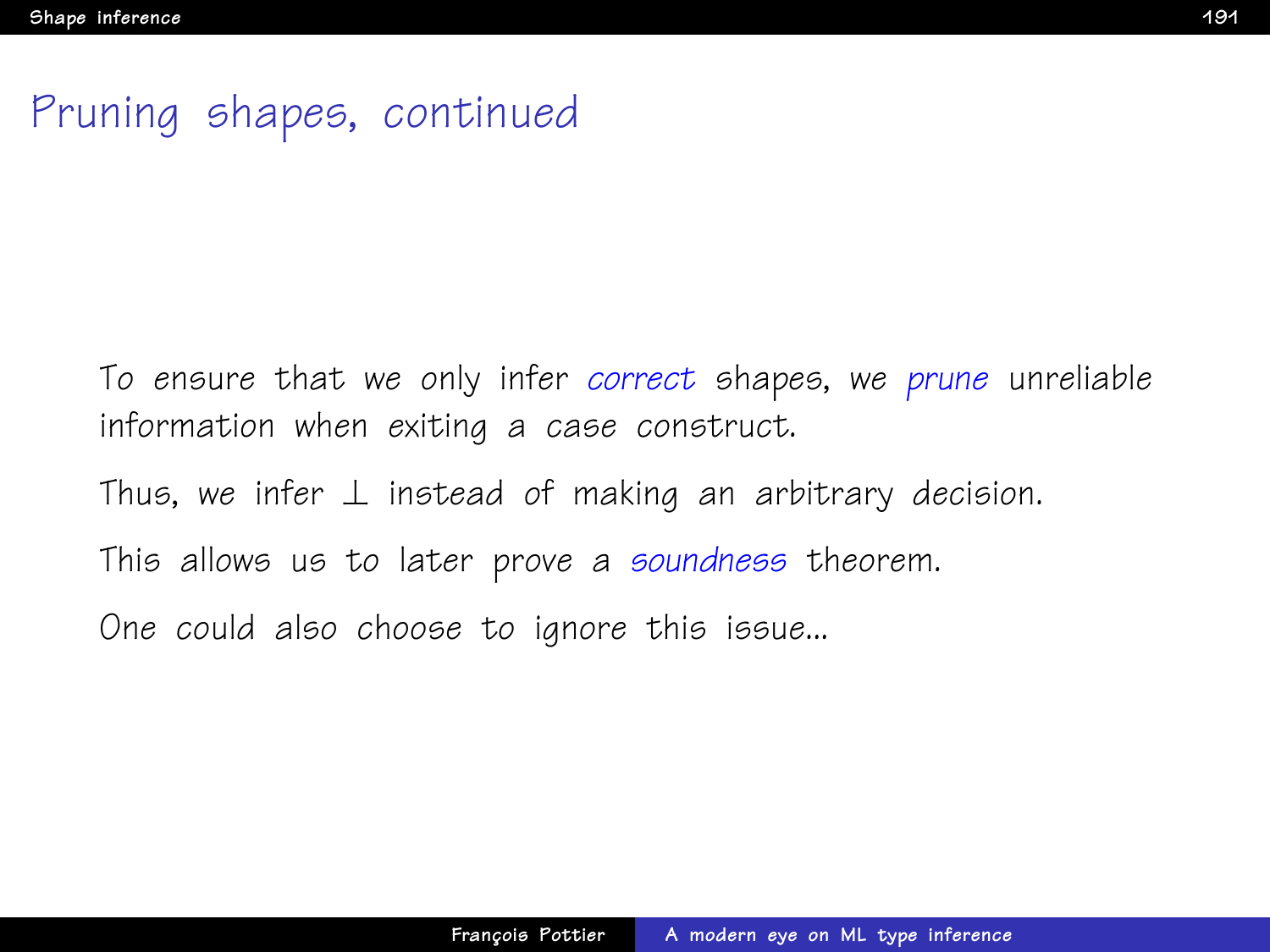### Algorithm W

Here is a shape inference algorithm inspired by Peyton Jones et al.'s. "wobbly types" paper.

It is bidirectional:

 $E, \Gamma \vdash e \uparrow s \leadsto e'$  synthesis, s is inferred  $E, \Gamma \vdash e \downarrow s \leadsto e'$  checking, s is provided

Γ maps variables to shapes.

An invariant is that s is normalized with respect to E.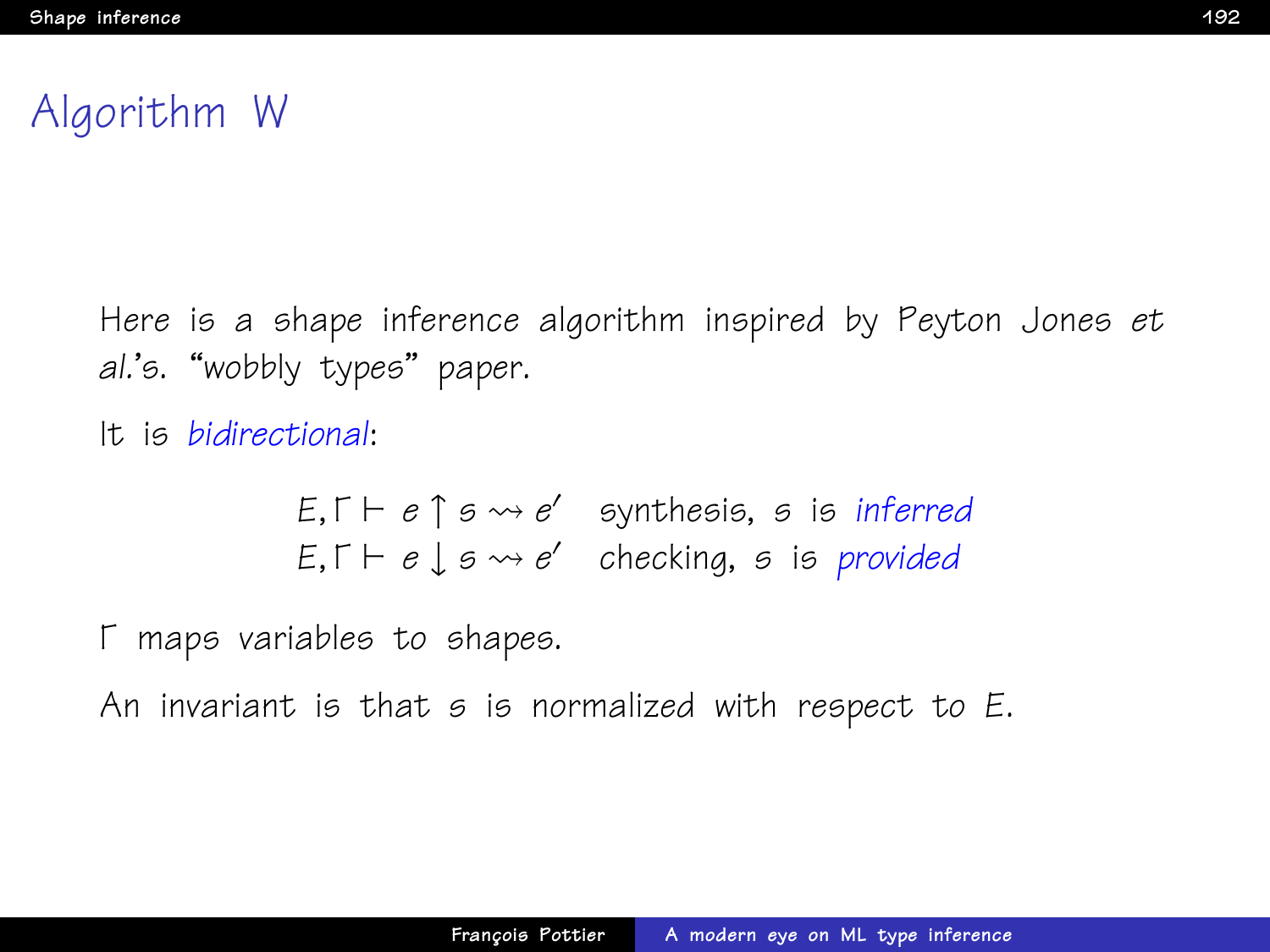The transformed term  $e'$  is identical to  $e$ , except

- $\blacktriangleright$  all existing type annotations are normalized,
- $\triangleright$  new type annotations are inserted around case scrutinees,
- ▶ type coercions are inserted at uses of variables and around some case clauses.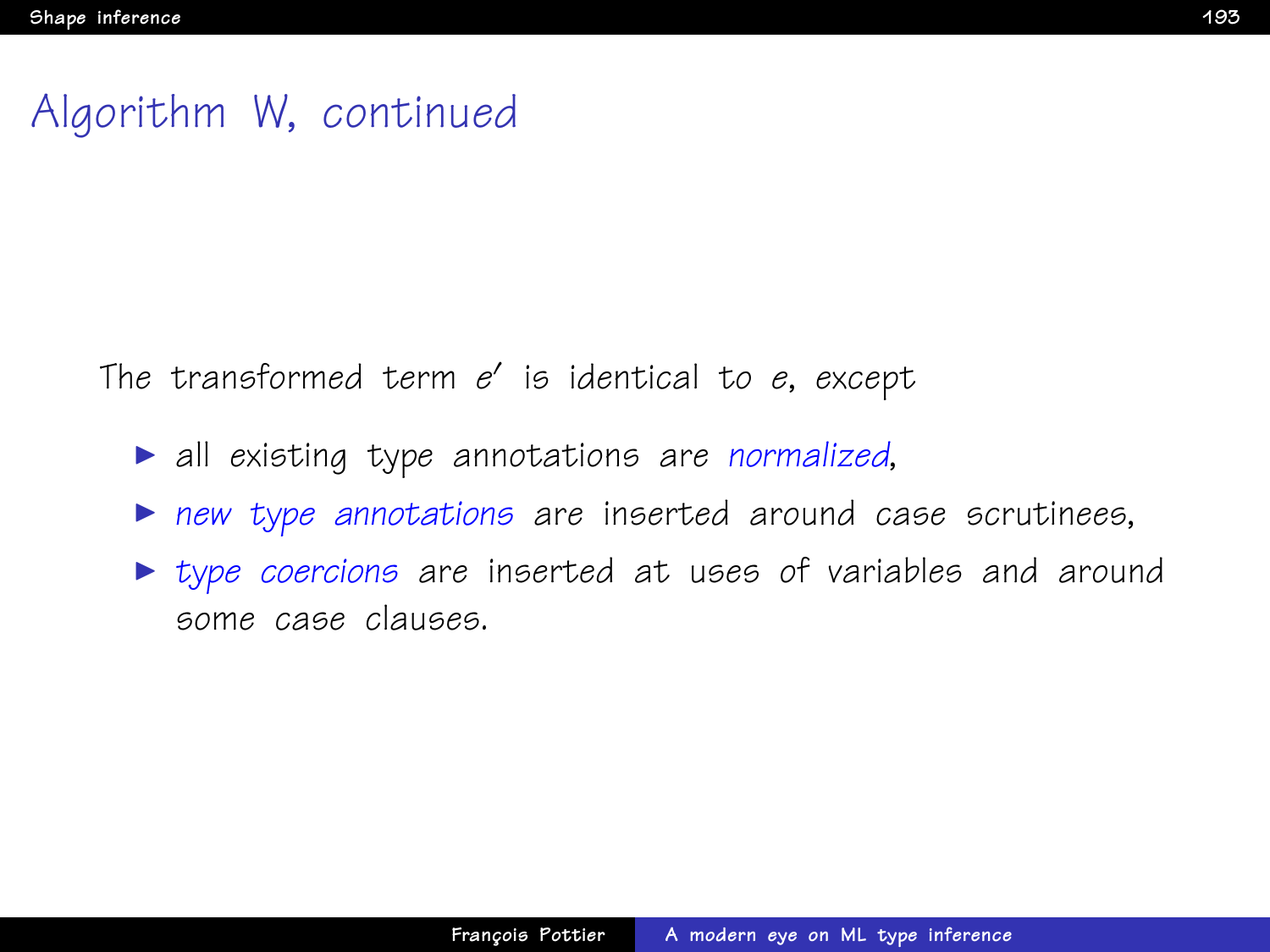Variable, synthesis mode:

$$
(x : s) \in \Gamma
$$
  
E, \Gamma \vdash x \uparrow s \downharpoonright\_{E} \rightsquigarrow (x \downarrow\_{E} s)

The inferred shape is the normalized version of the shape in Γ. This normalization step is reflected in the transformed expression by inserting an explicit coercion...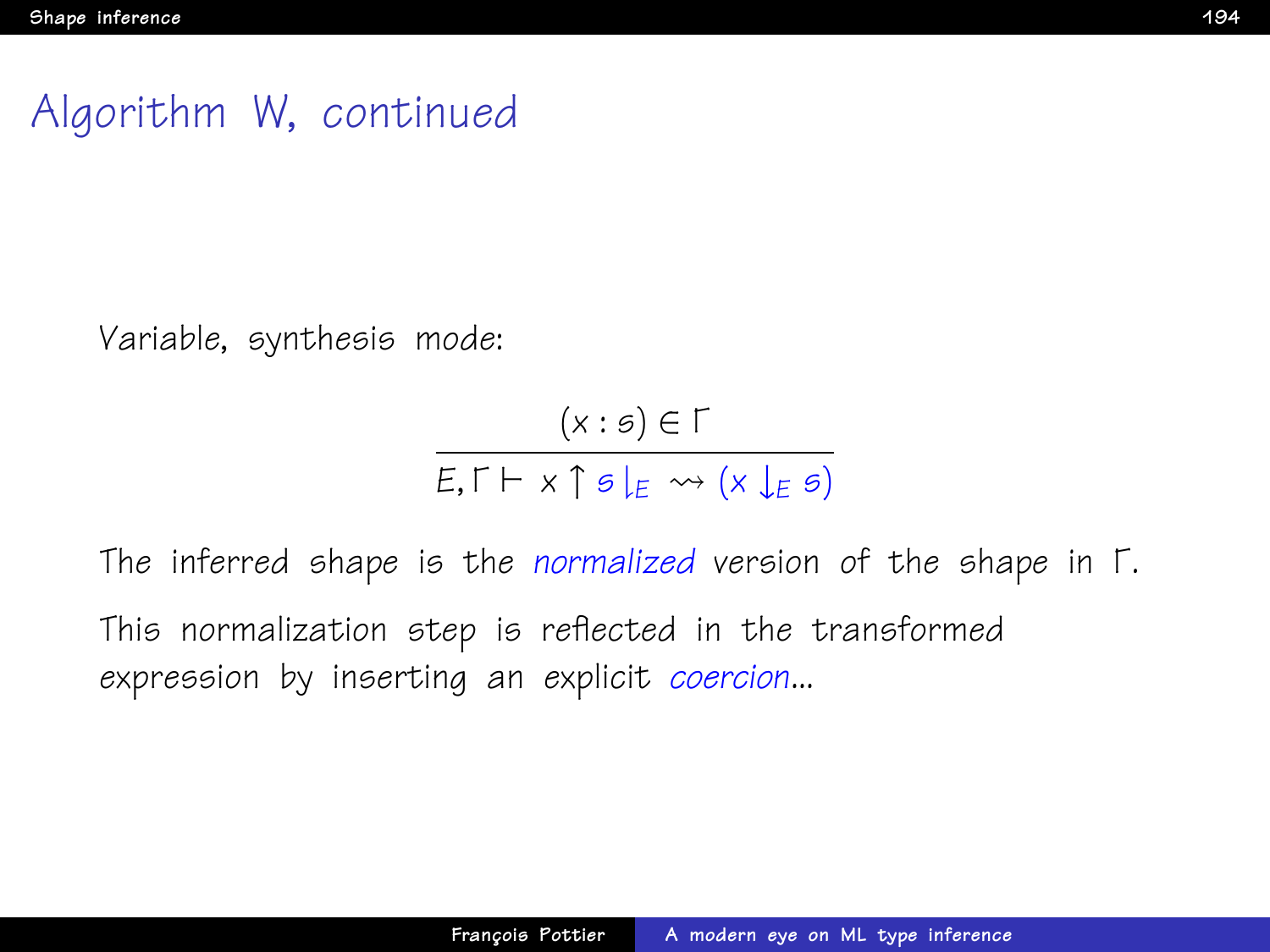By definition,

$$
(e\downarrow_E \bar{\gamma}. \tau)
$$

is sugar for

$$
(e:\exists \bar{\gamma}.(\tau \,\triangleright\, \tau\,|_E\,))
$$

Inserting a coercion amounts to explicitly telling MLGX about the equations that we are exploiting.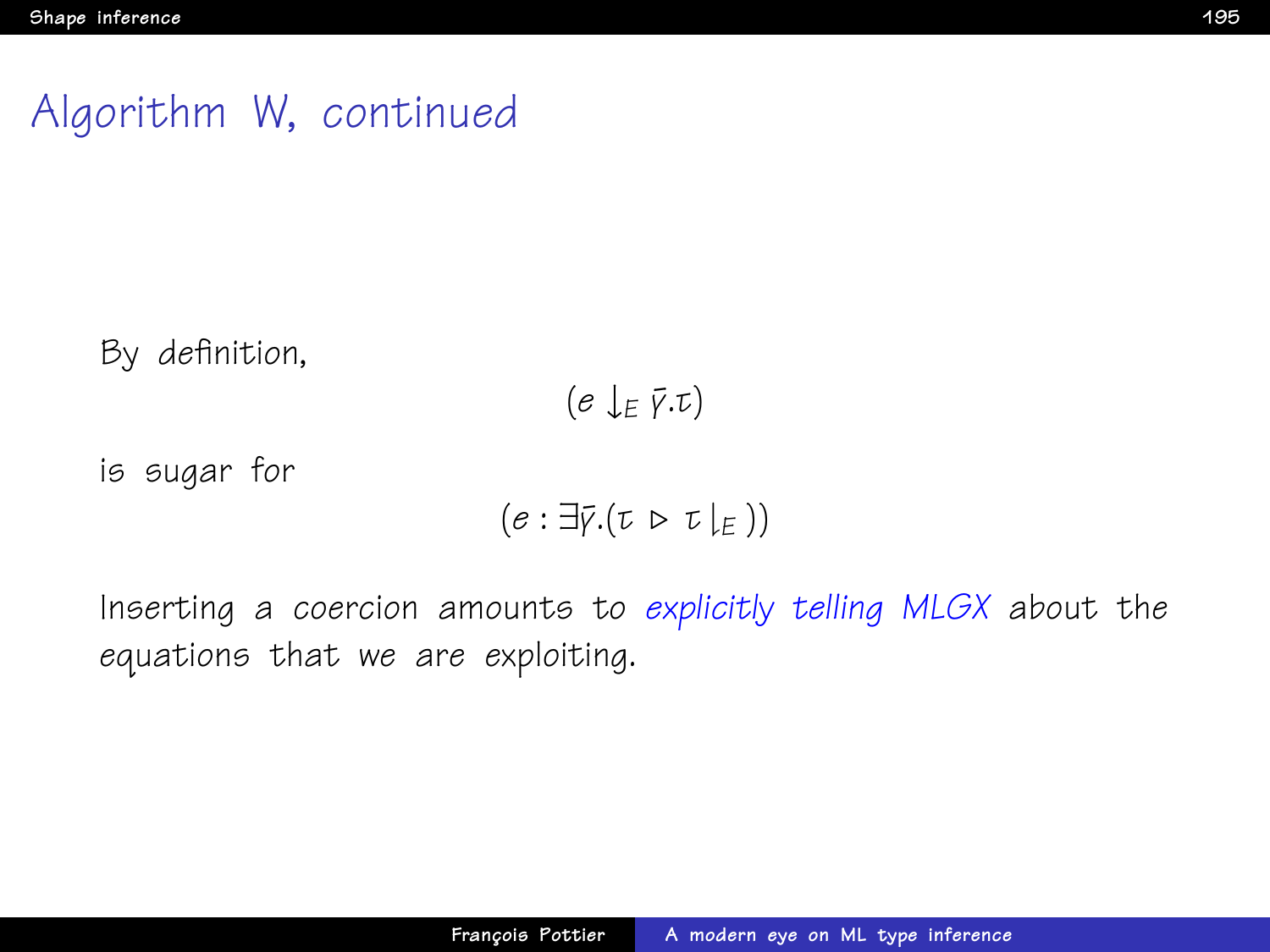An instance of the rule is

$$
(x : a) \in \Gamma
$$
  

$$
a = \text{int}, \Gamma \vdash x \uparrow \text{int} \rightsquigarrow (x : (a \triangleright \text{int}))
$$

That is, if x is known to have shape  $a$  and if the equation  $a = \text{int}$  is locally available, then we infer that x has shape int and insert the corresponding coercion.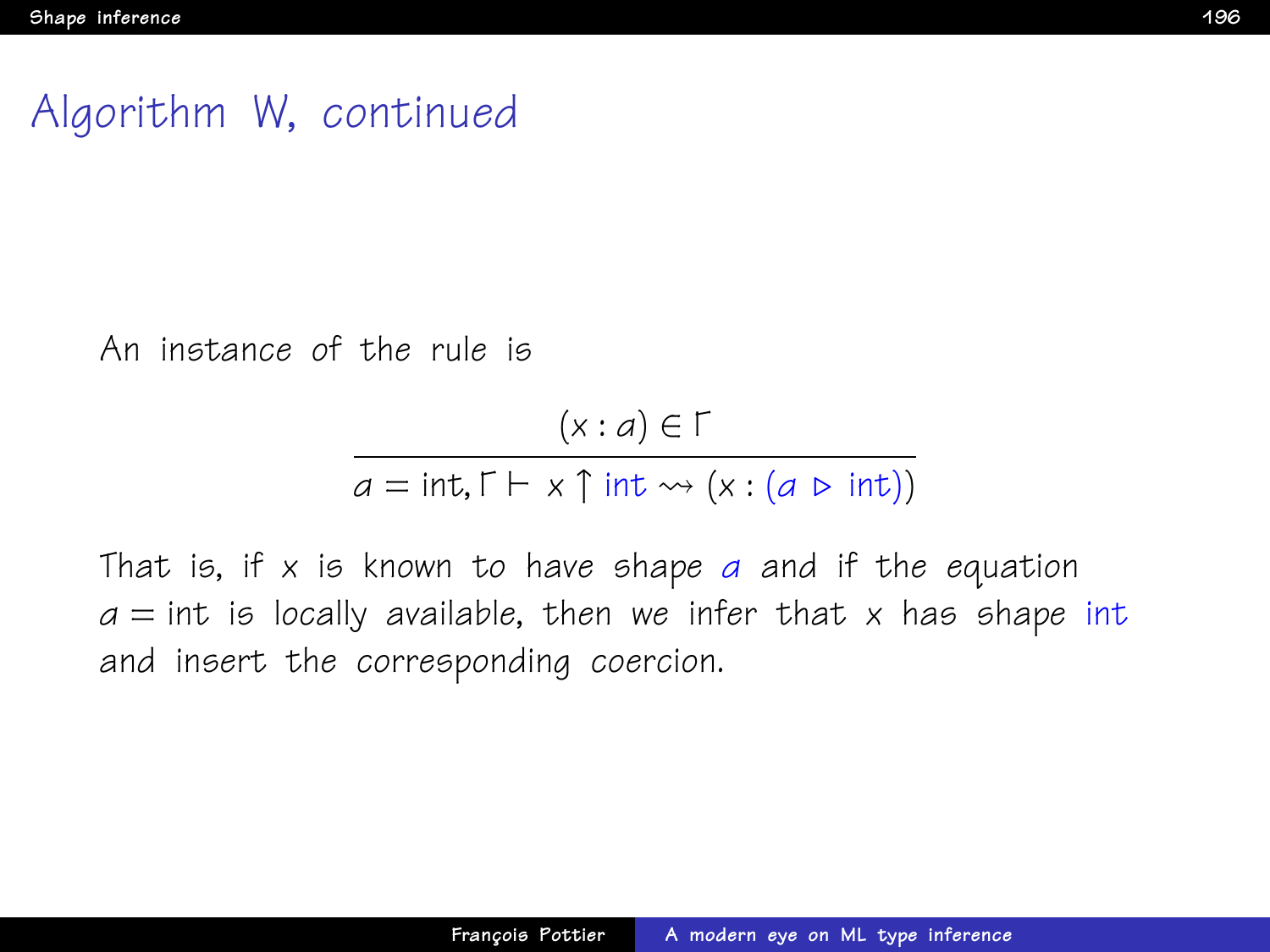Application, synthesis mode:

$$
E, \Gamma \vdash e_1 \uparrow s \leadsto e'_1
$$
\n
$$
E, \Gamma \vdash e_2 \downarrow D(s) \leadsto e'_2
$$
\n
$$
E, \Gamma \vdash e_1 e_2 \uparrow C(s) \leadsto e'_1 e'_2
$$

Simple stuff. Arbitrary choices of modes in the premises.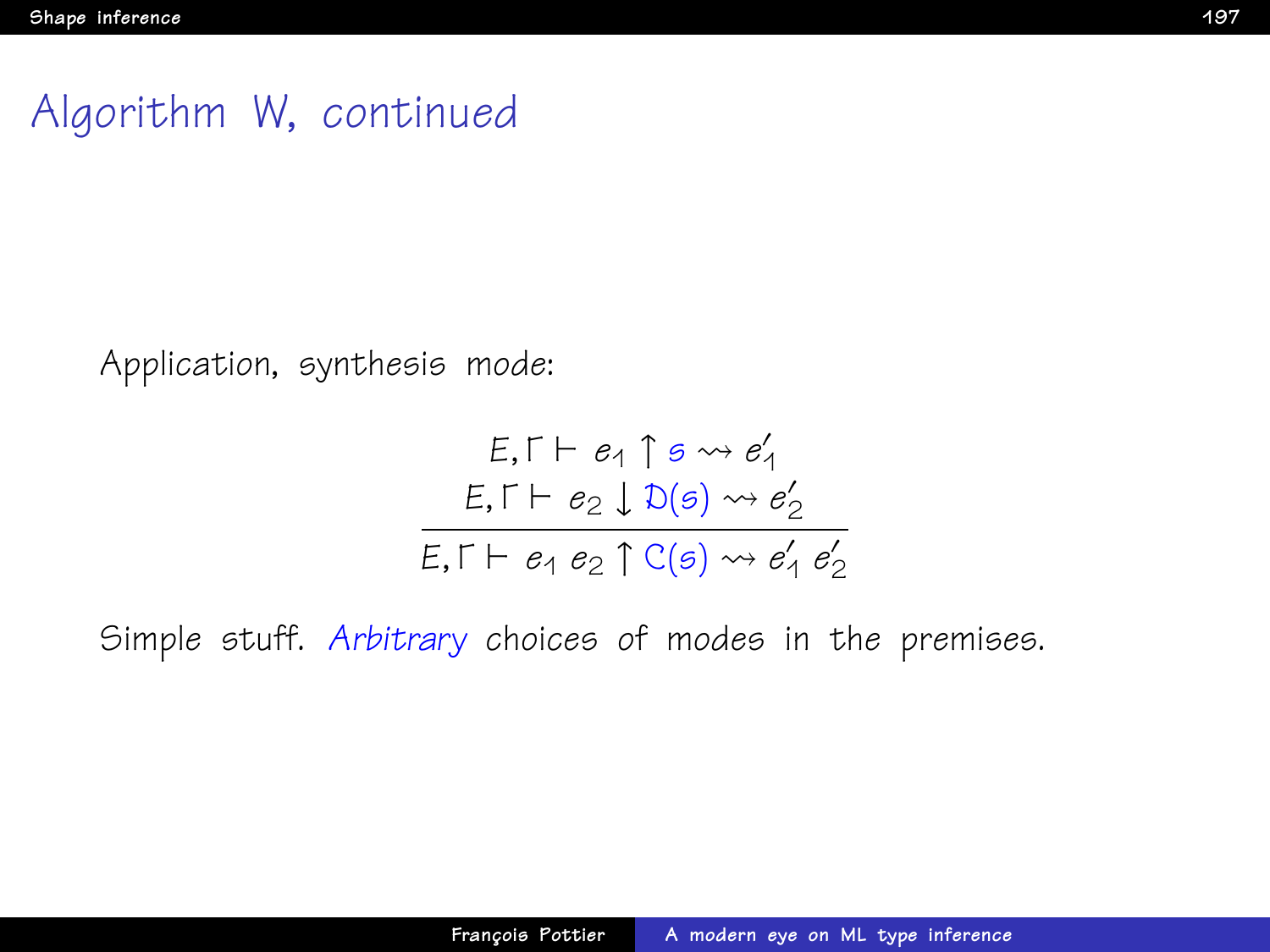Explicit type annotation, synthesis mode:

$$
\frac{E, \Gamma \vdash e \downarrow \theta \downharpoonright_{E} \rightsquigarrow e'}{E, \Gamma \vdash (e : \theta) \uparrow \theta \downharpoonright_{E} \rightsquigarrow (e' : \theta \downharpoonright_{E})}
$$

The mode changes from synthesis to checking.

The type annotation is normalized in the transformed expression.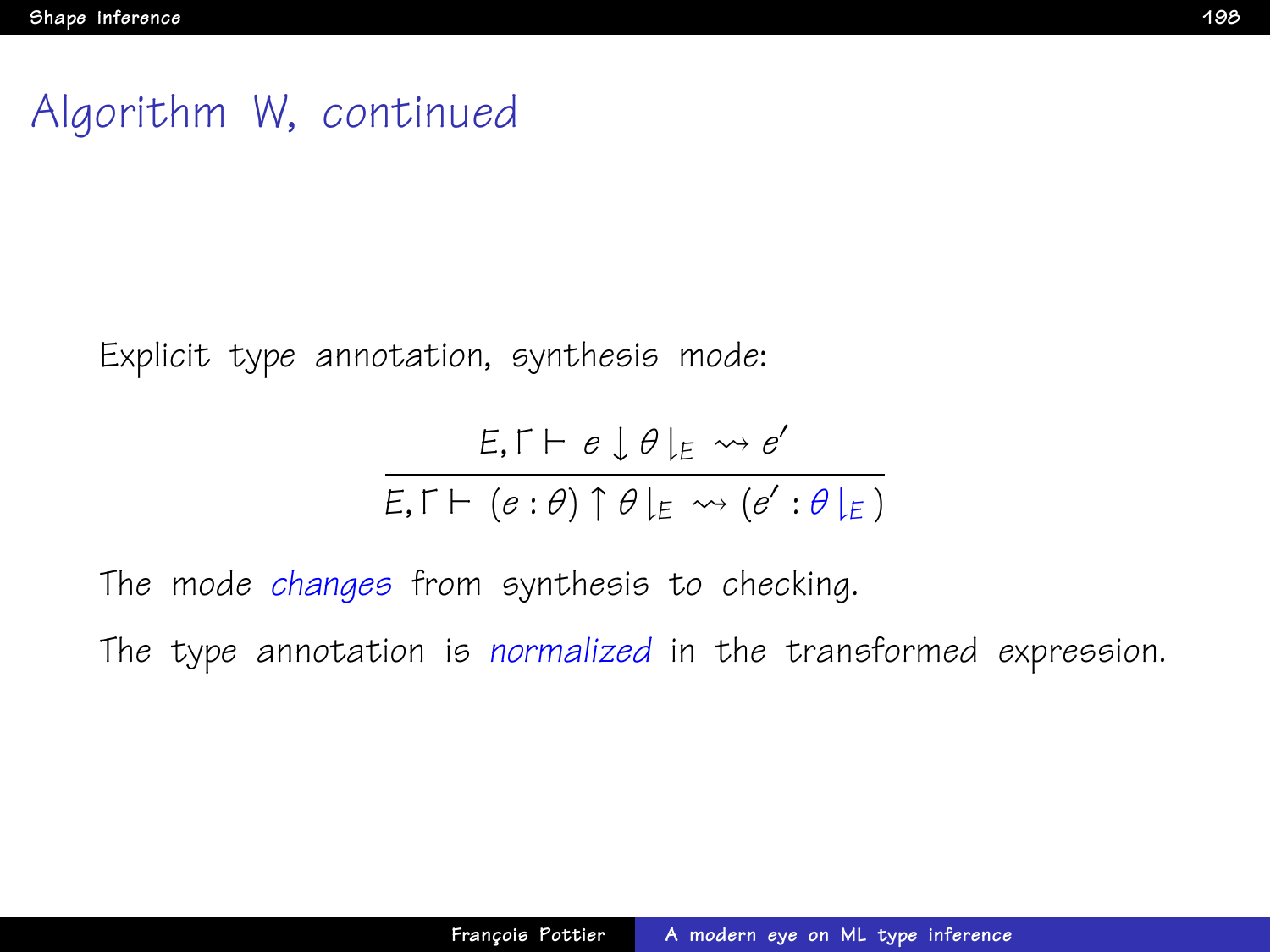Clause, checking mode:

$$
p: T\overline{t}_{1} \overline{t}_{2} \vdash (\overline{\beta}, E', \Gamma') \qquad E \wedge E', \Gamma(\overline{\gamma}, \Gamma') \vdash e \downarrow s \downharpoonright_{E \wedge E'} \rightsquigarrow e' \\
 \overline{\beta} \# \cdots \qquad \overline{\gamma} \# \cdots \\
 \overline{E}, \Gamma \vdash (p: \overline{\gamma}.T\overline{t}_{1} \overline{t}_{2}).e \downarrow s \rightsquigarrow p.(e' \upharpoonright_{E \wedge E'} s)
$$

The environment is extended with new bindings of variables to shapes.

The expected shape s is normalized with respect to the new theory  $E \wedge E'$ .

This normalization step is reflected by inserting a reverse coercion...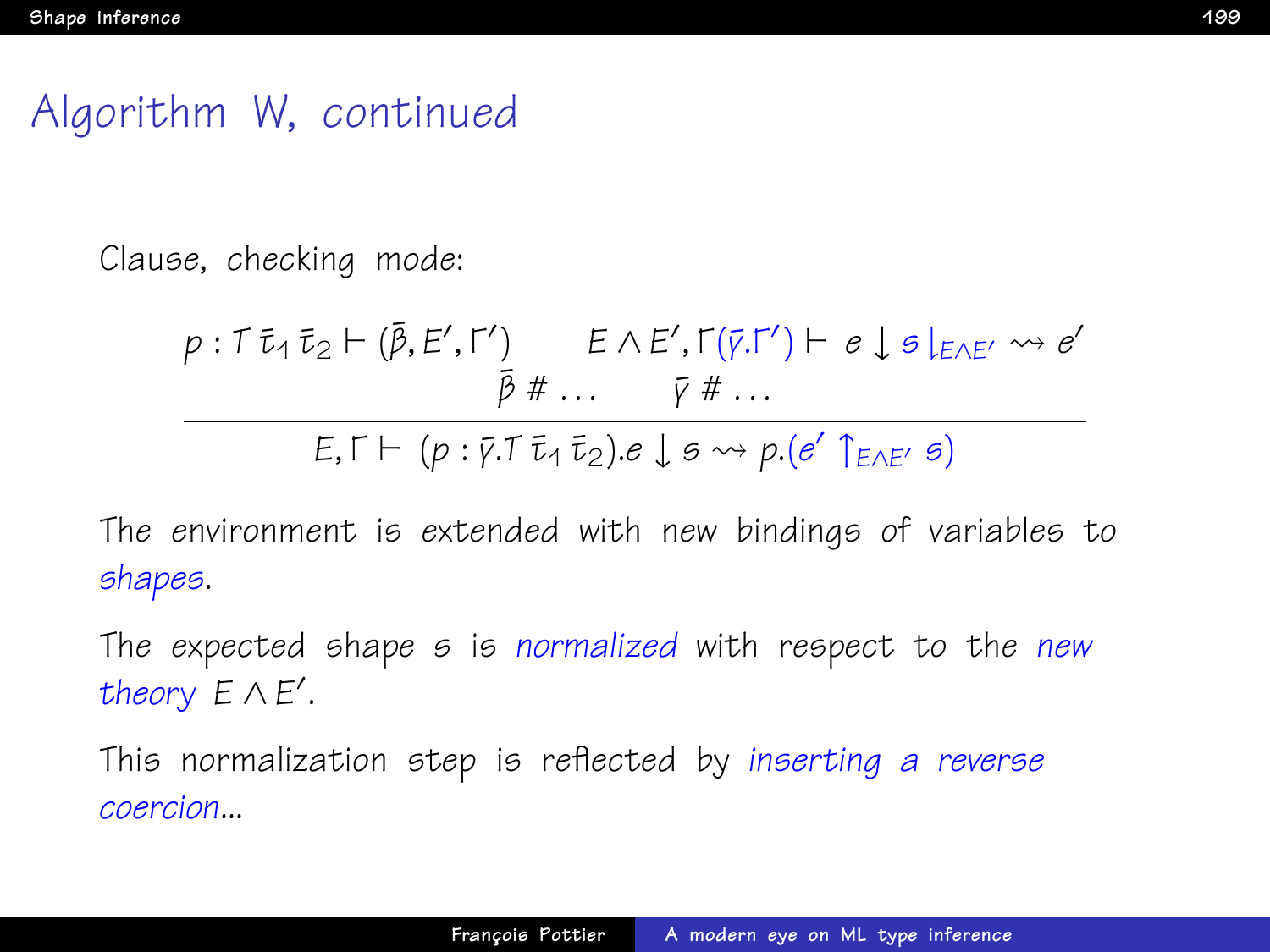## Programming in MLGX

This is how the surface version of eval is transformed into:

$$
\mu^*(eval: \forall a.term a \rightarrow a). \lambda t.
$$
  
\n
$$
case(t:term a) \text{ of}
$$
  
\n
$$
| \text{ Lit } i \rightarrow (i: (int \rhd a))
$$
  
\n
$$
| \text{ Inc } t \rightarrow (eval t + 1: (int \rhd a))
$$
  
\n
$$
| \text{ IsZ } t \rightarrow (eval t = 0: (bool \rhd a))
$$
  
\n
$$
| \text{ If } b \text{ } t \text{ } e \rightarrow \text{ if } eval \text{ } b \text{ then } eval \text{ } t \text{ } else \text{ } eval \text{ } e
$$
  
\n
$$
| \text{ Pair } \beta_1 \beta_2 \text{ } a \text{ } b \rightarrow ((eval a, eval b): (\beta_1 \times \beta_2 \rhd a))
$$
  
\n
$$
| \text{ Sst } \beta_2 \text{ } t \rightarrow \text{ fst } (eval t)
$$
  
\n
$$
| \text{ Snd } \beta_1 \text{ } t \rightarrow \text{ } end (eval t)
$$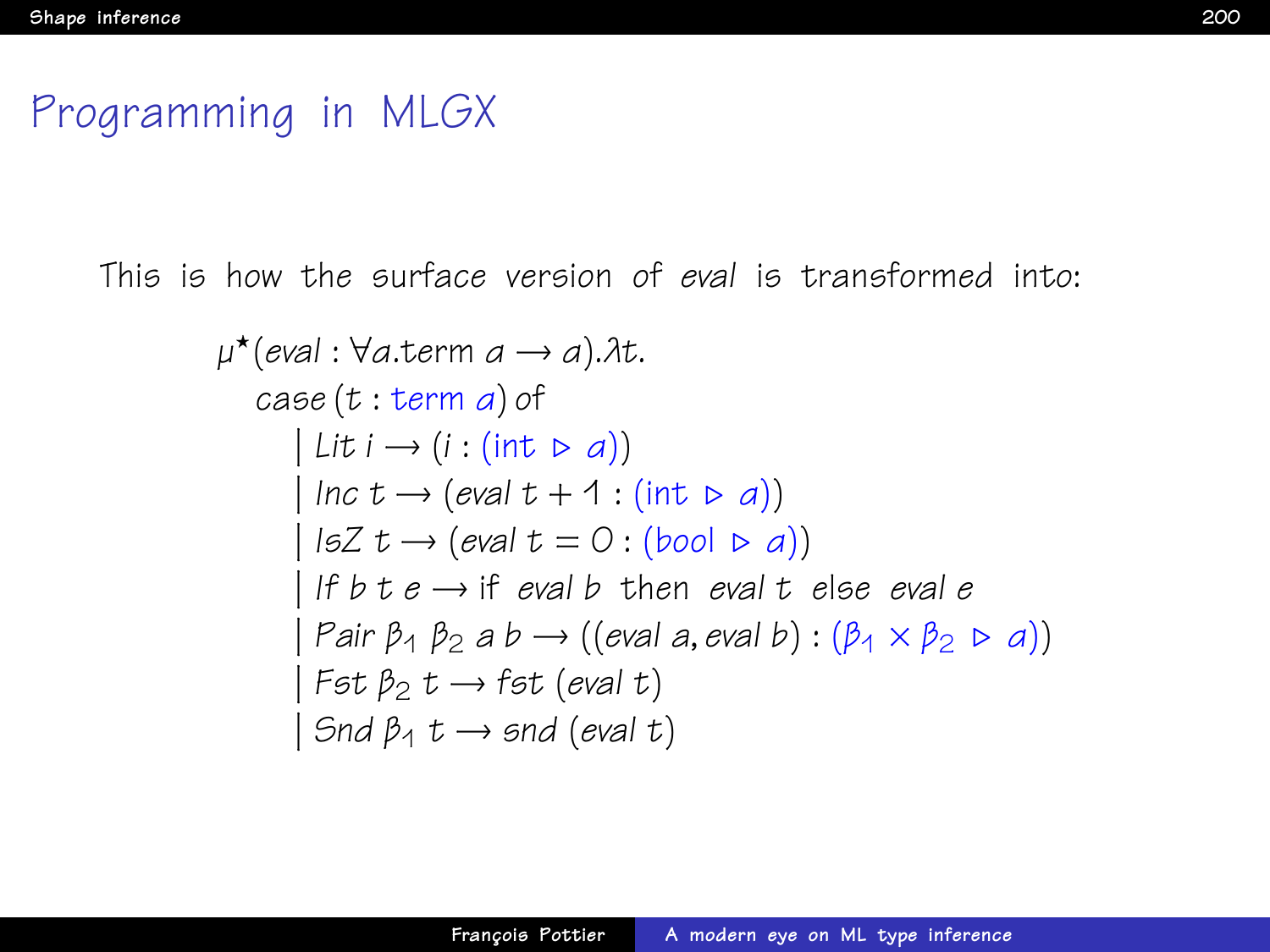#### Soundness

#### Theorem (Soundness for Algorithm W)

Let  $E, \Gamma \vdash e : \sigma$  hold in MLGI. Let  $E \Vdash \Gamma' \preceq \Gamma$  hold. Then,

- 1. If  $E, \Gamma' \vdash e \uparrow s \leadsto e'$  holds in W, then  $E \Vdash s \preceq \sigma$  holds and  $E, \Gamma \vdash e' : \sigma$  holds in MLGI.
- 2. ... (analogous statement for checking mode)

The inferred shape s is a sound approximation of the true shape  $\sigma$ , and the changes made to the program do not in principle break it.

Still, there is no quarantee that the transformed program is well-typed in MLGX!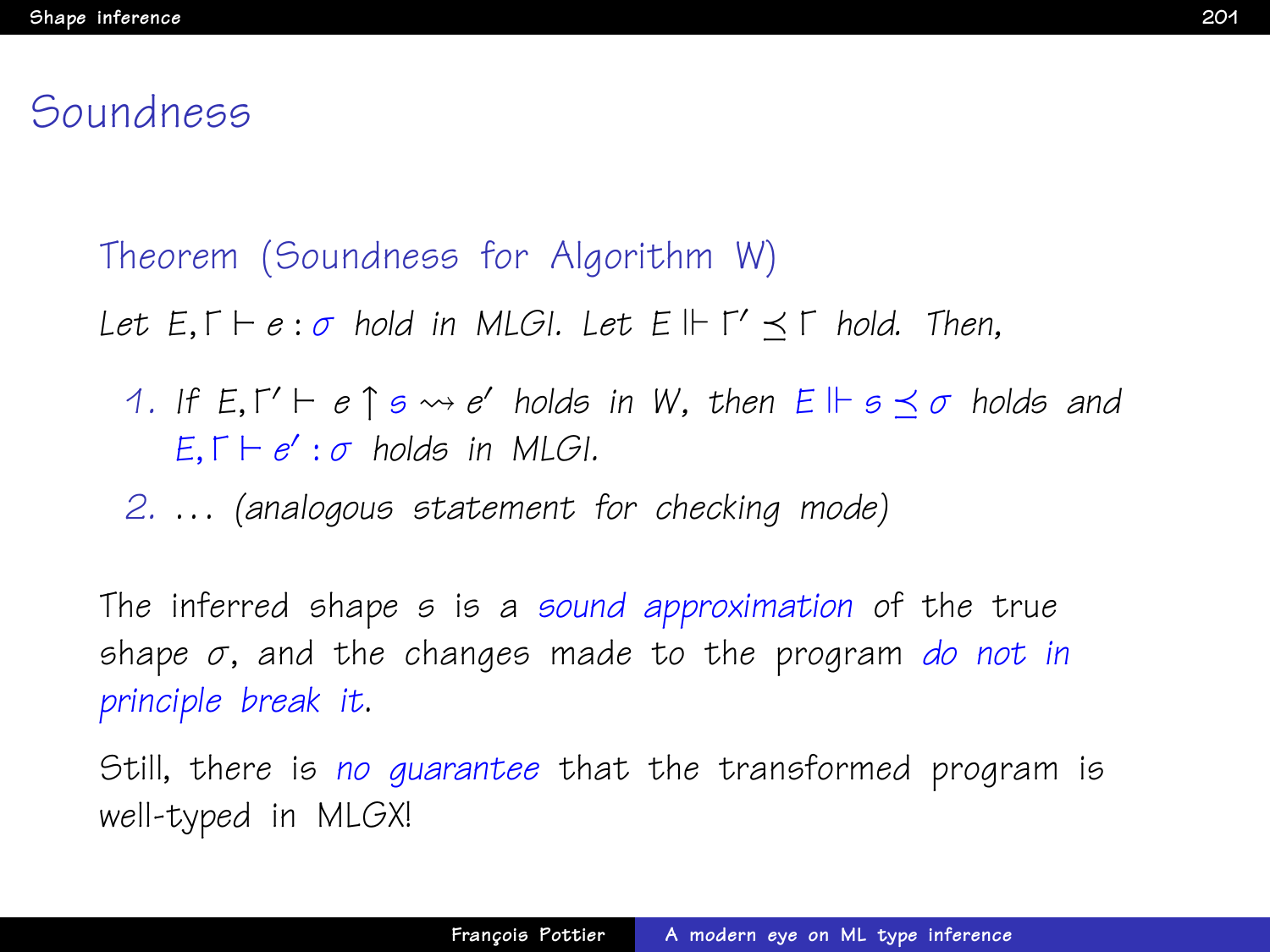## Are we happy?

MLGX seems simple but robust.

There is no doubt that Algorithm W can be improved (and that is done in the paper), but any shape inference algorithm is bound to be ad hoc.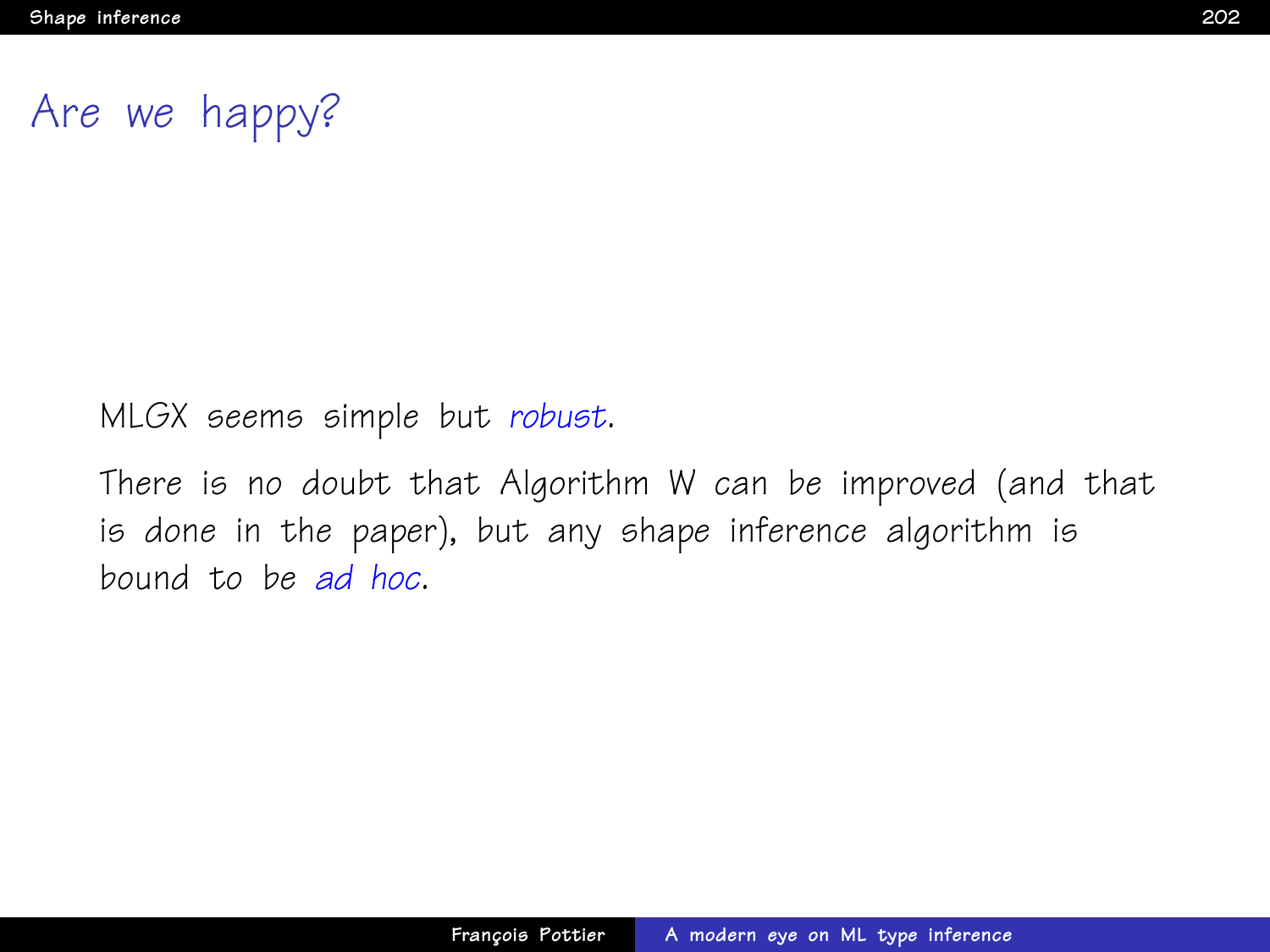# Selected References



Simon Peyton Jones, Geoffrey Washburn, and Stephanie Weirich. [Wobbly types: type inference for generalised algebraic data](http://research.microsoft.com/Users/simonpj/papers/gadt/)

[types.](http://research.microsoft.com/Users/simonpj/papers/gadt/) Manuscript, 2004.

歸 Francois Pottier and Yann Régis-Gianas. [Stratified type inference for generalized algebraic data types.](http://cristal.inria.fr/~fpottier/publis/pottier-regis-gianas-05.pdf) Manuscript, 2005.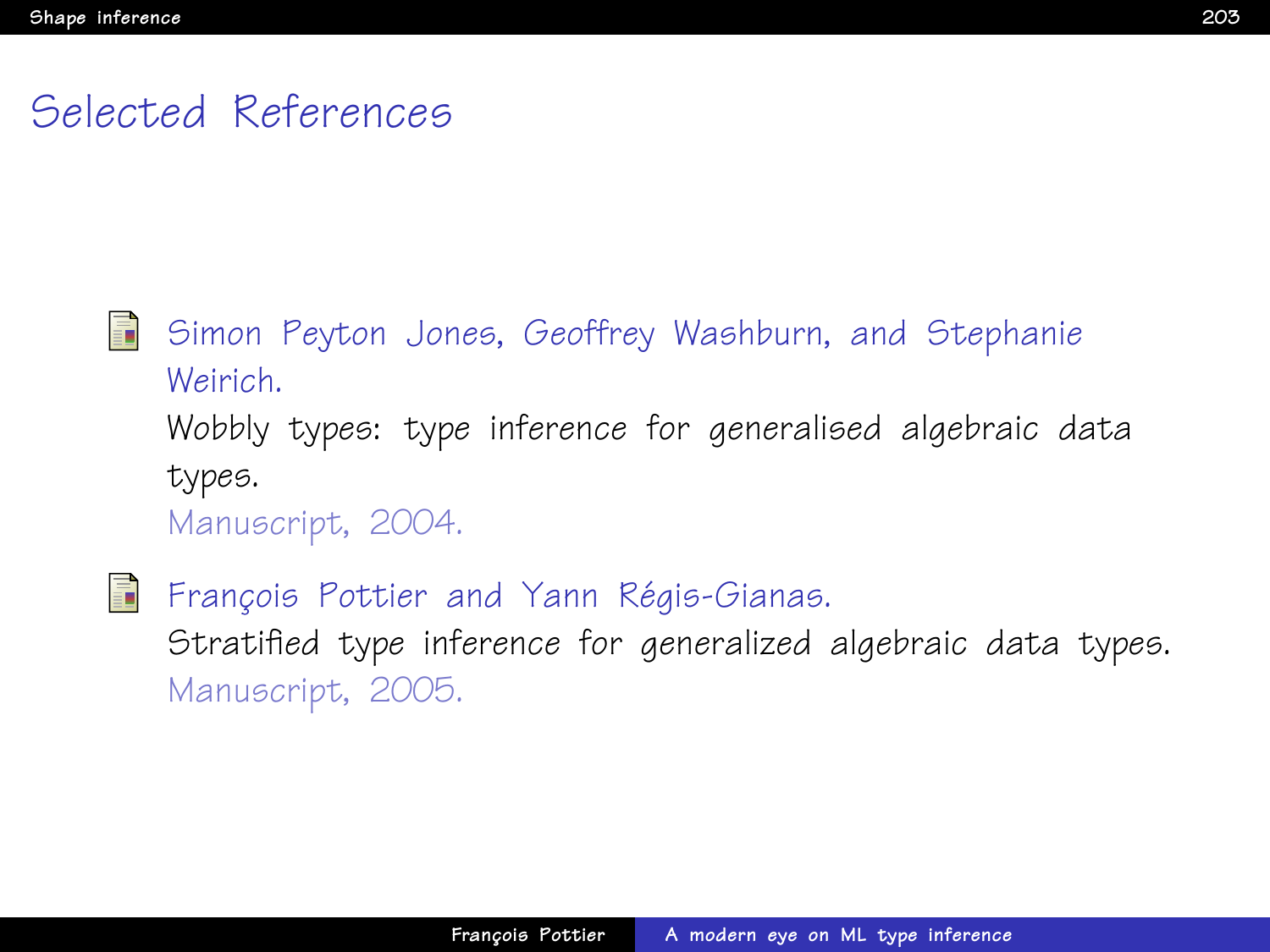## Part IV

## <span id="page-203-0"></span>[Conclusion](#page-203-0)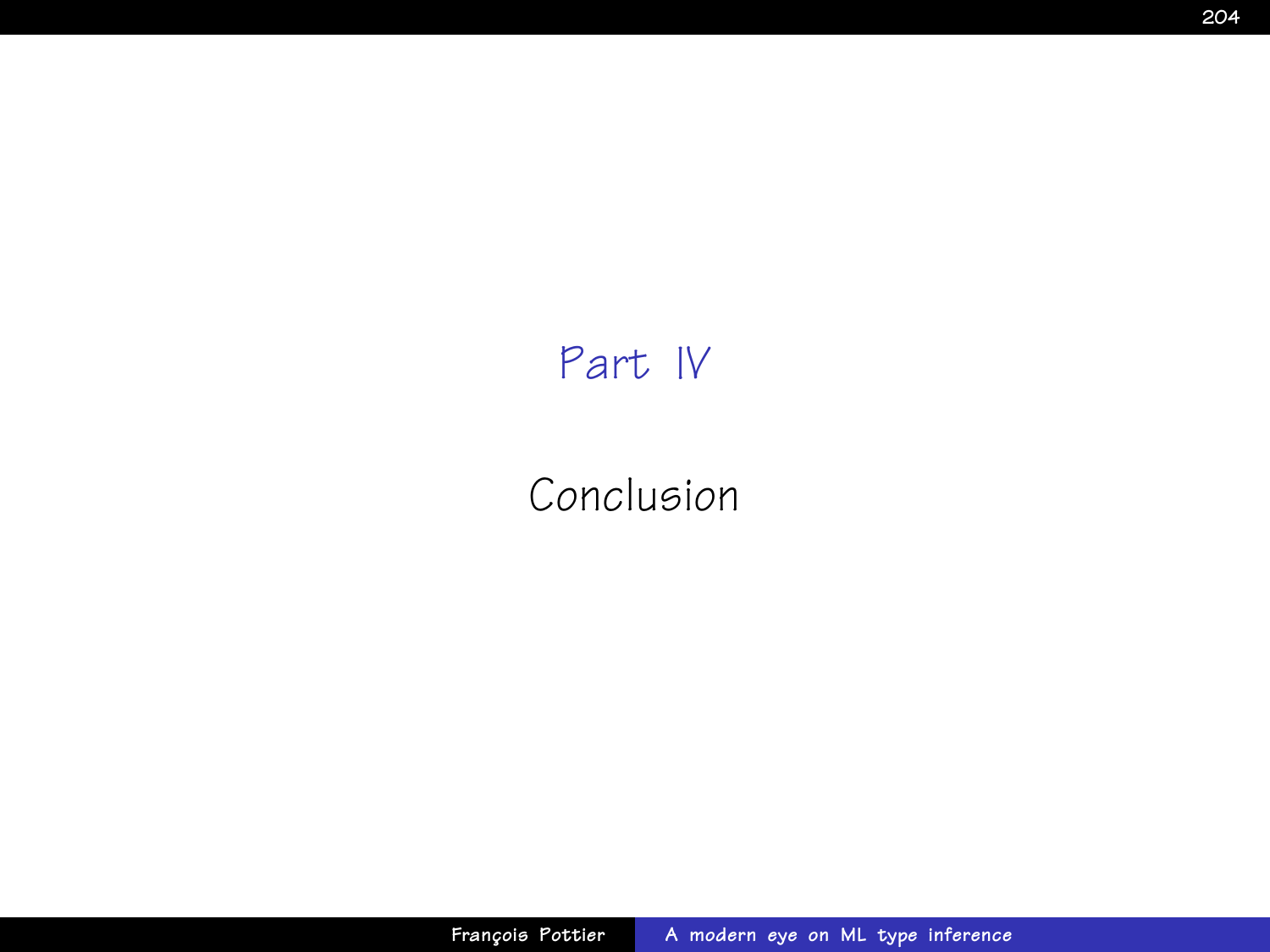## Constraint-based type inference

Constraint-based type inference is a versatile tool that can deal with many language features while relying on a single constraint solver.

The solver's definition can be complex, but its behavior remains predictable because it is correct and complete with respect to the logical interpretation of constraints.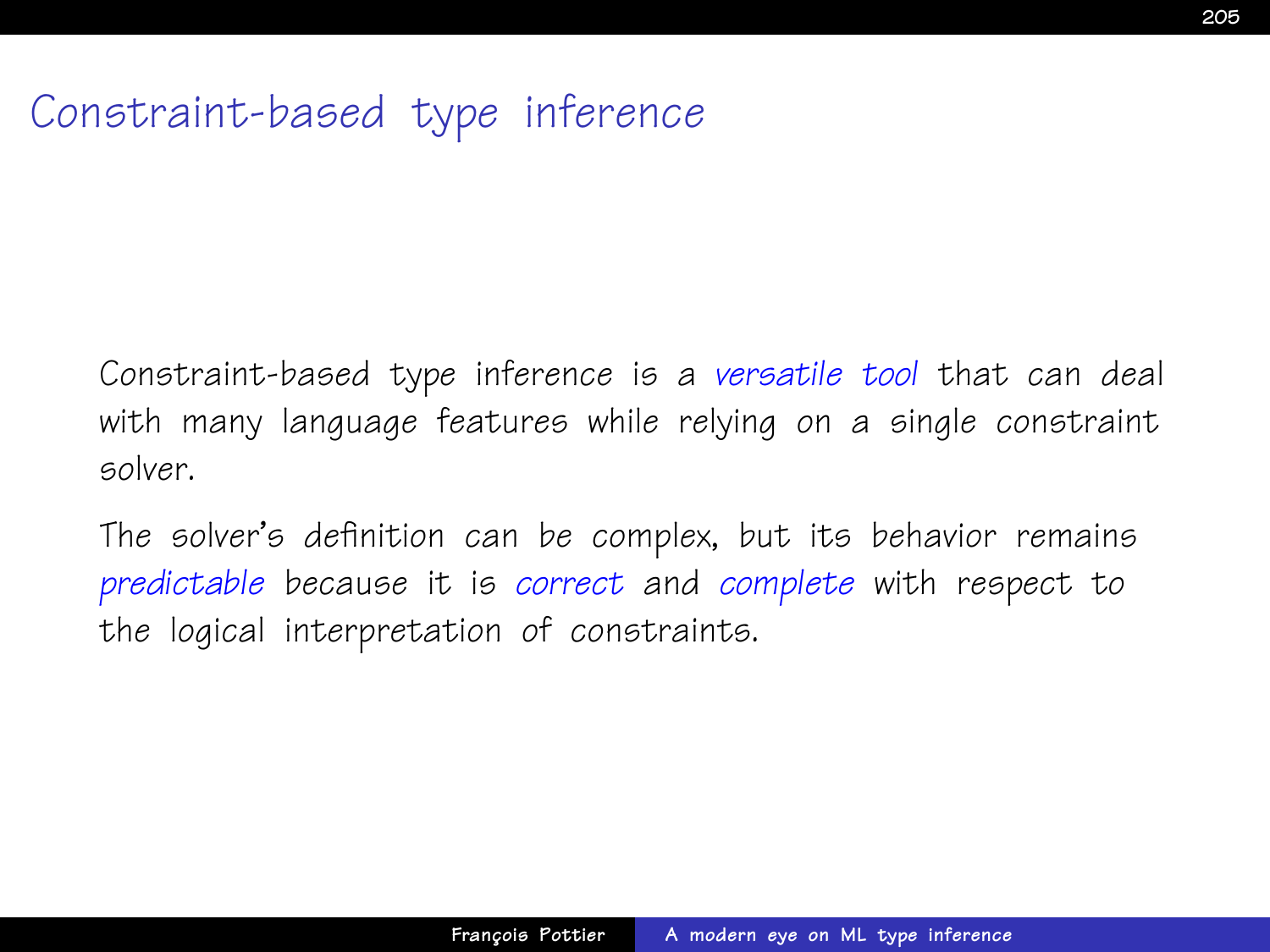### Mandatory type annotations

Some constraint languages have intractable or undecidable satisfiability problems.

Instead of relying on an incomplete constraint solver, it is wise to modify the constraint generation process so as to take advantage of user-provided hints—typically, mandatory type annotations.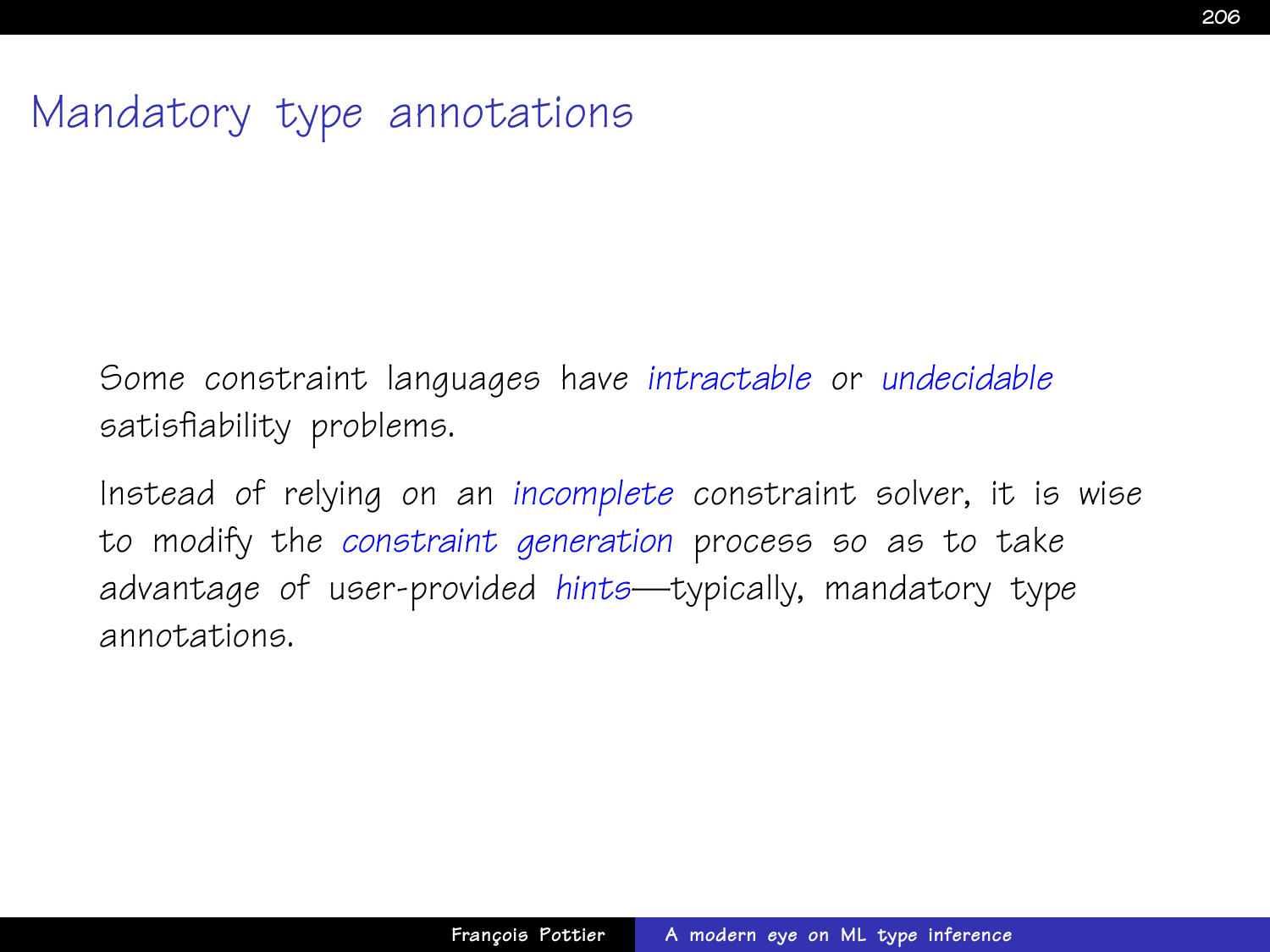## Local type inference

If the necessary hints are so numerous that they become a burden, a local type inference algorithm can be used to automatically produce some of them.

Although its design is usually ad hoc, it should remain predictable if it is sufficiently simple.